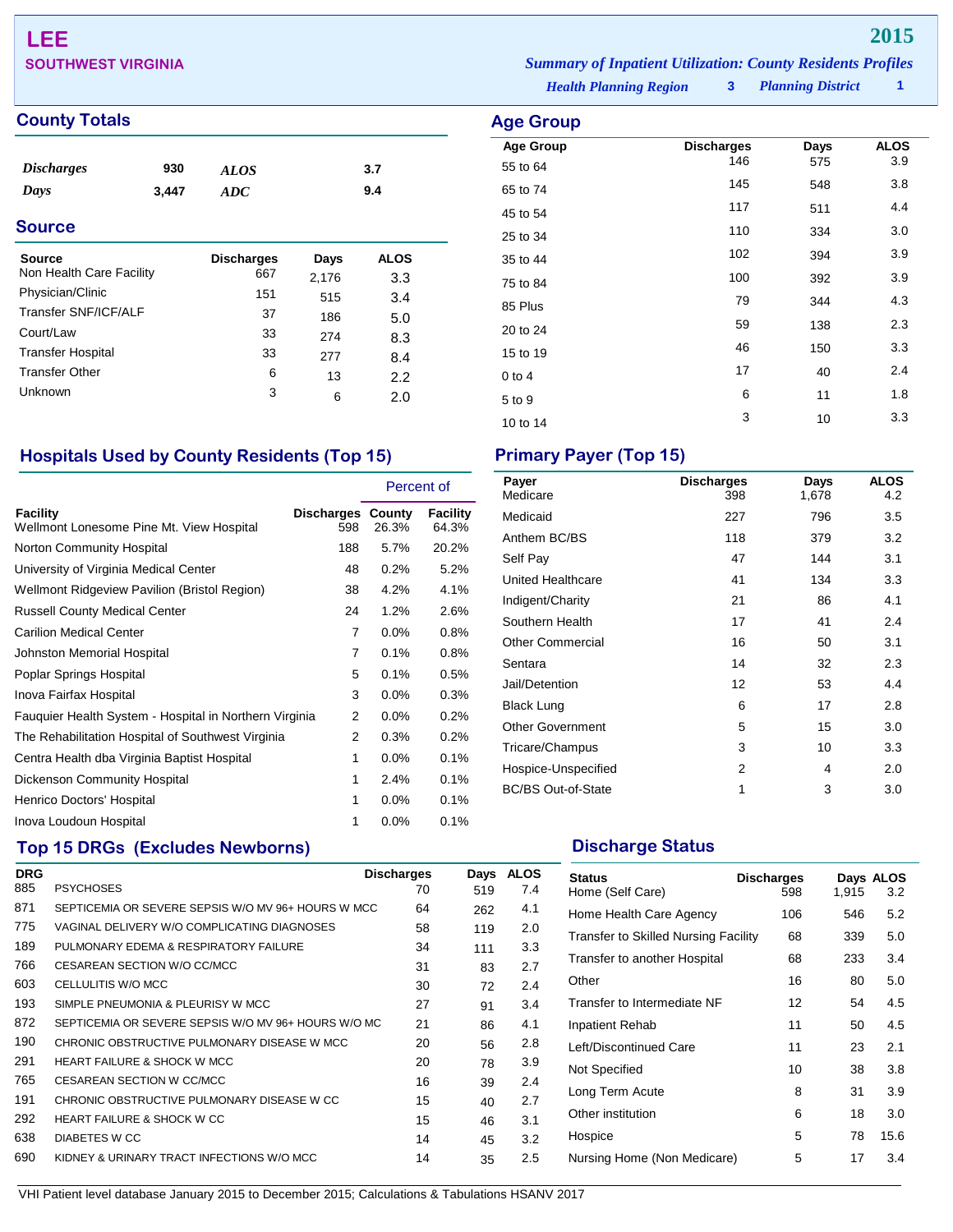## **NORTON CITY 2015**

## **County Totals Age Group**

| <b>Discharges</b><br>Days<br><b>Source</b> | 651<br>2,457 | <b>ALOS</b><br>ADC       |               | 3.8<br>6.7         |  |
|--------------------------------------------|--------------|--------------------------|---------------|--------------------|--|
| <b>Source</b><br>Non Health Care Facility  |              | <b>Discharges</b><br>505 | Days<br>1,482 | <b>ALOS</b><br>2.9 |  |
| D <sub>b</sub>                             |              | $\overline{\phantom{a}}$ |               |                    |  |

|    | 1.TUZ | 2.J |
|----|-------|-----|
| 73 | 388   | 5.3 |
| 41 | 389   | 9.5 |
| 15 | 92    | 6.1 |
| 6  | 40    | 6.7 |
| 6  | 21    | 3.5 |
| 5  | 45    | 9.0 |
|    |       |     |

## **Hospitals Used by County Residents (Top 15) Primary Payer (Top 15)**

|                                                   |                                 | Percent of |                   |
|---------------------------------------------------|---------------------------------|------------|-------------------|
| Facility<br>Norton Community Hospital             | <b>Discharges County</b><br>462 | 14.0%      | Facility<br>71.0% |
| Wellmont Lonesome Pine Mt. View Hospital          | 112                             | 4.9%       | 17.2%             |
| Johnston Memorial Hospital                        | 21                              | 0.2%       | 3.2%              |
| University of Virginia Medical Center             | 19                              | 0.1%       | 2.9%              |
| Wellmont Ridgeview Pavilion (Bristol Region)      | 15                              | 1.7%       | 2.3%              |
| <b>Russell County Medical Center</b>              | 12                              | 0.6%       | 1.8%              |
| The Rehabilitation Hospital of Southwest Virginia | 3                               | 0.5%       | 0.5%              |
| <b>Carilion Medical Center</b>                    | 2                               | $0.0\%$    | 0.3%              |
| LewisGale Medical Center                          | 2                               | $0.0\%$    | 0.3%              |
| Carilion New River Valley dba St. Albans          | 1                               | $0.0\%$    | 0.2%              |
| <b>Dickenson Community Hospital</b>               | 1                               | 2.4%       | 0.2%              |
| UVA Transitional Care Hospital                    | 1                               | 0.2%       | 0.2%              |

**SOUTHWEST VIRGINIA** *Summary of Inpatient Utilization: County Residents Profiles*

*Health Planning Region* **3**

*Planning District* **1**

| <b>Age Group</b> |                          |      |                    |
|------------------|--------------------------|------|--------------------|
| <b>Age Group</b> | <b>Discharges</b><br>114 | Days | <b>ALOS</b><br>4.0 |
| 65 to 74         |                          | 459  |                    |
| 55 to 64         | 93                       | 303  | 3.3                |
| 45 to 54         | 91                       | 326  | 3.6                |
| 75 to 84         | 84                       | 405  | 4.8                |
| 35 to 44         | 79                       | 245  | 3.1                |
| 85 Plus          | 76                       | 394  | 5.2                |
| 25 to 34         | 57                       | 195  | 3.4                |
| 20 to 24         | 31                       | 78   | 2.5                |
| $0$ to 4         | 13                       | 31   | 2.4                |
| 15 to 19         | 10                       | 17   | 1.7                |
| 10 to 14         | 2                        | 2    | 1.0                |
| 5 to 9           | 1                        | 2    | 2.0                |

| Payer<br>Medicare       | <b>Discharges</b><br>324 | Days<br>1,364  | <b>ALOS</b><br>4.2 |
|-------------------------|--------------------------|----------------|--------------------|
| Medicaid                | 113                      | 327            | 2.9                |
| Anthem BC/BS            | 92                       | 338            | 3.7                |
| Indigent/Charity        | 39                       | 88             | 2.3                |
| United Healthcare       | 23                       | 110            | 4.8                |
| <b>Other Commercial</b> | 13                       | 27             | 2.1                |
| Self Pay                | 10                       | 46             | 4.6                |
| Sentara                 | 8                        | 15             | 1.9                |
| Tricare/Champus         | 8                        | 43             | 5.4                |
| Southern Health         | 6                        | 22             | 3.7                |
| <b>Black Lung</b>       | 5                        | 11             | 2.2                |
| Jail/Detention          | 3                        | 10             | 3.3                |
| Unknown                 | 3                        | 15             | 5.0                |
| Aetna/US Healthcare     | 1                        | $\overline{2}$ | 2.0                |
| Hospice-Unspecified     | 1                        | 29             | 29.0               |

## **Top 15 DRGs (Excludes Newborns) Discharge Status Discharge Status**

| <b>DRG</b> |                                                       | <b>Discharges</b> | Days | <b>ALOS</b> |  |
|------------|-------------------------------------------------------|-------------------|------|-------------|--|
| 871        | SEPTICEMIA OR SEVERE SEPSIS W/O MV 96+ HOURS W MCC    | 72                | 370  | 5.1         |  |
| 775        | VAGINAL DELIVERY W/O COMPLICATING DIAGNOSES           | 26                | 55   | 2.1         |  |
| 189        | PULMONARY EDEMA & RESPIRATORY FAILURE                 | 23                | 68   | 3.0         |  |
| 885        | <b>PSYCHOSES</b>                                      | 23                | 146  | 6.3         |  |
| 392        | ESOPHAGITIS, GASTROENT & MISC DIGEST DISORDERS W/O    | 20                | 43   | 2.1         |  |
| 872        | SEPTICEMIA OR SEVERE SEPSIS W/O MV 96+ HOURS W/O MC   | 20                | 67   | 3.4         |  |
| 291        | <b>HEART FAILURE &amp; SHOCK W MCC</b>                | 16                | 75   | 4.7         |  |
| 603        | CELLULITIS W/O MCC                                    | 16                | 47   | 2.9         |  |
| 190        | CHRONIC OBSTRUCTIVE PULMONARY DISEASE W MCC           | 12                | 31   | 2.6         |  |
| 945        | REHABILITATION W CC/MCC                               | 11                | 169  | 15.4        |  |
| 194        | SIMPLE PNEUMONIA & PLEURISY W CC                      | 10                | 29   | 2.9         |  |
| 683        | RENAL FAILURE W CC                                    | 10                | 32   | 3.2         |  |
| 917        | POISONING & TOXIC EFFECTS OF DRUGS W MCC              | 10                | 28   | 2.8         |  |
| 641        | MISC DISORDERS OF NUTRITION, METABOLISM, FLUIDS/ELECT | 9                 | 16   | 1.8         |  |
| 765        | CESAREAN SECTION W CC/MCC                             | 9                 | 24   | 2.7         |  |
|            |                                                       |                   |      |             |  |

| Status<br>Home (Self Care)           | <b>Discharges</b><br>366 | 1,000 | Days ALOS<br>2.7 |
|--------------------------------------|--------------------------|-------|------------------|
| Home Health Care Agency              | 131                      | 714   | 5.5              |
| Transfer to another Hospital         | 48                       | 112   | 2.3              |
| Transfer to Skilled Nursing Facility | 42                       | 198   | 4.7              |
| Inpatient Rehab                      | 24                       | 153   | 6.4              |
| Other                                | 11                       | 151   | 13.7             |
| Left/Discontinued Care               | 10                       | 14    | 1.4              |
| Nursing Home (Non Medicare)          | 5                        | 15    | 3.0              |
| Swing Bed                            | 5                        | 22    | 4.4              |
| Transfer to Intermediate NF          | 5                        | 68    | 13.6             |
| Not Specified                        | 2                        | 4     | 2.0              |
| Hospice                              | 2                        | 6     | 3.0              |
|                                      |                          |       |                  |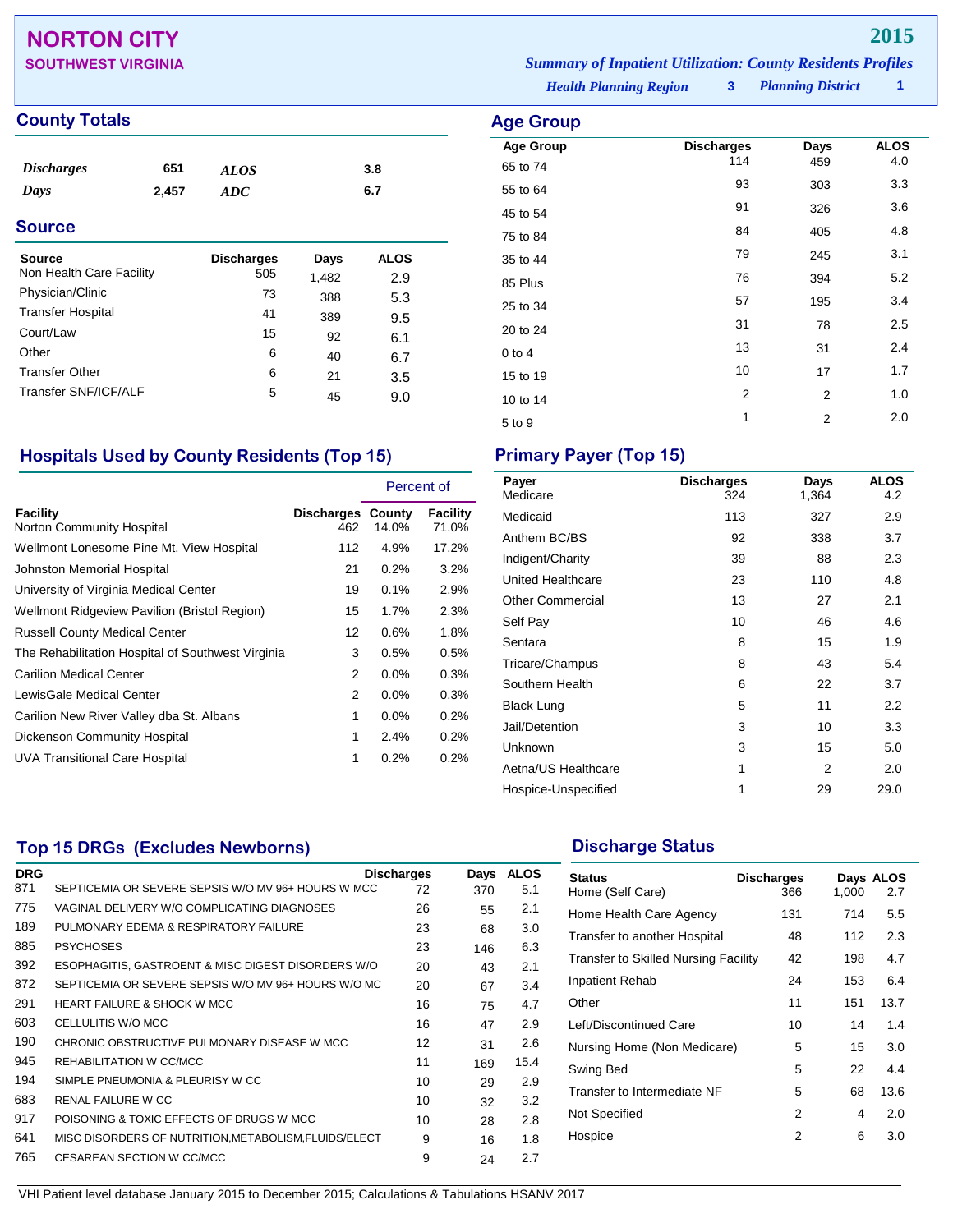# **SCOTT 2015**

| <b>SOUTHWEST VIRGINIA</b> |                               | <b>Summary of Inpatient Utilization: County Residents Profiles</b> |                     |  |
|---------------------------|-------------------------------|--------------------------------------------------------------------|---------------------|--|
|                           | <b>Health Planning Region</b> |                                                                    | 3 Planning District |  |

**Age Group Discharges Days ALOS**<br>55 to 64 51 302 5.9

35 to 44 <sup>38</sup> <sup>211</sup> 5.5 65 to 74 <sup>36</sup> <sup>156</sup> 4.3 45 to 54 and 53 to 54 and 55 and 55 and 56 and 56 and 56 and 56 and 56 and 56 and 56 and 56 and 56 and 56 and 25 to 34 and 30 113 3.8 75 to 84 <sup>24</sup> <sup>110</sup> 4.6 15 to 19 13 13 13 13 13 13 143 20 to 24 26 2.6 85 Plus 20 10 21 21 21 21 21 21 22 22 23 24 25 26 27 27 28 29 20 21 22 23 24 25 26 27 27 27 27 27 27 27 27 27 2 0 to 4  $8$  19  $2.4$ 10 to 14 2 15 7.5

## **County Totals Age Group**

| <b>Discharges</b>        | 257   | <b>ALOS</b>       |      | 4.6         |
|--------------------------|-------|-------------------|------|-------------|
| Days                     | 1,194 | ADC               |      | 3.3         |
| <b>Source</b>            |       |                   |      |             |
|                          |       |                   |      |             |
| <b>Source</b>            |       | <b>Discharges</b> | Days | <b>ALOS</b> |
| Non Health Care Facility |       | 160               | 666  | 4.2         |
| <b>Transfer Hospital</b> |       | 37                | 253  | 6.8         |
| Physician/Clinic         |       | 29                | 86   | 3.0         |
| Court/Law                |       | 21                | 104  | 5.0         |
| <b>Transfer Other</b>    |       | 5                 | 36   | 7.2         |
| Transfer SNF/ICF/ALF     |       | 3                 | 23   | 7.7         |
| Other                    |       | 2                 | 26   | 13.0        |
|                          |       |                   |      |             |

## **Hospitals Used by County Residents (Top 15) Primary Payer (Top 15)**

|                                                      |                                | Percent of |                   |
|------------------------------------------------------|--------------------------------|------------|-------------------|
| Facility<br>Wellmont Lonesome Pine Mt. View Hospital | <b>Discharges County</b><br>87 | 3.8%       | Facility<br>33.9% |
| Norton Community Hospital                            | 54                             | 1.6%       | 21.0%             |
| Johnston Memorial Hospital                           | 23                             | 0.3%       | 8.9%              |
| University of Virginia Medical Center                | 22                             | 0.1%       | 8.6%              |
| <b>Russell County Medical Center</b>                 | 17                             | 0.9%       | 6.6%              |
| Wellmont Ridgeview Pavilion (Bristol Region)         | 17                             | 1.9%       | 6.6%              |
| <b>Carilion Medical Center</b>                       | 12                             | $0.0\%$    | 4.7%              |
| <b>Dickenson Community Hospital</b>                  | 4                              | 9.8%       | 1.6%              |
| Carilion New River Valley dba St. Albans             | 3                              | 0.0%       | 1.2%              |
| The Rehabilitation Hospital of Southwest Virginia    | 3                              | 0.5%       | 1.2%              |
| Memorial Hospital of Martinsville & Henry County     | 2                              | $0.0\%$    | 0.8%              |
| Bon Secours Richmond Community Hospital              | 1                              | 0.0%       | 0.4%              |
| Buchanan General Hospital                            | 1                              | 0.1%       | 0.4%              |
| Children's Hospital of The King's Daughters          | 1                              | $0.0\%$    | 0.4%              |
| Kempsville Center for Behavioral Health              | 1                              | 0.1%       | 0.4%              |

## **Top 15 DRGs (Excludes Newborns) Discharge Status Discharge Status**

| <b>DRG</b> |                                                     | <b>Discharges</b> | Days | <b>ALOS</b> |
|------------|-----------------------------------------------------|-------------------|------|-------------|
| 885        | <b>PSYCHOSES</b>                                    | 30                | 237  | 7.9         |
| 871        | SEPTICEMIA OR SEVERE SEPSIS W/O MV 96+ HOURS W MCC  | 18                | 80   | 4.4         |
| 603        | CELLULITIS W/O MCC                                  | 13                | 36   | 2.8         |
| 881        | DEPRESSIVE NEUROSES                                 | 8                 | 37   | 4.6         |
| 775        | VAGINAL DELIVERY W/O COMPLICATING DIAGNOSES         | 7                 | 15   | 2.1         |
| 872        | SEPTICEMIA OR SEVERE SEPSIS W/O MV 96+ HOURS W/O MC | 7                 | 23   | 3.3         |
| 101        | SEIZURES W/O MCC                                    | 6                 | 12   | 2.0         |
| 189        | PULMONARY EDEMA & RESPIRATORY FAILURE               | 6                 | 23   | 3.8         |
| 190        | CHRONIC OBSTRUCTIVE PULMONARY DISEASE W MCC         | 6                 | 22   | 3.7         |
| 100        | SEIZURES W MCC                                      | 4                 | 13   | 3.3         |
| 191        | CHRONIC OBSTRUCTIVE PULMONARY DISEASE W CC          | 4                 | 10   | 2.5         |
| 193        | SIMPLE PNEUMONIA & PLEURISY W MCC                   | 4                 | 11   | 2.8         |
| 280        | ACUTE MYOCARDIAL INFARCTION, DISCHARGED ALIVE W MC  | 4                 | 17   | 4.3         |
| 291        | <b>HEART FAILURE &amp; SHOCK W MCC</b>              | 4                 | 21   | 5.3         |
| 683        | RENAL FAILURE W CC                                  | 4                 | 11   | 2.8         |

55 to 64

| Payer<br>Medicare        | <b>Discharges</b><br>90 | Days<br>414 | <b>ALOS</b><br>4.6 |
|--------------------------|-------------------------|-------------|--------------------|
| Anthem BC/BS             | 56                      | 221         | 4.0                |
| Medicaid                 | 55                      | 271         | 4.9                |
| <b>Other Commercial</b>  | 11                      | 35          | 3.2                |
| Indigent/Charity         | 9                       | 78          | 8.7                |
| Self Pay                 | 9                       | 32          | 3.6                |
| <b>United Healthcare</b> | 7                       | 24          | 3.4                |
| Jail/Detention           | 6                       | 32          | 5.3                |
| Cigna                    | 3                       | 13          | 4.3                |
| Sentara                  | 3                       | 7           | 2.3                |
| Tricare/Champus          | 3                       | 33          | 11.0               |
| Unknown                  | 3                       | 30          | 10.0               |
| <b>Other Government</b>  | 1                       | 1           | 1.0                |
| Southern Health          | 1                       | 3           | 3.0                |
|                          |                         |             |                    |

| <b>Status</b><br>Home (Self Care)           | <b>Discharges</b><br>137 | 599 | Days ALOS<br>4.4 |
|---------------------------------------------|--------------------------|-----|------------------|
| Home Health Care Agency                     | 28                       | 137 | 4.9              |
| Not Specified                               | 25                       | 123 | 4.9              |
| <b>Transfer to Skilled Nursing Facility</b> | 25                       | 157 | 6.3              |
| Transfer to another Hospital                | 19                       | 75  | 4.0              |
| Left/Discontinued Care                      | 4                        | 2   | 0.5              |
| Long Term Acute                             | 4                        | 8   | 2.0              |
| Nursing Home (Non Medicare)                 | 3                        | 18  | 6.0              |
| Other                                       | 2                        | 4   | 2.0              |
| Hospice                                     | 2                        | 34  | 17.0             |
| <b>Inpatient Hospice</b>                    | 2                        | 8   | 4.0              |
| Inpatient Rehab                             | 2                        | 14  | 7.0              |
| Other institution                           | 2                        | 3   | 1.5              |
|                                             |                          |     |                  |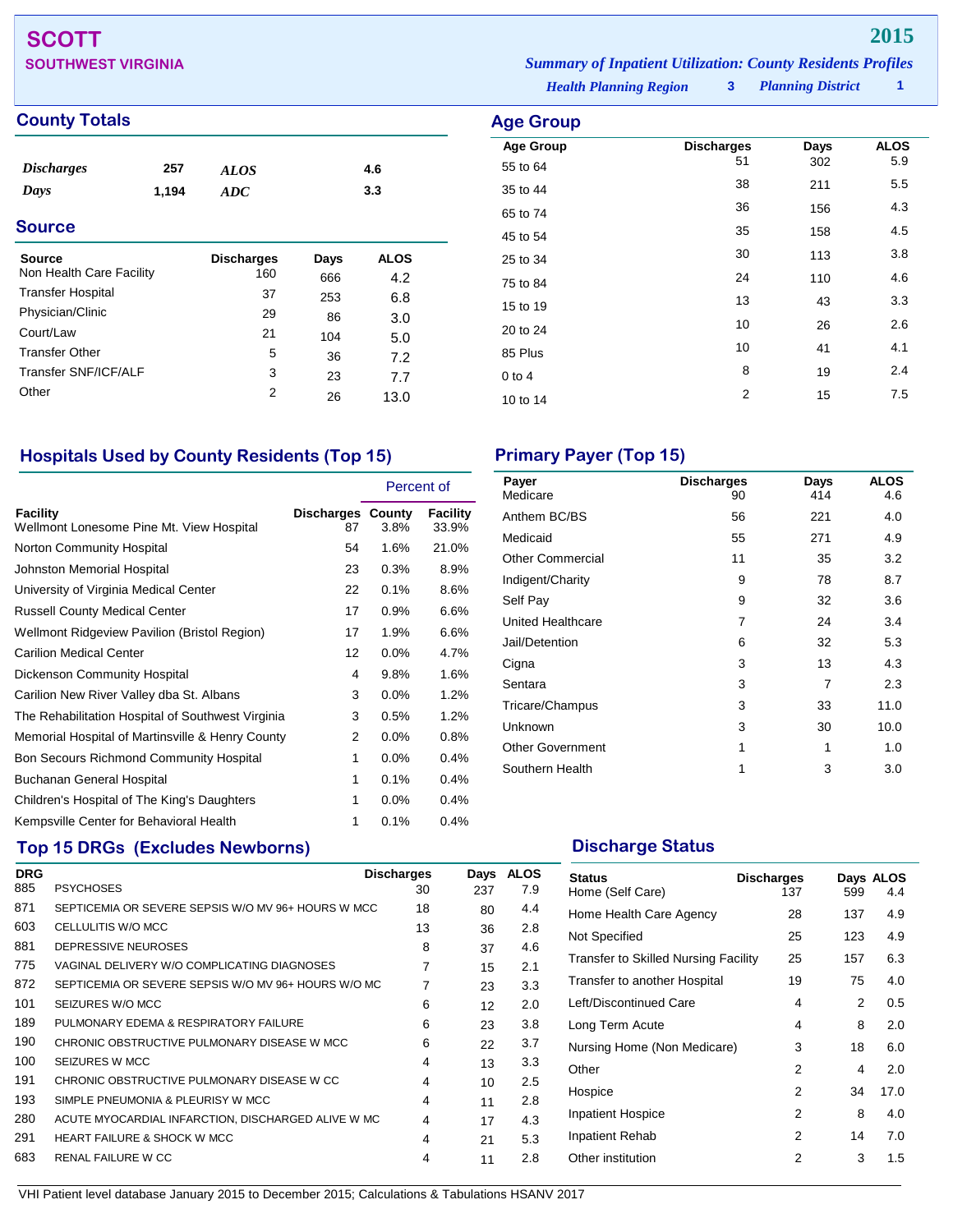# **WISE 2015**

## **County Totals Age G**

| <i><b>Discharges</b></i> | 3.645  | ALOS | 3.7  |
|--------------------------|--------|------|------|
| Days                     | 13,614 | ADC  | 37.3 |

## **Source**

| Source<br>Non Health Care Facility | <b>Discharges</b><br>2,709 | Days<br>8,378 | <b>ALOS</b><br>3.1 |
|------------------------------------|----------------------------|---------------|--------------------|
| Physician/Clinic                   | 511                        | 2,000         | 3.9                |
| <b>Transfer Hospital</b>           | 223                        | 1,837         | 8.2                |
| Court/Law                          | 101                        | 621           | 6.2                |
| <b>Transfer Other</b>              | 41                         | 256           | 6.2                |
| Other                              | 27                         | 191           | 7.1                |
| Transfer SNF/ICF/ALF               | 27                         | 253           | 9.4                |
| Unknown                            | 6                          | 78            | 13.0               |

## **Hospitals Used by County Residents (Top 15) Primary Payer (Top 15)**

|                                                     |                            |       | Percent of        |  |
|-----------------------------------------------------|----------------------------|-------|-------------------|--|
| Facility<br>Norton Community Hospital               | Discharges County<br>1,737 | 52.7% | Facility<br>47.7% |  |
| Wellmont Lonesome Pine Mt. View Hospital            | 1,266                      | 55.8% | 34.7%             |  |
| Johnston Memorial Hospital                          | 203                        | 2.3%  | 5.6%              |  |
| <b>Russell County Medical Center</b>                | 152                        | 7.7%  | 4.2%              |  |
| University of Virginia Medical Center               | 114                        | 0.4%  | 3.1%              |  |
| <b>Wellmont Ridgeview Pavilion (Bristol Region)</b> | 89                         | 9.8%  | 2.4%              |  |
| The Rehabilitation Hospital of Southwest Virginia   | 16                         | 2.8%  | 0.4%              |  |
| Carilion Medical Center                             | 12                         | 0.0%  | 0.3%              |  |
| Dickenson Community Hospital                        | 12                         | 29.3% | 0.3%              |  |
| Carilion New River Valley dba St. Albans            | 9                          | 0.1%  | 0.2%              |  |
| LewisGale Medical Center                            | 7                          | 0.0%  | 0.2%              |  |
| Centra Health dba Virginia Baptist Hospital         | 4                          | 0.0%  | 0.1%              |  |
| <b>VCU Health System</b>                            | 4                          | 0.0%  | 0.1%              |  |
| Clinch Valley Medical Center                        | 3                          | 0.1%  | 0.1%              |  |
| UVA HealthSouth Rehabilitation Hospital             | 3                          | 0.2%  | 0.1%              |  |

## **Top 15 DRGs (Excludes Newborns) Discharge Status Discharge Status**

| <b>DRG</b> |                                                       | <b>Discharges</b> | Days  | <b>ALOS</b> |
|------------|-------------------------------------------------------|-------------------|-------|-------------|
| 871        | SEPTICEMIA OR SEVERE SEPSIS W/O MV 96+ HOURS W MCC    | 323               | 1,339 | 4.2         |
| 885        | <b>PSYCHOSES</b>                                      | 173               | 1,129 | 6.5         |
| 872        | SEPTICEMIA OR SEVERE SEPSIS W/O MV 96+ HOURS W/O MC   | 127               | 351   | 2.8         |
| 775        | VAGINAL DELIVERY W/O COMPLICATING DIAGNOSES           | 123               | 257   | 2.1         |
| 189        | PULMONARY EDEMA & RESPIRATORY FAILURE                 | 107               | 335   | 3.1         |
| 392        | ESOPHAGITIS, GASTROENT & MISC DIGEST DISORDERS W/O    | 100               | 206   | 2.1         |
| 945        | REHABILITATION W CC/MCC                               | 99                | 1,380 | 13.9        |
| 190        | CHRONIC OBSTRUCTIVE PULMONARY DISEASE W MCC           | 92                | 268   | 2.9         |
| 603        | CELLULITIS W/O MCC                                    | 82                | 202   | 2.5         |
| 291        | <b>HEART FAILURE &amp; SHOCK W MCC</b>                | 77                | 306   | 4.0         |
| 193        | SIMPLE PNEUMONIA & PLEURISY W MCC                     | 74                | 303   | 4.1         |
| 641        | MISC DISORDERS OF NUTRITION, METABOLISM, FLUIDS/ELECT | 71                | 147   | 2.1         |
| 766        | CESAREAN SECTION W/O CC/MCC                           | 67                | 155   | 2.3         |
| 690        | KIDNEY & URINARY TRACT INFECTIONS W/O MCC             | 65                | 148   | 2.3         |
| 292        | <b>HEART FAILURE &amp; SHOCK W CC</b>                 | 61                | 182   | 3.0         |
|            |                                                       |                   |       |             |

**SOUTHWEST VIRGINIA** *Summary of Inpatient Utilization: County Residents Profiles*

*Health Planning Region* **3**

*Planning District* **1**

| Age Group        |                          |               |                    |
|------------------|--------------------------|---------------|--------------------|
| <b>Age Group</b> | <b>Discharges</b><br>634 | Days<br>2,418 | <b>ALOS</b><br>3.8 |
| 65 to 74         |                          |               |                    |
| 55 to 64         | 582                      | 2,210         | 3.8                |
| 75 to 84         | 545                      | 2,517         | 4.6                |
| 45 to 54         | 453                      | 1,654         | 3.6                |
| 35 to 44         | 364                      | 1,319         | 3.6                |
| 85 Plus          | 344                      | 1,515         | 4.4                |
| 25 to 34         | 303                      | 868           | 2.9                |
| 20 to 24         | 213                      | 541           | 2.5                |
| 15 to 19         | 84                       | 212           | 2.5                |
| $0$ to 4         | 81                       | 213           | 2.6                |
| 5 to 9           | 26                       | 68            | 2.6                |
| 10 to 14         | 16                       | 79            | 4.9                |

| Payer<br>Medicare       | <b>Discharges</b><br>1,712 | Days<br>7,093 | <b>ALOS</b><br>4.1 |
|-------------------------|----------------------------|---------------|--------------------|
| Medicaid                | 733                        | 2,648         | 3.6                |
| Anthem BC/BS            | 435                        | 1,436         | 3.3                |
| Indigent/Charity        | 197                        | 506           | 2.6                |
| United Healthcare       | 150                        | 618           | 4.1                |
| Self Pay                | 83                         | 267           | 3.2                |
| <b>Other Commercial</b> | 79                         | 228           | 2.9                |
| Sentara                 | 68                         | 158           | 2.3                |
| <b>Black Lung</b>       | 48                         | 211           | 4.4                |
| Southern Health         | 38                         | 89            | 2.3                |
| Jail/Detention          | 22                         | 110           | 5.0                |
| <b>Other Government</b> | 16                         | 53            | 3.3                |
| Hospice-Unspecified     | 13                         | 42            | 3.2                |
| Aetna/US Healthcare     | 12                         | 37            | 3.1                |
| Tricare/Champus         | 12                         | 36            | 3.0                |

| <b>Status</b><br>Home (Self Care)    | <b>Discharges</b><br>2,057 | 5,905 | Days ALOS<br>2.9 |
|--------------------------------------|----------------------------|-------|------------------|
| Home Health Care Agency              | 662                        | 3,387 | 5.1              |
| Transfer to Skilled Nursing Facility | 262                        | 1,348 | 5.2              |
| Transfer to another Hospital         | 258                        | 986   | 3.8              |
| Other                                | 75                         | 370   | 4.9              |
| Inpatient Rehab                      | 66                         | 420   | 6.4              |
| Transfer to Intermediate NF          | 47                         | 325   | 6.9              |
| Left/Discontinued Care               | 38                         | 56    | 1.5              |
| Nursing Home (Non Medicare)          | 38                         | 92    | 2.4              |
| <b>Inpatient Hospice</b>             | 35                         | 109   | 3.1              |
| Hospice                              | 31                         | 155   | 5.0              |
| Not Specified                        | 28                         | 125   | 4.5              |
| Swing Bed                            | 21                         | 144   | 6.9              |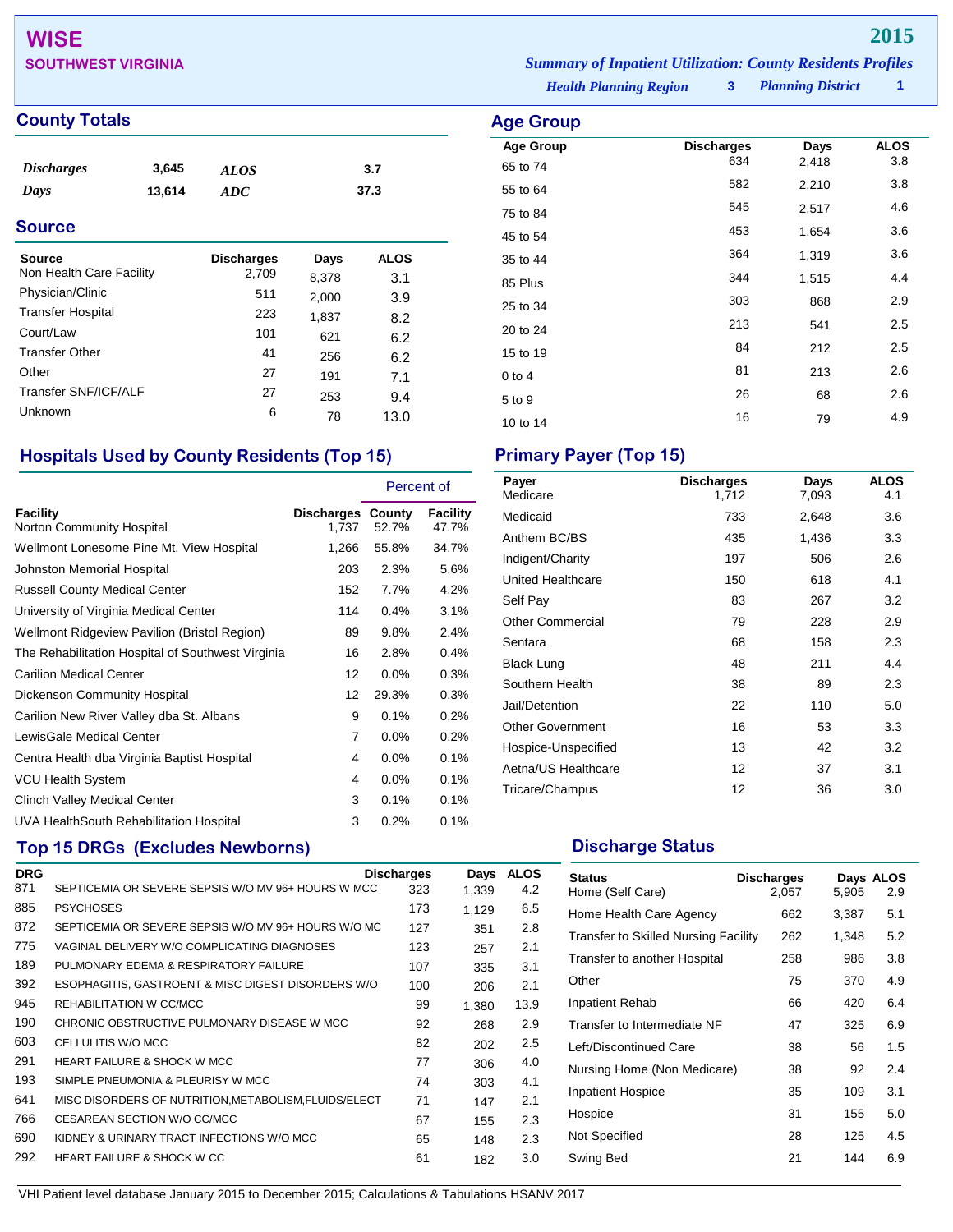## **BUCHANAN 2015**

## **County Totals Age Group Age Group Age Group**

| <b>Discharges</b><br>Days | 2,369<br>9,716 | <b>ALOS</b><br><b>ADC</b> |       | 4.1<br>26.6 |  |
|---------------------------|----------------|---------------------------|-------|-------------|--|
| <b>Source</b>             |                |                           |       |             |  |
| <b>Source</b>             |                | <b>Discharges</b>         | Days  | <b>ALOS</b> |  |
| Non Health Care Facility  |                | 1,411                     | 5,114 | 3.6         |  |
| Physician/Clinic          |                | 831                       | 3,681 | 4.4         |  |
| <b>Transfer Hospital</b>  |                | 79                        | 514   | 6.5         |  |
| Court/Law                 |                | 14                        | 125   | 8.9         |  |
| <b>Transfer Other</b>     |                | 14                        | 129   | 9.2         |  |
| Other                     |                | 10                        | 98    | 9.8         |  |
| Transfer SNF/ICF/ALF      |                | 10                        | 55    | 5.5         |  |

## **Hospitals Used by County Residents (Top 15) Primary Payer (Top 15)**

|                                                   |                            | Percent of |                   |
|---------------------------------------------------|----------------------------|------------|-------------------|
| Facility<br><b>Clinch Valley Medical Center</b>   | Discharges County<br>1,105 | 26.0%      | Facility<br>46.6% |
| Buchanan General Hospital                         | 858                        | 76.8%      | 36.2%             |
| Johnston Memorial Hospital                        | 170                        | 1.9%       | 7.2%              |
| <b>Russell County Medical Center</b>              | 76                         | 3.9%       | 3.2%              |
| University of Virginia Medical Center             | 37                         | 0.1%       | 1.6%              |
| <b>Carilion Medical Center</b>                    | 34                         | 0.1%       | 1.4%              |
| Wellmont Ridgeview Pavilion (Bristol Region)      | 28                         | 3.1%       | 1.2%              |
| The Rehabilitation Hospital of Southwest Virginia | 15                         | 2.6%       | 0.6%              |
| LewisGale Medical Center                          | 12                         | 0.1%       | 0.5%              |
| Norton Community Hospital                         | 8                          | 0.2%       | 0.3%              |
| <b>VCU Health System</b>                          | 4                          | 0.0%       | 0.2%              |
| Carilion New River Valley dba St. Albans          | 3                          | $0.0\%$    | 0.1%              |
| <b>Carilion Tazewell Community Hospital</b>       | 3                          | 0.5%       | 0.1%              |
| Bon Secours St. Mary's Hospital                   | 2                          | 0.0%       | 0.1%              |
| Centra Health dba Virginia Baptist Hospital       | 2                          | $0.0\%$    | 0.1%              |

## **Top 15 DRGs (Excludes Newborns) Discharge Status Discharge Status**

| <b>DRG</b> |                                                       | <b>Discharges</b> | Days | <b>ALOS</b> |
|------------|-------------------------------------------------------|-------------------|------|-------------|
| 192        | CHRONIC OBSTRUCTIVE PULMONARY DISEASE W/O CC/MCC      | 152               | 568  | 3.7         |
| 191        | CHRONIC OBSTRUCTIVE PULMONARY DISEASE W CC            | 98                | 422  | 4.3         |
| 190        | CHRONIC OBSTRUCTIVE PULMONARY DISEASE W MCC           | 87                | 478  | 5.5         |
| 775        | VAGINAL DELIVERY W/O COMPLICATING DIAGNOSES           | 78                | 157  | 2.0         |
| 189        | PULMONARY EDEMA & RESPIRATORY FAILURE                 | 75                | 322  | 4.3         |
| 392        | ESOPHAGITIS, GASTROENT & MISC DIGEST DISORDERS W/O    | 74                | 200  | 2.7         |
| 885        | <b>PSYCHOSES</b>                                      | 74                | 596  | 8.1         |
| 194        | SIMPLE PNEUMONIA & PLEURISY W CC                      | 66                | 256  | 3.9         |
| 871        | SEPTICEMIA OR SEVERE SEPSIS W/O MV 96+ HOURS W MCC    | 66                | 282  | 4.3         |
| 603        | CELLULITIS W/O MCC                                    | 56                | 241  | 4.3         |
| 683        | RENAL FAILURE W CC                                    | 51                | 214  | 4.2         |
| 641        | MISC DISORDERS OF NUTRITION, METABOLISM, FLUIDS/ELECT | 49                | 151  | 3.1         |
| 690        | KIDNEY & URINARY TRACT INFECTIONS W/O MCC             | 43                | 154  | 3.6         |
| 193        | SIMPLE PNEUMONIA & PLEURISY W MCC                     | 41                | 255  | 6.2         |
| 292        | <b>HEART FAILURE &amp; SHOCK W CC</b>                 | 40                | 158  | 4.0         |
|            |                                                       |                   |      |             |

| Payer<br>Medicare         | <b>Discharges</b><br>1,235 | Days<br>5,456 | <b>ALOS</b><br>4.4 |
|---------------------------|----------------------------|---------------|--------------------|
| Medicaid                  | 409                        | 1,522         | 3.7                |
| Anthem BC/BS              | 316                        | 1,068         | 3.4                |
| <b>Other Commercial</b>   | 148                        | 689           | 4.7                |
| Black Lung                | 87                         | 378           | 4.3                |
| Self Pay                  | 68                         | 223           | 3.3                |
| Indigent/Charity          | 27                         | 97            | 3.6                |
| Aetna/US Healthcare       | 15                         | 44            | 2.9                |
| Southern Health           | 13                         | 52            | 4.0                |
| <b>BC/BS Out-of-State</b> | 9                          | 21            | 2.3                |
| <b>United Healthcare</b>  | 9                          | 21            | 2.3                |
| <b>Worker's Comp</b>      | 7                          | 20            | 2.9                |
| Sentara                   | 6                          | 18            | 3.0                |
| Jail/Detention            | 5                          | 42            | 8.4                |
| Cigna                     | 4                          | 13            | 3.3                |

| <b>Status</b><br>Home (Self Care)           | <b>Discharges</b><br>1,533 | 5,460 | Days ALOS<br>3.6 |
|---------------------------------------------|----------------------------|-------|------------------|
| Home Health Care Agency                     | 362                        | 1,925 | 5.3              |
| <b>Transfer to Skilled Nursing Facility</b> | 149                        | 966   | 6.5              |
| Transfer to another Hospital                | 131                        | 454   | 3.5              |
| Left/Discontinued Care                      | 55                         | 102   | 1.9              |
| Other                                       | 50                         | 276   | 5.5              |
| Transfer to Intermediate NF                 | 31                         | 192   | 6.2              |
| Hospice                                     | 20                         | 119   | 6.0              |
| Not Specified                               | 16                         | 52    | 3.3              |
| Inpatient Rehab                             | 8                          | 90    | 11.3             |
| Nursing Home (Non Medicare)                 | 8                          | 53    | 6.6              |
| Inpatient Hospice                           | 2                          | 13    | 6.5              |
| Other institution                           | 2                          | 11    | 5.5              |

**SOUTHWEST VIRGINIA** *Summary of Inpatient Utilization: County Residents Profiles*

*Health Planning Region* **3** *Planning District* **2**

| <b>Age Group</b>             |                          |               |                    |
|------------------------------|--------------------------|---------------|--------------------|
| <b>Age Group</b><br>65 to 74 | <b>Discharges</b><br>503 | Days<br>2,315 | <b>ALOS</b><br>4.6 |
| 55 to 64                     | 450                      | 1,920         | 4.3                |
| 75 to 84                     | 379                      | 1,729         | 4.6                |
| 45 to 54                     | 339                      | 1,340         | 4.0                |
| 35 to 44                     | 191                      | 696           | 3.6                |
| 85 Plus                      | 155                      | 735           | 4.7                |
| 25 to 34                     | 153                      | 433           | 2.8                |
| 20 to 24                     | 79                       | 214           | 2.7                |
| $0$ to 4                     | 47                       | 98            | 2.1                |
| 15 to 19                     | 38                       | 108           | 2.8                |
| 10 to 14                     | 19                       | 80            | 4.2                |
| 5 to 9                       | 16                       | 48            | 3.0                |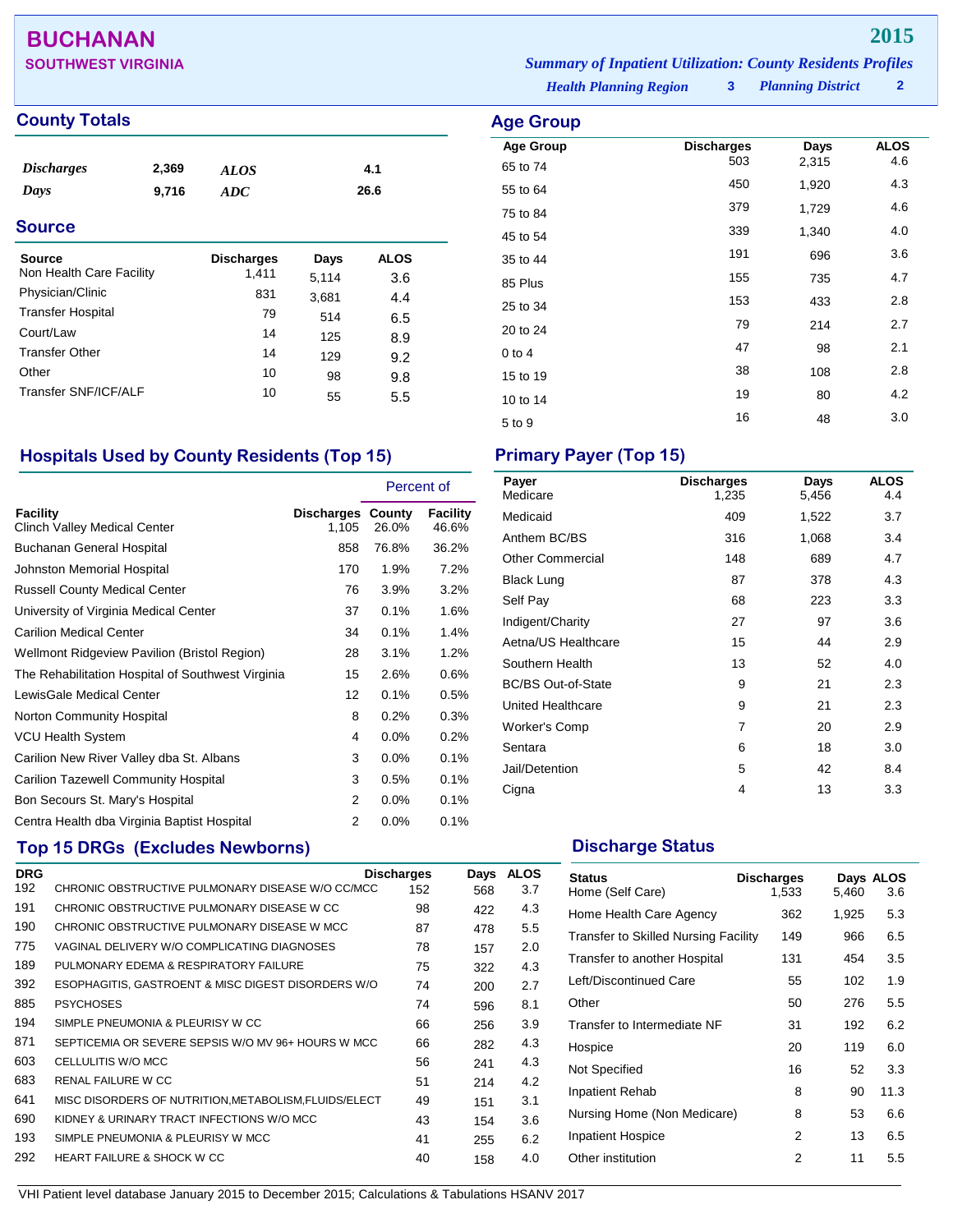## **DICKENSON 2015**

## **County Totals Age Group**

| <b>Discharges</b> | 1,248 | <b>ALOS</b> | 3.9  |  |
|-------------------|-------|-------------|------|--|
| Days              | 4.829 | ADC         | 13.2 |  |
| <b>Source</b>     |       |             |      |  |

| Source                   | <b>Discharges</b> | Days  | <b>ALOS</b> |  |
|--------------------------|-------------------|-------|-------------|--|
| Non Health Care Facility | 651               | 2,195 | 3.4         |  |
| Physician/Clinic         | 215               | 833   | 3.9         |  |
| <b>Transfer Hospital</b> | 211               | 1,018 | 4.8         |  |
| <b>Transfer Other</b>    | 136               | 465   | 3.4         |  |
| Court/Law                | 20                | 131   | 6.5         |  |
| Other                    | 9                 | 52    | 5.8         |  |
| Transfer SNF/ICF/ALF     | 5                 | 129   | 25.8        |  |
| Unknown                  | 1                 | 6     | 6.0         |  |

## **Hospitals Used by County Residents (Top 15) Primary Payer (Top 15)**

|                                                   |                                 | Percent of |                   |
|---------------------------------------------------|---------------------------------|------------|-------------------|
| <b>Facility</b><br>Norton Community Hospital      | <b>Discharges County</b><br>654 | 19.8%      | Facility<br>52.4% |
| Wellmont Lonesome Pine Mt. View Hospital          | 131                             | 5.8%       | 10.5%             |
| Johnston Memorial Hospital                        | 118                             | 1.3%       | 9.5%              |
| <b>Buchanan General Hospital</b>                  | 116                             | 10.4%      | 9.3%              |
| <b>Clinch Valley Medical Center</b>               | 64                              | 1.5%       | 5.1%              |
| University of Virginia Medical Center             | 49                              | 0.2%       | 3.9%              |
| <b>Russell County Medical Center</b>              | 48                              | 2.4%       | 3.8%              |
| Dickenson Community Hospital                      | 16                              | 39.0%      | 1.3%              |
| Wellmont Ridgeview Pavilion (Bristol Region)      | 16                              | 1.8%       | 1.3%              |
| <b>Carilion Medical Center</b>                    | 11                              | $0.0\%$    | $0.9\%$           |
| The Rehabilitation Hospital of Southwest Virginia | 8                               | 1.4%       | 0.6%              |
| LewisGale Medical Center                          | 6                               | $0.0\%$    | 0.5%              |
| Carilion New River Valley dba St. Albans          | 4                               | 0.1%       | 0.3%              |
| Centra Health dba Virginia Baptist Hospital       | 2                               | $0.0\%$    | $0.2\%$           |
| LewisGale Hospital - Alleghany                    | 2                               | 0.1%       | 0.2%              |

## **Top 15 DRGs (Excludes Newborns) Discharge Status Discharge Status**

| <b>DRG</b> |                                                       | <b>Discharges</b> | Days | <b>ALOS</b> |
|------------|-------------------------------------------------------|-------------------|------|-------------|
| 871        | SEPTICEMIA OR SEVERE SEPSIS W/O MV 96+ HOURS W MCC    | 116               | 428  | 3.7         |
| 885        | <b>PSYCHOSES</b>                                      | 57                | 416  | 7.3         |
| 872        | SEPTICEMIA OR SEVERE SEPSIS W/O MV 96+ HOURS W/O MC   | 44                | 142  | 3.2         |
| 189        | PULMONARY EDEMA & RESPIRATORY FAILURE                 | 38                | 110  | 2.9         |
| 775        | VAGINAL DELIVERY W/O COMPLICATING DIAGNOSES           | 32                | 63   | 2.0         |
| 194        | SIMPLE PNEUMONIA & PLEURISY W CC                      | 31                | 98   | 3.2         |
| 191        | CHRONIC OBSTRUCTIVE PULMONARY DISEASE W CC            | 29                | 113  | 3.9         |
| 190        | CHRONIC OBSTRUCTIVE PULMONARY DISEASE W MCC           | 26                | 81   | 3.1         |
| 392        | ESOPHAGITIS, GASTROENT & MISC DIGEST DISORDERS W/O    | 26                | 74   | 2.9         |
| 193        | SIMPLE PNEUMONIA & PLEURISY W MCC                     | 25                | 93   | 3.7         |
| 291        | <b>HEART FAILURE &amp; SHOCK W MCC</b>                | 21                | 89   | 4.2         |
| 641        | MISC DISORDERS OF NUTRITION, METABOLISM, FLUIDS/ELECT | 21                | 50   | 2.4         |
| 192        | CHRONIC OBSTRUCTIVE PULMONARY DISEASE W/O CC/MCC      | 20                | 81   | 4.0         |
| 292        | <b>HEART FAILURE &amp; SHOCK W CC</b>                 | 19                | 72   | 3.8         |
| 683        | RENAL FAILURE W CC                                    | 19                | 62   | 3.3         |

| Payer<br>Medicare       | <b>Discharges</b><br>613 | Days<br>2,575 | <b>ALOS</b><br>4.2 |
|-------------------------|--------------------------|---------------|--------------------|
| Medicaid                | 220                      | 743           | 3.4                |
| Anthem BC/BS            | 197                      | 669           | 3.4                |
| Indigent/Charity        | 49                       | 133           | 2.7                |
| <b>Black Lung</b>       | 47                       | 220           | 4.7                |
| <b>Other Commercial</b> | 45                       | 161           | 3.6                |
| Sentara                 | 21                       | 71            | 3.4                |
| United Healthcare       | 15                       | 86            | 5.7                |
| Aetna/US Healthcare     | 8                        | 70            | 8.8                |
| Self Pay                | $\overline{7}$           | 25            | 3.6                |
| Southern Health         | 7                        | 16            | 2.3                |
| Cigna                   | 5                        | 20            | 4.0                |
| Jail/Detention          | 4                        | 10            | 2.5                |
| Tricare/Champus         | 4                        | 9             | 2.3                |
| Hospice-Unspecified     | 2                        | 7             | 3.5                |

| <b>Status</b><br>Home (Self Care)           | <b>Discharges</b><br>695 | 2,306 | Days ALOS<br>3.3 |
|---------------------------------------------|--------------------------|-------|------------------|
| Home Health Care Agency                     | 271                      | 1,227 | 4.5              |
| <b>Transfer to Skilled Nursing Facility</b> | 99                       | 506   | 5.1              |
| Transfer to another Hospital                | 76                       | 254   | 3.3              |
| Other                                       | 17                       | 67    | 3.9              |
| Left/Discontinued Care                      | 15                       | 30    | 2.0              |
| Hospice                                     | 14                       | 60    | 4.3              |
| <b>Inpatient Rehab</b>                      | 14                       | 105   | 7.5              |
| Nursing Home (Non Medicare)                 | 14                       | 22    | 1.6              |
| Transfer to Intermediate NF                 | 11                       | 61    | 5.5              |
| Other institution                           | 6                        | 40    | 6.7              |
| Swing Bed                                   | 6                        | 31    | 5.2              |
| Not Specified                               | 3                        | 11    | 3.7              |

**Age Group Discharges Days ALOS** 65 to 74 <sup>240</sup> <sup>888</sup> 3.7 55 to 64 <sup>212</sup> <sup>901</sup> 4.3 45 to 54 <sup>195</sup> <sup>679</sup> 3.5 75 to 84 <sup>172</sup> <sup>801</sup> 4.7 85 Plus 2.9  $35 \text{ to } 44$   $98$   $402$   $4.1$ 25 to 34 and 254 and 254 and 254 and 254 and 3.0 20 to 24 **47** 111 2.4 15 to 19 33 93 2.8 0 to 4 23 130 5.7  $5 \text{ to } 9$   $12$   $59$   $4.9$ 10 to 14 3 10 3.3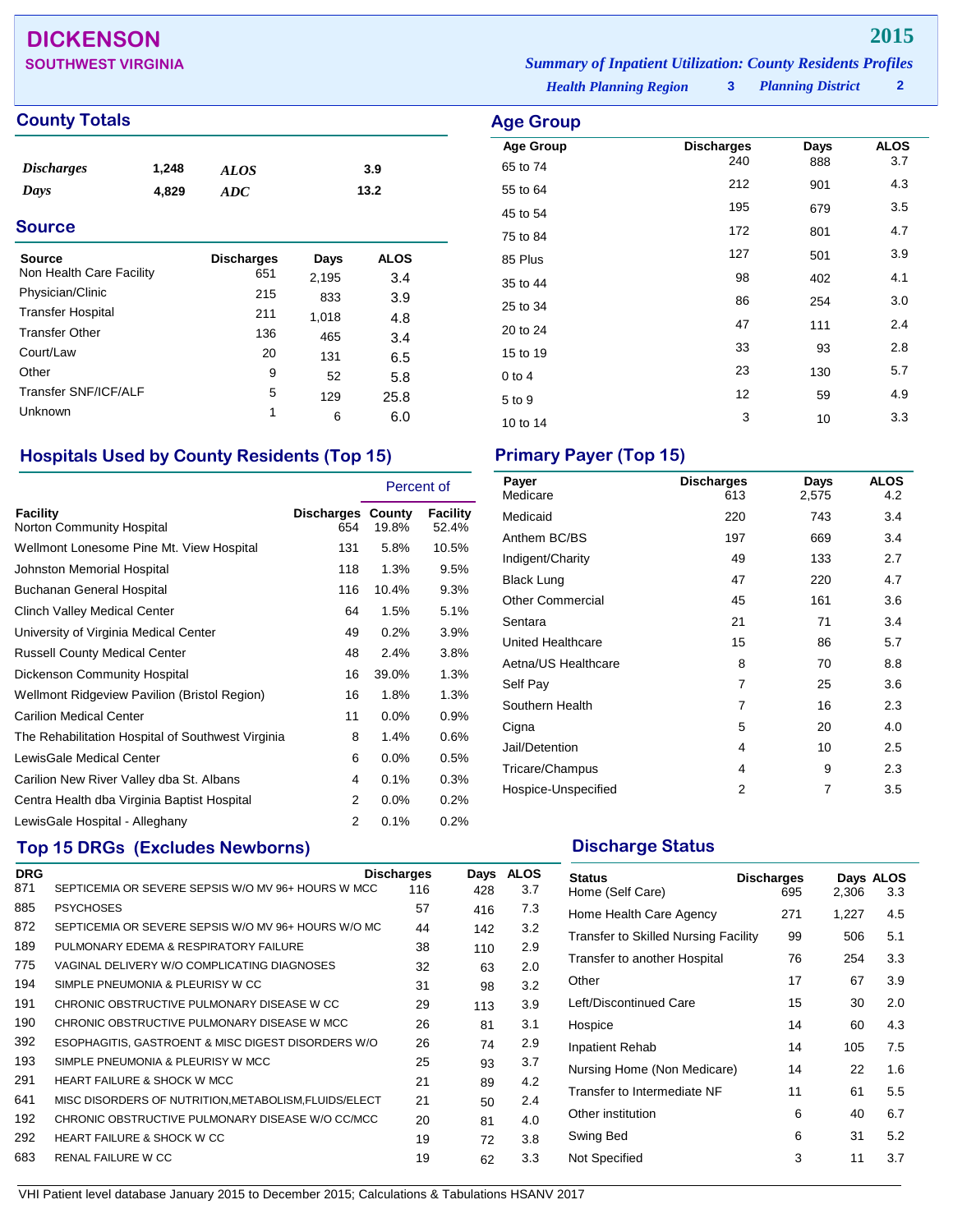## **RUSSELL 2015**

## **County Totals Age Group Age Group Age Group**

| $\sim$ $\sim$ $\sim$ |        |             | $\sim$ $\sim$ | $\cdots$ |  |
|----------------------|--------|-------------|---------------|----------|--|
| <b>Source</b>        |        |             |               |          |  |
| Days                 | 12,213 | ADC         |               | 33.5     |  |
| <b>Discharges</b>    | 3,217  | <b>ALOS</b> |               | 3.8      |  |
|                      |        |             |               |          |  |

| <b>Source</b>            | <b>Discharges</b> | Days  | <b>ALOS</b> |  |
|--------------------------|-------------------|-------|-------------|--|
| Non Health Care Facility | 2,485             | 8,133 | 3.3         |  |
| <b>Transfer Hospital</b> | 343               | 2.215 | 6.5         |  |
| Physician/Clinic         | 162               | 652   | 4.0         |  |
| Transfer SNF/ICF/ALF     | 112               | 425   | 3.8         |  |
| <b>Transfer Other</b>    | 46                | 231   | 5.0         |  |
| Court/Law                | 38                | 267   | 7.0         |  |
| Other                    | 31                | 290   | 9.3         |  |
|                          |                   |       |             |  |

## **Hospitals Used by County Residents (Top 15) Primary Payer (Top 15)**

|                                                   |                                   | Percent of |                   |
|---------------------------------------------------|-----------------------------------|------------|-------------------|
| Facility<br><b>Russell County Medical Center</b>  | <b>Discharges County</b><br>1,235 | 62.6%      | Facility<br>38.4% |
| Johnston Memorial Hospital                        | 1,105                             | 12.4%      | 34.3%             |
| Clinch Valley Medical Center                      | 536                               | 12.6%      | 16.7%             |
| Norton Community Hospital                         | 96                                | 2.9%       | 3.0%              |
| University of Virginia Medical Center             | 62                                | 0.2%       | 1.9%              |
| The Rehabilitation Hospital of Southwest Virginia | 56                                | 9.7%       | 1.7%              |
| Wellmont Ridgeview Pavilion (Bristol Region)      | 41                                | 4.5%       | 1.3%              |
| Wellmont Lonesome Pine Mt. View Hospital          | 22                                | 1.0%       | 0.7%              |
| <b>Carilion Medical Center</b>                    | 20                                | 0.1%       | 0.6%              |
| LewisGale Medical Center                          | 9                                 | 0.1%       | 0.3%              |
| Buchanan General Hospital                         | 5                                 | 0.4%       | 0.2%              |
| Carilion New River Valley dba St. Albans          | 5                                 | 0.1%       | 0.2%              |
| Smyth County Community Hospital                   | 4                                 | 0.2%       | 0.1%              |
| Centra Health dba Virginia Baptist Hospital       | 3                                 | 0.0%       | 0.1%              |
| LewisGale Hospital - Alleghany                    | 3                                 | 0.1%       | 0.1%              |

## **Top 15 DRGs (Excludes Newborns) Discharge Status Discharge Status**

| <b>DRG</b> |                                                       | <b>Discharges</b> | Days  | <b>ALOS</b> |
|------------|-------------------------------------------------------|-------------------|-------|-------------|
| 885        | <b>PSYCHOSES</b>                                      | 217               | 1,490 | 6.9         |
| 871        | SEPTICEMIA OR SEVERE SEPSIS W/O MV 96+ HOURS W MCC    | 179               | 820   | 4.6         |
| 191        | CHRONIC OBSTRUCTIVE PULMONARY DISEASE W CC            | 114               | 354   | 3.1         |
| 189        | PULMONARY EDEMA & RESPIRATORY FAILURE                 | 107               | 391   | 3.6         |
| 392        | ESOPHAGITIS, GASTROENT & MISC DIGEST DISORDERS W/O    | 96                | 225   | 2.3         |
| 192        | CHRONIC OBSTRUCTIVE PULMONARY DISEASE W/O CC/MCC      | 91                | 237   | 2.6         |
| 775        | VAGINAL DELIVERY W/O COMPLICATING DIAGNOSES           | 85                | 178   | 2.1         |
| 872        | SEPTICEMIA OR SEVERE SEPSIS W/O MV 96+ HOURS W/O MC   | 85                | 259   | 3.0         |
| 194        | SIMPLE PNEUMONIA & PLEURISY W CC                      | 80                | 274   | 3.4         |
| 603        | CELLULITIS W/O MCC                                    | 78                | 207   | 2.6         |
| 190        | CHRONIC OBSTRUCTIVE PULMONARY DISEASE W MCC           | 75                | 319   | 4.3         |
| 690        | KIDNEY & URINARY TRACT INFECTIONS W/O MCC             | 68                | 190   | 2.8         |
| 683        | RENAL FAILURE W CC                                    | 53                | 176   | 3.3         |
| 193        | SIMPLE PNEUMONIA & PLEURISY W MCC                     | 51                | 220   | 4.3         |
| 641        | MISC DISORDERS OF NUTRITION, METABOLISM, FLUIDS/ELECT | 44                | 110   | 2.5         |
|            |                                                       |                   |       |             |

**SOUTHWEST VIRGINIA** *Summary of Inpatient Utilization: County Residents Profiles*

*Health Planning Region* **3**

*Planning District* **2**

| <b>Age Group</b>    |                          |               |                    |
|---------------------|--------------------------|---------------|--------------------|
| <b>Age Group</b>    | <b>Discharges</b><br>603 | Days<br>2,492 | <b>ALOS</b><br>4.1 |
| 65 to 74            | 568                      | 2,276         | 4.0                |
| 55 to 64            | 461                      | 1,582         | 3.4                |
| 45 to 54            | 454                      | 1,840         | 4.0                |
| 75 to 84<br>85 Plus | 346                      | 1,480         | 4.3                |
| 35 to 44            | 333                      | 1,162         | 3.5                |
| 25 to 34            | 229                      | 797           | 3.5                |
| 20 to 24            | 110                      | 273           | 2.5                |
| 15 to 19            | 59                       | 170           | 2.9                |
| $0$ to $4$          | 31                       | 83            | 2.7                |
| 10 to 14            | 13                       | 29            | 2.2                |
| 5 to 9              | 10                       | 29            | 2.9                |

| Payer<br>Medicare         | <b>Discharges</b><br>1,731 | Days<br>7,084 | <b>ALOS</b><br>4.1 |
|---------------------------|----------------------------|---------------|--------------------|
| Medicaid                  | 501                        | 1,751         | 3.5                |
| Anthem BC/BS              | 389                        | 1,277         | 3.3                |
| Indigent/Charity          | 205                        | 653           | 3.2                |
| <b>Other Commercial</b>   | 108                        | 397           | 3.7                |
| Black Lung                | 58                         | 248           | 4.3                |
| Sentara                   | 46                         | 153           | 3.3                |
| <b>United Healthcare</b>  | 35                         | 121           | 3.5                |
| Self Pay                  | 31                         | 84            | 2.7                |
| Aetna/US Healthcare       | 20                         | 68            | 3.4                |
| Hospice-Unspecified       | 19                         | 61            | 3.2                |
| Southern Health           | 19                         | 69            | 3.6                |
| Cigna                     | 13                         | 67            | 5.2                |
| Jail/Detention            | 13                         | 89            | 6.8                |
| <b>BC/BS Out-of-State</b> | 9                          | 21            | 2.3                |

| <b>Status</b><br>Home (Self Care)    | <b>Discharges</b><br>1,843 | 5,728 | Days ALOS<br>3.1 |
|--------------------------------------|----------------------------|-------|------------------|
| Home Health Care Agency              | 673                        | 3,218 | 4.8              |
| Transfer to Skilled Nursing Facility | 251                        | 1,577 | 6.3              |
| Transfer to another Hospital         | 174                        | 501   | 2.9              |
| Other                                | 76                         | 335   | 4.4              |
| Left/Discontinued Care               | 53                         | 104   | 2.0              |
| Nursing Home (Non Medicare)          | 47                         | 127   | 2.7              |
| Hospice                              | 31                         | 243   | 7.8              |
| <b>Inpatient Hospice</b>             | 27                         | 153   | 5.7              |
| Transfer to Intermediate NF          | 17                         | 96    | 5.7              |
| <b>Inpatient Rehab</b>               | 13                         | 69    | 5.3              |
| Other institution                    | 4                          | 37    | 9.3              |
| Swing Bed                            | 3                          | 15    | 5.0              |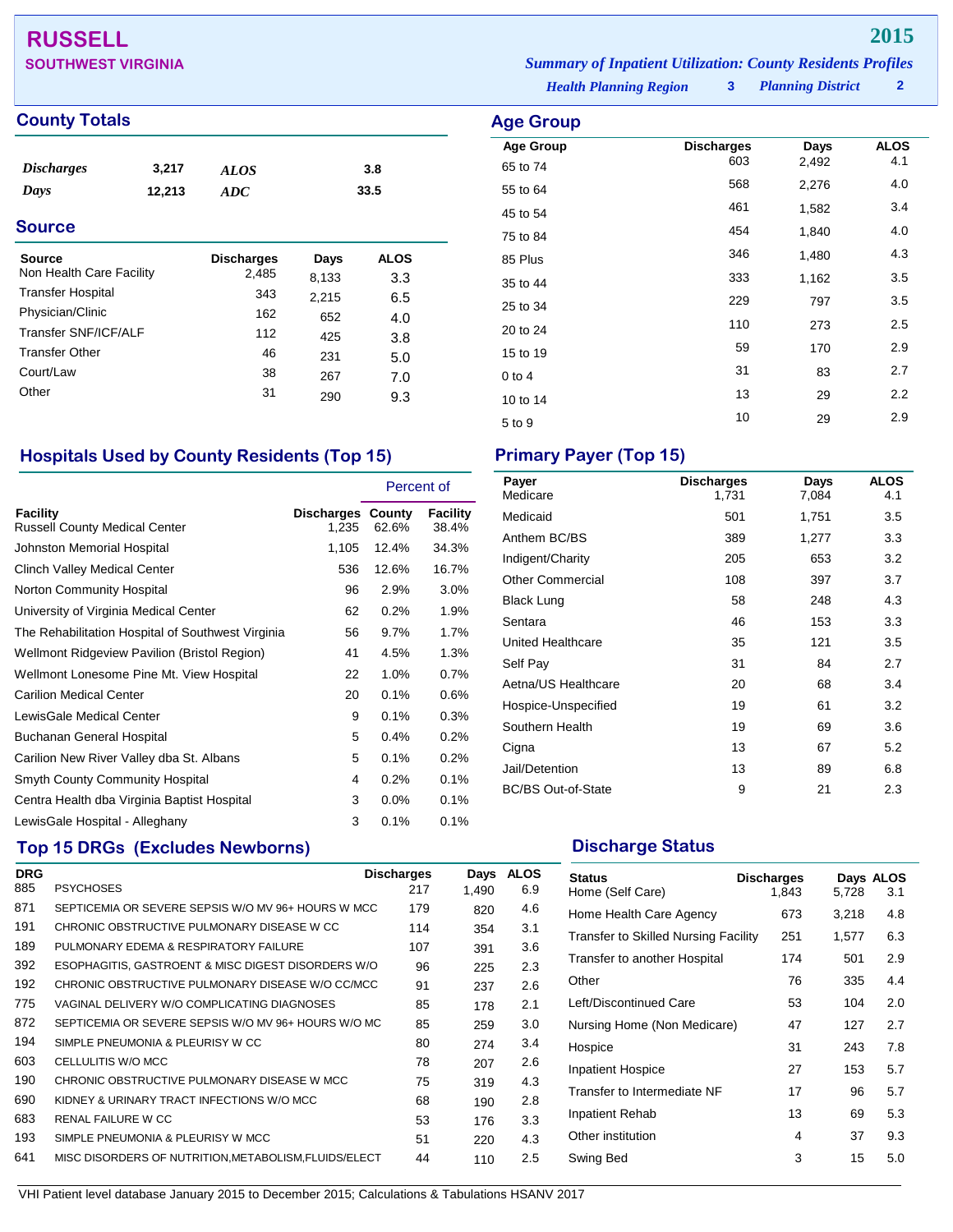# **BLAND 2015**

## **County Totals Age Group**

| <b>Discharges</b> | 440   | <b>ALOS</b> | 4.7 |  |
|-------------------|-------|-------------|-----|--|
| Days              | 2,065 | ADC         | 5.7 |  |
| <b>Source</b>     |       |             |     |  |
|                   |       |             |     |  |

| <b>Source</b>            | <b>Discharges</b> | Days | <b>ALOS</b> |  |
|--------------------------|-------------------|------|-------------|--|
| Non Health Care Facility | 279               | 952  | 3.4         |  |
| <b>Transfer Hospital</b> | 77                | 567  | 7.4         |  |
| Physician/Clinic         | 41                | 184  | 4.5         |  |
| Court/Law                | 25                | 184  | 7.4         |  |
| Transfer SNF/ICF/ALF     | 12                | 149  | 12.4        |  |
| Other                    | 3                 | 15   | 5.0         |  |
| <b>Transfer Other</b>    | 3                 | 14   | 4.7         |  |
|                          |                   |      |             |  |

## **Hospitals Used by County Residents (Top 15) Primary Payer (Top 15)**

|                                                    |                                 | Percent of |                   |
|----------------------------------------------------|---------------------------------|------------|-------------------|
| Facility<br><b>Wythe County Community Hospital</b> | <b>Discharges County</b><br>134 | 6.3%       | Facility<br>30.5% |
| Carilion New River Valley dba St. Albans           | 100                             | $1.3\%$    | 22.7%             |
| <b>Carilion Medical Center</b>                     | 86                              | 0.2%       | 19.5%             |
| <b>Smyth County Community Hospital</b>             | 19                              | 1.0%       | 4.3%              |
| LewisGale Medical Center                           | 18                              | 0.1%       | 4.1%              |
| University of Virginia Medical Center              | 15                              | 0.1%       | 3.4%              |
| LewisGale Hospital Pulaski                         | 14                              | 0.7%       | 3.2%              |
| <b>Johnston Memorial Hospital</b>                  | 11                              | 0.1%       | 2.5%              |
| LewisGale Hospital Montgomery                      | 11                              | 0.3%       | 2.5%              |
| Clinch Valley Medical Center                       | 6                               | 0.1%       | 1.4%              |
| Wellmont Ridgeview Pavilion (Bristol Region)       | 6                               | 0.7%       | 1.4%              |
| LewisGale Hospital - Alleghany                     | 5                               | 0.2%       | 1.1%              |
| <b>Russell County Medical Center</b>               | 4                               | 0.2%       | 0.9%              |
| <b>Carilion Giles Community Hospital</b>           | 2                               | 0.2%       | 0.5%              |
| <b>Carilion Tazewell Community Hospital</b>        | 2                               | 0.3%       | 0.5%              |

## **Top 15 DRGs (Excludes Newborns) Discharge Status Discharge Status**

| <b>DRG</b> |                                                       | <b>Discharges</b> | Days | <b>ALOS</b> |
|------------|-------------------------------------------------------|-------------------|------|-------------|
| 885        | <b>PSYCHOSES</b>                                      | 24                | 174  | 7.3         |
| 871        | SEPTICEMIA OR SEVERE SEPSIS W/O MV 96+ HOURS W MCC    | 23                | 109  | 4.7         |
| 470        | MAJOR JOINT REPLACEMENT OR REATTACHMENT OF LOWER      | 19                | 52   | 2.7         |
| 775        | VAGINAL DELIVERY W/O COMPLICATING DIAGNOSES           | 15                | 30   | 2.0         |
| 897        | ALCOHOL/DRUG ABUSE OR DEPENDENCE W/O REHABILITATI     | 11                | 49   | 4.5         |
| 291        | <b>HEART FAILURE &amp; SHOCK W MCC</b>                | 9                 | 41   | 4.6         |
| 190        | CHRONIC OBSTRUCTIVE PULMONARY DISEASE W MCC           | 8                 | 26   | 3.3         |
| 766        | CESAREAN SECTION W/O CC/MCC                           | 8                 | 16   | 2.0         |
| 945        | REHABILITATION W CC/MCC                               | 8                 | 108  | 13.5        |
| 189        | PULMONARY EDEMA & RESPIRATORY FAILURE                 | 7                 | 30   | 4.3         |
| 193        | SIMPLE PNEUMONIA & PLEURISY W MCC                     | 7                 | 31   | 4.4         |
| 330        | MAJOR SMALL & LARGE BOWEL PROCEDURES W CC             | 7                 | 50   | 7.1         |
| 641        | MISC DISORDERS OF NUTRITION, METABOLISM, FLUIDS/ELECT | 6                 | 22   | 3.7         |
| 682        | <b>RENAL FAILURE W MCC</b>                            | 6                 | 23   | 3.8         |
| 765        | CESAREAN SECTION W CC/MCC                             | 6                 | 21   | 3.5         |

| Payer<br>Medicare         | <b>Discharges</b><br>231 | Days<br>1,189 | <b>ALOS</b><br>5.2 |
|---------------------------|--------------------------|---------------|--------------------|
| Anthem BC/BS              | 107                      | 411           | 3.8                |
| Medicaid                  | 39                       | 221           | 5.7                |
| Self Pay                  | 14                       | 48            | 3.4                |
| Cigna                     | 9                        | 19            | 2.1                |
| <b>Other Commercial</b>   | 9                        | 27            | 3.0                |
| Aetna/US Healthcare       | 8                        | 34            | 4.3                |
| Indigent/Charity          | 5                        | 41            | 8.2                |
| Jail/Detention            | 5                        | 24            | 4.8                |
| United Healthcare         | 4                        | 15            | 3.8                |
| <b>Other Government</b>   | 2                        | 12            | 6.0                |
| Tricare/Champus           | 2                        | 5             | 2.5                |
| <b>Worker's Comp</b>      | 2                        | 9             | 4.5                |
| <b>BC/BS Out-of-State</b> | 1                        | 0             | 0.0                |
| Medicaid Out-of-State     | 1                        | 6             | 6.0                |
|                           |                          |               |                    |

| <b>Status</b><br>Home (Self Care)           | <b>Discharges</b><br>239 | 813 | Days ALOS<br>3.4 |
|---------------------------------------------|--------------------------|-----|------------------|
| Home Health Care Agency                     | 74                       | 460 | 6.2              |
| <b>Transfer to Skilled Nursing Facility</b> | 63                       | 378 | 6.0              |
| Not Specified                               | 14                       | 44  | 3.1              |
| Transfer to another Hospital                | 14                       | 40  | 2.9              |
| Other                                       | 11                       | 137 | 12.4             |
| Hospice                                     | 5                        | 19  | 3.8              |
| Inpatient Rehab                             | 5                        | 40  | 8.0              |
| Nursing Home (Non Medicare)                 | 4                        | 36  | 9.0              |
| Swing Bed                                   | 4                        | 13  | 3.3              |
| Transfer to Intermediate NF                 | 3                        | 68  | 22.7             |
| Left/Discontinued Care                      | 2                        | 4   | 2.0              |
| Long Term Acute                             | 1                        | 1   | 1.0              |

**SOUTHWEST VIRGINIA** *Summary of Inpatient Utilization: County Residents Profiles*

*Health Planning Region* **3**

| ۔ -<br>. <u>.</u> |                          |                |                    |
|-------------------|--------------------------|----------------|--------------------|
| <b>Age Group</b>  | <b>Discharges</b><br>104 | Days           | <b>ALOS</b><br>4.9 |
| 65 to 74          |                          | 510            |                    |
| 75 to 84          | 78                       | 444            | 5.7                |
| 55 to 64          | 70                       | 338            | 4.8                |
| 45 to 54          | 45                       | 228            | 5.1                |
| 35 to 44          | 43                       | 146            | 3.4                |
| 25 to 34          | 38                       | 99             | 2.6                |
| 85 Plus           | 27                       | 129            | 4.8                |
| 20 to 24          | 18                       | 76             | 4.2                |
| $0$ to $4$        | 6                        | 22             | 3.7                |
| 10 to 14          | 6                        | 41             | 6.8                |
| 15 to 19          | 3                        | 25             | 8.3                |
| 5 to 9            | 2                        | $\overline{7}$ | 3.5                |
|                   |                          |                |                    |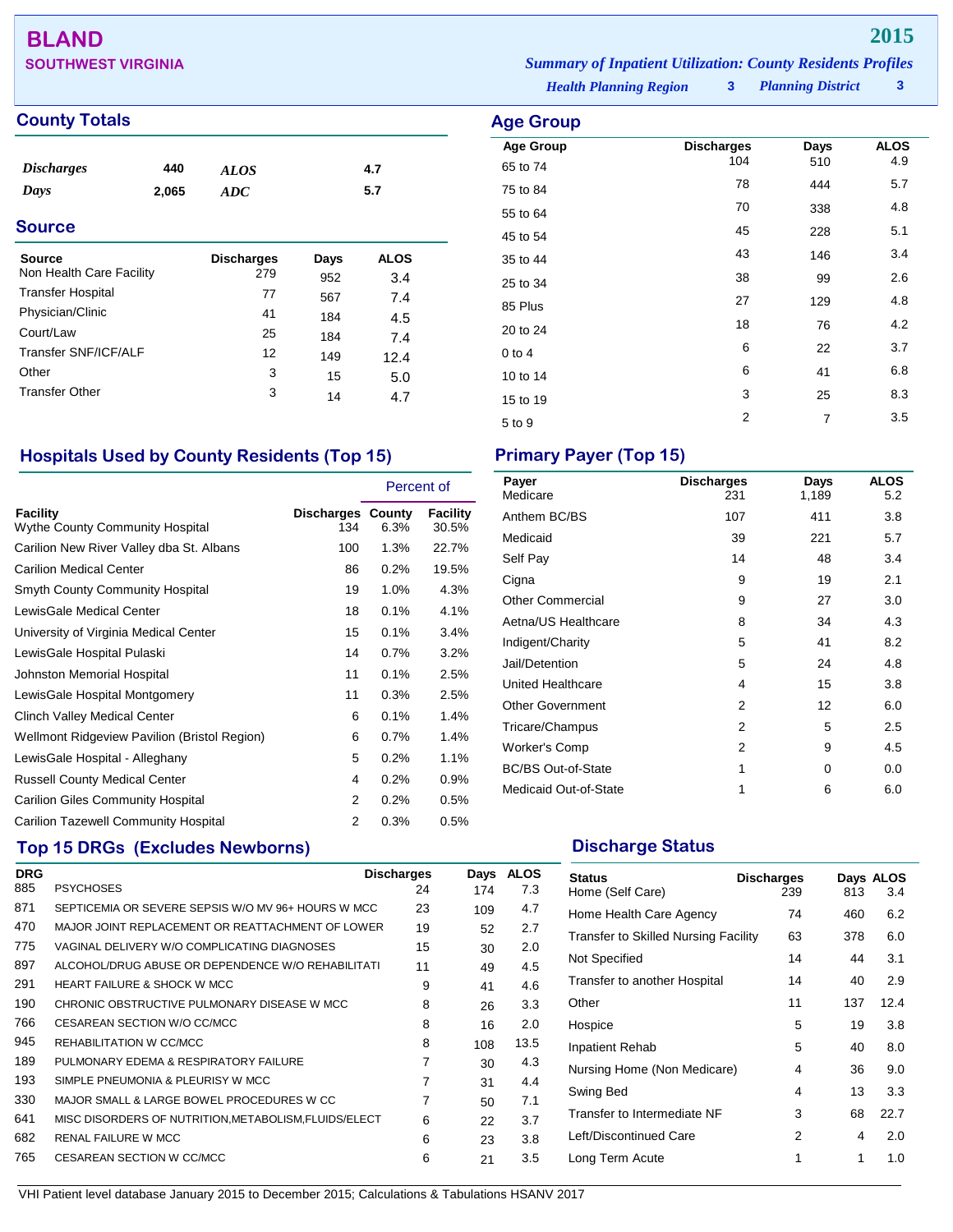## **BRISTOL CITY 2015**

| <b>SOUTHWEST VIRGINIA</b> | <b>Summary of Inpatient Utilization: County Residents Profiles</b> |                     |  |
|---------------------------|--------------------------------------------------------------------|---------------------|--|
|                           | <b>Health Planning Region</b>                                      | 3 Planning District |  |

## **County Totals Age Group**

| <i><b>Discharges</b></i><br>Days | 469<br>2,851 | <b>ALOS</b><br>ADC |       | 6.1<br>7.8  |
|----------------------------------|--------------|--------------------|-------|-------------|
| <b>Source</b>                    |              |                    |       |             |
| <b>Source</b>                    |              | <b>Discharges</b>  | Days  | <b>ALOS</b> |
| Non Health Care Facility         |              | 238                | 829   | 3.5         |
| <b>Transfer Hospital</b>         |              | 109                | 1,321 | 12.1        |
| Physician/Clinic                 |              | 70                 | 344   | 4.9         |
| Court/Law                        |              | 37                 | 237   | 6.4         |
| <b>Transfer Other</b>            |              | 12                 | 82    | 6.8         |
| Transfer SNF/ICF/ALF             |              | 3                  | 38    | 12.7        |

**Age Group Discharges Days ALOS**<br>35 to 44 77 391 5.1 35 to 44 <sup>77</sup> <sup>391</sup> 5.1 55 to 64 <sup>77</sup> <sup>518</sup> 6.7 45 to 54 <sup>75</sup> <sup>373</sup> 5.0 25 to 34 <sup>62</sup> <sup>206</sup> 3.3 65 to 74 54 54 416 7.7 75 to 84 <sup>36</sup> <sup>358</sup> 9.9 85 Plus 25 325 325 330 15 to 19 23 108 4.7 20 to 24 <sup>23</sup> <sup>99</sup> 4.3 10 to 14 **9** 33 3.7  $5 \text{ to } 9$  7 14 2.0 0 to 4  $1$  10  $10.0$ 

## **Hospitals Used by County Residents (Top 15) Primary Payer (Top 15)**

|                                                   |                                 | Percent of |                   |
|---------------------------------------------------|---------------------------------|------------|-------------------|
| Facility<br>Johnston Memorial Hospital            | <b>Discharges County</b><br>214 | 2.4%       | Facility<br>45.6% |
| Wellmont Ridgeview Pavilion (Bristol Region)      | 89                              | 9.8%       | 19.0%             |
| The Rehabilitation Hospital of Southwest Virginia | 82                              | 14.2%      | 17.5%             |
| University of Virginia Medical Center             | 28                              | 0.1%       | 6.0%              |
| <b>Russell County Medical Center</b>              | 15                              | 0.8%       | 3.2%              |
| <b>Carilion Medical Center</b>                    | 9                               | $0.0\%$    | 1.9%              |
| Carilion New River Valley dba St. Albans          | 9                               | 0.1%       | 1.9%              |
| LewisGale Medical Center                          | 4                               | 0.0%       | 0.9%              |
| Poplar Springs Hospital                           | 4                               | 0.1%       | 0.9%              |
| Centra Health dba Virginia Baptist Hospital       | 3                               | $0.0\%$    | 0.6%              |
| VCU Health System                                 | 3                               | $0.0\%$    | 0.6%              |
| Sentara RMH Medical Center                        | 2                               | 0.0%       | 0.4%              |
| <b>Clinch Valley Medical Center</b>               | 1                               | 0.0%       | 0.2%              |
| Inova Fairfax Hospital                            | 1                               | $0.0\%$    | 0.2%              |
| Norton Community Hospital                         | 1                               | 0.0%       | 0.2%              |

## **Top 15 DRGs (Excludes Newborns) Discharge Status Discharge Status**

| <b>DRG</b> |                                                      | <b>Discharges</b> | Days | <b>ALOS</b> |
|------------|------------------------------------------------------|-------------------|------|-------------|
| 885        | <b>PSYCHOSES</b>                                     | 103               | 598  | 5.8         |
| 945        | REHABILITATION W CC/MCC                              | 56                | 754  | 13.5        |
| 775        | VAGINAL DELIVERY W/O COMPLICATING DIAGNOSES          | 17                | 38   | 2.2         |
| 872        | SEPTICEMIA OR SEVERE SEPSIS W/O MV 96+ HOURS W/O MC  | 17                | 52   | 3.1         |
| 871        | SEPTICEMIA OR SEVERE SEPSIS W/O MV 96+ HOURS W MCC   | 13                | 52   | 4.0         |
| 946        | REHABILITATION W/O CC/MCC                            | 12                | 185  | 15.4        |
| 392        | ESOPHAGITIS, GASTROENT & MISC DIGEST DISORDERS W/O   | 11                | 28   | 2.5         |
| 189        | PULMONARY EDEMA & RESPIRATORY FAILURE                | 10                | 34   | 3.4         |
| 881        | DEPRESSIVE NEUROSES                                  | 10                | 42   | 4.2         |
| 603        | CELLULITIS W/O MCC                                   | 9                 | 25   | 2.8         |
| 766        | CESAREAN SECTION W/O CC/MCC                          | $\overline{7}$    | 19   | 2.7         |
| 765        | CESAREAN SECTION W CC/MCC                            | 6                 | 14   | 2.3         |
| 292        | HEART FAILURE & SHOCK W CC                           | 5                 | 11   | 2.2         |
| 442        | DISORDERS OF LIVER EXCEPT MALIG, CIRR, ALC HEPA W CC | 5                 | 12   | 2.4         |
| 638        | <b>DIABETES W CC</b>                                 | 5                 | 10   | 2.0         |

| Payer<br>Medicare       | <b>Discharges</b><br>179 | Days<br>1,384 | <b>ALOS</b><br>7.7 |
|-------------------------|--------------------------|---------------|--------------------|
| Medicaid                | 112                      | 493           | 4.4                |
| Anthem BC/BS            | 59                       | 403           | 6.8                |
| Indigent/Charity        | 40                       | 131           | 3.3                |
| Self Pay                | 30                       | 116           | 3.9                |
| Jail/Detention          | 11                       | 66            | 6.0                |
| Cigna                   | 7                        | 85            | 12.1               |
| <b>Other Commercial</b> | 7                        | 32            | 4.6                |
| United Healthcare       | 7                        | 29            | 4.1                |
| Sentara                 | 5                        | 14            | 2.8                |
| Aetna/US Healthcare     | 3                        | 9             | 3.0                |
| <b>Local Government</b> | 3                        | 34            | 11.3               |
| Hospice-Unspecified     | 1                        | 9             | 9.0                |
| <b>Other Government</b> | 1                        | 7             | 7.0                |
| Southern Health         | 1                        | 20            | 20.0               |

| <b>Status</b><br>Home (Self Care)           | <b>Discharges</b><br>305 | 1,338 | Days ALOS<br>4.4 |
|---------------------------------------------|--------------------------|-------|------------------|
| Home Health Care Agency                     | 88                       | 932   | 10.6             |
| Transfer to another Hospital                | 25                       | 117   | 4.7              |
| Left/Discontinued Care                      | 16                       | 21    | 1.3              |
| <b>Transfer to Skilled Nursing Facility</b> | 15                       | 215   | 14.3             |
| Inpatient Rehab                             | 6                        | 153   | 25.5             |
| Other                                       | 4                        | 27    | 6.8              |
| Nursing Home (Non Medicare)                 | 4                        | 9     | 2.3              |
| Not Specified                               | 2                        | 3     | 1.5              |
| Hospice                                     | 2                        | 19    | 9.5              |
| <b>Inpatient Hospice</b>                    | 1                        | 2     | 2.0              |
| Transfer to Intermediate NF                 | 1                        | 15    | 15.0             |
|                                             |                          |       |                  |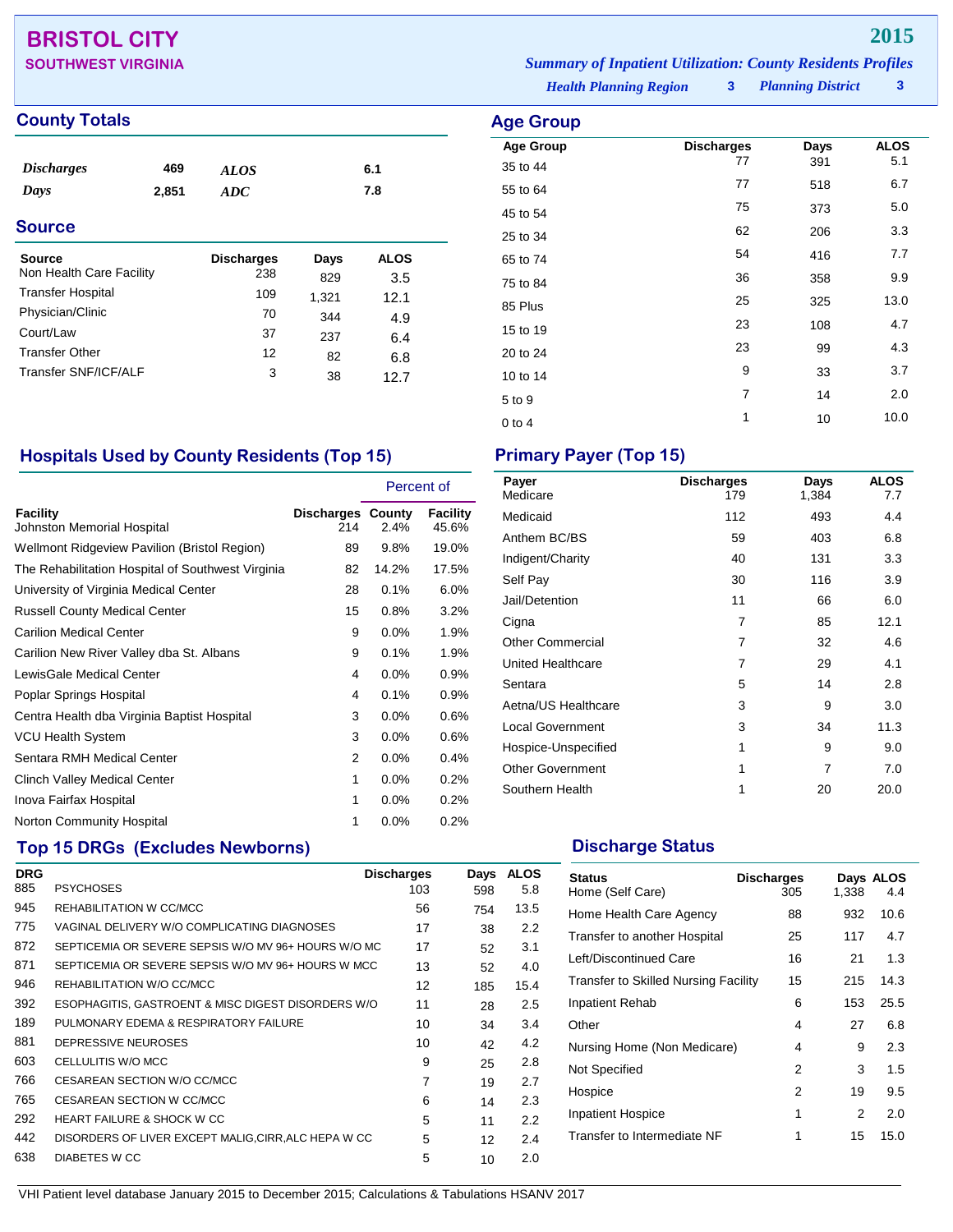# **CARROLL 2015**

**SOUTHWEST VIRGINIA** *Summary of Inpatient Utilization: County Residents Profiles*

## **County Totals Age Group**

| <i><b>Discharges</b></i> | 1,550 | <b>ALOS</b> | 4.0  |
|--------------------------|-------|-------------|------|
| Days                     | 6,171 | ADC         | 16.9 |

## **Source**

| <b>Source</b><br>Non Health Care Facility | <b>Discharges</b><br>1,032 | Days<br>3,693 | <b>ALOS</b><br>3.6 |
|-------------------------------------------|----------------------------|---------------|--------------------|
| Physician/Clinic                          | 246                        | 833           | 3.4                |
| <b>Transfer Hospital</b>                  | 134                        | 935           | 7.0                |
| Transfer SNF/ICF/ALF                      | 90                         | 485           | 5.4                |
| Court/Law                                 | 23                         | 108           | 4.7                |
| <b>Transfer Other</b>                     | 13                         | 54            | 4.2                |
| Unknown                                   | 7                          | 22            | 3.1                |
| Other                                     | 5                          | 41            | 8.2                |

## **Hospitals Used by County Residents (Top 15) Primary Payer (Top 15)**

|                                                  |                                 | Percent of |                   |
|--------------------------------------------------|---------------------------------|------------|-------------------|
| <b>Facility</b><br>Twin County Regional Hospital | <b>Discharges County</b><br>879 | 29.0%      | Facility<br>56.7% |
| Carilion New River Valley dba St. Albans         | 226                             | 2.8%       | 14.6%             |
| <b>Carilion Medical Center</b>                   | 192                             | 0.5%       | 12.4%             |
| <b>Wythe County Community Hospital</b>           | 103                             | 4.9%       | 6.6%              |
| LewisGale Medical Center                         | 42                              | 0.3%       | 2.7%              |
| University of Virginia Medical Center            | 29                              | 0.1%       | 1.9%              |
| LewisGale Hospital Pulaski                       | 24                              | 1.2%       | 1.5%              |
| LewisGale Hospital Montgomery                    | 21                              | 0.5%       | 1.4%              |
| Centra Health dba Virginia Baptist Hospital      | 8                               | 0.0%       | 0.5%              |
| Wellmont Ridgeview Pavilion (Bristol Region)     | 5                               | 0.6%       | 0.3%              |
| <b>VCU Health System</b>                         | 3                               | 0.0%       | 0.2%              |
| LewisGale Hospital - Alleghany                   | $\overline{2}$                  | 0.1%       | 0.1%              |
| Poplar Springs Hospital                          | 2                               | 0.1%       | 0.1%              |
| <b>Smyth County Community Hospital</b>           | 2                               | 0.1%       | 0.1%              |
| <b>Clinch Valley Medical Center</b>              | 1                               | 0.0%       | 0.1%              |

## **Top 15 DRGs (Excludes Newborns) Discharge Status Discharge Status**

| <b>DRG</b> |                                                     | <b>Discharges</b> | Days | <b>ALOS</b> |
|------------|-----------------------------------------------------|-------------------|------|-------------|
| 885        | <b>PSYCHOSES</b>                                    | 107               | 537  | 5.0         |
| 871        | SEPTICEMIA OR SEVERE SEPSIS W/O MV 96+ HOURS W MCC  | 87                | 382  | 4.4         |
| 470        | MAJOR JOINT REPLACEMENT OR REATTACHMENT OF LOWER    | 76                | 218  | 2.9         |
| 775        | VAGINAL DELIVERY W/O COMPLICATING DIAGNOSES         | 56                | 114  | 2.0         |
| 766        | CESAREAN SECTION W/O CC/MCC                         | 42                | 124  | 3.0         |
| 292        | <b>HEART FAILURE &amp; SHOCK W CC</b>               | 38                | 148  | 3.9         |
| 189        | PULMONARY EDEMA & RESPIRATORY FAILURE               | 34                | 140  | 4.1         |
| 872        | SEPTICEMIA OR SEVERE SEPSIS W/O MV 96+ HOURS W/O MC | 34                | 135  | 4.0         |
| 392        | ESOPHAGITIS, GASTROENT & MISC DIGEST DISORDERS W/O  | 27                | 56   | 2.1         |
| 603        | CELLULITIS W/O MCC                                  | 27                | 82   | 3.0         |
| 765        | CESAREAN SECTION W CC/MCC                           | 26                | 114  | 4.4         |
| 291        | HEART FAILURE & SHOCK W MCC                         | 23                | 103  | 4.5         |
| 309        | CARDIAC ARRHYTHMIA & CONDUCTION DISORDERS W CC      | 20                | 39   | 2.0         |
| 682        | <b>RENAL FAILURE W MCC</b>                          | 19                | 85   | 4.5         |
| 190        | CHRONIC OBSTRUCTIVE PULMONARY DISEASE W MCC         | 18                | 56   | 3.1         |

*Health Planning Region* **3**

**Age Group Discharges Days ALOS**<br>65 to 74 296 1,236 4.2 65 to 74 <sup>296</sup> 1,236 4.2 75 to 84 <sup>249</sup> <sup>965</sup> 3.9 55 to 64 <sup>209</sup> <sup>884</sup> 4.2 85 Plus 2.7 45 to 54 <sup>176</sup> <sup>927</sup> 5.3 25 to 34 <sup>163</sup> <sup>584</sup> 3.6 35 to 44 <sup>102</sup> <sup>321</sup> 3.1 20 to 24 <sup>74</sup> <sup>196</sup> 2.6 15 to 19 152 152 152 3.4  $0$  to 4  $19$  96  $5.0$  $5 \text{ to } 9$   $17$   $59$   $3.5$ 10 to 14 and 10 to 14 and 10 to 14 and 10 and 10 to 14 and 10 and 10 and 10 and 10 and 10 and 10 and 10 and 10

| Payer<br>Medicare       | <b>Discharges</b><br>874 | Days<br>3,555 | <b>ALOS</b><br>4.1 |
|-------------------------|--------------------------|---------------|--------------------|
| Medicaid                | 248                      | 1,176         | 4.7                |
| Anthem BC/BS            | 214                      | 706           | 3.3                |
| Self Pay                | 65                       | 220           | 3.4                |
| Jail/Detention          | 23                       | 93            | 4.0                |
| Southern Health         | 22                       | 55            | 2.5                |
| Aetna/US Healthcare     | 19                       | 63            | 3.3                |
| Cigna                   | 17                       | 63            | 3.7                |
| <b>Other Commercial</b> | 15                       | 53            | 3.5                |
| <b>Other Government</b> | 15                       | 49            | 3.3                |
| United Healthcare       | 14                       | 49            | 3.5                |
| Indigent/Charity        | 12                       | 50            | 4.2                |
| Hospice-Unspecified     | 5                        | 22            | 4.4                |
| Tricare/Champus         | 4                        | 7             | 1.8                |
| Sentara                 | 1                        | 2             | 2.0                |
|                         |                          |               |                    |

| <b>Status</b><br>Home (Self Care)           | <b>Discharges</b><br>834 | 2,727 | Days ALOS<br>3.3 |
|---------------------------------------------|--------------------------|-------|------------------|
| Home Health Care Agency                     | 294                      | 1,380 | 4.7              |
| <b>Transfer to Skilled Nursing Facility</b> | 207                      | 961   | 4.6              |
| Transfer to another Hospital                | 73                       | 246   | 3.4              |
| Other                                       | 34                       | 144   | 4.2              |
| Swing Bed                                   | 30                       | 121   | 4.0              |
| Hospice                                     | 18                       | 122   | 6.8              |
| <b>Cancer Center or Childrens</b>           | 12                       | 48    | 4.0              |
| Inpatient Rehab                             | 12                       | 294   | 24.5             |
| Left/Discontinued Care                      | 10                       | 17    | 1.7              |
| Nursing Home (Non Medicare)                 | 7                        | 10    | 1.4              |
| Not Specified                               | 6                        | 28    | 4.7              |
| Transfer to Intermediate NF                 | 4                        | 10    | 2.5              |

VHI Patient level database January 2015 to December 2015; Calculations & Tabulations HSANV 2017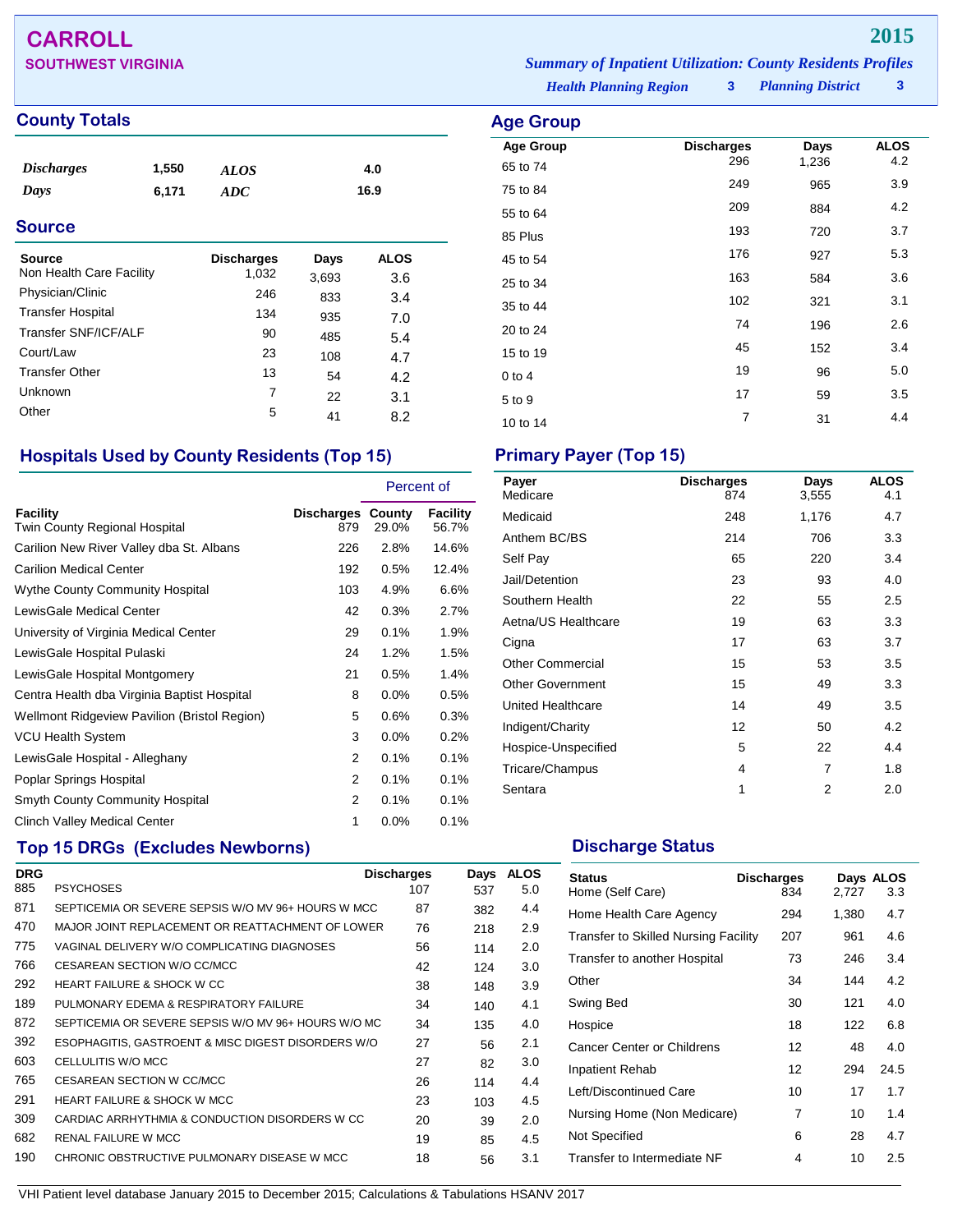# **GALAX CITY 2015**

## **County Totals Age Group**

| <i><b>Discharges</b></i> | 1,745 | <b>ALOS</b> | 3.7  |
|--------------------------|-------|-------------|------|
| Days                     | 6,452 | ADC         | 17.7 |
|                          |       |             |      |

## **Source**

| Source<br>Non Health Care Facility | <b>Discharges</b><br>1,189 | Days<br>4,107 | <b>ALOS</b><br>3.5 |
|------------------------------------|----------------------------|---------------|--------------------|
| Physician/Clinic                   | 263                        | 796           | 3.0                |
| Transfer SNF/ICF/ALF               | 150                        | 577           | 3.9                |
| <b>Transfer Hospital</b>           | 86                         | 672           | 7.8                |
| Court/Law                          | 34                         | 163           | 4.8                |
| <b>Transfer Other</b>              | 16                         | 111           | 6.9                |
| <b>Unknown</b>                     | 6                          | 22            | 3.7                |
| Other                              | 1                          | 4             | 4.0                |

## **Hospitals Used by County Residents (Top 15) Primary Payer (Top 15)**

|                                                   |                                   | Percent of |                   |
|---------------------------------------------------|-----------------------------------|------------|-------------------|
| Facility<br>Twin County Regional Hospital         | <b>Discharges County</b><br>1.375 | 45.4%      | Facility<br>78.8% |
| <b>Carilion Medical Center</b>                    | 121                               | 0.3%       | 6.9%              |
| Carilion New River Valley dba St. Albans          | 111                               | 1.4%       | 6.4%              |
| <b>Wythe County Community Hospital</b>            | 60                                | 2.8%       | 3.4%              |
| LewisGale Medical Center                          | 26                                | 0.2%       | 1.5%              |
| LewisGale Hospital Pulaski                        | 11                                | 0.5%       | 0.6%              |
| LewisGale Hospital Montgomery                     | 8                                 | 0.2%       | 0.5%              |
| <b>Russell County Medical Center</b>              | 6                                 | 0.3%       | 0.3%              |
| Poplar Springs Hospital                           | 5                                 | 0.1%       | 0.3%              |
| Wellmont Ridgeview Pavilion (Bristol Region)      | 5                                 | 0.6%       | 0.3%              |
| Centra Health dba Virginia Baptist Hospital       | 4                                 | $0.0\%$    | 0.2%              |
| University of Virginia Medical Center             | 4                                 | $0.0\%$    | 0.2%              |
| The Rehabilitation Hospital of Southwest Virginia | 2                                 | 0.3%       | 0.1%              |
| Carilion Franklin Memorial Hospital               | 1                                 | 0.1%       | 0.1%              |
| Inova Fairfax Hospital                            | 1                                 | 0.0%       | 0.1%              |

## **Top 15 DRGs (Excludes Newborns) Discharge Status Discharge Status**

| <b>DRG</b> |                                                     | <b>Discharges</b> | Days | <b>ALOS</b> |
|------------|-----------------------------------------------------|-------------------|------|-------------|
| 871        | SEPTICEMIA OR SEVERE SEPSIS W/O MV 96+ HOURS W MCC  | 140               | 615  | 4.4         |
| 885        | <b>PSYCHOSES</b>                                    | 137               | 760  | 5.5         |
| 775        | VAGINAL DELIVERY W/O COMPLICATING DIAGNOSES         | 87                | 181  | 2.1         |
| 189        | PULMONARY EDEMA & RESPIRATORY FAILURE               | 51                | 181  | 3.5         |
| 392        | ESOPHAGITIS, GASTROENT & MISC DIGEST DISORDERS W/O  | 50                | 130  | 2.6         |
| 470        | MAJOR JOINT REPLACEMENT OR REATTACHMENT OF LOWER    | 49                | 148  | 3.0         |
| 766        | CESAREAN SECTION W/O CC/MCC                         | 49                | 142  | 2.9         |
| 872        | SEPTICEMIA OR SEVERE SEPSIS W/O MV 96+ HOURS W/O MC | 40                | 135  | 3.4         |
| 292        | <b>HEART FAILURE &amp; SHOCK W CC</b>               | 31                | 99   | 3.2         |
| 191        | CHRONIC OBSTRUCTIVE PULMONARY DISEASE W CC          | 30                | 81   | 2.7         |
| 291        | <b>HEART FAILURE &amp; SHOCK W MCC</b>              | 30                | 101  | 3.4         |
| 603        | CELLULITIS W/O MCC                                  | 29                | 79   | 2.7         |
| 194        | SIMPLE PNEUMONIA & PLEURISY W CC                    | 27                | 64   | 2.4         |
| 190        | CHRONIC OBSTRUCTIVE PULMONARY DISEASE W MCC         | 24                | 87   | 3.6         |
| 765        | <b>CESAREAN SECTION W CC/MCC</b>                    | 23                | 71   | 3.1         |

**SOUTHWEST VIRGINIA** *Summary of Inpatient Utilization: County Residents Profiles*

*Health Planning Region* **3**

*Planning District* **3**

| Age Group        |                          |       |             |
|------------------|--------------------------|-------|-------------|
| <b>Age Group</b> | <b>Discharges</b><br>337 | Days  | ALOS<br>3.9 |
| 75 to 84         |                          | 1,324 |             |
| 65 to 74         | 307                      | 1,290 | 4.2         |
| 55 to 64         | 217                      | 915   | 4.2         |
| 85 Plus          | 197                      | 696   | 3.5         |
| 45 to 54         | 194                      | 773   | 4.0         |
| 25 to 34         | 171                      | 469   | 2.7         |
| 35 to 44         | 135                      | 435   | 3.2         |
| 20 to 24         | 98                       | 257   | 2.6         |
| 15 to 19         | 42                       | 140   | 3.3         |
| $0$ to $4$       | 26                       | 67    | 2.6         |
| 5 to 9           | 11                       | 43    | 3.9         |
| 10 to 14         | 10                       | 43    | 4.3         |

| Payer<br>Medicare         | <b>Discharges</b><br>1,014 | Days<br>3,979 | <b>ALOS</b><br>3.9 |
|---------------------------|----------------------------|---------------|--------------------|
| Medicaid                  | 291                        | 1,058         | 3.6                |
| Anthem BC/BS              | 190                        | 552           | 2.9                |
| Self Pay                  | 66                         | 233           | 3.5                |
| Jail/Detention            | 48                         | 207           | 4.3                |
| Southern Health           | 36                         | 83            | 2.3                |
| Indigent/Charity          | 21                         | 73            | 3.5                |
| <b>Other Commercial</b>   | 20                         | 77            | 3.9                |
| United Healthcare         | 17                         | 47            | 2.8                |
| Aetna/US Healthcare       | 15                         | 39            | 2.6                |
| Hospice-Unspecified       | 5                          | 18            | 3.6                |
| <b>Worker's Comp</b>      | 5                          | 28            | 5.6                |
| Cigna                     | 4                          | 17            | 4.3                |
| <b>Other Government</b>   | 4                          | 8             | 2.0                |
| <b>BC/BS Out-of-State</b> | 3                          | 17            | 5.7                |

| <b>Status</b><br>Home (Self Care)           | <b>Discharges</b><br>900 | 2,890 | Days ALOS<br>3.2 |
|---------------------------------------------|--------------------------|-------|------------------|
| <b>Transfer to Skilled Nursing Facility</b> | 347                      | 1,588 | 4.6              |
| Home Health Care Agency                     | 282                      | 1,119 | 4.0              |
| Transfer to another Hospital                | 88                       | 251   | 2.9              |
| Swing Bed                                   | 42                       | 186   | 4.4              |
| Other                                       | 34                       | 122   | 3.6              |
| Left/Discontinued Care                      | 14                       | 20    | 1.4              |
| Hospice                                     | 13                       | 52    | 4.0              |
| Nursing Home (Non Medicare)                 | 9                        | 63    | 7.0              |
| Cancer Center or Childrens                  | 6                        | 34    | 5.7              |
| Inpatient Rehab                             | 4                        | 36    | 9.0              |
| Not Specified                               | 2                        | 9     | 4.5              |
| Long Term Acute                             | 2                        | 64    | 32.0             |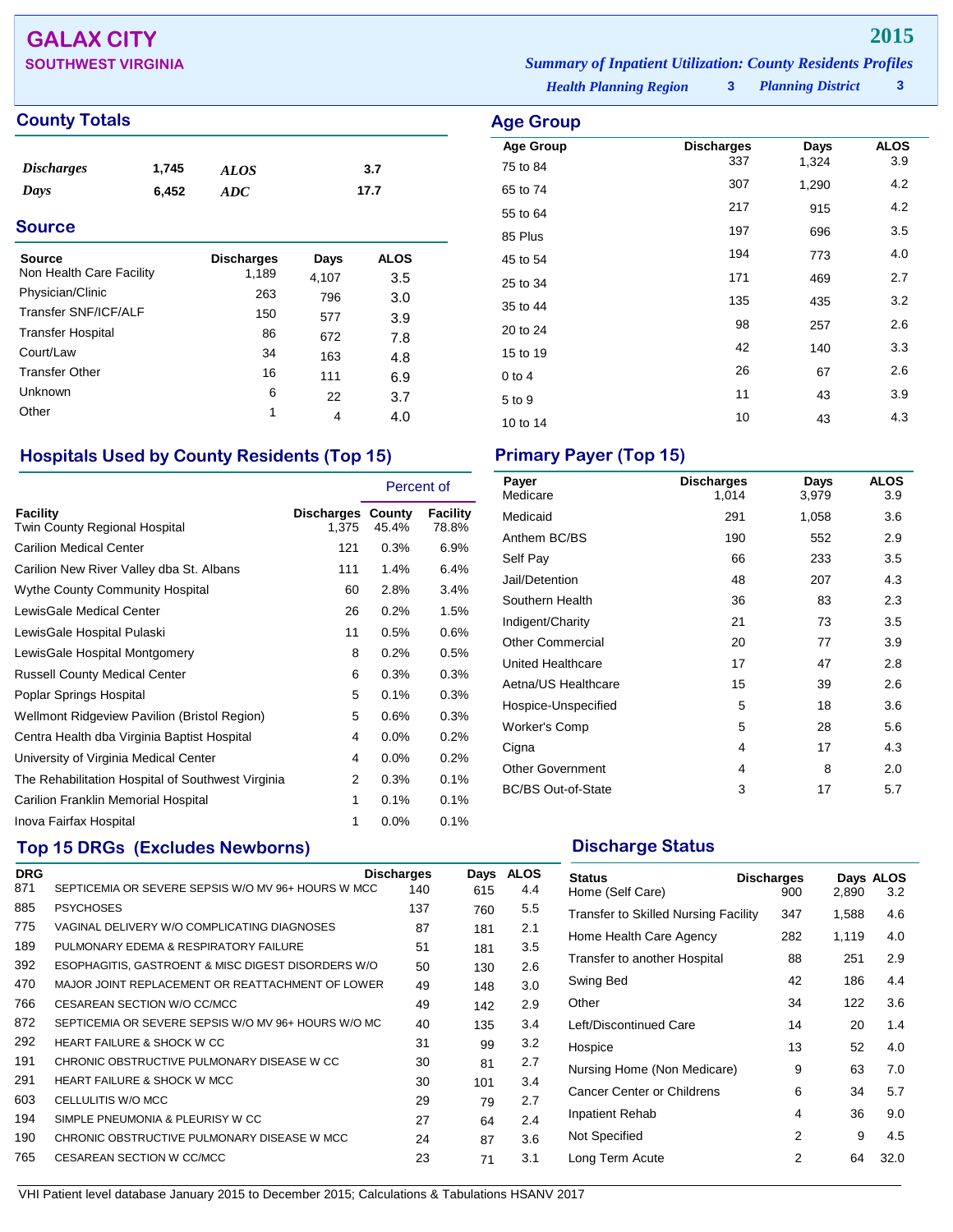## **GRAYSON 2015**

**SOUTHWEST VIRGINIA** *Summary of Inpatient Utilization: County Residents Profiles*

## **County Totals Age Group**

| <i><b>Discharges</b></i> | 839   | <b>ALOS</b> | 4.2 |
|--------------------------|-------|-------------|-----|
| Days                     | 3,523 | ADC         | 9.7 |

## **Source**

| Source<br>Non Health Care Facility | <b>Discharges</b><br>605 | Days<br>1,950 | <b>ALOS</b><br>3.2 |
|------------------------------------|--------------------------|---------------|--------------------|
| Physician/Clinic                   | 97                       | 327           | 3.4                |
| <b>Transfer Hospital</b>           | 60                       | 696           | 11.6               |
| Transfer SNF/ICF/ALF               | 31                       | 189           | 6.1                |
| Court/Law                          | 28                       | 157           | 5.6                |
| <b>Transfer Other</b>              | 8                        | 119           | 14.9               |
| Unknown                            | 7                        | 23            | 3.3                |
| Other                              | 3                        | 62            | 20.7               |

## **Hospitals Used by County Residents (Top 15) Primary Payer (Top 15)**

|                                              |                                 | Percent of |                          |
|----------------------------------------------|---------------------------------|------------|--------------------------|
| Facility<br>Twin County Regional Hospital    | <b>Discharges County</b><br>449 | 14.8%      | <b>Facility</b><br>53.5% |
| <b>Wythe County Community Hospital</b>       | 95                              | 4.5%       | 11.3%                    |
| Johnston Memorial Hospital                   | 86                              | 1.0%       | 10.3%                    |
| <b>Carilion Medical Center</b>               | 63                              | 0.2%       | 7.5%                     |
| Carilion New River Valley dba St. Albans     | 50                              | 0.6%       | 6.0%                     |
| <b>Smyth County Community Hospital</b>       | 45                              | 2.4%       | 5.4%                     |
| University of Virginia Medical Center        | 10                              | $0.0\%$    | 1.2%                     |
| Wellmont Ridgeview Pavilion (Bristol Region) | 7                               | 0.8%       | 0.8%                     |
| LewisGale Medical Center                     | 6                               | $0.0\%$    | 0.7%                     |
| <b>Russell County Medical Center</b>         | 5                               | 0.3%       | 0.6%                     |
| <b>VCU Health System</b>                     | 4                               | $0.0\%$    | 0.5%                     |
| LewisGale Hospital - Alleghany               | 3                               | 0.1%       | 0.4%                     |
| LewisGale Hospital Pulaski                   | 3                               | 0.1%       | 0.4%                     |
| LewisGale Hospital Montgomery                | 2                               | 0.0%       | 0.2%                     |
| Riverside Regional Medical Center            | 2                               | 0.0%       | 0.2%                     |

## **Top 15 DRGs (Excludes Newborns) Discharge Status Discharge Status**

| <b>DRG</b> |                                                     | <b>Discharges</b> | Days | <b>ALOS</b> |
|------------|-----------------------------------------------------|-------------------|------|-------------|
| 885        | <b>PSYCHOSES</b>                                    | 64                | 313  | 4.9         |
| 470        | MAJOR JOINT REPLACEMENT OR REATTACHMENT OF LOWER    | 51                | 138  | 2.7         |
| 871        | SEPTICEMIA OR SEVERE SEPSIS W/O MV 96+ HOURS W MCC  | 40                | 207  | 5.2         |
| 775        | VAGINAL DELIVERY W/O COMPLICATING DIAGNOSES         | 26                | 52   | 2.0         |
| 392        | ESOPHAGITIS, GASTROENT & MISC DIGEST DISORDERS W/O  | 23                | 44   | 1.9         |
| 766        | CESAREAN SECTION W/O CC/MCC                         | 22                | 61   | 2.8         |
| 189        | PULMONARY EDEMA & RESPIRATORY FAILURE               | 20                | 57   | 2.9         |
| 945        | REHABILITATION W CC/MCC                             | 16                | 265  | 16.6        |
| 190        | CHRONIC OBSTRUCTIVE PULMONARY DISEASE W MCC         | 14                | 41   | 2.9         |
| 872        | SEPTICEMIA OR SEVERE SEPSIS W/O MV 96+ HOURS W/O MC | 14                | 41   | 2.9         |
| 191        | CHRONIC OBSTRUCTIVE PULMONARY DISEASE W CC          | 13                | 35   | 2.7         |
| 291        | <b>HEART FAILURE &amp; SHOCK W MCC</b>              | 13                | 66   | 5.1         |
| 378        | G.I. HEMORRHAGE W CC                                | 12                | 28   | 2.3         |
| 481        | HIP & FEMUR PROCEDURES EXCEPT MAJOR JOINT W CC.     | 11                | 44   | 4.0         |
| 690        | KIDNEY & URINARY TRACT INFECTIONS W/O MCC           | 11                | 23   | 2.1         |

| <b>Discharges</b><br>472 | Days<br>2,230 | <b>ALOS</b><br>4.7 |
|--------------------------|---------------|--------------------|
| 134                      | 369           | 2.8                |
| 118                      | 540           | 4.6                |
| 30                       | 87            | 2.9                |
| 16                       | 60            | 3.8                |
| 16                       | 45            | 2.8                |
| 9                        | 17            | 1.9                |
| 9                        | 52            | 5.8                |
| 7                        | 21            | 3.0                |
| 7                        | 17            | 2.4                |
| 6                        | 19            | 3.2                |
| 4                        | 26            | 6.5                |
| 3                        | 8             | 2.7                |
| 3                        | 18            | 6.0                |
| 2                        | 6             | 3.0                |
|                          |               |                    |

 $5 \text{ to } 9$  3 6 2.0

| <b>Status</b><br>Home (Self Care)    | <b>Discharges</b><br>415 | 1,298 | Days ALOS<br>3.1 |
|--------------------------------------|--------------------------|-------|------------------|
| Home Health Care Agency              | 214                      | 978   | 4.6              |
| Transfer to Skilled Nursing Facility | 87                       | 418   | 4.8              |
| Transfer to another Hospital         | 51                       | 144   | 2.8              |
| Other                                | 23                       | 334   | 14.5             |
| Swing Bed                            | 11                       | 47    | 4.3              |
| Hospice                              | 8                        | 49    | 6.1              |
| Nursing Home (Non Medicare)          | 7                        | 53    | 7.6              |
| Not Specified                        | 5                        | 28    | 5.6              |
| Left/Discontinued Care               | 5                        | 4     | 0.8              |
| Cancer Center or Childrens           | 3                        | 8     | 2.7              |
| Long Term Acute                      | 3                        | 99    | 33.0             |
| <b>Inpatient Hospice</b>             | 2                        | 17    | 8.5              |

10 to 14 3 7 2.3

*Health Planning Region* **3**

**Age Group Discharges Days ALOS**<br>
And the Magnus 179 806 4.5 65 to 74 <sup>179</sup> <sup>806</sup> 4.5 55 to 64 <sup>150</sup> <sup>559</sup> 3.7 75 to 84 <sup>142</sup> <sup>738</sup> 5.2 45 to 54 <sup>113</sup> <sup>370</sup> 3.3 85 Plus <sup>73</sup> <sup>535</sup> 7.3 25 to 34 222 3.1  $35 \text{ to } 44$   $139$   $3.2$ 20 to 24 <sup>35</sup> <sup>88</sup> 2.5 15 to 19 16 16 38 2.4 0 to 4  $9$  15 1.7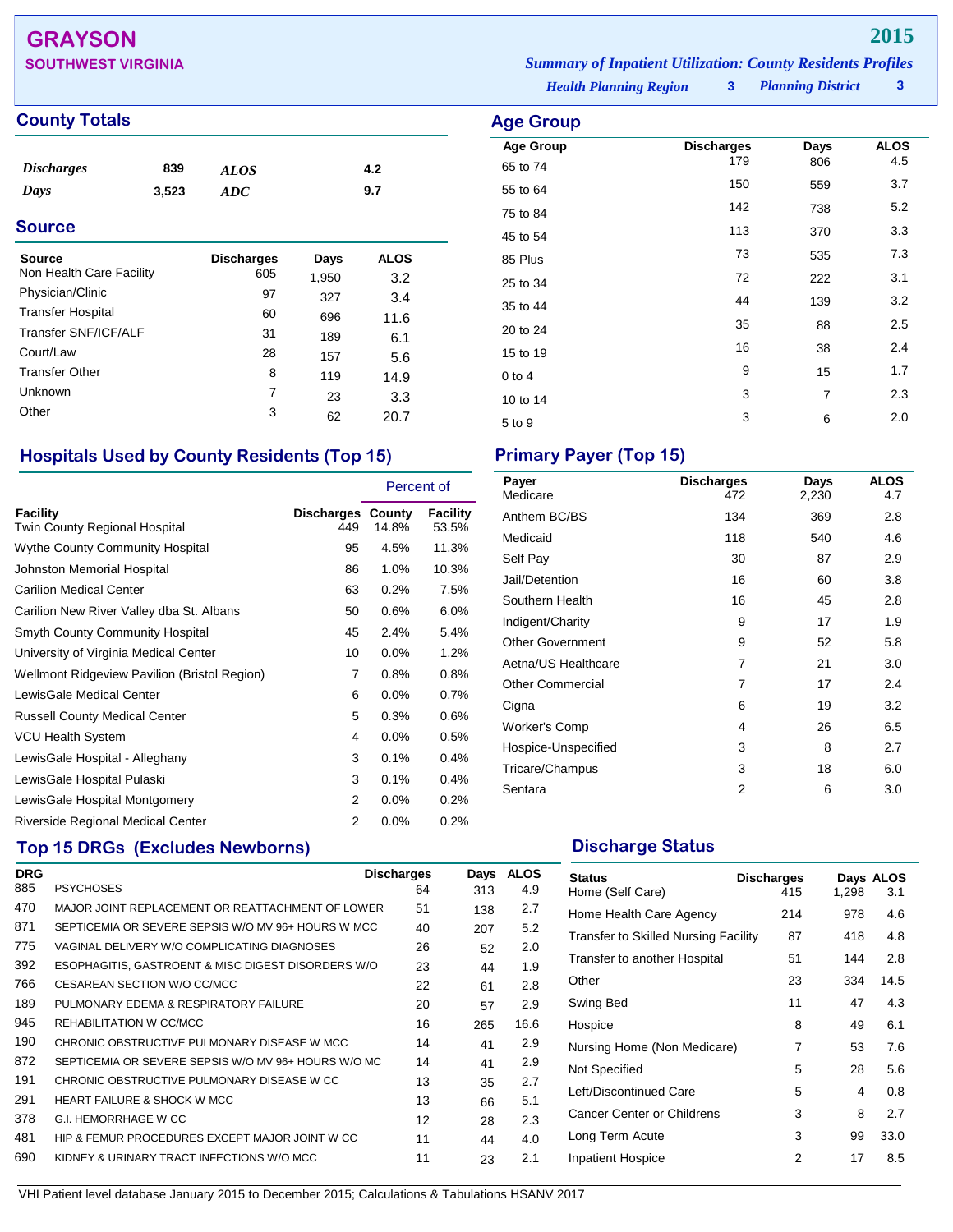# **SMYTH 2015**

## **County Totals Age Group**

| <i><b>Discharges</b></i> | 4,104  | ALOS | 7.6  |  |
|--------------------------|--------|------|------|--|
| Days                     | 31,276 | ADC  | 85.7 |  |

## **Source**

| Source<br>Non Health Care Facility | <b>Discharges</b><br>2,922 | Days<br>12,644 | <b>ALOS</b><br>4.3 |
|------------------------------------|----------------------------|----------------|--------------------|
| <b>Transfer Hospital</b>           | 439                        | 8,287          | 18.9               |
| Physician/Clinic                   | 256                        | 1,389          | 5.4                |
| Court/Law                          | 207                        | 1,136          | 5.5                |
| <b>Transfer Other</b>              | 116                        | 1,528          | 13.2               |
| Transfer SNF/ICF/ALF               | 90                         | 2,924          | 32.5               |
| Other                              | 69                         | 731            | 10.6               |
| Unknown                            | 5                          | 2.637          | 527.4              |

## **Hospitals Used by County Residents (Top 15) Primary Payer (Top 15)**

|                                                   |                                   | Percent of |                   |
|---------------------------------------------------|-----------------------------------|------------|-------------------|
| Facility<br>Johnston Memorial Hospital            | <b>Discharges County</b><br>1,880 | 21.1%      | Facility<br>45.8% |
| <b>Smyth County Community Hospital</b>            | 1,568                             | 85.3%      | 38.2%             |
| Wellmont Ridgeview Pavilion (Bristol Region)      | 128                               | 14.2%      | 3.1%              |
| <b>Wythe County Community Hospital</b>            | 106                               | 5.0%       | 2.6%              |
| Carilion New River Valley dba St. Albans          | 82                                | 1.0%       | 2.0%              |
| <b>Russell County Medical Center</b>              | 75                                | 3.8%       | 1.8%              |
| <b>Carilion Medical Center</b>                    | 67                                | 0.2%       | 1.6%              |
| University of Virginia Medical Center             | 61                                | 0.2%       | 1.5%              |
| LewisGale Medical Center                          | 28                                | 0.2%       | 0.7%              |
| The Rehabilitation Hospital of Southwest Virginia | 22                                | 3.8%       | 0.5%              |
| Centra Health dba Virginia Baptist Hospital       | 18                                | 0.1%       | 0.4%              |
| <b>VCU Health System</b>                          | 16                                | 0.0%       | 0.4%              |
| Poplar Springs Hospital                           | 15                                | 0.4%       | 0.4%              |
| Twin County Regional Hospital                     | 14                                | 0.5%       | 0.3%              |
| LewisGale Hospital - Alleghany                    | 3                                 | 0.1%       | 0.1%              |

## **Top 15 DRGs (Excludes Newborns) Discharge Status Discharge Status**

| <b>DRG</b> |                                                       | <b>Discharges</b> | Days  | <b>ALOS</b> |
|------------|-------------------------------------------------------|-------------------|-------|-------------|
| 871        | SEPTICEMIA OR SEVERE SEPSIS W/O MV 96+ HOURS W MCC    | 355               | 2,197 | 6.2         |
| 885        | <b>PSYCHOSES</b>                                      | 279               | 1.663 | 6.0         |
| 189        | PULMONARY EDEMA & RESPIRATORY FAILURE                 | 203               | 3,168 | 15.6        |
| 872        | SEPTICEMIA OR SEVERE SEPSIS W/O MV 96+ HOURS W/O MC   | 170               | 798   | 4.7         |
| 945        | REHABILITATION W CC/MCC                               | 142               | 2.438 | 17.2        |
| 775        | VAGINAL DELIVERY W/O COMPLICATING DIAGNOSES           | 128               | 253   | 2.0         |
| 470        | MAJOR JOINT REPLACEMENT OR REATTACHMENT OF LOWER      | 97                | 286   | 3.0         |
| 683        | RENAL FAILURE W CC                                    | 85                | 414   | 4.9         |
| 392        | ESOPHAGITIS, GASTROENT & MISC DIGEST DISORDERS W/O    | 83                | 702   | 8.5         |
| 292        | <b>HEART FAILURE &amp; SHOCK W CC</b>                 | 71                | 419   | 5.9         |
| 291        | <b>HEART FAILURE &amp; SHOCK W MCC</b>                | 67                | 349   | 5.2         |
| 193        | SIMPLE PNEUMONIA & PLEURISY W MCC                     | 66                | 317   | 4.8         |
| 603        | CELLULITIS W/O MCC                                    | 65                | 1.017 | 15.7        |
| 191        | CHRONIC OBSTRUCTIVE PULMONARY DISEASE W CC            | 59                | 363   | 6.2         |
| 641        | MISC DISORDERS OF NUTRITION, METABOLISM, FLUIDS/ELECT | 56                | 120   | 2.1         |
|            |                                                       |                   |       |             |

**SOUTHWEST VIRGINIA** *Summary of Inpatient Utilization: County Residents Profiles*

*Health Planning Region* **3**

*Planning District* **3**

| Age Group        |                          |       |                    |
|------------------|--------------------------|-------|--------------------|
| <b>Age Group</b> | <b>Discharges</b><br>794 | Days  | <b>ALOS</b><br>7.2 |
| 65 to 74         |                          | 5,700 |                    |
| 75 to 84         | 729                      | 8,930 | 12.3               |
| 55 to 64         | 711                      | 4,455 | 6.3                |
| 45 to 54         | 430                      | 1,643 | 3.8                |
| 85 Plus          | 430                      | 6,620 | 15.4               |
| 35 to 44         | 353                      | 1,631 | 4.6                |
| 25 to 34         | 323                      | 1,087 | 3.4                |
| 20 to 24         | 164                      | 420   | 2.6                |
| 15 to 19         | 93                       | 401   | 4.3                |
| $0$ to $4$       | 35                       | 201   | 5.7                |
| 10 to 14         | 28                       | 149   | 5.3                |
| 5 to 9           | 14                       | 39    | 2.8                |
|                  |                          |       |                    |

| Payer<br>Medicare       | <b>Discharges</b><br>2,293 | Days<br>11,646 | <b>ALOS</b><br>5.1 |
|-------------------------|----------------------------|----------------|--------------------|
| Anthem BC/BS            | 657                        | 2,184          | 3.3                |
| Medicaid                | 571                        | 15,213         | 26.6               |
| Indigent/Charity        | 212                        | 601            | 2.8                |
| <b>Other Commercial</b> | 57                         | 220            | 3.9                |
| Sentara                 | 51                         | 165            | 3.2                |
| Hospice-Unspecified     | 48                         | 320            | 6.7                |
| Jail/Detention          | 48                         | 212            | 4.4                |
| Aetna/US Healthcare     | 26                         | 75             | 2.9                |
| Self Pay                | 23                         | 175            | 7.6                |
| <b>Other Government</b> | 20                         | 72             | 3.6                |
| Tricare/Champus         | 20                         | 59             | 3.0                |
| United Healthcare       | 20                         | 48             | 2.4                |
| Cigna                   | 16                         | 43             | 2.7                |
| <b>Local Government</b> | 12                         | 40             | 3.3                |

| <b>Status</b><br>Home (Self Care)           | <b>Discharges</b><br>2.078 | 7,205  | Days ALOS<br>3.5 |
|---------------------------------------------|----------------------------|--------|------------------|
| Home Health Care Agency                     | 809                        | 4,519  | 5.6              |
| <b>Transfer to Skilled Nursing Facility</b> | 384                        | 2,309  | 6.0              |
| Transfer to another Hospital                | 290                        | 10,690 | 36.9             |
| Other                                       | 121                        | 3,600  | 29.8             |
| Inpatient Rehab                             | 72                         | 430    | 6.0              |
| Nursing Home (Non Medicare)                 | 70                         | 289    | 4.1              |
| Left/Discontinued Care                      | 61                         | 98     | 1.6              |
| Transfer to Intermediate NF                 | 59                         | 790    | 13.4             |
| Hospice                                     | 45                         | 259    | 5.8              |
| <b>Inpatient Hospice</b>                    | 42                         | 297    | 7.1              |
| Long Term Acute                             | 26                         | 520    | 20.0             |
| Swing Bed                                   | 23                         | 133    | 5.8              |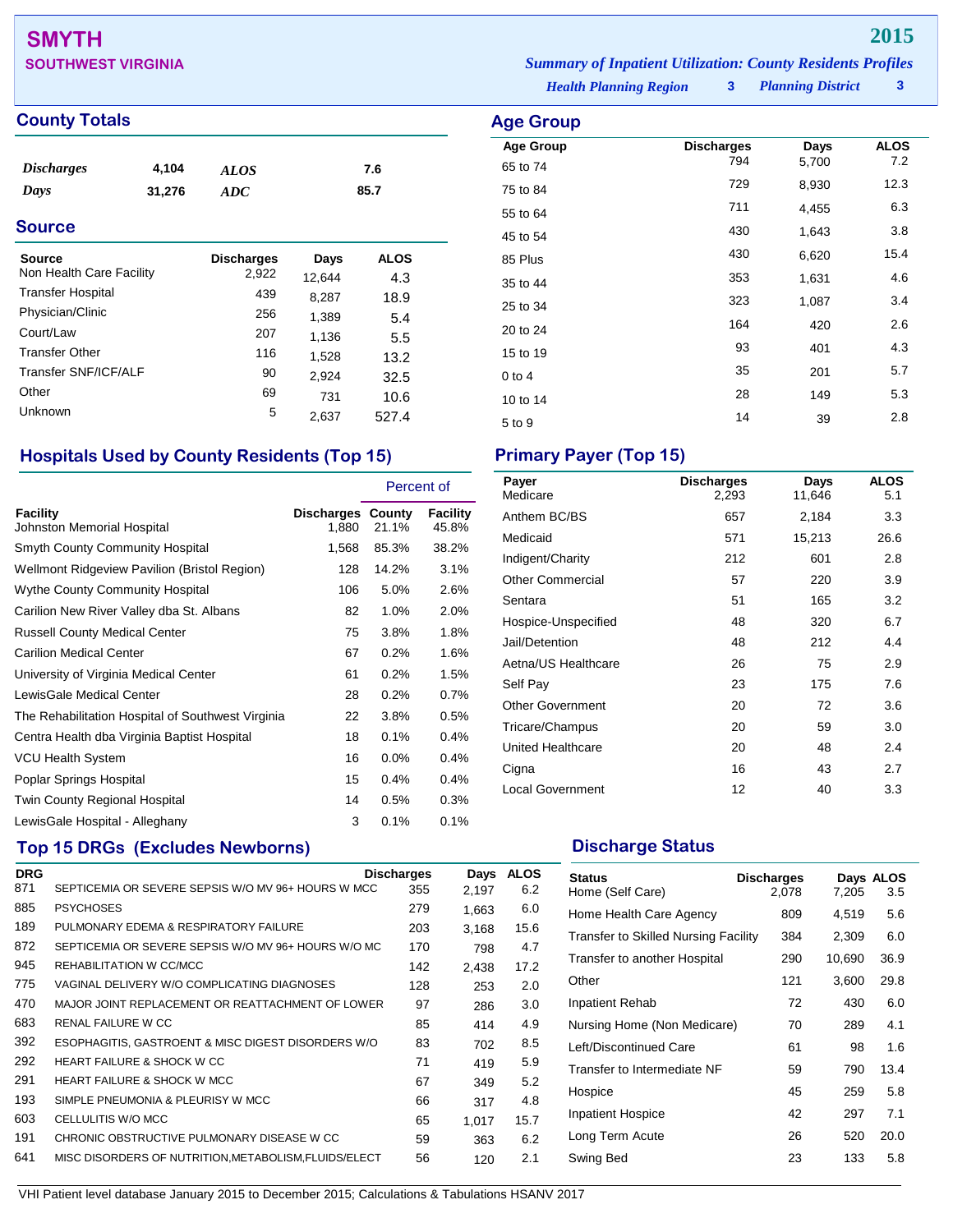## **TAZEWELL 2015**

## **County Totals Age Group**

| <i><b>Discharges</b></i> | 3,967  | ALOS | 4.2  |
|--------------------------|--------|------|------|
| Days                     | 16,848 | ADC  | 46.2 |

## **Source**

| Source<br>Non Health Care Facility | <b>Discharges</b><br>3,254 | Days<br>12,185 | ALOS       |  |
|------------------------------------|----------------------------|----------------|------------|--|
| <b>Transfer Hospital</b>           | 387                        | 2,862          | 3.7<br>7.4 |  |
| Physician/Clinic                   | 146                        | 574            | 3.9        |  |
| Transfer SNF/ICF/ALF               | 75                         | 339            | 4.5        |  |
| Other                              | 47                         | 446            | 9.5        |  |
| Court/Law                          | 46                         | 297            | 6.5        |  |
| <b>Transfer Other</b>              | 12                         | 145            | 12.1       |  |
| Non Health Care Facility           | 7                          | 21             | 3.0        |  |

## **Hospitals Used by County Residents (Top 15) Primary Payer (Top 15)**

|                                                     |                     | Percent of      |                   |
|-----------------------------------------------------|---------------------|-----------------|-------------------|
| Facility<br><b>Clinch Valley Medical Center</b>     | Discharges<br>2,287 | County<br>53.9% | Facility<br>57.7% |
| <b>Carilion Tazewell Community Hospital</b>         | 533                 | 88.4%           | 13.4%             |
| <b>Carilion Medical Center</b>                      | 379                 | 1.0%            | 9.6%              |
| Johnston Memorial Hospital                          | 290                 | 3.3%            | 7.3%              |
| <b>Russell County Medical Center</b>                | 119                 | 6.0%            | $3.0\%$           |
| University of Virginia Medical Center               | 113                 | 0.4%            | 2.8%              |
| Carilion New River Valley dba St. Albans            | 88                  | 1.1%            | 2.2%              |
| LewisGale Medical Center                            | 37                  | 0.2%            | 0.9%              |
| <b>Wellmont Ridgeview Pavilion (Bristol Region)</b> | 20                  | 2.2%            | 0.5%              |
| The Rehabilitation Hospital of Southwest Virginia   | 19                  | 3.3%            | 0.5%              |
| Smyth County Community Hospital                     | 13                  | 0.7%            | 0.3%              |
| Wythe County Community Hospital                     | 9                   | 0.4%            | 0.2%              |
| Buchanan General Hospital                           | 7                   | 0.6%            | 0.2%              |
| Johnston Memorial Hospital                          | 7                   | 0.1%            | 0.2%              |
| <b>Carilion Giles Community Hospital</b>            | 6                   | 0.7%            | 0.2%              |

## **Top 15 DRGs (Excludes Newborns) Discharge Status Discharge Status**

| <b>DRG</b> |                                                       | <b>Discharges</b> | Days | <b>ALOS</b> |
|------------|-------------------------------------------------------|-------------------|------|-------------|
| 871        | SEPTICEMIA OR SEVERE SEPSIS W/O MV 96+ HOURS W MCC    | 156               | 807  | 5.2         |
| 392        | ESOPHAGITIS, GASTROENT & MISC DIGEST DISORDERS W/O    | 137               | 415  | 3.0         |
| 775        | VAGINAL DELIVERY W/O COMPLICATING DIAGNOSES           | 131               | 270  | 2.1         |
| 189        | PULMONARY EDEMA & RESPIRATORY FAILURE                 | 114               | 486  | 4.3         |
| 192        | CHRONIC OBSTRUCTIVE PULMONARY DISEASE W/O CC/MCC      | 108               | 343  | 3.2         |
| 885        | <b>PSYCHOSES</b>                                      | 106               | 696  | 6.6         |
| 191        | CHRONIC OBSTRUCTIVE PULMONARY DISEASE W CC            | 99                | 385  | 3.9         |
| 690        | KIDNEY & URINARY TRACT INFECTIONS W/O MCC             | 87                | 312  | 3.6         |
| 193        | SIMPLE PNEUMONIA & PLEURISY W MCC                     | 82                | 421  | 5.1         |
| 194        | SIMPLE PNEUMONIA & PLEURISY W CC                      | 79                | 330  | 4.2         |
| 291        | <b>HEART FAILURE &amp; SHOCK W MCC</b>                | 76                | 330  | 4.3         |
| 292        | <b>HEART FAILURE &amp; SHOCK W CC</b>                 | 73                | 300  | 4.1         |
| 872        | SEPTICEMIA OR SEVERE SEPSIS W/O MV 96+ HOURS W/O MC   | 73                | 271  | 3.7         |
| 641        | MISC DISORDERS OF NUTRITION, METABOLISM, FLUIDS/ELECT | 71                | 217  | 3.1         |
| 603        | CELLULITIS W/O MCC                                    | 65                | 216  | 3.3         |

**SOUTHWEST VIRGINIA** *Summary of Inpatient Utilization: County Residents Profiles*

*Health Planning Region* **3**

*Planning District* **3**

| Age Group        |                   |       |             |
|------------------|-------------------|-------|-------------|
| <b>Age Group</b> | <b>Discharges</b> | Days  | <b>ALOS</b> |
| 65 to 74         | 792               | 3,734 | 4.7         |
| 55 to 64         | 736               | 3,157 | 4.3         |
| 75 to 84         | 681               | 3,209 | 4.7         |
| 45 to 54         | 434               | 1,702 | 3.9         |
| 85 Plus          | 377               | 1,957 | 5.2         |
| 35 to 44         | 342               | 1,291 | 3.8         |
| 25 to 34         | 278               | 825   | 3.0         |
| 20 to 24         | 159               | 416   | 2.6         |
| 15 to 19         | 82                | 234   | 2.9         |
| $0$ to $4$       | 43                | 166   | 3.9         |
| 10 to 14         | 26                | 98    | 3.8         |
| 5 to 9           | 17                | 59    | 3.5         |

| Payer<br>Medicare         | <b>Discharges</b><br>2,274 | Days<br>10,595 | <b>ALOS</b><br>4.7 |
|---------------------------|----------------------------|----------------|--------------------|
| Medicaid                  | 583                        | 2,285          | 3.9                |
| Anthem BC/BS              | 482                        | 1,667          | 3.5                |
| Self Pay                  | 190                        | 535            | 2.8                |
| <b>Other Commercial</b>   | 88                         | 403            | 4.6                |
| Indigent/Charity          | 75                         | 275            | 3.7                |
| Aetna/US Healthcare       | 58                         | 174            | 3.0                |
| <b>Black Lung</b>         | 43                         | 146            | 3.4                |
| Southern Health           | 29                         | 104            | 3.6                |
| <b>Other Government</b>   | 22                         | 156            | 7.1                |
| United Healthcare         | 22                         | 113            | 5.1                |
| Jail/Detention            | 19                         | 65             | 3.4                |
| <b>BC/BS Out-of-State</b> | 16                         | 65             | 4.1                |
| Cigna                     | 16                         | 40             | 2.5                |
| Worker's Comp             | 10                         | 43             | 4.3                |

| <b>Status</b><br>Home (Self Care)           | <b>Discharges</b><br>2,263 | 7,349 | Days ALOS<br>3.3 |
|---------------------------------------------|----------------------------|-------|------------------|
| Home Health Care Agency                     | 792                        | 4,491 | 5.7              |
| <b>Transfer to Skilled Nursing Facility</b> | 352                        | 2,321 | 6.6              |
| Transfer to another Hospital                | 216                        | 692   | 3.2              |
| Other                                       | 110                        | 647   | 5.9              |
| Left/Discontinued Care                      | 63                         | 113   | 1.8              |
| Hospice                                     | 52                         | 316   | 6.1              |
| Inpatient Rehab                             | 34                         | 412   | 12.1             |
| Nursing Home (Non Medicare)                 | 30                         | 97    | 3.2              |
| Not Specified                               | 14                         | 70    | 5.0              |
| Swing Bed                                   | 11                         | 74    | 6.7              |
| Transfer to Intermediate NF                 | 10                         | 66    | 6.6              |
| Other institution                           | 8                          | 50    | 6.3              |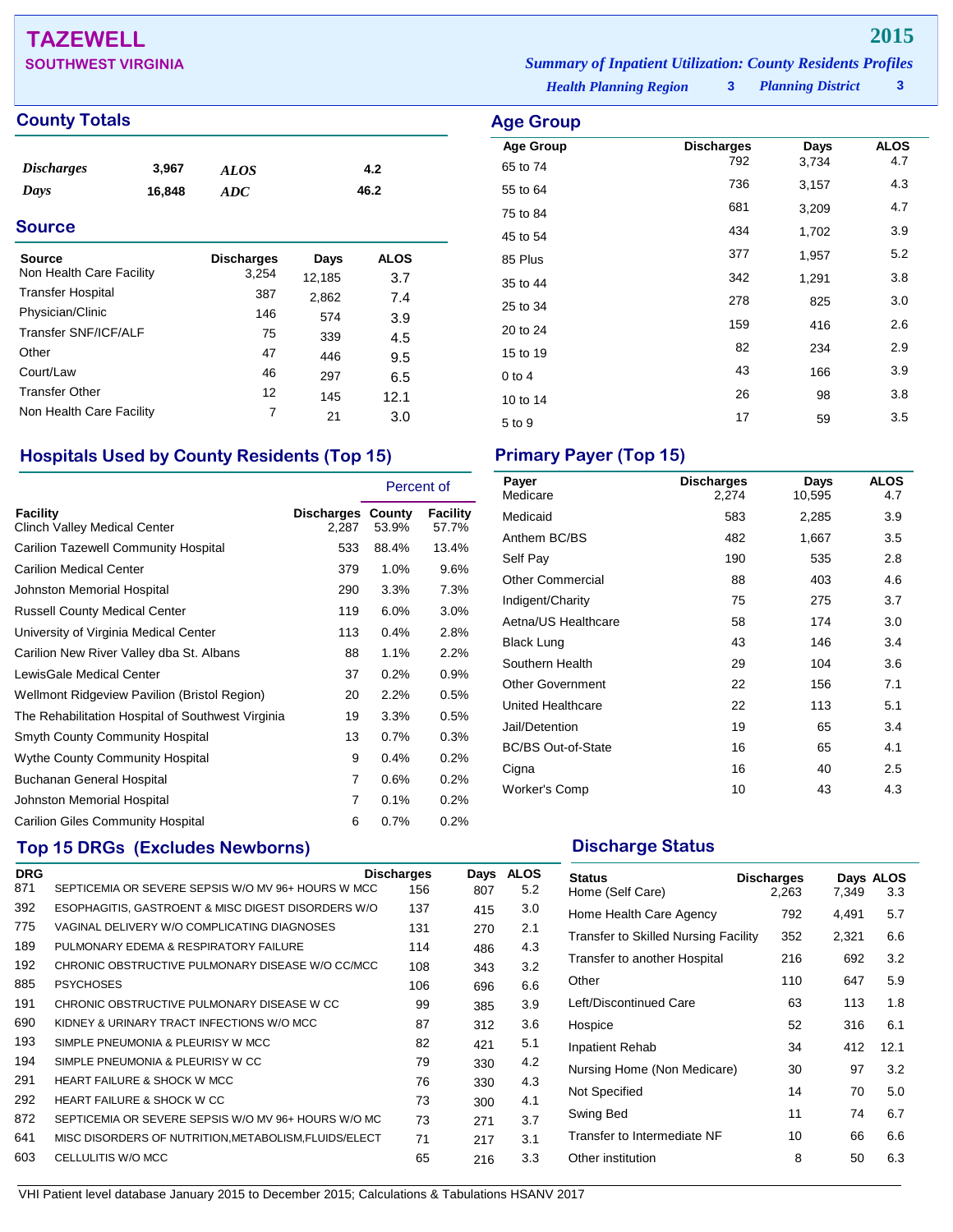## **WASHINGTON 2015**

## **County Totals Age Group Age Group**

| <i>Discharges</i><br>Days | 5,008<br>19,764 | <b>ALOS</b><br><b>ADC</b> |        | 3.9<br>54.1 |  |
|---------------------------|-----------------|---------------------------|--------|-------------|--|
| <b>Source</b>             |                 |                           |        |             |  |
| <b>Source</b>             |                 | <b>Discharges</b>         | Days   | <b>ALOS</b> |  |
| Non Health Care Facility  |                 | 3,897                     | 13,120 | 3.4         |  |
| Physician/Clinic          |                 | 308                       | 1,559  | 5.1         |  |
| <b>Transfer Hospital</b>  |                 | 279                       | 2,487  | 8.9         |  |
| Court/Law                 |                 | 226                       | 1,239  | 5.5         |  |
| Transfer SNF/ICF/ALF      |                 | 205                       | 880    | 4.3         |  |
| <b>Transfer Other</b>     |                 | 81                        | 408    | 5.0         |  |
| Other                     |                 | 10                        | 44     | 4.4         |  |
| Unknown                   |                 | 2                         | 27     | 13.5        |  |

## **Hospitals Used by County Residents (Top 15) Primary Payer (Top 15)**

|                                                   |                                   | Percent of |                   |
|---------------------------------------------------|-----------------------------------|------------|-------------------|
| Facility<br>Johnston Memorial Hospital            | <b>Discharges County</b><br>4.253 | 47.8%      | Facility<br>84.9% |
| Wellmont Ridgeview Pavilion (Bristol Region)      | 135                               | 14.9%      | 2.7%              |
| The Rehabilitation Hospital of Southwest Virginia | 131                               | 22.6%      | 2.6%              |
| <b>Russell County Medical Center</b>              | 111                               | 5.6%       | 2.2%              |
| University of Virginia Medical Center             | 98                                | 0.4%       | 2.0%              |
| <b>Carilion Medical Center</b>                    | 65                                | 0.2%       | 1.3%              |
| Carilion New River Valley dba St. Albans          | 52                                | 0.7%       | 1.0%              |
| Smyth County Community Hospital                   | 39                                | 2.1%       | 0.8%              |
| LewisGale Medical Center                          | 30                                | 0.2%       | $0.6\%$           |
| Centra Health dba Virginia Baptist Hospital       | 26                                | 0.1%       | 0.5%              |
| LewisGale Hospital - Alleghany                    | 12                                | 0.5%       | $0.2\%$           |
| Norton Community Hospital                         | 8                                 | 0.2%       | 0.2%              |
| Clinch Valley Medical Center                      | 6                                 | 0.1%       | 0.1%              |
| Poplar Springs Hospital                           | 5                                 | 0.1%       | 0.1%              |
| <b>VCU Health System</b>                          | 5                                 | 0.0%       | 0.1%              |

## **Top 15 DRGs (Excludes Newborns) Discharge Status Discharge Status**

| <b>DRG</b> |                                                     | <b>Discharges</b> | Days  | <b>ALOS</b> |
|------------|-----------------------------------------------------|-------------------|-------|-------------|
| 871        | SEPTICEMIA OR SEVERE SEPSIS W/O MV 96+ HOURS W MCC  | 386               | 1.729 | 4.5         |
| 885        | <b>PSYCHOSES</b>                                    | 301               | 1.893 | 6.3         |
| 872        | SEPTICEMIA OR SEVERE SEPSIS W/O MV 96+ HOURS W/O MC | 227               | 753   | 3.3         |
| 189        | PULMONARY EDEMA & RESPIRATORY FAILURE               | 189               | 616   | 3.3         |
| 775        | VAGINAL DELIVERY W/O COMPLICATING DIAGNOSES         | 158               | 321   | 2.0         |
| 392        | ESOPHAGITIS, GASTROENT & MISC DIGEST DISORDERS W/O  | 130               | 272   | 2.1         |
| 690        | KIDNEY & URINARY TRACT INFECTIONS W/O MCC           | 119               | 328   | 2.8         |
| 603        | CELLULITIS W/O MCC                                  | 101               | 257   | 2.5         |
| 945        | REHABILITATION W CC/MCC                             | 98                | 1.363 | 13.9        |
| 378        | <b>G.I. HEMORRHAGE W CC</b>                         | 89                | 263   | 3.0         |
| 683        | <b>RENAL FAILURE W CC</b>                           | 79                | 263   | 3.3         |
| 470        | MAJOR JOINT REPLACEMENT OR REATTACHMENT OF LOWER    | 78                | 166   | 2.1         |
| 191        | CHRONIC OBSTRUCTIVE PULMONARY DISEASE W CC          | 68                | 185   | 2.7         |
| 291        | <b>HEART FAILURE &amp; SHOCK W MCC</b>              | 67                | 302   | 4.5         |
| 689        | KIDNEY & URINARY TRACT INFECTIONS W MCC             | 66                | 210   | 3.2         |

## **SOUTHWEST VIRGINIA** *Summary of Inpatient Utilization: County Residents Profiles*

*Health Planning Region* **3**

*Planning District* **3**

| Age Group        |                          |       |                    |
|------------------|--------------------------|-------|--------------------|
| <b>Age Group</b> | <b>Discharges</b><br>952 | Days  | <b>ALOS</b><br>4.2 |
| 75 to 84         |                          | 4,030 |                    |
| 65 to 74         | 942                      | 3,913 | 4.2                |
| 55 to 64         | 794                      | 3,089 | 3.9                |
| 45 to 54         | 599                      | 2,392 | 4.0                |
| 85 Plus          | 563                      | 2,427 | 4.3                |
| 35 to 44         | 413                      | 1,403 | 3.4                |
| 25 to 34         | 378                      | 1,285 | 3.4                |
| 20 to 24         | 162                      | 453   | 2.8                |
| 15 to 19         | 107                      | 420   | 3.9                |
| $0$ to 4         | 42                       | 108   | 2.6                |
| 10 to 14         | 34                       | 180   | 5.3                |
| 5 to 9           | 22                       | 64    | 2.9                |
|                  |                          |       |                    |

| Payer<br>Medicare       | <b>Discharges</b><br>2,702 | Days<br>11,369 | <b>ALOS</b><br>4.2 |
|-------------------------|----------------------------|----------------|--------------------|
| Anthem BC/BS            | 826                        | 2,984          | 3.6                |
| Medicaid                | 591                        | 2,494          | 4.2                |
| Indigent/Charity        | 309                        | 793            | 2.6                |
| <b>Other Commercial</b> | 124                        | 415            | 3.4                |
| Sentara                 | 81                         | 233            | 2.9                |
| Hospice-Unspecified     | 52                         | 171            | 3.3                |
| Jail/Detention          | 51                         | 178            | 3.5                |
| United Healthcare       | 49                         | 146            | 3.0                |
| Self Pay                | 46                         | 244            | 5.3                |
| Cigna                   | 44                         | 142            | 3.2                |
| Aetna/US Healthcare     | 30                         | 113            | 3.8                |
| Tricare/Champus         | 21                         | 93             | 4.4                |
| <b>Other Government</b> | 18                         | 69             | 3.8                |
| <b>Black Lung</b>       | 17                         | 66             | 3.9                |

| <b>Status</b><br>Home (Self Care)    | <b>Discharges</b><br>2,811 | 8,470 | Days ALOS<br>3.0 |
|--------------------------------------|----------------------------|-------|------------------|
| Home Health Care Agency              | 987                        | 4,911 | 5.0              |
| Transfer to Skilled Nursing Facility | 474                        | 2,905 | 6.1              |
| Transfer to another Hospital         | 154                        | 604   | 3.9              |
| Other                                | 131                        | 473   | 3.6              |
| Transfer to Intermediate NF          | 95                         | 462   | 4.9              |
| Left/Discontinued Care               | 67                         | 86    | 1.3              |
| Hospice                              | 65                         | 340   | 5.2              |
| Inpatient Rehab                      | 64                         | 502   | 7.8              |
| <b>Inpatient Hospice</b>             | 62                         | 414   | 6.7              |
| Not Specified                        | 39                         | 153   | 3.9              |
| Nursing Home (Non Medicare)          | 39                         | 214   | 5.5              |
| Long Term Acute                      | 9                          | 155   | 17.2             |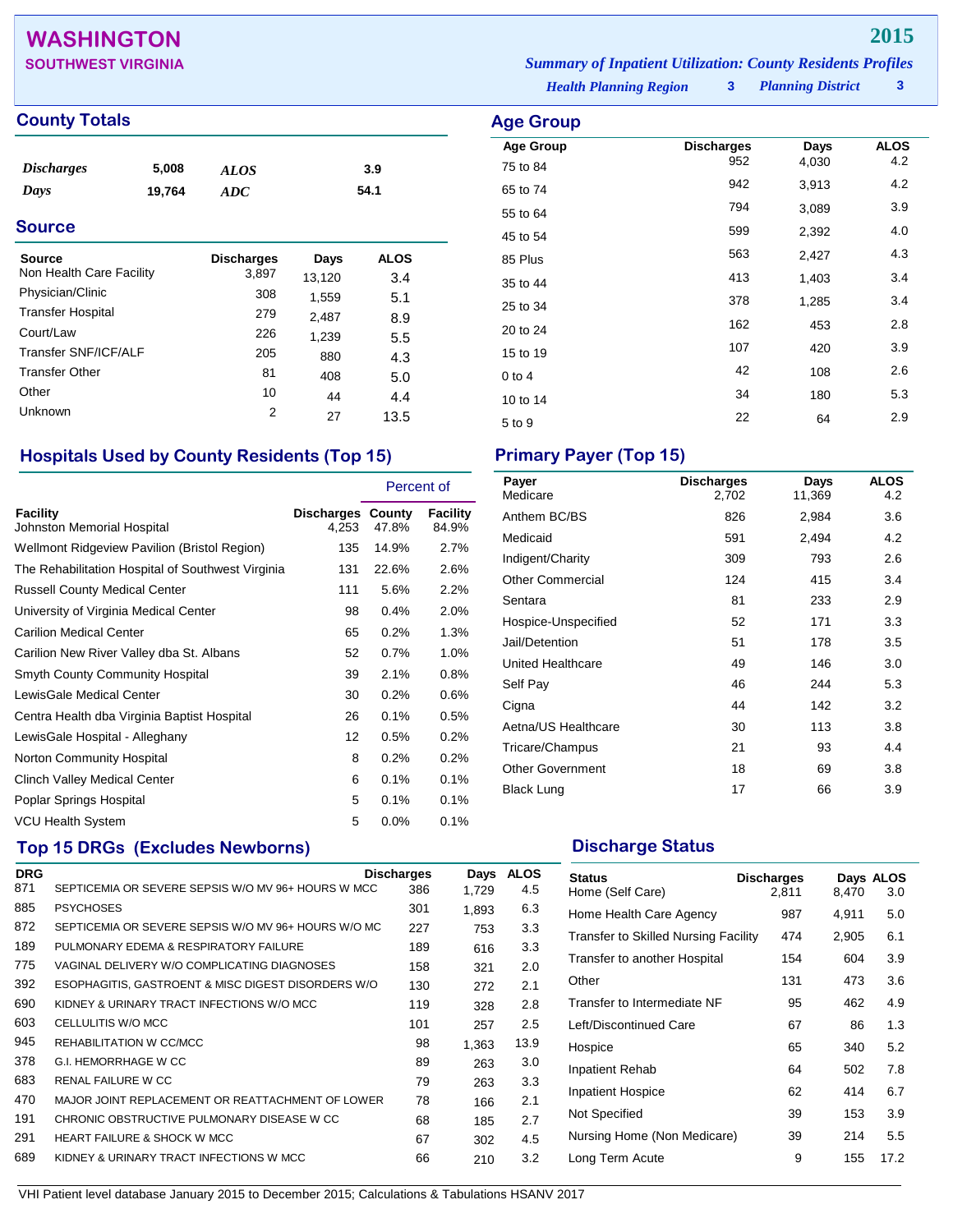# **WYTHE 2015**

## **County Totals Age Group Age Group**

| <i><b>Discharges</b></i> | 3,607  | ALOS | 4.5  |
|--------------------------|--------|------|------|
| Days                     | 16.194 | ADC  | 44.4 |

## **Source**

| Source                   | <b>Discharges</b> | Days  | ALOS |
|--------------------------|-------------------|-------|------|
| Non Health Care Facility | 2,369             | 8,809 | 3.7  |
| <b>Transfer Hospital</b> | 594               | 3,611 | 6.1  |
| Physician/Clinic         | 328               | 1,327 | 4.0  |
| Court/Law                | 144               | 807   | 5.6  |
| Transfer SNF/ICF/ALF     | 85                | 1,190 | 14.0 |
| <b>Transfer Other</b>    | 50                | 315   | 6.3  |
| Other                    | 36                | 132   | 3.7  |
| Unknown                  | 1                 | 3     | 3.0  |

## **Hospitals Used by County Residents (Top 15) Primary Payer (Top 15)**

|                                                    |                                   | Percent of |                   |
|----------------------------------------------------|-----------------------------------|------------|-------------------|
| Facility<br><b>Wythe County Community Hospital</b> | <b>Discharges County</b><br>1,489 | 70.3%      | Facility<br>41.3% |
| Carilion New River Valley dba St. Albans           | 612                               | 7.7%       | 17.0%             |
| <b>Carilion Medical Center</b>                     | 611                               | 1.7%       | 16.9%             |
| LewisGale Hospital Pulaski                         | 203                               | 10.1%      | 5.6%              |
| <b>Smyth County Community Hospital</b>             | 130                               | 7.1%       | 3.6%              |
| LewisGale Medical Center                           | 125                               | $0.8\%$    | 3.5%              |
| Twin County Regional Hospital                      | 115                               | 3.8%       | 3.2%              |
| University of Virginia Medical Center              | 78                                | 0.3%       | 2.2%              |
| Johnston Memorial Hospital                         | 67                                | 0.8%       | 1.9%              |
| LewisGale Hospital Montgomery                      | 64                                | 1.6%       | 1.8%              |
| Wellmont Ridgeview Pavilion (Bristol Region)       | 42                                | 4.6%       | 1.2%              |
| <b>Russell County Medical Center</b>               | 17                                | $0.9\%$    | 0.5%              |
| Centra Health dba Virginia Baptist Hospital        | 9                                 | 0.0%       | 0.2%              |
| LewisGale Hospital - Alleghany                     | 9                                 | 0.4%       | 0.2%              |
| Poplar Springs Hospital                            | 9                                 | 0.3%       | 0.2%              |

## **Top 15 DRGs (Excludes Newborns) Discharge Status Discharge Status**

|                                                     |     | Days                                                                  | <b>ALOS</b> |
|-----------------------------------------------------|-----|-----------------------------------------------------------------------|-------------|
| SEPTICEMIA OR SEVERE SEPSIS W/O MV 96+ HOURS W MCC  | 225 | 1,063                                                                 | 4.7         |
| <b>PSYCHOSES</b>                                    | 223 | 1,208                                                                 | 5.4         |
| VAGINAL DELIVERY W/O COMPLICATING DIAGNOSES         | 140 | 246                                                                   | 1.8         |
|                                                     | 113 | 322                                                                   | 2.9         |
| SEPTICEMIA OR SEVERE SEPSIS W/O MV 96+ HOURS W/O MC | 87  | 296                                                                   | 3.4         |
| CESAREAN SECTION W/O CC/MCC                         | 75  | 195                                                                   | 2.6         |
| ESOPHAGITIS, GASTROENT & MISC DIGEST DISORDERS W/O  | 67  | 148                                                                   | 2.2         |
| HEART FAILURE & SHOCK W MCC                         | 62  | 309                                                                   | 5.0         |
| CHRONIC OBSTRUCTIVE PULMONARY DISEASE W MCC         | 60  | 237                                                                   | 4.0         |
| SIMPLE PNEUMONIA & PLEURISY W MCC                   | 55  | 244                                                                   | 4.4         |
| REHABILITATION W CC/MCC                             | 55  | 900                                                                   | 16.4        |
| <b>HEART FAILURE &amp; SHOCK W CC</b>               | 52  | 196                                                                   | 3.8         |
| CESAREAN SECTION W CC/MCC                           | 46  | 149                                                                   | 3.2         |
| SIMPLE PNEUMONIA & PLEURISY W CC                    | 43  | 181                                                                   | 4.2         |
| G.I. HEMORRHAGE W CC                                | 43  | 103                                                                   | 2.4         |
|                                                     |     | <b>Discharges</b><br>MAJOR JOINT REPLACEMENT OR REATTACHMENT OF LOWER |             |

**SOUTHWEST VIRGINIA** *Summary of Inpatient Utilization: County Residents Profiles*

*Health Planning Region* **3**

| Age Group        |                          |       |             |
|------------------|--------------------------|-------|-------------|
| <b>Age Group</b> | <b>Discharges</b><br>665 | Days  | <b>ALOS</b> |
| 75 to 84         |                          | 3,241 | 4.9         |
| 65 to 74         | 648                      | 3,295 | 5.1         |
| 55 to 64         | 576                      | 2,713 | 4.7         |
| 45 to 54         | 445                      | 1,934 | 4.3         |
| 85 Plus          | 353                      | 1,923 | 5.5         |
| 25 to 34         | 308                      | 916   | 3.0         |
| 35 to 44         | 270                      | 1,045 | 3.9         |
| 20 to 24         | 193                      | 635   | 3.3         |
| 15 to 19         | 63                       | 227   | 3.6         |
| $0$ to $4$       | 41                       | 85    | 2.1         |
| 10 to 14         | 29                       | 139   | 4.8         |
| 5 to 9           | 16                       | 41    | 2.6         |
|                  |                          |       |             |

| Payer<br>Medicare         | <b>Discharges</b><br>2,069 | Days<br>10,370 | <b>ALOS</b><br>5.0 |
|---------------------------|----------------------------|----------------|--------------------|
| Anthem BC/BS              | 588                        | 2,037          | 3.5                |
| Medicaid                  | 316                        | 1,495          | 4.7                |
| Self Pay                  | 180                        | 649            | 3.6                |
| <b>Other Commercial</b>   | 151                        | 482            | 3.2                |
| Jail/Detention            | 58                         | 261            | 4.5                |
| Aetna/US Healthcare       | 52                         | 162            | 3.1                |
| Cigna                     | 33                         | 72             | 2.2                |
| United Healthcare         | 30                         | 141            | 4.7                |
| Worker's Comp             | 30                         | 79             | 2.6                |
| <b>Other Government</b>   | 22                         | 92             | 4.2                |
| Indigent/Charity          | 21                         | 57             | 2.7                |
| Southern Health           | 20                         | 81             | 4.0                |
| Tricare/Champus           | 12                         | 33             | 2.8                |
| <b>BC/BS Out-of-State</b> | 10                         | 59             | 5.9                |

| <b>Status</b><br>Home (Self Care)    | <b>Discharges</b><br>2,022 | 6,700 | Days ALOS<br>3.3 |
|--------------------------------------|----------------------------|-------|------------------|
| Home Health Care Agency              | 645                        | 3,668 | 5.7              |
| Transfer to Skilled Nursing Facility | 468                        | 3,051 | 6.5              |
| Transfer to another Hospital         | 144                        | 620   | 4.3              |
| Other                                | 97                         | 522   | 5.4              |
| Hospice                              | 55                         | 355   | 6.5              |
| Swing Bed                            | 30                         | 133   | 4.4              |
| Inpatient Rehab                      | 29                         | 366   | 12.6             |
| Left/Discontinued Care               | 27                         | 66    | 2.4              |
| Nursing Home (Non Medicare)          | 23                         | 102   | 4.4              |
| Not Specified                        | 16                         | 76    | 4.8              |
| <b>Inpatient Hospice</b>             | 15                         | 69    | 4.6              |
| Transfer to Intermediate NF          | 14                         | 175   | 12.5             |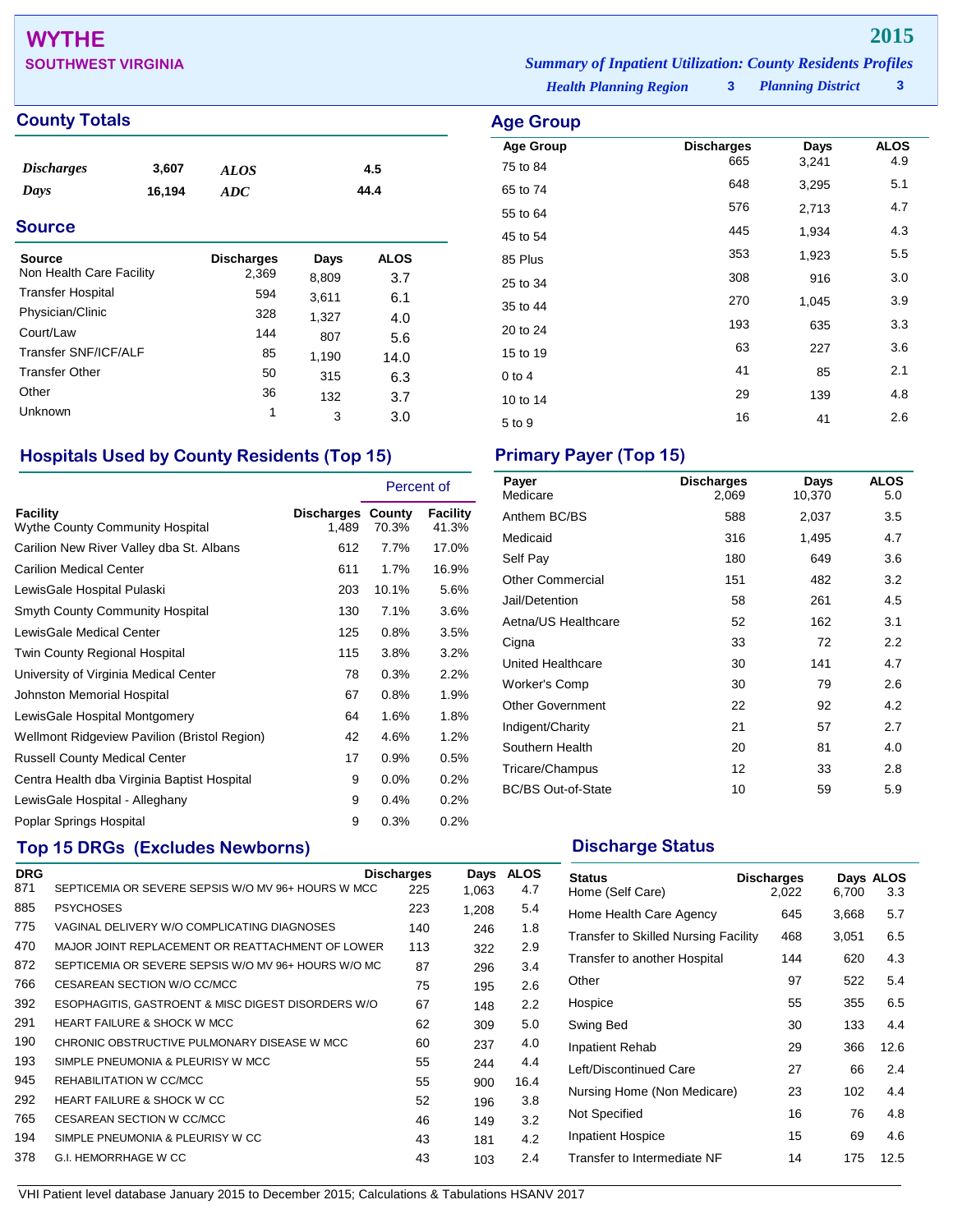## **FLOYD 2015 SOUTHWEST VIRGINIA** *Summary of Inpatient Utilization: County Residents Profiles*

## **County Totals Age Group Age Group**

| <b>Discharges</b> | 1,300 | <b>ALOS</b> | 4.5  |
|-------------------|-------|-------------|------|
| Days              | 5,797 | ADC         | 15.9 |
| <b>Source</b>     |       |             |      |

| <b>Source</b>            | <b>Discharges</b> | Days  | <b>ALOS</b> |
|--------------------------|-------------------|-------|-------------|
| Non Health Care Facility | 869               | 3,483 | 4.0         |
| Physician/Clinic         | 219               | 884   | 4.0         |
| <b>Transfer Hospital</b> | 131               | 969   | 7.4         |
| Transfer SNF/ICF/ALF     | 28                | 153   | 5.5         |
| <b>Transfer Other</b>    | 24                | 137   | 5.7         |
| Court/Law                | 20                | 121   | 6.0         |
| Other                    | 9                 | 50    | 5.6         |

## **Hospitals Used by County Residents (Top 15) Primary Payer (Top 15)**

|                                                      |                                 | Percent of |                   |
|------------------------------------------------------|---------------------------------|------------|-------------------|
| Facility<br>Carilion New River Valley dba St. Albans | <b>Discharges County</b><br>493 | $6.2\%$    | Facility<br>37.9% |
| <b>Carilion Medical Center</b>                       | 385                             | $1.1\%$    | 29.6%             |
| LewisGale Medical Center                             | 169                             | 1.0%       | 13.0%             |
| LewisGale Hospital Montgomery                        | 166                             | 4.1%       | 12.8%             |
| University of Virginia Medical Center                | 45                              | 0.2%       | 3.5%              |
| Twin County Regional Hospital                        | 10                              | 0.3%       | 0.8%              |
| LewisGale Hospital - Alleghany                       | 6                               | 0.3%       | 0.5%              |
| LewisGale Hospital Pulaski                           | 5                               | 0.2%       | 0.4%              |
| <b>VCU Health System</b>                             | 5                               | $0.0\%$    | 0.4%              |
| Centra Health dba Virginia Baptist Hospital          | 4                               | $0.0\%$    | 0.3%              |
| Carilion Franklin Memorial Hospital                  | 2                               | 0.1%       | 0.2%              |
| UVA HealthSouth Rehabilitation Hospital              | 2                               | 0.2%       | 0.2%              |
| <b>Wythe County Community Hospital</b>               | 2                               | 0.1%       | 0.2%              |
| <b>CJW Medical Center</b>                            | 1                               | 0.0%       | 0.1%              |
| John Randolph Medical Center                         | 1                               | $0.0\%$    | 0.1%              |

## **Top 15 DRGs (Excludes Newborns) Discharge Status Discharge Status**

| <b>DRG</b> |                                                     | <b>Discharges</b> | Days | <b>ALOS</b> |
|------------|-----------------------------------------------------|-------------------|------|-------------|
| 885        | <b>PSYCHOSES</b>                                    | 85                | 477  | 5.6         |
| 775        | VAGINAL DELIVERY W/O COMPLICATING DIAGNOSES         | 72                | 144  | 2.0         |
| 871        | SEPTICEMIA OR SEVERE SEPSIS W/O MV 96+ HOURS W MCC  | 56                | 409  | 7.3         |
| 470        | MAJOR JOINT REPLACEMENT OR REATTACHMENT OF LOWER    | 52                | 124  | 2.4         |
| 392        | ESOPHAGITIS, GASTROENT & MISC DIGEST DISORDERS W/O  | 27                | 85   | 3.1         |
| 766        | CESAREAN SECTION W/O CC/MCC                         | 23                | 65   | 2.8         |
| 945        | REHABILITATION W CC/MCC                             | 18                | 214  | 11.9        |
| 189        | PULMONARY EDEMA & RESPIRATORY FAILURE               | 16                | 66   | 4.1         |
| 291        | <b>HEART FAILURE &amp; SHOCK W MCC</b>              | 16                | 73   | 4.6         |
| 292        | <b>HEART FAILURE &amp; SHOCK W CC</b>               | 16                | 40   | 2.5         |
| 378        | G.I. HEMORRHAGE W CC                                | 16                | 50   | 3.1         |
| 683        | RENAL FAILURE W CC                                  | 16                | 63   | 3.9         |
| 765        | CESAREAN SECTION W CC/MCC                           | 15                | 44   | 2.9         |
| 872        | SEPTICEMIA OR SEVERE SEPSIS W/O MV 96+ HOURS W/O MC | 15                | 76   | 5.1         |
| 897        | ALCOHOL/DRUG ABUSE OR DEPENDENCE W/O REHABILITATI   | 15                | 52   | 3.5         |

| Payer<br>Medicare         | <b>Discharges</b><br>707 | Days<br>3,320 | <b>ALOS</b><br>4.7 |
|---------------------------|--------------------------|---------------|--------------------|
| Medicaid                  | 207                      | 953           | 4.6                |
| Anthem BC/BS              | 181                      | 694           | 3.8                |
| Self Pay                  | 65                       | 247           | 3.8                |
| Aetna/US Healthcare       | 46                       | 260           | 5.7                |
| Cigna                     | 21                       | 70            | 3.3                |
| United Healthcare         | 14                       | 50            | 3.6                |
| <b>Other Commercial</b>   | 12                       | 55            | 4.6                |
| Jail/Detention            | 8                        | 24            | 3.0                |
| Sentara                   | 7                        | 22            | 3.1                |
| Worker's Comp             | 7                        | 29            | 4.1                |
| Indigent/Charity          | 5                        | 12            | 2.4                |
| <b>Other Government</b>   | 5                        | 19            | 3.8                |
| Tricare/Champus           | 5                        | 18            | 3.6                |
| <b>BC/BS Out-of-State</b> | 3                        | 6             | 2.0                |

| <b>Status</b><br>Home (Self Care)           | <b>Discharges</b><br>816 | 2,857 | Days ALOS<br>3.5 |
|---------------------------------------------|--------------------------|-------|------------------|
| Home Health Care Agency                     | 196                      | 1,084 | 5.5              |
| <b>Transfer to Skilled Nursing Facility</b> | 172                      | 1,148 | 6.7              |
| Other                                       | 27                       | 141   | 5.2              |
| Transfer to another Hospital                | 26                       | 101   | 3.9              |
| Inpatient Rehab                             | 22                       | 203   | 9.2              |
| Hospice                                     | 15                       | 149   | 9.9              |
| Left/Discontinued Care                      | 7                        | 16    | 2.3              |
| Other institution                           | 5                        | 30    | 6.0              |
| Transfer to Intermediate NF                 | 4                        | 39    | 9.8              |
| Not Specified                               | 3                        | 13    | 4.3              |
| <b>Inpatient Hospice</b>                    | 3                        | 11    | 3.7              |
| Nursing Home (Non Medicare)                 | 3                        | 5     | 1.7              |

*Health Planning Region* **3**

| <b>Age Group</b> |                   |       |             |
|------------------|-------------------|-------|-------------|
| <b>Age Group</b> | <b>Discharges</b> | Days  | <b>ALOS</b> |
| 75 to 84         | 278               | 1,320 | 4.8         |
| 65 to 74         | 232               | 1,128 | 4.9         |
| 55 to 64         | 183               | 896   | 4.9         |
| 45 to 54         | 151               | 815   | 5.4         |
| 85 Plus          | 114               | 498   | 4.4         |
| 25 to 34         | 107               | 351   | 3.3         |
| 35 to 44         | 94                | 308   | 3.3         |
| 20 to 24         | 49                | 147   | 3.0         |
| 15 to 19         | 48                | 205   | 4.3         |
| $0$ to 4         | 17                | 34    | 2.0         |
| 10 to 14         | 15                | 55    | 3.7         |
| 5 to 9           | 12                | 40    | 3.3         |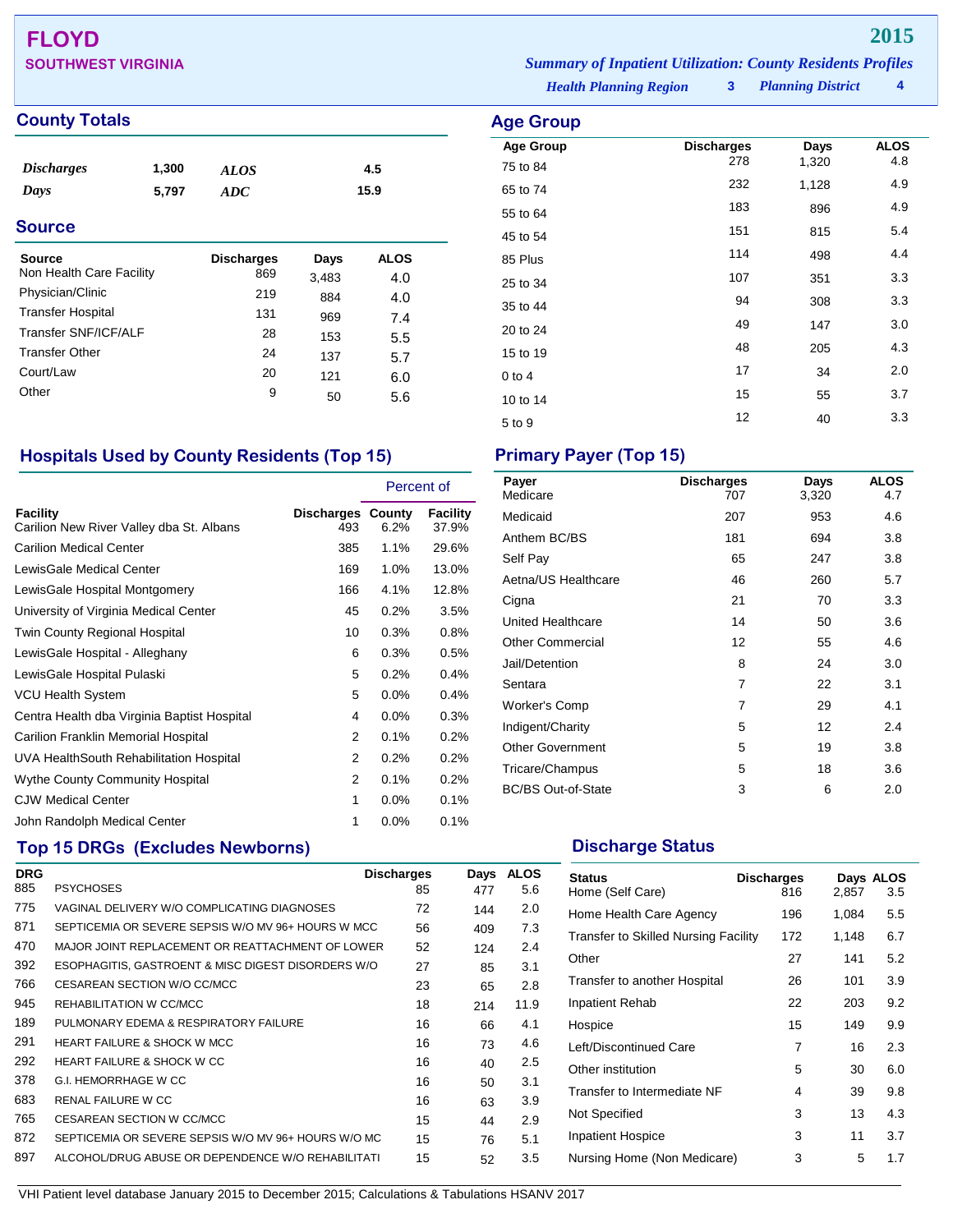## **GILES 2015 SOUTHWEST VIRGINIA** *Summary of Inpatient Utilization: County Residents Profiles*

## **County Totals Age Group**

| <i><b>Discharges</b></i> | 2,097 | ALOS | 4.4  |
|--------------------------|-------|------|------|
| Days                     | 9.314 | ADC  | 25.5 |

## **Source**

| Source<br>Non Health Care Facility | <b>Discharges</b><br>755 | Days<br>3,049 | <b>ALOS</b><br>4.0 |
|------------------------------------|--------------------------|---------------|--------------------|
| Physician/Clinic                   | 705                      | 2,719         | 3.9                |
| <b>Transfer Hospital</b>           | 498                      | 2,772         | 5.6                |
| Other                              | 56                       | 279           | 5.0                |
| <b>Transfer Other</b>              | 35                       | 213           | 6.1                |
| Court/Law                          | 28                       | 139           | 5.0                |
| Transfer SNF/ICF/ALF               | 19                       | 117           | 6.2                |
| Unknown                            | 1                        | 26            | 26.0               |

## **Hospitals Used by County Residents (Top 15) Primary Payer (Top 15)**

|                                                             |                          | Percent of |                   |
|-------------------------------------------------------------|--------------------------|------------|-------------------|
| <b>Facility</b><br><b>Carilion Giles Community Hospital</b> | Discharges County<br>655 | 71.0%      | Facility<br>31.2% |
| <b>Carilion Medical Center</b>                              | 467                      | 1.3%       | 22.3%             |
| Carilion New River Valley dba St. Albans                    | 429                      | 5.4%       | 20.5%             |
| LewisGale Hospital Montgomery                               | 339                      | 8.3%       | 16.2%             |
| LewisGale Medical Center                                    | 114                      | 0.7%       | 5.4%              |
| University of Virginia Medical Center                       | 44                       | 0.2%       | 2.1%              |
| LewisGale Hospital Pulaski                                  | 19                       | 0.9%       | $0.9\%$           |
| Centra Health dba Virginia Baptist Hospital                 | 6                        | $0.0\%$    | 0.3%              |
| <b>VCU Health System</b>                                    | 5                        | 0.0%       | 0.2%              |
| Poplar Springs Hospital                                     | 4                        | 0.1%       | 0.2%              |
| LewisGale Hospital - Alleghany                              | 3                        | 0.1%       | 0.1%              |
| <b>Russell County Medical Center</b>                        | 3                        | 0.2%       | 0.1%              |
| Carilion Stonewall Jackson Hospital                         | 1                        | 0.1%       | $0.0\%$           |
| Kempsville Center for Behavioral Health                     | 1                        | 0.1%       | $0.0\%$           |
| Martha Jefferson Hospital                                   | 1                        | $0.0\%$    | $0.0\%$           |

## **Top 15 DRGs (Excludes Newborns) Discharge Status Discharge Status**

| <b>DRG</b> |                                                     | <b>Discharges</b> | Days | <b>ALOS</b> |
|------------|-----------------------------------------------------|-------------------|------|-------------|
| 871        | SEPTICEMIA OR SEVERE SEPSIS W/O MV 96+ HOURS W MCC  | 125               | 640  | 5.1         |
| 885        | <b>PSYCHOSES</b>                                    | 109               | 610  | 5.6         |
| 775        | VAGINAL DELIVERY W/O COMPLICATING DIAGNOSES         | 85                | 167  | 2.0         |
| 470        | MAJOR JOINT REPLACEMENT OR REATTACHMENT OF LOWER    | 71                | 183  | 2.6         |
| 189        | PULMONARY EDEMA & RESPIRATORY FAILURE               | 40                | 153  | 3.8         |
| 291        | <b>HEART FAILURE &amp; SHOCK W MCC</b>              | 36                | 180  | 5.0         |
| 292        | <b>HEART FAILURE &amp; SHOCK W CC</b>               | 35                | 141  | 4.0         |
| 392        | ESOPHAGITIS, GASTROENT & MISC DIGEST DISORDERS W/O  | 32                | 95   | 3.0         |
| 765        | CESAREAN SECTION W CC/MCC                           | 32                | 98   | 3.1         |
| 872        | SEPTICEMIA OR SEVERE SEPSIS W/O MV 96+ HOURS W/O MC | 31                | 96   | 3.1         |
| 194        | SIMPLE PNEUMONIA & PLEURISY W CC                    | 27                | 93   | 3.4         |
| 897        | ALCOHOL/DRUG ABUSE OR DEPENDENCE W/O REHABILITATI   | 27                | 117  | 4.3         |
| 766        | CESAREAN SECTION W/O CC/MCC                         | 26                | 70   | 2.7         |
| 247        | PERC CARDIOVASC PROC W DRUG-ELUTING STENT W/O MCC   | 25                | 48   | 1.9         |
| 378        | G.I. HEMORRHAGE W CC                                | 25                | 81   | 3.2         |
|            |                                                     |                   |      |             |

| Payer<br>Medicare       | <b>Discharges</b><br>1,141 | Days<br>5,155 | <b>ALOS</b><br>4.5 |
|-------------------------|----------------------------|---------------|--------------------|
| Medicaid                | 316                        | 1,535         | 4.9                |
| Anthem BC/BS            | 313                        | 1,180         | 3.8                |
| Self Pay                | 95                         | 389           | 4.1                |
| Aetna/US Healthcare     | 46                         | 173           | 3.8                |
| <b>Other Commercial</b> | 37                         | 219           | 5.9                |
| United Healthcare       | 33                         | 79            | 2.4                |
| Cigna                   | 29                         | 98            | 3.4                |
| Sentara                 | 29                         | 178           | 6.1                |
| Jail/Detention          | 12                         | 63            | 5.3                |
| <b>Other Government</b> | 11                         | 123           | 11.2               |
| Indigent/Charity        | 9                          | 22            | 2.4                |
| Tricare/Champus         | 7                          | 13            | 1.9                |
| Worker's Comp           | 6                          | 25            | 4.2                |
| HMO/PPO-Unspecified     | 4                          | 25            | 6.3                |

| <b>Status</b><br>Home (Self Care)           | <b>Discharges</b><br>1,261 | 4,160 | Days ALOS<br>3.3 |
|---------------------------------------------|----------------------------|-------|------------------|
| Home Health Care Agency                     | 295                        | 1,580 | 5.4              |
| <b>Transfer to Skilled Nursing Facility</b> | 180                        | 1,293 | 7.2              |
| Swing Bed                                   | 145                        | 871   | 6.0              |
| Other                                       | 68                         | 556   | 8.2              |
| Transfer to another Hospital                | 61                         | 187   | 3.1              |
| Hospice                                     | 22                         | 134   | 6.1              |
| Inpatient Rehab                             | 18                         | 302   | 16.8             |
| Nursing Home (Non Medicare)                 | 16                         | 50    | 3.1              |
| Left/Discontinued Care                      | 14                         | 23    | 1.6              |
| Transfer to Intermediate NF                 | 7                          | 39    | 5.6              |
| Other institution                           | 3                          | 25    | 8.3              |
| <b>Critical Access Hospital</b>             | 2                          | 4     | 2.0              |

**Age Group Discharges Days ALOS**<br>65 to 74 4.4 45 1,930 4.4 65 to 74 <sup>435</sup> 1,930 4.4 75 to 84 <sup>361</sup> 1,741 4.8 55 to 64 <sup>323</sup> 1,457 4.5 45 to 54 <sup>276</sup> 1,284 4.7 85 Plus <sup>183</sup> <sup>871</sup> 4.8 35 to 44 <sup>172</sup> <sup>957</sup> 5.6 25 to 34 <sup>141</sup> <sup>385</sup> 2.7 20 to 24 20 2.8 15 to 19 10 10 11 12 12 11 13.7 10 to 14 27 139 5.2 0 to 4 23 59 2.6  $5 \text{ to } 9$   $12$   $40$   $3.3$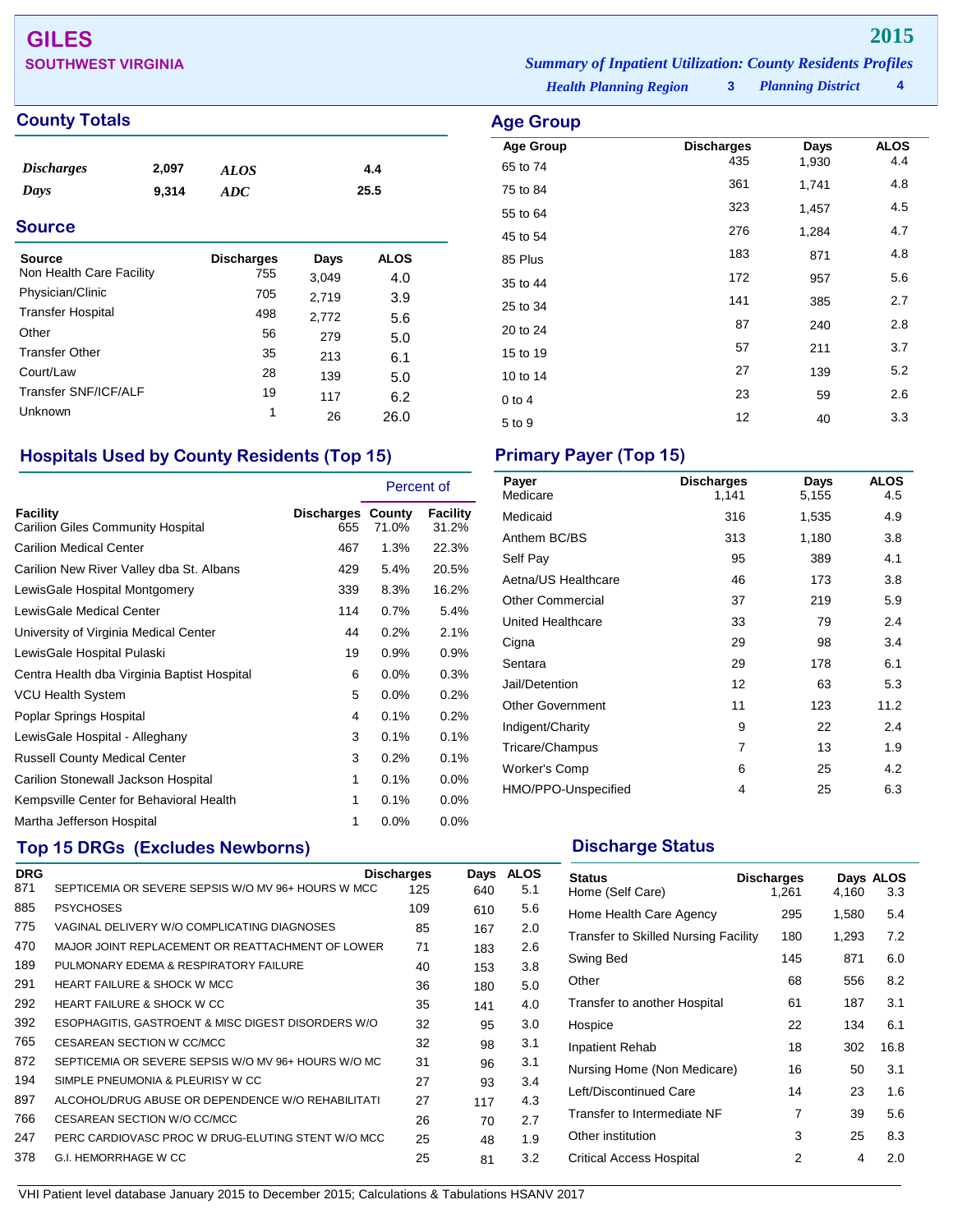## **MONTGOMERY 2015**

## **County Totals Age Group**

| <i><b>Discharges</b></i> | 6,332  | <b>ALOS</b> | 4.3  |
|--------------------------|--------|-------------|------|
| Days                     | 27,007 | ADC         | 74.0 |

## **Source**

| Source                   | <b>Discharges</b> | Days   | ALOS |
|--------------------------|-------------------|--------|------|
| Non Health Care Facility | 4,245             | 16,523 | 3.9  |
| Physician/Clinic         | 1,076             | 4.197  | 3.9  |
| <b>Transfer Hospital</b> | 567               | 3,898  | 6.9  |
| Non Health Care Facility | 411               | 1,753  | 4.3  |
| <b>Transfer Other</b>    | 200               | 1,078  | 5.4  |
| Court/Law                | 158               | 804    | 5.1  |
| Physician/Clinic         | 63                | 279    | 4.4  |
| Transfer SNF/ICF/ALF     | 46                | 283    | 6.2  |

## **Hospitals Used by County Residents (Top 15) Primary Payer (Top 15)**

|                                              |                            | Percent of |                   |
|----------------------------------------------|----------------------------|------------|-------------------|
| Facility<br>LewisGale Hospital Montgomery    | Discharges County<br>2,524 | 61.7%      | Facility<br>39.9% |
| Carilion New River Valley dba St. Albans     | 1,929                      | 24.2%      | 30.5%             |
| <b>Carilion Medical Center</b>               | 980                        | 2.7%       | 15.5%             |
| LewisGale Medical Center                     | 514                        | 3.1%       | 8.1%              |
| LewisGale Medical Center                     | 198                        | 1.2%       | 3.1%              |
| University of Virginia Medical Center        | 156                        | 0.6%       | 2.5%              |
| <b>Carilion Medical Center</b>               | 123                        | 0.3%       | 1.9%              |
| Carilion New River Valley dba St. Albans     | 99                         | 1.2%       | 1.6%              |
| LewisGale Hospital Montgomery                | 94                         | 2.3%       | 1.5%              |
| LewisGale Hospital - Alleghany               | 40                         | 1.7%       | 0.6%              |
| Centra Health dba Virginia Baptist Hospital  | 30                         | 0.1%       | 0.5%              |
| LewisGale Hospital Pulaski                   | 26                         | 1.3%       | 0.4%              |
| Poplar Springs Hospital                      | 23                         | 0.7%       | 0.4%              |
| VCU Health System                            | 20                         | 0.1%       | 0.3%              |
| Wellmont Ridgeview Pavilion (Bristol Region) | 18                         | 2.0%       | 0.3%              |

## **Top 15 DRGs (Excludes Newborns) Discharge Status Discharge Status**

| <b>DRG</b> |                                                     | <b>Discharges</b> | Days  | <b>ALOS</b>   |
|------------|-----------------------------------------------------|-------------------|-------|---------------|
| 775        | VAGINAL DELIVERY W/O COMPLICATING DIAGNOSES         | 454               | 994   | $2.2^{\circ}$ |
| 885        | <b>PSYCHOSES</b>                                    | 436               | 2,495 | 5.7           |
| 871        | SEPTICEMIA OR SEVERE SEPSIS W/O MV 96+ HOURS W MCC  | 321               | 1.879 | 5.8           |
| 470        | MAJOR JOINT REPLACEMENT OR REATTACHMENT OF LOWER    | 270               | 686   | 2.5           |
| 897        | ALCOHOL/DRUG ABUSE OR DEPENDENCE W/O REHABILITATI   | 152               | 635   | 4.2           |
| 765        | CESAREAN SECTION W CC/MCC                           | 126               | 430   | 3.4           |
| 766        | CESAREAN SECTION W/O CC/MCC                         | 123               | 372   | 3.0           |
| 392        | ESOPHAGITIS, GASTROENT & MISC DIGEST DISORDERS W/O  | 119               | 372   | 3.1           |
| 872        | SEPTICEMIA OR SEVERE SEPSIS W/O MV 96+ HOURS W/O MC | 117               | 475   | 4.1           |
| 291        | <b>HEART FAILURE &amp; SHOCK W MCC</b>              | 98                | 540   | 5.5           |
| 189        | PULMONARY EDEMA & RESPIRATORY FAILURE               | 87                | 401   | 4.6           |
| 774        | VAGINAL DELIVERY W COMPLICATING DIAGNOSES           | 74                | 191   | 2.6           |
| 641        | MISC DISORDERS OF NUTRITION.METABOLISM.FLUIDS/ELECT | 64                | 175   | 2.7           |
| 065        | INTRACRANIAL HEMORRHAGE OR CEREBRAL INFARCTION W    | 62                | 248   | 4.0           |
| 683        | RENAL FAILURE W CC                                  | 62                | 199   | 3.2           |
|            |                                                     |                   |       |               |

**SOUTHWEST VIRGINIA** *Summary of Inpatient Utilization: County Residents Profiles*

*Health Planning Region* **3**

*Planning District* **4**

| Age Group        |                   |       |             |
|------------------|-------------------|-------|-------------|
| <b>Age Group</b> | <b>Discharges</b> | Days  | <b>ALOS</b> |
| 65 to 74         | 1,076             | 5,277 | 4.9         |
| 75 to 84         | 945               | 4,362 | 4.6         |
| 25 to 34         | 864               | 2,720 | 3.1         |
| 55 to 64         | 853               | 4,000 | 4.7         |
| 85 Plus          | 670               | 2,966 | 4.4         |
| 45 to 54         | 652               | 2,645 | 4.1         |
| 35 to 44         | 543               | 2,199 | 4.0         |
| 20 to 24         | 332               | 1,010 | 3.0         |
| 15 to 19         | 191               | 1,040 | 5.5         |
| 55 to 64         | 116               | 563   | 4.8         |
| 65 to 74         | 109               | 596   | 5.5         |
| $0$ to 4         | 101               | 310   | 3.1         |

| Payer<br>Medicare         | <b>Discharges</b><br>3,093 | Days<br>14,628 | <b>ALOS</b><br>4.7 |
|---------------------------|----------------------------|----------------|--------------------|
| Anthem BC/BS              | 1,210                      | 4,268          | 3.5                |
| Medicaid                  | 821                        | 3,574          | 4.3                |
| Self Pay                  | 297                        | 1,009          | 3.4                |
| Aetna/US Healthcare       | 280                        | 944            | 3.4                |
| Medicare                  | 254                        | 1,317          | 5.2                |
| Cigna                     | 109                        | 459            | 4.2                |
| United Healthcare         | 102                        | 332            | 3.3                |
| Medicaid                  | 84                         | 350            | 4.2                |
| Anthem BC/BS              | 81                         | 366            | 4.5                |
| Jail/Detention            | 79                         | 360            | 4.6                |
| <b>Other Commercial</b>   | 77                         | 299            | 3.9                |
| Sentara                   | 62                         | 257            | 4.2                |
| <b>BC/BS Out-of-State</b> | 42                         | 145            | 3.5                |
| Indigent/Charity          | 42                         | 200            | 4.8                |

| <b>Status</b><br>Home (Self Care)           | <b>Discharges</b><br>3,983 | 13,426 | Days ALOS<br>3.4 |
|---------------------------------------------|----------------------------|--------|------------------|
| Home Health Care Agency                     | 804                        | 4,108  | 5.1              |
| <b>Transfer to Skilled Nursing Facility</b> | 804                        | 5,168  | 6.4              |
| Home (Self Care)                            | 356                        | 1,150  | 3.2              |
| Other                                       | 214                        | 1,483  | 6.9              |
| Transfer to another Hospital                | 166                        | 660    | 4.0              |
| Home Health Care Agency                     | 82                         | 567    | 6.9              |
| Hospice                                     | 69                         | 382    | 5.5              |
| Inpatient Rehab                             | 62                         | 667    | 10.8             |
| Left/Discontinued Care                      | 50                         | 105    | 2.1              |
| Transfer to Intermediate NF                 | 44                         | 223    | 5.1              |
| Transfer to Skilled Nursing Facility        | 43                         | 315    | 7.3              |
| Not Specified                               | 37                         | 175    | 4.7              |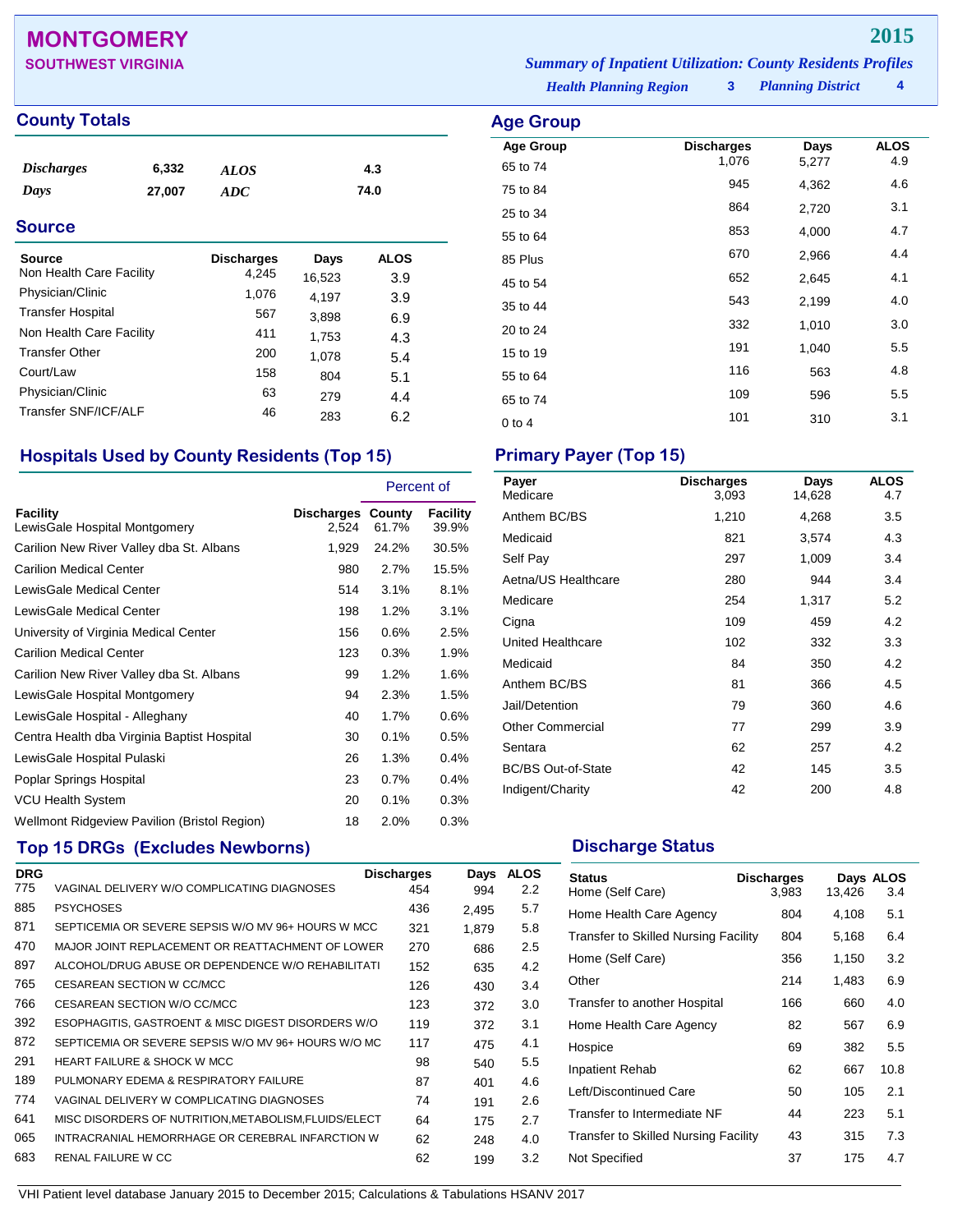# **PULASKI 2015**

## **County Totals Age Group**

| <i><b>Discharges</b></i> | 4,381  | <b>ALOS</b> | 5.0  |
|--------------------------|--------|-------------|------|
| Days                     | 21,873 | ADC         | 59.9 |

## **Source**

| Source<br>Non Health Care Facility | <b>Discharges</b><br>2,899 | Days<br>13,160 | <b>ALOS</b><br>4.5 |
|------------------------------------|----------------------------|----------------|--------------------|
| Physician/Clinic                   | 614                        | 2,767          | 4.5                |
| <b>Transfer Hospital</b>           | 466                        | 3,346          | 7.2                |
| <b>Transfer Other</b>              | 189                        | 1,146          | 6.1                |
| Court/Law                          | 108                        | 629            | 5.8                |
| Transfer SNF/ICF/ALF               | 76                         | 592            | 7.8                |
| Other                              | 26                         | 195            | 7.5                |
| Unknown                            | 3                          | 38             | 12.7               |

## **Hospitals Used by County Residents (Top 15) Primary Payer (Top 15)**

|                                              |                            | Percent of |                          |
|----------------------------------------------|----------------------------|------------|--------------------------|
| Facility<br>LewisGale Hospital Pulaski       | Discharges County<br>1,620 | 80.6%      | <b>Facility</b><br>37.0% |
| Carilion New River Valley dba St. Albans     | 1,259                      | 15.8%      | 28.7%                    |
| <b>Carilion Medical Center</b>               | 520                        | 1.4%       | 11.9%                    |
| LewisGale Medical Center                     | 375                        | 2.3%       | 8.6%                     |
| LewisGale Hospital Montgomery                | 322                        | 7.9%       | 7.3%                     |
| University of Virginia Medical Center        | 88                         | 0.3%       | 2.0%                     |
| <b>Wythe County Community Hospital</b>       | 54                         | 2.5%       | 1.2%                     |
| LewisGale Hospital - Alleghany               | 27                         | 1.2%       | 0.6%                     |
| <b>Carilion Giles Community Hospital</b>     | 14                         | 1.5%       | 0.3%                     |
| Centra Health dba Virginia Baptist Hospital  | 14                         | 0.1%       | 0.3%                     |
| Poplar Springs Hospital                      | 13                         | 0.4%       | 0.3%                     |
| Twin County Regional Hospital                | 13                         | 0.4%       | 0.3%                     |
| VCU Health System                            | 11                         | 0.0%       | 0.3%                     |
| Wellmont Ridgeview Pavilion (Bristol Region) | 11                         | 1.2%       | 0.3%                     |
| <b>CJW Medical Center</b>                    | 9                          | 0.0%       | 0.2%                     |

## **Top 15 DRGs (Excludes Newborns) Discharge Status Discharge Status**

| <b>DRG</b> |                                                     | <b>Discharges</b> | Days  | <b>ALOS</b>   |
|------------|-----------------------------------------------------|-------------------|-------|---------------|
| 885        | <b>PSYCHOSES</b>                                    | 244               | 1.334 | 5.5           |
| 871        | SEPTICEMIA OR SEVERE SEPSIS W/O MV 96+ HOURS W MCC  | 206               | 1,260 | 6.1           |
| 470        | MAJOR JOINT REPLACEMENT OR REATTACHMENT OF LOWER    | 147               | 328   | $2.2^{\circ}$ |
| 775        | VAGINAL DELIVERY W/O COMPLICATING DIAGNOSES         | 129               | 269   | 2.1           |
| 897        | ALCOHOL/DRUG ABUSE OR DEPENDENCE W/O REHABILITATI   | 83                | 349   | 4.2           |
| 189        | PULMONARY EDEMA & RESPIRATORY FAILURE               | 76                | 343   | 4.5           |
| 193        | SIMPLE PNEUMONIA & PLEURISY W MCC                   | 75                | 414   | 5.5           |
| 392        | ESOPHAGITIS, GASTROENT & MISC DIGEST DISORDERS W/O  | 74                | 235   | 3.2           |
| 291        | HEART FAILURE & SHOCK W MCC                         | 67                | 430   | 6.4           |
| 872        | SEPTICEMIA OR SEVERE SEPSIS W/O MV 96+ HOURS W/O MC | 67                | 397   | 5.9           |
| 190        | CHRONIC OBSTRUCTIVE PULMONARY DISEASE W MCC         | 66                | 239   | 3.6           |
| 194        | SIMPLE PNEUMONIA & PLEURISY W CC                    | 59                | 265   | 4.5           |
| 603        | CELLULITIS W/O MCC                                  | 59                | 277   | 4.7           |
| 683        | RENAL FAILURE W CC                                  | 59                | 213   | 3.6           |
| 690        | KIDNEY & URINARY TRACT INFECTIONS W/O MCC           | 55                | 201   | 3.6           |

| Payer<br>Medicare         | <b>Discharges</b><br>2,607 | Days<br>15,023 | <b>ALOS</b><br>5.8 |
|---------------------------|----------------------------|----------------|--------------------|
| Medicaid                  | 544                        | 2,119          | 3.9                |
| Anthem BC/BS              | 495                        | 1,663          | 3.4                |
| Self Pay                  | 258                        | 1,085          | 4.2                |
| Aetna/US Healthcare       | 114                        | 491            | 4.3                |
| Jail/Detention            | 71                         | 347            | 4.9                |
| <b>Other Commercial</b>   | 62                         | 291            | 4.7                |
| Cigna                     | 48                         | 149            | 3.1                |
| United Healthcare         | 47                         | 152            | 3.2                |
| Indigent/Charity          | 28                         | 117            | 4.2                |
| <b>BC/BS Out-of-State</b> | 27                         | 110            | 4.1                |
| Sentara                   | 26                         | 96             | 3.7                |
| <b>Other Government</b>   | 16                         | 92             | 5.8                |
| Tricare/Champus           | 13                         | 35             | 2.7                |
| HMO/PPO-Unspecified       | 7                          | 29             | 4.1                |

| <b>Status</b><br>Home (Self Care)           | <b>Discharges</b><br>2.532 | 8,998 | Days ALOS<br>3.5 |
|---------------------------------------------|----------------------------|-------|------------------|
| Home Health Care Agency                     | 622                        | 4,270 | 6.9              |
| <b>Transfer to Skilled Nursing Facility</b> | 548                        | 4,307 | 7.9              |
| Transfer to another Hospital                | 230                        | 1,275 | 5.5              |
| Other                                       | 128                        | 1,027 | 8.0              |
| Not Specified                               | 58                         | 297   | 5.1              |
| <b>Inpatient Rehab</b>                      | 55                         | 618   | 11.2             |
| Transfer to Intermediate NF                 | 55                         | 303   | 5.5              |
| Left/Discontinued Care                      | 45                         | 102   | 2.3              |
| Hospice                                     | 40                         | 274   | 6.8              |
| Other institution                           | 27                         | 127   | 4.7              |
| Nursing Home (Non Medicare)                 | 21                         | 79    | 3.8              |
| Swing Bed                                   | 8                          | 53    | 6.6              |

VHI Patient level database January 2015 to December 2015; Calculations & Tabulations HSANV 2017

**SOUTHWEST VIRGINIA** *Summary of Inpatient Utilization: County Residents Profiles*

*Health Planning Region* **3**

| ngu urum         |                   |       |             |
|------------------|-------------------|-------|-------------|
| <b>Age Group</b> | <b>Discharges</b> | Days  | <b>ALOS</b> |
| 65 to 74         | 905               | 4,914 | 5.4         |
| 75 to 84         | 793               | 4,982 | 6.3         |
| 55 to 64         | 715               | 3,462 | 4.8         |
| 45 to 54         | 533               | 2,260 | 4.2         |
| 85 Plus          | 400               | 2,464 | 6.2         |
| 25 to 34         | 341               | 1,149 | 3.4         |
| 35 to 44         | 310               | 1,291 | 4.2         |
| 20 to 24         | 214               | 656   | 3.1         |
| 15 to 19         | 93                | 413   | 4.4         |
| 10 to 14         | 31                | 152   | 4.9         |
| $0$ to 4         | 26                | 56    | 2.1         |
| 5 to 9           | 20                | 74    | 3.7         |
|                  |                   |       |             |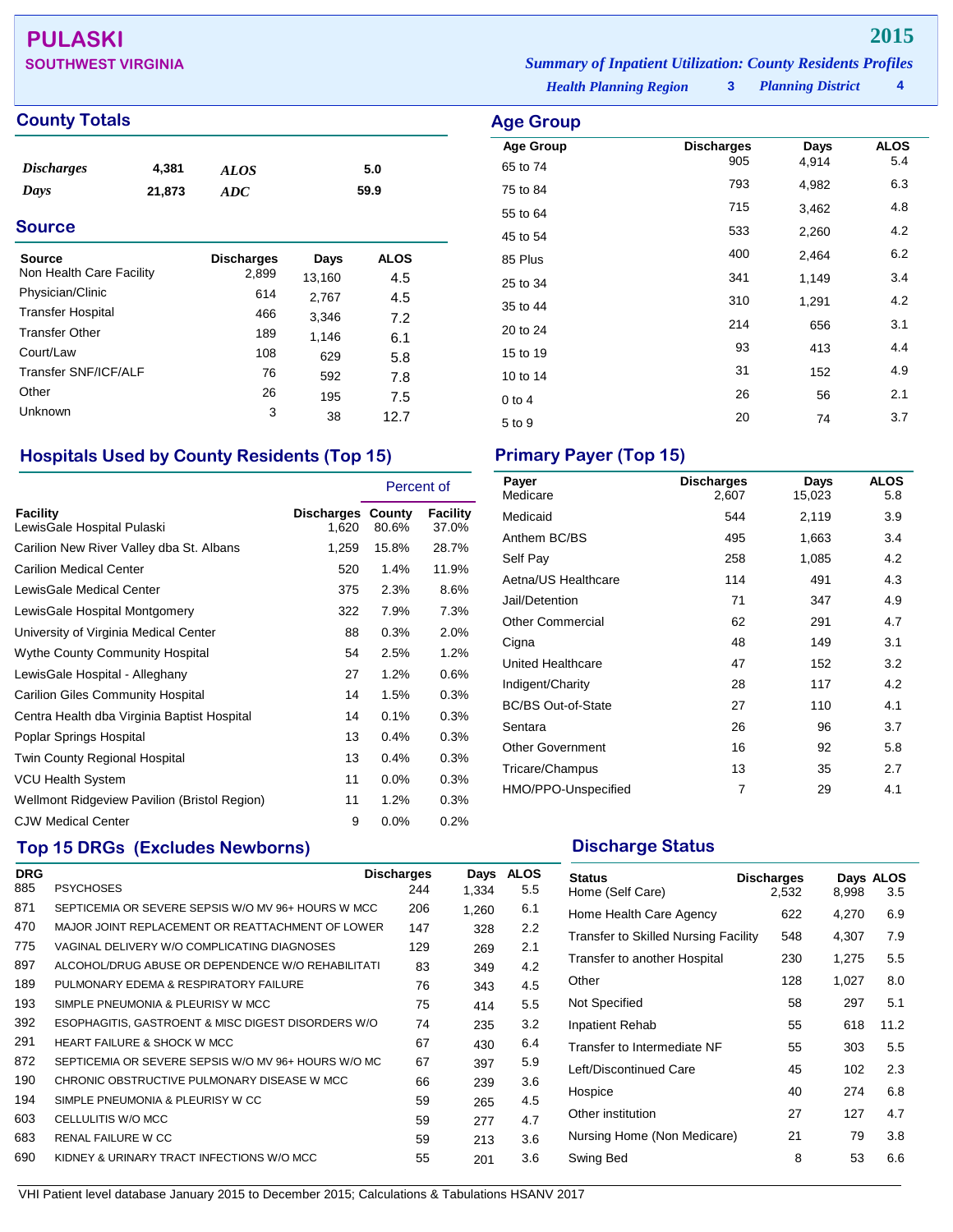## **RADFORD 2015**

## **County Totals Age Group Age Group Age Group**

| <i><b>Discharges</b></i><br>Days<br><b>Source</b> | 1,804<br>7,672 | <b>ALOS</b><br><b>ADC</b>  |               | 4.3<br>21.0        |  |
|---------------------------------------------------|----------------|----------------------------|---------------|--------------------|--|
| <b>Source</b><br>Non Health Care Facility         |                | <b>Discharges</b><br>1,128 | Days<br>4.444 | <b>ALOS</b><br>3.9 |  |
| Physician/Clinic                                  |                | 315                        | 1,185         | 3.8                |  |
| <b>Transfer Hospital</b>                          |                | 221                        | 1,283         | 5.8                |  |
| Court/Law                                         |                | 60                         | 312           | 5.2                |  |
| <b>Transfer Other</b>                             |                | 40                         | 241           | 6.0                |  |

**SOUTHWEST VIRGINIA** *Summary of Inpatient Utilization: County Residents Profiles*

*Health Planning Region* **3**

*Planning District* **4**

| <b>Age Group</b>             |                          |               |                    |
|------------------------------|--------------------------|---------------|--------------------|
| <b>Age Group</b><br>55 to 64 | <b>Discharges</b><br>303 | Days<br>1,336 | <b>ALOS</b><br>4.4 |
| 45 to 54                     | 273                      | 1,374         | 5.0                |
| 75 to 84                     | 268                      | 1,263         | 4.7                |
| 65 to 74                     | 263                      | 1,042         | 4.0                |
| 25 to 34                     | 185                      | 578           | 3.1                |
| 35 to 44                     | 158                      | 675           | 4.3                |
| 85 Plus                      | 152                      | 707           | 4.7                |
| 20 to 24                     | 100                      | 313           | 3.1                |
| 15 to 19                     | 39                       | 135           | 3.5                |
| 10 to 14                     | 28                       | 149           | 5.3                |
| $0$ to 4                     | 24                       | 55            | 2.3                |
| 5 to 9                       | 11                       | 45            | 4.1                |

## **Hospitals Used by County Residents (Top 15) Primary Payer (Top 15)**

Transfer SNF/ICF/ALF 23 130 5.7<br>Other 17 77 4.5 Other 17 77 4.5

|                                                             |                                   | Percent of |                   |
|-------------------------------------------------------------|-----------------------------------|------------|-------------------|
| <b>Facility</b><br>Carilion New River Valley dba St. Albans | <b>Discharges County</b><br>1,034 | 12.9%      | Facility<br>57.3% |
| <b>Carilion Medical Center</b>                              | 328                               | 0.9%       | 18.2%             |
| LewisGale Hospital Montgomery                               | 216                               | 5.3%       | 12.0%             |
| LewisGale Medical Center                                    | 80                                | 0.5%       | 4.4%              |
| LewisGale Hospital Pulaski                                  | 50                                | 2.5%       | 2.8%              |
| University of Virginia Medical Center                       | 40                                | 0.1%       | 2.2%              |
| Centra Health dba Virginia Baptist Hospital                 | 11                                | $0.0\%$    | 0.6%              |
| LewisGale Hospital - Alleghany                              | 8                                 | 0.3%       | 0.4%              |
| VCU Health System                                           | 7                                 | $0.0\%$    | 0.4%              |
| Poplar Springs Hospital                                     | 6                                 | 0.2%       | $0.3\%$           |
| UVA Transitional Care Hospital                              | 3                                 | 0.7%       | $0.2\%$           |
| Valley Health Winchester Medical Center                     | 3                                 | $0.0\%$    | 0.2%              |
| Wellmont Ridgeview Pavilion (Bristol Region)                | 3                                 | 0.3%       | 0.2%              |
| Bon Secours Richmond Community Hospital                     | 2                                 | 0.1%       | 0.1%              |
| <b>CJW Medical Center</b>                                   | 2                                 | 0.0%       | 0.1%              |

## **Top 15 DRGs (Excludes Newborns) Discharge Status Discharge Status**

| <b>DRG</b> |                                                     | <b>Discharges</b> | Days | <b>ALOS</b> |
|------------|-----------------------------------------------------|-------------------|------|-------------|
| 885        | <b>PSYCHOSES</b>                                    | 144               | 793  | 5.5         |
| 775        | VAGINAL DELIVERY W/O COMPLICATING DIAGNOSES         | 75                | 145  | 1.9         |
| 871        | SEPTICEMIA OR SEVERE SEPSIS W/O MV 96+ HOURS W MCC  | 68                | 323  | 4.8         |
| 470        | MAJOR JOINT REPLACEMENT OR REATTACHMENT OF LOWER    | 59                | 135  | 2.3         |
| 897        | ALCOHOL/DRUG ABUSE OR DEPENDENCE W/O REHABILITATI   | 53                | 191  | 3.6         |
| 291        | HEART FAILURE & SHOCK W MCC                         | 38                | 189  | 5.0         |
| 378        | G.I. HEMORRHAGE W CC                                | 34                | 130  | 3.8         |
| 765        | CESAREAN SECTION W CC/MCC                           | 30                | 96   | 3.2         |
| 392        | ESOPHAGITIS, GASTROENT & MISC DIGEST DISORDERS W/O  | 28                | 66   | 2.4         |
| 872        | SEPTICEMIA OR SEVERE SEPSIS W/O MV 96+ HOURS W/O MC | 28                | 121  | 4.3         |
| 189        | PULMONARY EDEMA & RESPIRATORY FAILURE               | 27                | 105  | 3.9         |
| 774        | VAGINAL DELIVERY W COMPLICATING DIAGNOSES           | 27                | 64   | 2.4         |
| 882        | NEUROSES EXCEPT DEPRESSIVE                          | 27                | 124  | 4.6         |
| 177        | RESPIRATORY INFECTIONS & INFLAMMATIONS W MCC        | 22                | 122  | 5.5         |
| 247        | PERC CARDIOVASC PROC W DRUG-ELUTING STENT W/O MCC   | 22                | 34   | 1.6         |

| <b>Discharges</b><br>952 | Days<br>4,434 | <b>ALOS</b><br>4.7 |
|--------------------------|---------------|--------------------|
| 305                      | 1,122         | 3.7                |
| 218                      | 827           | 3.8                |
| 104                      | 367           | 3.5                |
| 61                       | 249           | 4.1                |
| 33                       | 176           | 5.3                |
| 30                       | 97            | 3.2                |
| 27                       | 88            | 3.3                |
| 22                       | 118           | 5.4                |
| 13                       | 50            | 3.9                |
| 13                       | 38            | 2.9                |
| 10                       | 51            | 5.1                |
| 5                        | 11            | 2.2                |
| 4                        | 14            | 3.5                |
| 3                        | 13            | 4.3                |
|                          |               |                    |

| <b>Status</b><br>Home (Self Care)    | <b>Discharges</b><br>1,145 | 3,794 | Days ALOS<br>3.3 |
|--------------------------------------|----------------------------|-------|------------------|
| Home Health Care Agency              | 253                        | 1,371 | 5.4              |
| Transfer to Skilled Nursing Facility | 209                        | 1,367 | 6.5              |
| Transfer to another Hospital         | 54                         | 250   | 4.6              |
| Other                                | 35                         | 152   | 4.3              |
| Hospice                              | 27                         | 171   | 6.3              |
| Left/Discontinued Care               | 19                         | 22    | 1.2              |
| Inpatient Rehab                      | 17                         | 144   | 8.5              |
| Nursing Home (Non Medicare)          | 15                         | 76    | 5.1              |
| Transfer to Intermediate NF          | 10                         | 157   | 15.7             |
| Other institution                    | 6                          | 43    | 7.2              |
| Inpatient Hospice                    | 5                          | 27    | 5.4              |
| Not Specified                        | 4                          | 21    | 5.3              |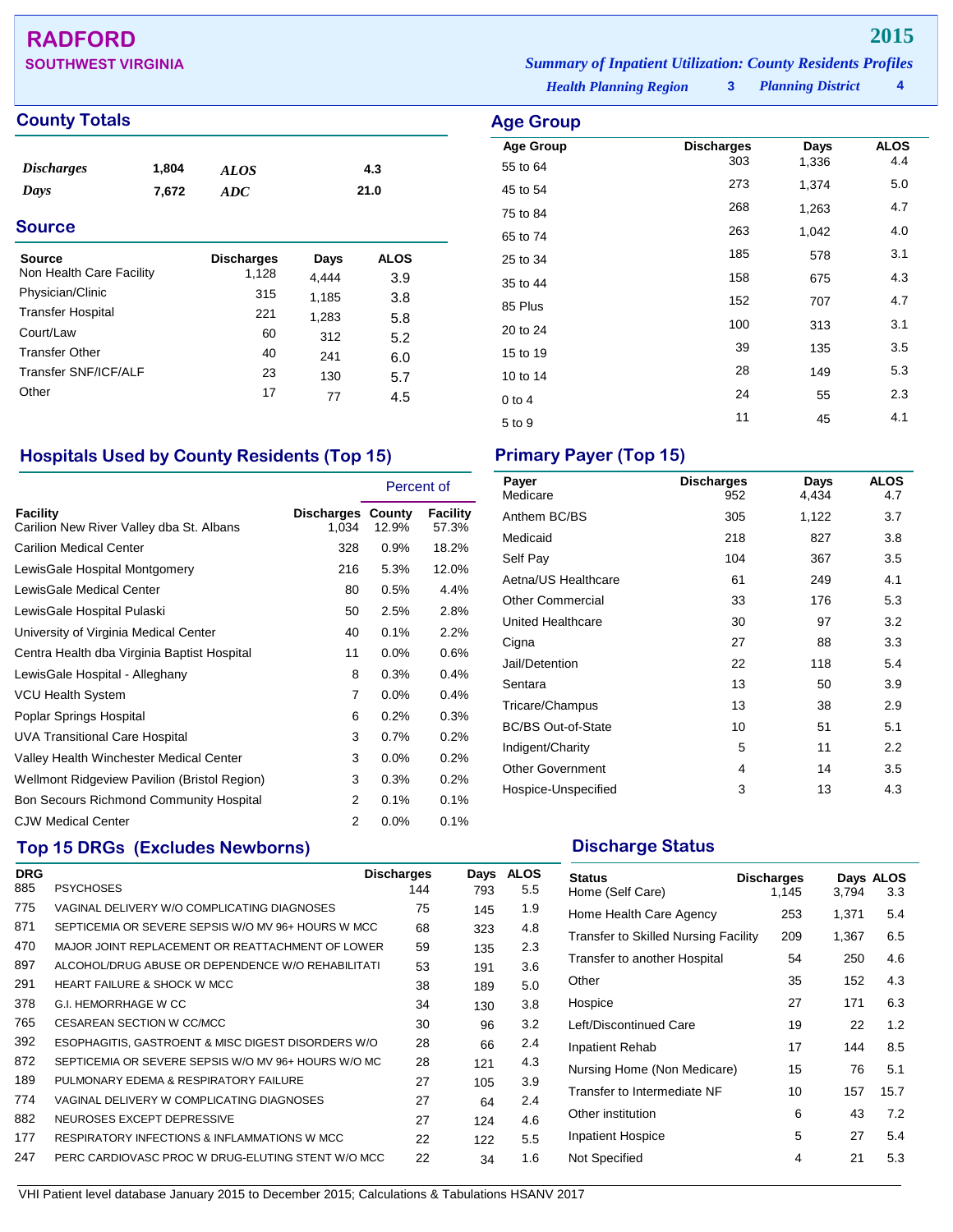## **ALLEGHANY 2015**

## **County Totals Age Group**

| <i><b>Discharges</b></i> | 1,226 | <b>ALOS</b> | 5.4  |
|--------------------------|-------|-------------|------|
| Days                     | 6,564 | ADC         | 18.0 |
|                          |       |             |      |

## **Source**

| Source<br>Non Health Care Facility | <b>Discharges</b><br>765 | Days       | <b>ALOS</b> |  |
|------------------------------------|--------------------------|------------|-------------|--|
| Physician/Clinic                   | 174                      | 3,467      | 4.5         |  |
| <b>Transfer Hospital</b>           | 122                      | 965        | 5.5         |  |
| <b>Transfer Other</b>              | 92                       | 893<br>626 | 7.3         |  |
| Transfer SNF/ICF/ALF               | 44                       | 439        | 6.8<br>10.0 |  |
| Other                              | 15                       | 103        | 6.9         |  |
| Court/Law                          | 12                       | 59         | 4.9         |  |
| Unknown                            | 2                        | 12         | 6.0         |  |
|                                    |                          |            |             |  |

## **Hospitals Used by County Residents (Top 15) Primary Payer (Top 15)**

|                                                   |                                 | Percent of |                   |
|---------------------------------------------------|---------------------------------|------------|-------------------|
| <b>Facility</b><br>LewisGale Hospital - Alleghany | <b>Discharges County</b><br>677 | 29.6%      | Facility<br>55.2% |
| LewisGale Medical Center                          | 266                             | 1.6%       | 21.7%             |
| <b>Carilion Medical Center</b>                    | 193                             | 0.5%       | 15.7%             |
| University of Virginia Medical Center             | 47                              | 0.2%       | 3.8%              |
| Augusta Health                                    | 7                               | 0.1%       | 0.6%              |
| <b>Bath County Community Hospital</b>             | 5                               | 1.8%       | 0.4%              |
| Carilion New River Valley dba St. Albans          | 5                               | 0.1%       | 0.4%              |
| Centra Health dba Virginia Baptist Hospital       | 4                               | $0.0\%$    | 0.3%              |
| <b>VCU Health System</b>                          | 4                               | 0.0%       | 0.3%              |
| <b>CJW Medical Center</b>                         | 2                               | $0.0\%$    | 0.2%              |
| LewisGale Hospital Montgomery                     | 2                               | $0.0\%$    | 0.2%              |
| Martha Jefferson Hospital                         | 2                               | $0.0\%$    | 0.2%              |
| Sentara RMH Medical Center                        | 2                               | 0.0%       | 0.2%              |
| <b>Bedford Memorial Hospital</b>                  | 1                               | 0.1%       | 0.1%              |
| Bon Secours Richmond Community Hospital           | 1                               | $0.0\%$    | 0.1%              |

## **Top 15 DRGs (Excludes Newborns) Discharge Status Discharge Status**

| <b>DRG</b> |                                                       | <b>Discharges</b> | Days | <b>ALOS</b> |
|------------|-------------------------------------------------------|-------------------|------|-------------|
| 871        | SEPTICEMIA OR SEVERE SEPSIS W/O MV 96+ HOURS W MCC    | 57                | 316  | 5.5         |
| 885        | <b>PSYCHOSES</b>                                      | 53                | 318  | 6.0         |
| 775        | VAGINAL DELIVERY W/O COMPLICATING DIAGNOSES           | 38                | 91   | 2.4         |
| 291        | <b>HEART FAILURE &amp; SHOCK W MCC</b>                | 29                | 218  | 7.5         |
| 470        | MAJOR JOINT REPLACEMENT OR REATTACHMENT OF LOWER      | 27                | 79   | 2.9         |
| 392        | ESOPHAGITIS, GASTROENT & MISC DIGEST DISORDERS W/O    | 26                | 88   | 3.4         |
| 189        | PULMONARY EDEMA & RESPIRATORY FAILURE                 | 24                | 132  | 5.5         |
| 690        | KIDNEY & URINARY TRACT INFECTIONS W/O MCC             | 23                | 79   | 3.4         |
| 683        | RENAL FAILURE W CC                                    | 22                | 88   | 4.0         |
| 190        | CHRONIC OBSTRUCTIVE PULMONARY DISEASE W MCC           | 21                | 136  | 6.5         |
| 603        | CELLULITIS W/O MCC                                    | 21                | 83   | 4.0         |
| 682        | <b>RENAL FAILURE W MCC</b>                            | 19                | 97   | 5.1         |
| 641        | MISC DISORDERS OF NUTRITION, METABOLISM, FLUIDS/ELECT | 18                | 52   | 2.9         |
| 872        | SEPTICEMIA OR SEVERE SEPSIS W/O MV 96+ HOURS W/O MC   | 18                | 70   | 3.9         |
| 193        | SIMPLE PNEUMONIA & PLEURISY W MCC                     | 17                | 114  | 6.7         |
|            |                                                       |                   |      |             |

**SOUTHWEST VIRGINIA** *Summary of Inpatient Utilization: County Residents Profiles*

*Health Planning Region* **3**

*Planning District* **5**

| Age Group            |                          |               |                    |
|----------------------|--------------------------|---------------|--------------------|
| <b>Age Group</b>     | <b>Discharges</b><br>278 | Days<br>1,811 | <b>ALOS</b><br>6.5 |
| 65 to 74<br>75 to 84 | 246                      | 1,225         | 5.0                |
| 55 to 64             | 193                      | 1,335         | 6.9                |
| 85 Plus              | 175                      | 855           | 4.9                |
| 45 to 54             | 105                      | 495           | 4.7                |
| 25 to 34             | 78                       | 255           | 3.3                |
| 35 to 44             | 69                       | 263           | 3.8                |
| 20 to 24             | 34                       | 101           | 3.0                |
| $0$ to 4             | 20                       | 95            | 4.8                |
| 15 to 19             | 12                       | 70            | 5.8                |
| 10 to 14             | 9                        | 46            | 5.1                |
| 5 to 9               | $\overline{7}$           | 13            | 1.9                |

| Payer<br>Medicare         | <b>Discharges</b><br>789 | Days<br>4,600 | <b>ALOS</b><br>5.8 |
|---------------------------|--------------------------|---------------|--------------------|
| Medicaid                  | 163                      | 819           | 5.0                |
| Anthem BC/BS              | 123                      | 471           | 3.8                |
| Self Pay                  | 32                       | 114           | 3.6                |
| Aetna/US Healthcare       | 24                       | 85            | 3.5                |
| Cigna                     | 16                       | 144           | 9.0                |
| Indigent/Charity          | 15                       | 71            | 4.7                |
| <b>BC/BS Out-of-State</b> | 13                       | 88            | 6.8                |
| <b>Other Commercial</b>   | 13                       | 53            | 4.1                |
| United Healthcare         | 13                       | 44            | 3.4                |
| Hospice-Unspecified       | 12                       | 22            | 1.8                |
| Jail/Detention            | 8                        | 39            | 4.9                |
| Sentara                   | 2                        | 4             | 2.0                |
| HMO/PPO-Unspecified       | 1                        | 3             | 3.0                |
| <b>State Government</b>   | 1                        | 1             | 1.0                |

| <b>Status</b><br>Home (Self Care)           | <b>Discharges</b><br>668 | 2,664 | Days ALOS<br>4.0 |
|---------------------------------------------|--------------------------|-------|------------------|
| <b>Transfer to Skilled Nursing Facility</b> | 245                      | 1,781 | 7.3              |
| Home Health Care Agency                     | 113                      | 907   | 8.0              |
| Other                                       | 49                       | 336   | 6.9              |
| Transfer to another Hospital                | 36                       | 144   | 4.0              |
| <b>Inpatient Hospice</b>                    | 22                       | 122   | 5.5              |
| Hospice                                     | 20                       | 144   | 7.2              |
| Transfer to Intermediate NF                 | 20                       | 109   | 5.5              |
| Not Specified                               | 18                       | 108   | 6.0              |
| Inpatient Rehab                             | 16                       | 159   | 9.9              |
| Left/Discontinued Care                      | 7                        | 9     | 1.3              |
| Nursing Home (Non Medicare)                 | 4                        | 8     | 2.0              |
| Other institution                           | 4                        | 29    | 7.3              |
|                                             |                          |       |                  |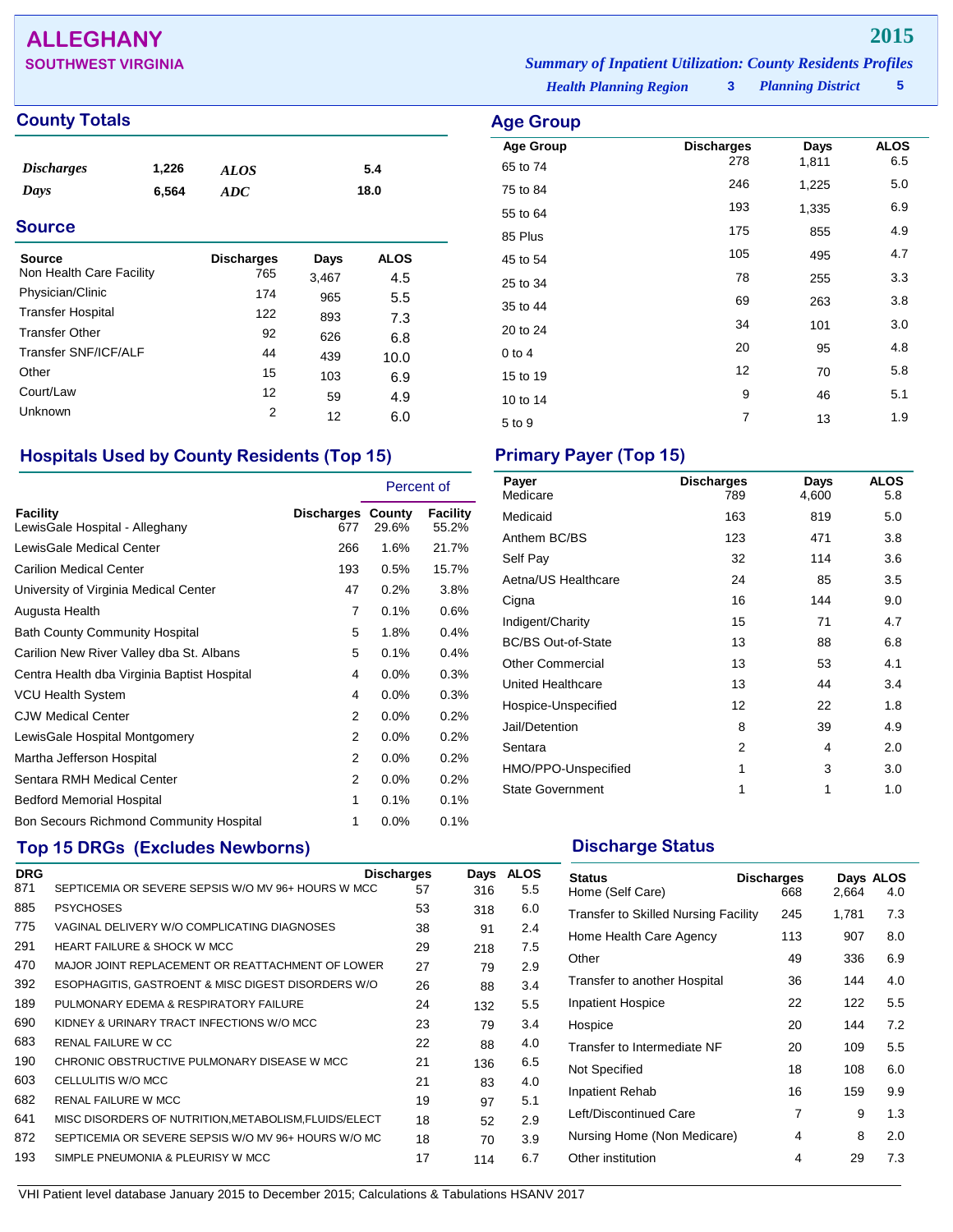## **BOTETOURT 2015**

## **County Totals**

| <b>Discharges</b><br>Days<br><b>Source</b> | 3,014<br>15,850 | <b>ALOS</b><br>ADC |        | 5.3<br>43.4 |  |
|--------------------------------------------|-----------------|--------------------|--------|-------------|--|
| Source                                     |                 | <b>Discharges</b>  | Days   | <b>ALOS</b> |  |
| Non Health Care Facility                   |                 | 2,136              | 10,139 | 4.8         |  |
| Physician/Clinic                           |                 | 409                | 2,115  | 5.2         |  |
| <b>Transfer SNF/ICF/ALF</b>                |                 | 238                | 1,921  | 8.1         |  |
| <b>Transfer Hospital</b>                   |                 | 178                | 1.323  | 7 A         |  |

*Health Planning Region* **3 SOUTHWEST VIRGINIA** *Summary of Inpatient Utilization: County Residents Profiles*

## *Planning District* **5**

| <b>Age Group</b>             |                          |               |                    |
|------------------------------|--------------------------|---------------|--------------------|
| <b>Age Group</b><br>65 to 74 | <b>Discharges</b><br>617 | Days<br>3,400 | <b>ALOS</b><br>5.5 |
| 75 to 84                     | 533                      | 3,133         | 5.9                |
| 55 to 64                     | 506                      | 2,793         | 5.5                |
| 45 to 54                     | 346                      | 1,846         | 5.3                |
| 85 Plus                      | 296                      | 1,534         | 5.2                |
| 25 to 34                     | 248                      | 987           | 4.0                |
| 35 to 44                     | 183                      | 1,039         | 5.7                |
| 20 to 24                     | 106                      | 309           | 2.9                |
| 15 to 19                     | 81                       | 318           | 3.9                |
| $0$ to 4                     | 36                       | 236           | 6.6                |
| 10 to 14                     | 33                       | 160           | 4.8                |
| 5 to 9                       | 29                       | 95            | 3.3                |

## **Hospitals Used by County Residents (Top 15) Primary Payer (Top 15)**

Transfer Hospital 178 1,323 7.4<br>Court/Law 22 134 6.1 Court/Law 22 134 6.1<br>Other 19 112 5.0 Other 19 112 5.9 Transfer Other 12 106 8.8

|                                             |                            | Percent of |                   |
|---------------------------------------------|----------------------------|------------|-------------------|
| Facility<br><b>Carilion Medical Center</b>  | Discharges County<br>2,040 | 5.6%       | Facility<br>67.7% |
| LewisGale Medical Center                    | 771                        | 4.7%       | 25.6%             |
| LewisGale Hospital - Alleghany              | 58                         | 2.5%       | 1.9%              |
| University of Virginia Medical Center       | 57                         | 0.2%       | 1.9%              |
| Carilion New River Valley dba St. Albans    | 25                         | 0.3%       | 0.8%              |
| Carilion Stonewall Jackson Hospital         | 9                          | 0.7%       | 0.3%              |
| Centra Health dba Virginia Baptist Hospital | 9                          | 0.0%       | 0.3%              |
| LewisGale Hospital Montgomery               | $\overline{7}$             | 0.2%       | 0.2%              |
| Augusta Health                              | 6                          | 0.1%       | 0.2%              |
| <b>Bedford Memorial Hospital</b>            | 4                          | 0.3%       | 0.1%              |
| Riverside Regional Medical Center           | 4                          | 0.0%       | 0.1%              |
| Carilion Franklin Memorial Hospital         | 2                          | 0.1%       | 0.1%              |
| Centra Specialty Hospital                   | 2                          | 0.7%       | 0.1%              |
| Inova Alexandria Hospital                   | 2                          | 0.0%       | 0.1%              |
| Martha Jefferson Hospital                   | 2                          | 0.0%       | 0.1%              |

## **Top 15 DRGs (Excludes Newborns) Discharge Status Discharge Status**

| <b>DRG</b> |                                                     | <b>Discharges</b> | Days | <b>ALOS</b> |
|------------|-----------------------------------------------------|-------------------|------|-------------|
| 885        | <b>PSYCHOSES</b>                                    | 130               | 817  | 6.3         |
| 470        | MAJOR JOINT REPLACEMENT OR REATTACHMENT OF LOWER    | 128               | 310  | 2.4         |
| 775        | VAGINAL DELIVERY W/O COMPLICATING DIAGNOSES         | 109               | 260  | 2.4         |
| 871        | SEPTICEMIA OR SEVERE SEPSIS W/O MV 96+ HOURS W MCC  | 106               | 643  | 6.1         |
| 291        | <b>HEART FAILURE &amp; SHOCK W MCC</b>              | 66                | 388  | 5.9         |
| 392        | ESOPHAGITIS, GASTROENT & MISC DIGEST DISORDERS W/O  | 53                | 178  | 3.4         |
| 189        | PULMONARY EDEMA & RESPIRATORY FAILURE               | 51                | 480  | 9.4         |
| 870        | SEPTICEMIA OR SEVERE SEPSIS W MV 96+ HOURS          | 48                | 498  | 10.4        |
| 945        | REHABILITATION W CC/MCC                             | 42                | 656  | 15.6        |
| 872        | SEPTICEMIA OR SEVERE SEPSIS W/O MV 96+ HOURS W/O MC | 39                | 190  | 4.9         |
| 766        | CESAREAN SECTION W/O CC/MCC                         | 38                | 107  | 2.8         |
| 774        | VAGINAL DELIVERY W COMPLICATING DIAGNOSES           | 34                | 89   | 2.6         |
| 207        | RESPIRATORY SYSTEM DIAGNOSIS W VENTILATOR SUPPORT   | 33                | 524  | 15.9        |
| 313        | <b>CHEST PAIN</b>                                   | 32                | 59   | 1.8         |
| 247        | PERC CARDIOVASC PROC W DRUG-ELUTING STENT W/O MCC   | 31                | 72   | 2.3         |

| Payer<br>Medicare         | <b>Discharges</b><br>1,626 | Days<br>9,178 | <b>ALOS</b><br>5.6 |
|---------------------------|----------------------------|---------------|--------------------|
| Anthem BC/BS              | 475                        | 1,926         | 4.0                |
| Medicaid                  | 304                        | 2,178         | 7.2                |
| Aetna/US Healthcare       | 152                        | 514           | 3.4                |
| Self Pay                  | 126                        | 617           | 4.9                |
| <b>Other Commercial</b>   | 60                         | 268           | 4.5                |
| Cigna                     | 55                         | 238           | 4.3                |
| <b>United Healthcare</b>  | 46                         | 144           | 3.1                |
| Sentara                   | 35                         | 136           | 3.9                |
| <b>BC/BS Out-of-State</b> | 25                         | 119           | 4.8                |
| <b>Other Government</b>   | 23                         | 165           | 7.2                |
| Tricare/Champus           | 16                         | 47            | 2.9                |
| <b>Local Government</b>   | 13                         | 42            | 3.2                |
| Indigent/Charity          | 11                         | 67            | 6.1                |
| Jail/Detention            | 11                         | 57            | 5.2                |

| <b>Status</b><br>Home (Self Care)           | <b>Discharges</b><br>1.727 | 6,199 | Days ALOS<br>3.6 |
|---------------------------------------------|----------------------------|-------|------------------|
| <b>Transfer to Skilled Nursing Facility</b> | 526                        | 4,222 | 8.0              |
| Home Health Care Agency                     | 427                        | 2,493 | 5.8              |
| Other                                       | 101                        | 929   | 9.2              |
| Inpatient Rehab                             | 54                         | 486   | 9.0              |
| Transfer to Intermediate NF                 | 49                         | 485   | 9.9              |
| Hospice                                     | 33                         | 235   | 7.1              |
| Transfer to another Hospital                | 22                         | 228   | 10.4             |
| Left/Discontinued Care                      | 17                         | 72    | 4.2              |
| Not Specified                               | 16                         | 139   | 8.7              |
| Nursing Home (Non Medicare)                 | 15                         | 52    | 3.5              |
| Inpatient Hospice                           | 14                         | 146   | 10.4             |
| Other institution                           | 6                          | 50    | 8.3              |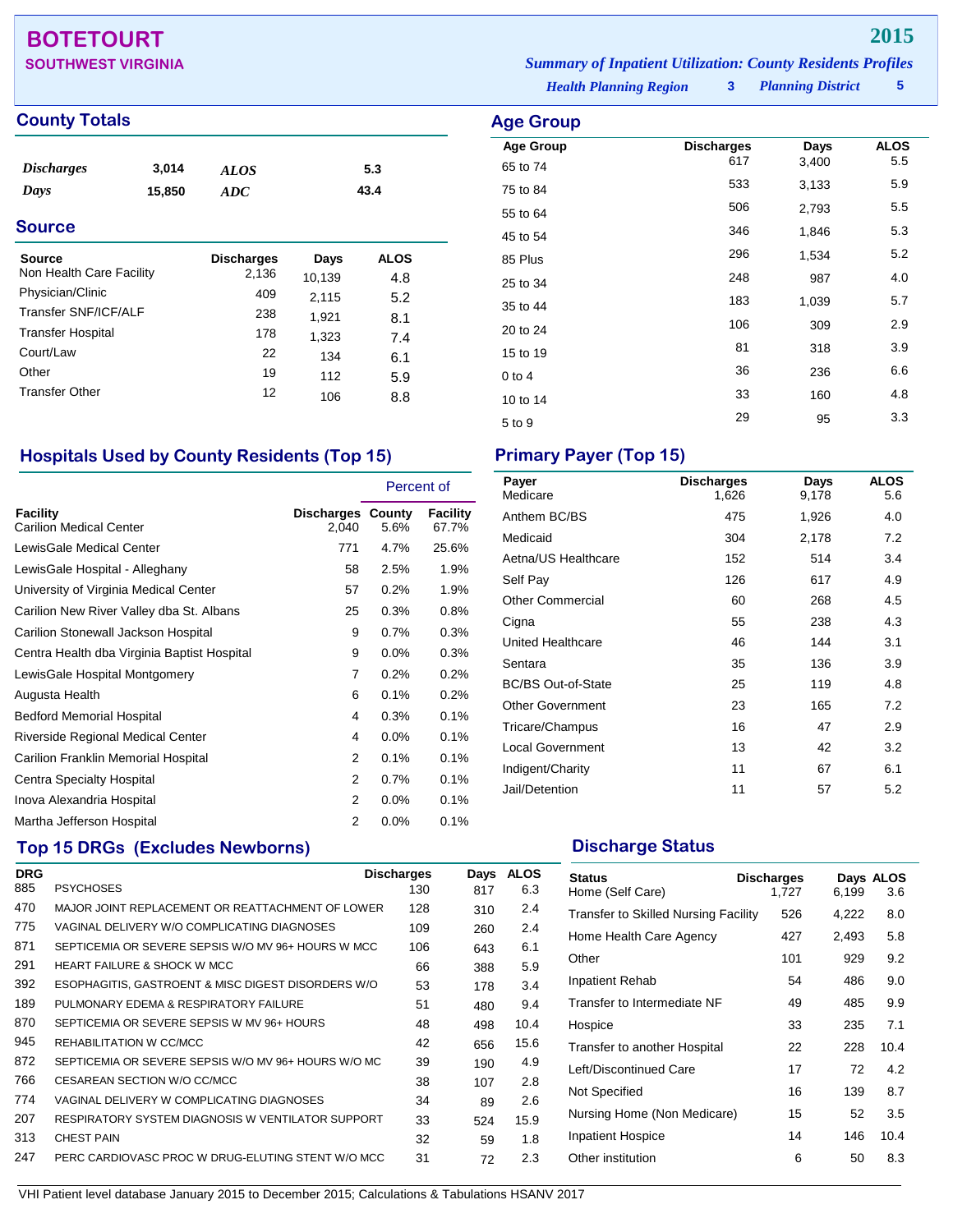## **COVINGTON CITY 2015**

## **County Totals Age Group**

| <i>Discharges</i> | 1,835 | <b>ALOS</b> | 5.3  |
|-------------------|-------|-------------|------|
| Days              | 9,710 | ADC         | 26.6 |
|                   |       |             |      |

## **Source**

| Source                   | <b>Discharges</b> | Days  | <b>ALOS</b> |
|--------------------------|-------------------|-------|-------------|
| Non Health Care Facility | 1,199             | 5,553 | 4.6         |
| Physician/Clinic         | 239               | 1.374 | 5.8         |
| <b>Transfer Hospital</b> | 215               | 1,569 | 7.3         |
| <b>Transfer Other</b>    | 148               | 916   | 6.2         |
| Other                    | 15                | 66    | 4.4         |
| Court/Law                | 14                | 199   | 14.2        |
| Transfer SNF/ICF/ALF     | 3                 | 27    | 9.0         |
| Unknown                  | 2                 | 6     | 3.0         |

## **Hospitals Used by County Residents (Top 15) Primary Payer (Top 15)**

|                                             |                                 | Percent of |                   |
|---------------------------------------------|---------------------------------|------------|-------------------|
| Facility<br>LewisGale Hospital - Alleghany  | <b>Discharges County</b><br>853 | 37.3%      | Facility<br>46.5% |
| LewisGale Medical Center                    | 463                             | 2.8%       | 25.2%             |
| <b>Carilion Medical Center</b>              | 311                             | 0.9%       | 16.9%             |
| University of Virginia Medical Center       | 132                             | 0.5%       | 7.2%              |
| <b>Bath County Community Hospital</b>       | 16                              | 5.8%       | $0.9\%$           |
| <b>VCU Health System</b>                    | 11                              | $0.0\%$    | 0.6%              |
| Centra Health dba Virginia Baptist Hospital | 10                              | $0.0\%$    | 0.5%              |
| Augusta Health                              | 9                               | 0.1%       | 0.5%              |
| Sentara RMH Medical Center                  | 8                               | 0.1%       | 0.4%              |
| Carilion New River Valley dba St. Albans    | 4                               | 0.1%       | 0.2%              |
| Centra Specialty Hospital                   | $\overline{2}$                  | 0.7%       | 0.1%              |
| Inova Loudoun Hospital                      | 2                               | 0.0%       | 0.1%              |
| LewisGale Hospital Montgomery               | 2                               | 0.0%       | 0.1%              |
| Riverside Doctors' Hospital Williamsburg    | 2                               | 0.1%       | 0.1%              |
| UVA HealthSouth Rehabilitation Hospital     | 2                               | 0.2%       | 0.1%              |

## **Top 15 DRGs (Excludes Newborns) Discharge Status Discharge Status**

| <b>DRG</b> |                                                       | <b>Discharges</b> | Days | <b>ALOS</b> |
|------------|-------------------------------------------------------|-------------------|------|-------------|
| 885        | <b>PSYCHOSES</b>                                      | 95                | 835  | 8.8         |
| 775        | VAGINAL DELIVERY W/O COMPLICATING DIAGNOSES           | 62                | 156  | 2.5         |
| 871        | SEPTICEMIA OR SEVERE SEPSIS W/O MV 96+ HOURS W MCC    | 59                | 369  | 6.3         |
| 470        | MAJOR JOINT REPLACEMENT OR REATTACHMENT OF LOWER      | 49                | 140  | 2.9         |
| 641        | MISC DISORDERS OF NUTRITION, METABOLISM, FLUIDS/ELECT | 40                | 115  | 2.9         |
| 291        | <b>HEART FAILURE &amp; SHOCK W MCC</b>                | 39                | 253  | 6.5         |
| 392        | ESOPHAGITIS, GASTROENT & MISC DIGEST DISORDERS W/O    | 35                | 103  | 2.9         |
| 872        | SEPTICEMIA OR SEVERE SEPSIS W/O MV 96+ HOURS W/O MC   | 34                | 190  | 5.6         |
| 189        | PULMONARY EDEMA & RESPIRATORY FAILURE                 | 29                | 189  | 6.5         |
| 190        | CHRONIC OBSTRUCTIVE PULMONARY DISEASE W MCC           | 29                | 173  | 6.0         |
| 603        | CELLULITIS W/O MCC                                    | 28                | 123  | 4.4         |
| 292        | <b>HEART FAILURE &amp; SHOCK W CC</b>                 | 26                | 88   | 3.4         |
| 065        | INTRACRANIAL HEMORRHAGE OR CEREBRAL INFARCTION W      | 25                | 118  | 4.7         |
| 690        | KIDNEY & URINARY TRACT INFECTIONS W/O MCC             | 25                | 97   | 3.9         |
| 378        | <b>G.I. HEMORRHAGE W CC</b>                           | 23                | 73   | 3.2         |

*Planning District* **5 SOUTHWEST VIRGINIA** *Summary of Inpatient Utilization: County Residents Profiles*

*Health Planning Region* **3**

| ge Group                     |                          |               |                    |
|------------------------------|--------------------------|---------------|--------------------|
| <b>Age Group</b><br>65 to 74 | <b>Discharges</b><br>408 | Days<br>2,337 | <b>ALOS</b><br>5.7 |
| 55 to 64                     | 353                      | 1,953         | 5.5                |
| 75 to 84                     | 288                      | 1,585         | 5.5                |
| 45 to 54                     | 210                      | 1,023         | 4.9                |
| 85 Plus                      | 183                      | 937           | 5.1                |
| 25 to 34                     | 132                      | 442           | 3.4                |
| 35 to 44                     | 130                      | 797           | 6.1                |
| 20 to 24                     | 63                       | 311           | 4.9                |
| 15 to 19                     | 22                       | 101           | 4.6                |
| 0 to 4                       | 21                       | 55            | 2.6                |
| 10 to 14                     | 20                       | 154           | 7.7                |
| 5 to 9                       | 5                        | 15            | 3.0                |

| Payer<br>Medicare         | <b>Discharges</b><br>1,036 | Days<br>6,017 | <b>ALOS</b><br>5.8 |
|---------------------------|----------------------------|---------------|--------------------|
| Anthem BC/BS              | 291                        | 1,353         | 4.7                |
| Medicaid                  | 228                        | 1,101         | 4.8                |
| Self Pay                  | 63                         | 231           | 3.7                |
| <b>BC/BS Out-of-State</b> | 39                         | 230           | 5.9                |
| Aetna/US Healthcare       | 36                         | 129           | 3.6                |
| Cigna                     | 35                         | 175           | 5.0                |
| <b>Other Commercial</b>   | 31                         | 115           | 3.7                |
| Indigent/Charity          | 15                         | 66            | 4.4                |
| United Healthcare         | 11                         | 40            | 3.6                |
| Hospice-Unspecified       | 8                          | 15            | 1.9                |
| Sentara                   | 8                          | 20            | 2.5                |
| <b>Other Government</b>   | 6                          | 28            | 4.7                |
| Worker's Comp             | 6                          | 14            | 2.3                |
| Jail/Detention            | 5                          | 31            | 6.2                |

| <b>Status</b><br>Home (Self Care)           | <b>Discharges</b><br>1,191 | 4,980 | Days ALOS<br>4.2 |
|---------------------------------------------|----------------------------|-------|------------------|
| Home Health Care Agency                     | 227                        | 1,281 | 5.6              |
| <b>Transfer to Skilled Nursing Facility</b> | 181                        | 1,605 | 8.9              |
| Transfer to another Hospital                | 64                         | 218   | 3.4              |
| Other                                       | 57                         | 588   | 10.3             |
| Inpatient Rehab                             | 27                         | 315   | 11.7             |
| Hospice                                     | 19                         | 129   | 6.8              |
| Transfer to Intermediate NF                 | 16                         | 136   | 8.5              |
| <b>Inpatient Hospice</b>                    | 10                         | 132   | 13.2             |
| Not Specified                               | 9                          | 72    | 8.0              |
| Nursing Home (Non Medicare)                 | 9                          | 139   | 15.4             |
| Other institution                           | 9                          | 59    | 6.6              |
| Left/Discontinued Care                      | 8                          | 14    | 1.8              |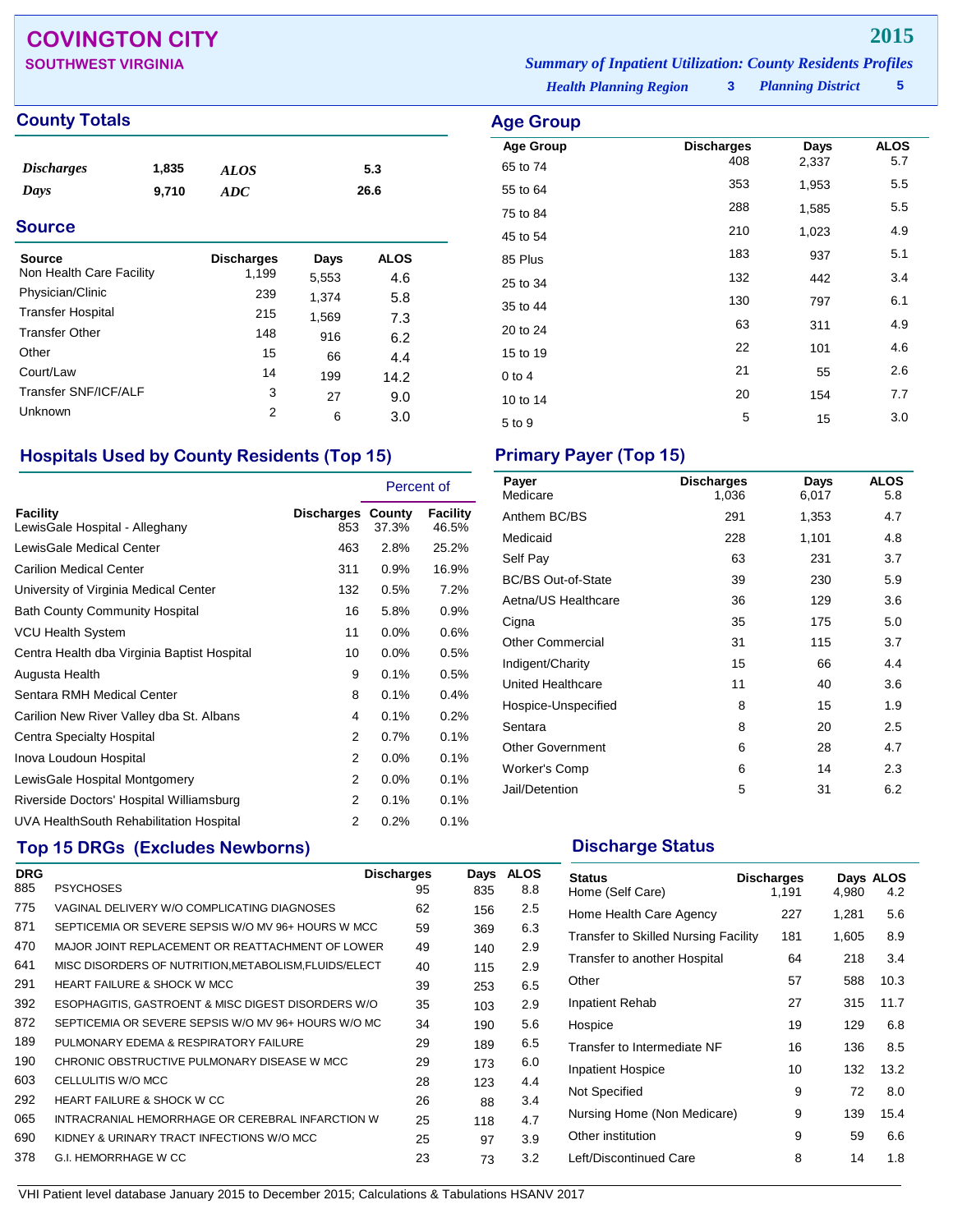# **CRAIG 2015**

## **County Totals Age Group**

| <i><b>Discharges</b></i> | 604   | <b>ALOS</b> | 5.5 |  |
|--------------------------|-------|-------------|-----|--|
| Days                     | 3,313 | ADC.        | 9.1 |  |
| <b>Source</b>            |       |             |     |  |

| <b>Discharges</b> | Days  | ALOS |
|-------------------|-------|------|
| 490               | 2,492 | 5.1  |
| 61                | 340   | 5.6  |
| 32                | 283   | 8.8  |
| 7                 | 52    | 7.4  |
| 6                 | 50    | 8.3  |
| 6                 | 81    | 13.5 |
| 2                 | 15    | 7.5  |
|                   |       |      |

## **Hospitals Used by County Residents (Top 15) Primary Payer (Top 15)**

|                                                  |                                 | Percent of |                   |
|--------------------------------------------------|---------------------------------|------------|-------------------|
| Facility<br>LewisGale Medical Center             | <b>Discharges County</b><br>305 | 1.9%       | Facility<br>50.5% |
| <b>Carilion Medical Center</b>                   | 239                             | 0.7%       | 39.6%             |
| LewisGale Hospital Montgomery                    | 18                              | 0.4%       | 3.0%              |
| Carilion New River Valley dba St. Albans         | 14                              | 0.2%       | 2.3%              |
| University of Virginia Medical Center            | 10                              | 0.0%       | 1.7%              |
| LewisGale Hospital - Alleghany                   | 6                               | 0.3%       | 1.0%              |
| Centra Health dba Virginia Baptist Hospital      | 3                               | $0.0\%$    | 0.5%              |
| Bon Secours St. Francis Medical Center           | 1                               | 0.0%       | 0.2%              |
| Carilion Giles Community Hospital                | 1                               | 0.1%       | 0.2%              |
| <b>Centra Specialty Hospital</b>                 | 1                               | 0.4%       | 0.2%              |
| Clinch Valley Medical Center                     | 1                               | 0.0%       | 0.2%              |
| Health South Rehab Hospital of Northern Virginia | 1                               | 0.1%       | 0.2%              |
| Henrico Doctors' Hospital                        | 1                               | $0.0\%$    | 0.2%              |
| Martha Jefferson Hospital                        | 1                               | 0.0%       | 0.2%              |
| The Pavilion at Williamsburg Place               | 1                               | 0.1%       | 0.2%              |

## **Top 15 DRGs (Excludes Newborns) Discharge Status Discharge Status**

| <b>DRG</b> |                                                     | <b>Discharges</b> | Days | <b>ALOS</b> |
|------------|-----------------------------------------------------|-------------------|------|-------------|
| 871        | SEPTICEMIA OR SEVERE SEPSIS W/O MV 96+ HOURS W MCC  | 36                | 357  | 9.9         |
| 885        | <b>PSYCHOSES</b>                                    | 30                | 253  | 8.4         |
| 470        | MAJOR JOINT REPLACEMENT OR REATTACHMENT OF LOWER    | 24                | 53   | 2.2         |
| 775        | VAGINAL DELIVERY W/O COMPLICATING DIAGNOSES         | 15                | 32   | 2.1         |
| 392        | ESOPHAGITIS, GASTROENT & MISC DIGEST DISORDERS W/O  | 12                | 35   | 2.9         |
| 765        | CESAREAN SECTION W CC/MCC                           | 12                | 55   | 4.6         |
| 872        | SEPTICEMIA OR SEVERE SEPSIS W/O MV 96+ HOURS W/O MC | 11                | 64   | 5.8         |
| 065        | INTRACRANIAL HEMORRHAGE OR CEREBRAL INFARCTION W    | 9                 | 28   | 3.1         |
| 193        | SIMPLE PNEUMONIA & PLEURISY W MCC                   | 9                 | 65   | 7.2         |
| 774        | VAGINAL DELIVERY W COMPLICATING DIAGNOSES           | 9                 | 27   | 3.0         |
| 945        | REHABILITATION W CC/MCC                             | 9                 | 112  | 12.4        |
| 292        | <b>HEART FAILURE &amp; SHOCK W CC</b>               | 8                 | 44   | 5.5         |
| 308        | CARDIAC ARRHYTHMIA & CONDUCTION DISORDERS W MCC     | 7                 | 42   | 6.0         |
| 313        | <b>CHEST PAIN</b>                                   | 7                 | 12   | 1.7         |
| 689        | KIDNEY & URINARY TRACT INFECTIONS W MCC             | 7                 | 32   | 4.6         |
|            |                                                     |                   |      |             |

*Planning District* **5 SOUTHWEST VIRGINIA** *Summary of Inpatient Utilization: County Residents Profiles*

*Health Planning Region* **3**

| ge Group         |                   |      |             |
|------------------|-------------------|------|-------------|
| <b>Age Group</b> | <b>Discharges</b> | Days | <b>ALOS</b> |
| 75 to 84         | 127               | 702  | 5.5         |
| 55 to 64         | 114               | 737  | 6.5         |
| 65 to 74         | 104               | 604  | 5.8         |
| 45 to 54         | 63                | 292  | 4.6         |
| 35 to 44         | 57                | 345  | 6.0         |
| 25 to 34         | 48                | 196  | 4.1         |
| 85 Plus          | 34                | 225  | 6.6         |
| 20 to 24         | 27                | 77   | 2.9         |
| $0$ to $4$       | 11                | 39   | 3.5         |
| 15 to 19         | $\overline{7}$    | 59   | 8.4         |
| 5 to 9           | $\overline{7}$    | 19   | 2.7         |
| 10 to 14         | 5                 | 18   | 3.6         |

| Payer<br>Medicare         | <b>Discharges</b><br>337 | Days<br>2,021 | <b>ALOS</b><br>6.0 |
|---------------------------|--------------------------|---------------|--------------------|
| Anthem BC/BS              | 91                       | 503           | 5.5                |
| Medicaid                  | 76                       | 351           | 4.6                |
| Self Pay                  | 38                       | 145           | 3.8                |
| Aetna/US Healthcare       | 25                       | 89            | 3.6                |
| <b>BC/BS Out-of-State</b> | 9                        | 27            | 3.0                |
| United Healthcare         | 6                        | 29            | 4.8                |
| Indigent/Charity          | 5                        | 49            | 9.8                |
| <b>Other Commercial</b>   | 4                        | 14            | 3.5                |
| Cigna                     | 2                        | 3             | 1.5                |
| HMO/PPO-Unspecified       | 2                        | 8             | 4.0                |
| Hospice-Unspecified       | 2                        | 31            | 15.5               |
| Jail/Detention            | 2                        | 10            | 5.0                |
| Tricare/Champus           | 2                        | 4             | 2.0                |
| <b>Local Government</b>   | 1                        | 3             | 3.0                |

| <b>Status</b><br>Home (Self Care)           | <b>Discharges</b><br>365 | 1,342 | Days ALOS<br>3.7 |
|---------------------------------------------|--------------------------|-------|------------------|
| Home Health Care Agency                     | 115                      | 822   | 7.2              |
| <b>Transfer to Skilled Nursing Facility</b> | 69                       | 600   | 8.7              |
| <b>Inpatient Rehab</b>                      | 13                       | 209   | 16.1             |
| Other                                       | 10                       | 77    | 7.7              |
| Left/Discontinued Care                      | 7                        | 20    | 2.9              |
| Transfer to another Hospital                | 6                        | 44    | 7.3              |
| Nursing Home (Non Medicare)                 | 4                        | 13    | 3.3              |
| Hospice                                     | 3                        | 48    | 16.0             |
| Long Term Acute                             | 3                        | 66    | 22.0             |
| Not Specified                               | 2                        | 7     | 3.5              |
| <b>Critical Access Hospital</b>             | 2                        | 4     | 2.0              |
| <b>Inpatient Hospice</b>                    | 2                        | 25    | 12.5             |
|                                             |                          |       |                  |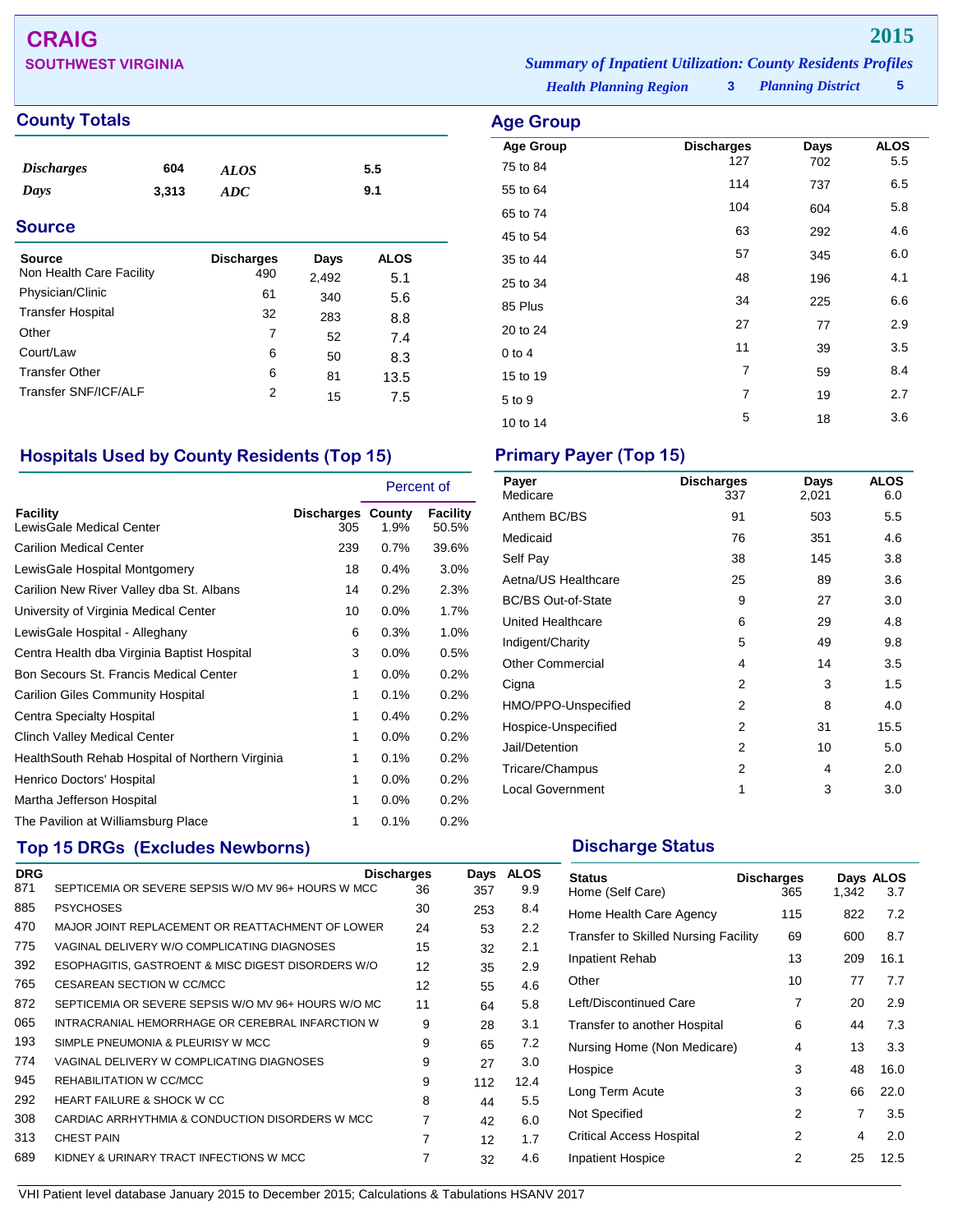## **ROANOKE 2015**

## **County Totals Age Group**

| <i>Discharges</i> | 9,350  | <b>ALOS</b> | 5.0   |
|-------------------|--------|-------------|-------|
| Days              | 46,972 | <b>ADC</b>  | 128.7 |

## **Source**

| Source<br>Non Health Care Facility | <b>Discharges</b><br>7,124 | Days<br>34,008 | <b>ALOS</b><br>4.8 |
|------------------------------------|----------------------------|----------------|--------------------|
| Physician/Clinic                   | 1,198                      | 5.494          | 4.6                |
| <b>Transfer Hospital</b>           | 529                        | 3,784          | 7.2                |
| Transfer SNF/ICF/ALF               | 288                        | 1,908          | 6.6                |
| Court/Law                          | 82                         | 620            | 7.6                |
| Other                              | 64                         | 451            | 7.0                |
| <b>Transfer Other</b>              | 61                         | 697            | 11.4               |
| Unknown                            | 4                          | 10             | 2.5                |

## **Hospitals Used by County Residents (Top 15) Primary Payer (Top 15)**

|                                                   |                            | Percent of |                   |
|---------------------------------------------------|----------------------------|------------|-------------------|
| <b>Facility</b><br><b>Carilion Medical Center</b> | Discharges County<br>5,527 | 15.1%      | Facility<br>59.1% |
| LewisGale Medical Center                          | 3,294                      | 20.2%      | 35.2%             |
| University of Virginia Medical Center             | 197                        | 0.7%       | 2.1%              |
| Carilion New River Valley dba St. Albans          | 114                        | 1.4%       | 1.2%              |
| Centra Health dba Virginia Baptist Hospital       | 46                         | 0.2%       | 0.5%              |
| LewisGale Hospital - Alleghany                    | 38                         | 1.7%       | 0.4%              |
| <b>VCU Health System</b>                          | 27                         | 0.1%       | 0.3%              |
| <b>Bedford Memorial Hospital</b>                  | 12                         | 0.9%       | 0.1%              |
| Henrico Doctors' Hospital                         | 8                          | 0.0%       | 0.1%              |
| Centra Specialty Hospital                         | 7                          | 2.5%       | 0.1%              |
| Poplar Springs Hospital                           | $\overline{7}$             | 0.2%       | 0.1%              |
| The Pavilion at Williamsburg Place                | 7                          | 0.5%       | 0.1%              |
| <b>CJW Medical Center</b>                         | 6                          | 0.0%       | 0.1%              |
| LewisGale Hospital Montgomery                     | 6                          | 0.1%       | 0.1%              |
| Carilion Franklin Memorial Hospital               | 5                          | 0.4%       | 0.1%              |

## **Top 15 DRGs (Excludes Newborns) Discharge Status Discharge Status**

| <b>DRG</b> |                                                     | <b>Discharges</b> | Days  | <b>ALOS</b> |
|------------|-----------------------------------------------------|-------------------|-------|-------------|
| 885        | <b>PSYCHOSES</b>                                    | 604               | 3.991 | 6.6         |
| 775        | VAGINAL DELIVERY W/O COMPLICATING DIAGNOSES         | 446               | 1.015 | 2.3         |
| 470        | MAJOR JOINT REPLACEMENT OR REATTACHMENT OF LOWER    | 393               | 1.034 | 2.6         |
| 871        | SEPTICEMIA OR SEVERE SEPSIS W/O MV 96+ HOURS W MCC  | 298               | 2.076 | 7.0         |
| 392        | ESOPHAGITIS, GASTROENT & MISC DIGEST DISORDERS W/O  | 188               | 575   | 3.1         |
| 189        | PULMONARY EDEMA & RESPIRATORY FAILURE               | 148               | 738   | 5.0         |
| 945        | REHABILITATION W CC/MCC                             | 147               | 1.956 | 13.3        |
| 291        | <b>HEART FAILURE &amp; SHOCK W MCC</b>              | 141               | 825   | 5.8         |
| 765        | CESAREAN SECTION W CC/MCC                           | 121               | 435   | 3.6         |
| 774        | VAGINAL DELIVERY W COMPLICATING DIAGNOSES           | 117               | 322   | 2.8         |
| 897        | ALCOHOL/DRUG ABUSE OR DEPENDENCE W/O REHABILITATI   | 116               | 473   | 4.1         |
| 872        | SEPTICEMIA OR SEVERE SEPSIS W/O MV 96+ HOURS W/O MC | 114               | 489   | 4.3         |
| 766        | CESAREAN SECTION W/O CC/MCC                         | 109               | 310   | 2.8         |
| 683        | RENAL FAILURE W CC                                  | 104               | 405   | 3.9         |
| 378        | G.I. HEMORRHAGE W CC                                | 103               | 358   | 3.5         |

**SOUTHWEST VIRGINIA** *Summary of Inpatient Utilization: County Residents Profiles*

*Health Planning Region* **3**

*Planning District* **5**

| Age Group        |                            |       |                    |
|------------------|----------------------------|-------|--------------------|
| <b>Age Group</b> | <b>Discharges</b><br>1,772 | Days  | <b>ALOS</b><br>5.4 |
| 65 to 74         |                            | 9,596 |                    |
| 75 to 84         | 1,602                      | 8,802 | 5.5                |
| 55 to 64         | 1,358                      | 8,242 | 6.1                |
| 85 Plus          | 1,071                      | 5,741 | 5.4                |
| 25 to 34         | 938                        | 3,306 | 3.5                |
| 45 to 54         | 904                        | 4,325 | 4.8                |
| 35 to 44         | 781                        | 3,365 | 4.3                |
| 20 to 24         | 366                        | 1,420 | 3.9                |
| 15 to 19         | 237                        | 1,023 | 4.3                |
| 10 to 14         | 135                        | 575   | 4.3                |
| $0$ to 4         | 126                        | 321   | 2.5                |
| 5 to 9           | 60                         | 256   | 4.3                |

| <b>Discharges</b><br>5,052 | Days<br>27,663 | <b>ALOS</b><br>5.5 |
|----------------------------|----------------|--------------------|
| 1,417                      | 5,944          | 4.2                |
| 914                        | 4,602          | 5.0                |
| 531                        | 1,943          | 3.7                |
| 407                        | 1,881          | 4.6                |
| 222                        | 844            | 3.8                |
| 140                        | 692            | 4.9                |
| 130                        | 877            | 6.8                |
| 121                        | 510            | 4.2                |
| 116                        | 583            | 5.0                |
| 53                         | 324            | 6.1                |
| 48                         | 265            | 5.5                |
| 42                         | 128            | 3.0                |
| 40                         | 196            | 4.9                |
| 27                         | 87             | 3.2                |
|                            |                |                    |

| <b>Status</b><br>Home (Self Care)    | <b>Discharges</b><br>5.672 | 20,918 | Days ALOS<br>3.7 |
|--------------------------------------|----------------------------|--------|------------------|
| Transfer to Skilled Nursing Facility | 1,380                      | 10,101 | 7.3              |
| Home Health Care Agency              | 1,254                      | 7,619  | 6.1              |
| Other                                | 251                        | 2,367  | 9.4              |
| Inpatient Rehab                      | 202                        | 2,131  | 10.6             |
| Hospice                              | 102                        | 705    | 6.9              |
| Left/Discontinued Care               | 83                         | 178    | 2.1              |
| Transfer to another Hospital         | 82                         | 456    | 5.6              |
| Transfer to Intermediate NF          | 80                         | 843    | 10.5             |
| Nursing Home (Non Medicare)          | 76                         | 392    | 5.2              |
| Other institution                    | 66                         | 349    | 5.3              |
| Inpatient Hospice                    | 44                         | 275    | 6.3              |
| Not Specified                        | 41                         | 346    | 8.4              |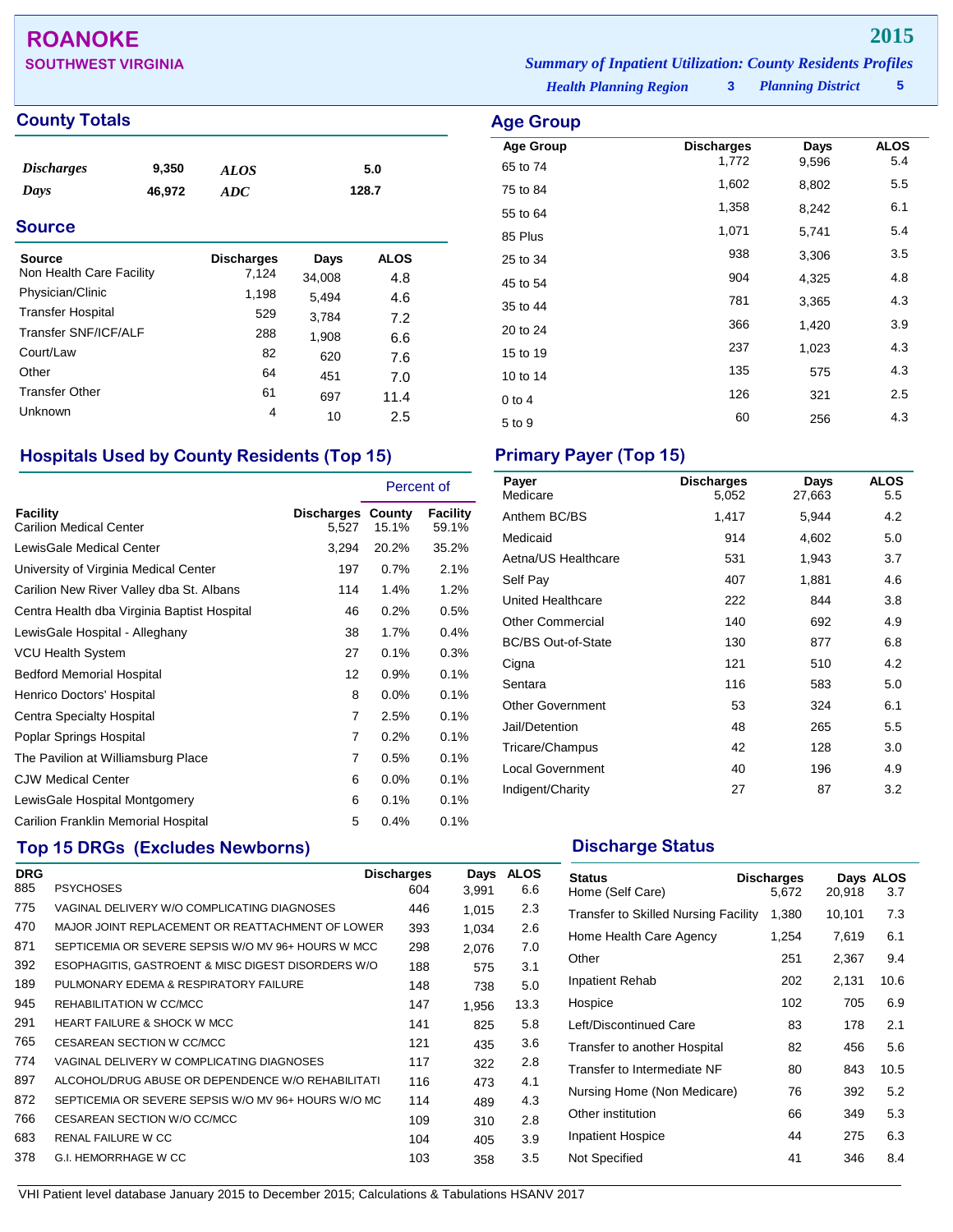## **ROANOKE CITY 2015**

## **County Totals Age Group Age Group**

| <i><b>Discharges</b></i><br>Days | 1<br>6 | <b>ALOS</b><br>ADC |        | 6.0<br>0.0  |  |
|----------------------------------|--------|--------------------|--------|-------------|--|
| <b>Source</b>                    |        |                    |        |             |  |
| Source                           |        | <b>Discharges</b>  | Days   | <b>ALOS</b> |  |
| Non Health Care Facility         |        | 11,340             | 55,003 | 4.8         |  |
| Physician/Clinic                 |        | 1,744              | 8,424  | 4.8         |  |
| <b>Transfer Hospital</b>         |        | 1,298              | 8,466  | 6.5         |  |
| Transfer SNF/ICF/ALF             |        | 641                | 4,165  | 6.5         |  |
| Court/Law                        |        | 287                | 1,764  | 6.2         |  |
| Other                            |        | 160                | 1,047  | 6.5         |  |
| <b>Transfer Other</b>            |        | 82                 | 512    | 6.2         |  |
| Unknown                          |        | 13                 | 28     | つり          |  |

## **Hospitals Used by County Residents (Top 15) Primary Payer (Top 15)**

Unknown <sup>13</sup> <sup>28</sup> 2.1

|                                              |                             | Percent of                        |
|----------------------------------------------|-----------------------------|-----------------------------------|
| Facility<br><b>Carilion Medical Center</b>   | Discharges County<br>10,670 | <b>Facility</b><br>29.2%1067000.0 |
| LewisGale Medical Center                     | 3,986                       | 24.4% 398600.0                    |
| Carilion New River Valley dba St. Albans     | 461                         | 5.8% 46100.0%                     |
| University of Virginia Medical Center        | 188                         | 0.7% 18800.0%                     |
| Centra Health dba Virginia Baptist Hospital  | 39                          | 0.1% 3900.0%                      |
| LewisGale Hospital - Alleghany               | 29                          | 1.3% 2900.0%                      |
| VCU Health System                            | 28                          | 2800.0%<br>$0.1\%$                |
| Poplar Springs Hospital                      | 21                          | 2100.0%<br>0.6%                   |
| The Pavilion at Williamsburg Place           | 10                          | 0.7%<br>1000.0%                   |
| <b>Bedford Memorial Hospital</b>             | 9                           | 0.6%<br>900.0%                    |
| <b>CJW Medical Center</b>                    | 9                           | $0.0\%$<br>900.0%                 |
| Wellmont Ridgeview Pavilion (Bristol Region) | 9                           | $1.0\%$<br>900.0%                 |
| Centra Specialty Hospital                    | 8                           | 2.9%<br>800.0%                    |
| LewisGale Hospital Montgomery                | 7                           | 0.2%<br>700.0%                    |
| <b>UVA Transitional Care Hospital</b>        | 7                           | 1.7%<br>700.0%                    |

## **Top 15 DRGs (Excludes Newborns) Discharge Status Discharge Status**

| <b>DRG</b> |                                                     | <b>Discharges</b> | Days   | <b>ALOS</b> |
|------------|-----------------------------------------------------|-------------------|--------|-------------|
| 885        | <b>PSYCHOSES</b>                                    | 1.678             | 10.154 | 6.0         |
| 775        | VAGINAL DELIVERY W/O COMPLICATING DIAGNOSES         | 674               | 1.559  | 2.3         |
| 871        | SEPTICEMIA OR SEVERE SEPSIS W/O MV 96+ HOURS W MCC  | 564               | 4,380  | 7.8         |
| 897        | ALCOHOL/DRUG ABUSE OR DEPENDENCE W/O REHABILITATI   | 474               | 2.113  | 4.5         |
| 470        | MAJOR JOINT REPLACEMENT OR REATTACHMENT OF LOWER    | 323               | 850    | 2.6         |
| 291        | <b>HEART FAILURE &amp; SHOCK W MCC</b>              | 272               | 1,583  | 5.8         |
| 189        | PULMONARY EDEMA & RESPIRATORY FAILURE               | 271               | 1.279  | 4.7         |
| 392        | ESOPHAGITIS, GASTROENT & MISC DIGEST DISORDERS W/O  | 271               | 821    | 3.0         |
| 774        | VAGINAL DELIVERY W COMPLICATING DIAGNOSES           | 270               | 745    | 2.8         |
| 765        | CESAREAN SECTION W CC/MCC                           | 231               | 850    | 3.7         |
| 683        | <b>RENAL FAILURE W CC</b>                           | 211               | 935    | 4.4         |
| 872        | SEPTICEMIA OR SEVERE SEPSIS W/O MV 96+ HOURS W/O MC | 192               | 899    | 4.7         |
| 945        | REHABILITATION W CC/MCC                             | 181               | 2.230  | 12.3        |
| 766        | CESAREAN SECTION W/O CC/MCC                         | 157               | 469    | 3.0         |
| 603        | CELLULITIS W/O MCC                                  | 152               | 534    | 3.5         |
|            |                                                     |                   |        |             |

**SOUTHWEST VIRGINIA** *Summary of Inpatient Utilization: County Residents Profiles*

*Health Planning Region* **3**

*Planning District* **5**

| Age Group        |                            |                |                    |
|------------------|----------------------------|----------------|--------------------|
| <b>Age Group</b> | <b>Discharges</b><br>2,624 | Days<br>15,206 | <b>ALOS</b><br>5.8 |
| 55 to 64         |                            |                |                    |
| 45 to 54         | 2,390                      | 12,888         | 5.4                |
| 65 to 74         | 2,198                      | 12,709         | 5.8                |
| 25 to 34         | 1,940                      | 6,905          | 3.6                |
| 75 to 84         | 1,706                      | 9,825          | 5.8                |
| 35 to 44         | 1,643                      | 7,409          | 4.5                |
| 85 Plus          | 1,231                      | 7,389          | 6.0                |
| 20 to 24         | 768                        | 2,641          | 3.4                |
| 15 to 19         | 437                        | 1,752          | 4.0                |
| $0$ to $4$       | 300                        | 1,021          | 3.4                |
| 10 to 14         | 204                        | 1,129          | 5.5                |
| 5 to 9           | 124                        | 535            | 4.3                |

| Payer<br>Medicare         | <b>Discharges</b><br>7.093 | Days<br>40,780 | <b>ALOS</b><br>5.8 |
|---------------------------|----------------------------|----------------|--------------------|
| Medicaid                  | 3,422                      | 16,081         | 4.7                |
| Self Pay                  | 1,478                      | 6,004          | 4.1                |
| Anthem BC/BS              | 1,302                      | 5,586          | 4.3                |
| Aetna/US Healthcare       | 628                        | 2,833          | 4.5                |
| <b>Other Commercial</b>   | 257                        | 1,490          | 5.8                |
| United Healthcare         | 219                        | 982            | 4.5                |
| Jail/Detention            | 202                        | 973            | 4.8                |
| Sentara                   | 177                        | 640            | 3.6                |
| <b>Local Government</b>   | 164                        | 980            | 6.0                |
| <b>Other Government</b>   | 126                        | 696            | 5.5                |
| Cigna                     | 119                        | 524            | 4.4                |
| <b>BC/BS Out-of-State</b> | 101                        | 529            | 5.2                |
| Indigent/Charity          | 72                         | 376            | 5.2                |
| Tricare/Champus           | 66                         | 264            | 4.0                |

| <b>Status</b><br>Home (Self Care)    | <b>Discharges</b><br>9.933 | 38,365 | Days ALOS<br>3.9 |
|--------------------------------------|----------------------------|--------|------------------|
| Transfer to Skilled Nursing Facility | 2,037                      | 16,275 | 8.0              |
| Home Health Care Agency              | 1,898                      | 11,775 | 6.2              |
| Other                                | 366                        | 3,070  | 8.4              |
| Left/Discontinued Care               | 268                        | 581    | 2.2              |
| Inpatient Rehab                      | 265                        | 3,342  | 12.6             |
| Nursing Home (Non Medicare)          | 167                        | 712    | 4.3              |
| Transfer to Intermediate NF          | 138                        | 1,147  | 8.3              |
| Transfer to another Hospital         | 112                        | 772    | 6.9              |
| Hospice                              | 106                        | 794    | 7.5              |
| Other institution                    | 99                         | 726    | 7.3              |
| Not Specified                        | 94                         | 631    | 6.7              |
| Inpatient Hospice                    | 56                         | 550    | 9.8              |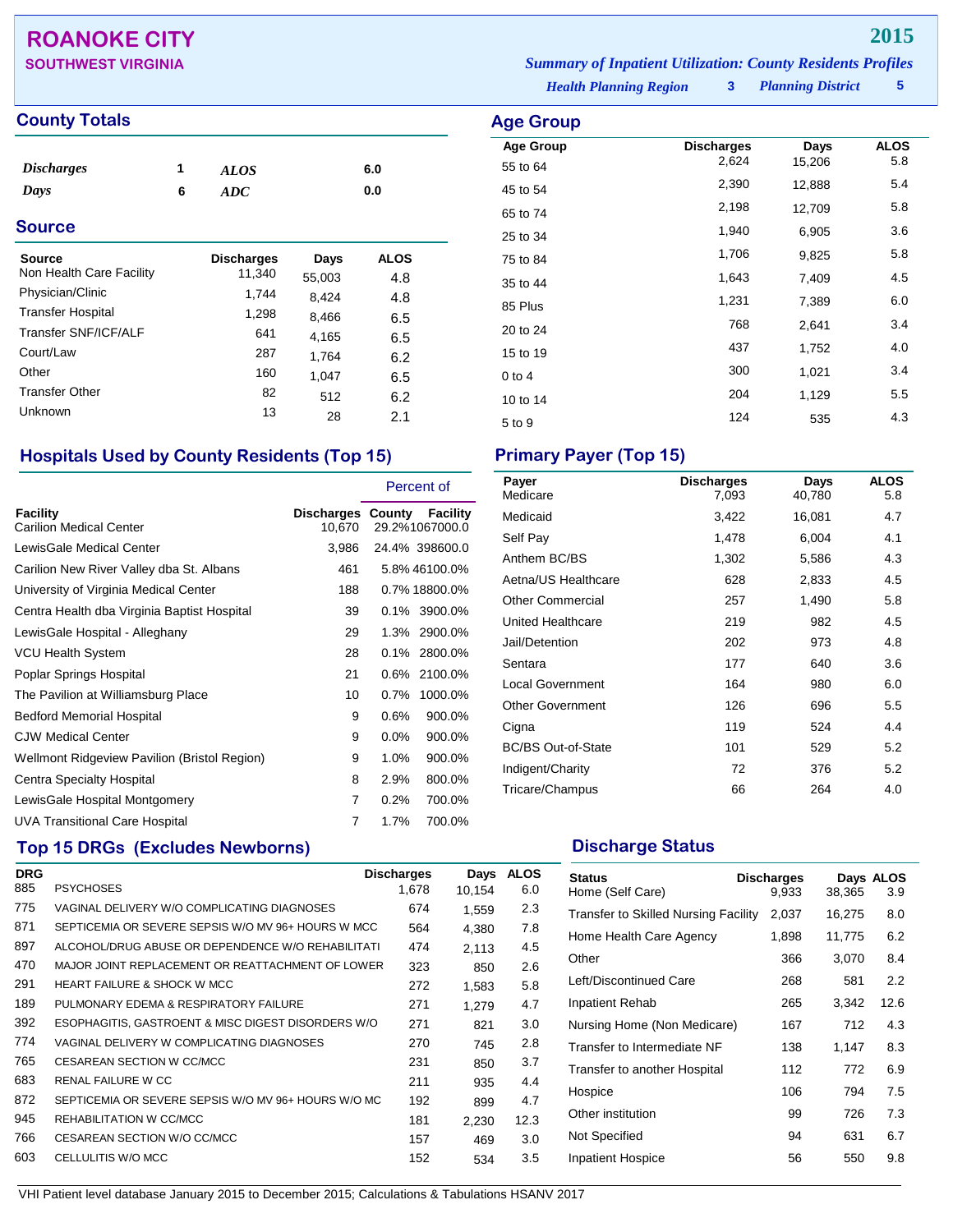# **SALEM 2015**

## **County Totals Age Group**

| <i><b>Discharges</b></i> | 4,748  | ALOS | 5.1  |
|--------------------------|--------|------|------|
| Days                     | 24,438 | ADC  | 67.0 |

## **Source**

| Source<br>Non Health Care Facility | <b>Discharges</b><br>3,892 | Days<br>19,554 | <b>ALOS</b><br>5.0 |
|------------------------------------|----------------------------|----------------|--------------------|
| Physician/Clinic                   | 440                        | 2,016          | 4.6                |
| <b>Transfer Hospital</b>           | 177                        | 1,241          | 7.0                |
| Transfer SNF/ICF/ALF               | 115                        | 823            | 7.2                |
| Court/Law                          | 74                         | 469            | 6.3                |
| Other                              | 25                         | 203            | 8.1                |
| <b>Transfer Other</b>              | 19                         | 112            | 5.9                |
| Unknown                            | 6                          | 20             | 3.3                |

## **Hospitals Used by County Residents (Top 15) Primary Payer (Top 15)**

|                                              |                            | Percent of |                          |
|----------------------------------------------|----------------------------|------------|--------------------------|
| <b>Facility</b><br>LewisGale Medical Center  | Discharges County<br>2,963 | 18.1%      | <b>Facility</b><br>62.4% |
| <b>Carilion Medical Center</b>               | 1,548                      | 4.2%       | 32.6%                    |
| University of Virginia Medical Center        | 70                         | 0.3%       | 1.5%                     |
| Carilion New River Valley dba St. Albans     | 46                         | 0.6%       | 1.0%                     |
| LewisGale Hospital - Alleghany               | 30                         | 1.3%       | 0.6%                     |
| Centra Health dba Virginia Baptist Hospital  | 15                         | 0.1%       | 0.3%                     |
| <b>VCU Health System</b>                     | 14                         | $0.0\%$    | 0.3%                     |
| LewisGale Hospital Montgomery                | 13                         | 0.3%       | 0.3%                     |
| Poplar Springs Hospital                      | 6                          | 0.2%       | 0.1%                     |
| The Pavilion at Williamsburg Place           | 4                          | 0.3%       | 0.1%                     |
| <b>UVA Transitional Care Hospital</b>        | 4                          | 1.0%       | 0.1%                     |
| Wellmont Ridgeview Pavilion (Bristol Region) | 4                          | 0.4%       | 0.1%                     |
| Kempsville Center for Behavioral Health      | 3                          | 0.2%       | 0.1%                     |
| Bon Secours St. Mary's Hospital              | 2                          | 0.0%       | $0.0\%$                  |
| Carilion Franklin Memorial Hospital          | 2                          | 0.1%       | $0.0\%$                  |

## **Top 15 DRGs (Excludes Newborns) Discharge Status Discharge Status**

| <b>DRG</b> |                                                     | <b>Discharges</b> | Days  | <b>ALOS</b> |
|------------|-----------------------------------------------------|-------------------|-------|-------------|
| 885        | <b>PSYCHOSES</b>                                    | 282               | 1.891 | 6.7         |
| 775        | VAGINAL DELIVERY W/O COMPLICATING DIAGNOSES         | 187               | 429   | 2.3         |
| 470        | MAJOR JOINT REPLACEMENT OR REATTACHMENT OF LOWER    | 186               | 548   | 3.0         |
| 871        | SEPTICEMIA OR SEVERE SEPSIS W/O MV 96+ HOURS W MCC  | 171               | 1,197 | 7.0         |
| 392        | ESOPHAGITIS, GASTROENT & MISC DIGEST DISORDERS W/O  | 93                | 293   | 3.1         |
| 291        | <b>HEART FAILURE &amp; SHOCK W MCC</b>              | 89                | 578   | 6.5         |
| 897        | ALCOHOL/DRUG ABUSE OR DEPENDENCE W/O REHABILITATI   | 84                | 342   | 4.1         |
| 945        | REHABILITATION W CC/MCC                             | 78                | 916   | 11.7        |
| 872        | SEPTICEMIA OR SEVERE SEPSIS W/O MV 96+ HOURS W/O MC | 77                | 405   | 5.3         |
| 774        | VAGINAL DELIVERY W COMPLICATING DIAGNOSES           | 67                | 174   | 2.6         |
| 378        | G.I. HEMORRHAGE W CC                                | 66                | 243   | 3.7         |
| 765        | CESAREAN SECTION W CC/MCC                           | 64                | 237   | 3.7         |
| 189        | PULMONARY EDEMA & RESPIRATORY FAILURE               | 63                | 439   | 7.0         |
| 313        | <b>CHEST PAIN</b>                                   | 54                | 108   | 2.0         |
| 690        | KIDNEY & URINARY TRACT INFECTIONS W/O MCC           | 52                | 317   | 6.1         |

| Payer<br>Medicare         | <b>Discharges</b><br>2,630 | Days<br>15,177 | <b>ALOS</b><br>5.8 |
|---------------------------|----------------------------|----------------|--------------------|
| Anthem BC/BS              | 628                        | 2,482          | 4.0                |
| Medicaid                  | 497                        | 2,441          | 4.9                |
| Aetna/US Healthcare       | 220                        | 843            | 3.8                |
| Self Pay                  | 207                        | 836            | 4.0                |
| <b>Other Commercial</b>   | 101                        | 565            | 5.6                |
| <b>BC/BS Out-of-State</b> | 86                         | 383            | 4.5                |
| Sentara                   | 79                         | 306            | 3.9                |
| United Healthcare         | 58                         | 209            | 3.6                |
| Cigna                     | 51                         | 185            | 3.6                |
| Indigent/Charity          | 42                         | 191            | 4.5                |
| Jail/Detention            | 29                         | 148            | 5.1                |
| <b>Other Government</b>   | 23                         | 121            | 5.3                |
| Hospice-Unspecified       | 22                         | 80             | 3.6                |
| <b>Local Government</b>   | 21                         | 126            | 6.0                |

| <b>Status</b><br>Home (Self Care)    | <b>Discharges</b><br>2,774 | 10,360 | Days ALOS<br>3.7 |
|--------------------------------------|----------------------------|--------|------------------|
| Transfer to Skilled Nursing Facility | 819                        | 5,921  | 7.2              |
| Home Health Care Agency              | 549                        | 3,505  | 6.4              |
| Other                                | 151                        | 1,112  | 7.4              |
| Inpatient Rehab                      | 136                        | 1,225  | 9.0              |
| Transfer to Intermediate NF          | 58                         | 375    | 6.5              |
| Not Specified                        | 54                         | 355    | 6.6              |
| Hospice                              | 42                         | 384    | 9.1              |
| Left/Discontinued Care               | 41                         | 62     | 1.5              |
| Inpatient Hospice                    | 36                         | 412    | 11.4             |
| Transfer to another Hospital         | 33                         | 369    | 11.2             |
| Nursing Home (Non Medicare)          | 26                         | 145    | 5.6              |
| Other institution                    | 25                         | 192    | 7.7              |

VHI Patient level database January 2015 to December 2015; Calculations & Tabulations HSANV 2017

**SOUTHWEST VIRGINIA** *Summary of Inpatient Utilization: County Residents Profiles*

*Health Planning Region* **3**

| $-5 - 1 - 5 - 7$ |                   |       |             |
|------------------|-------------------|-------|-------------|
| <b>Age Group</b> | <b>Discharges</b> | Days  | <b>ALOS</b> |
| 75 to 84         | 838               | 4,656 | 5.6         |
| 65 to 74         | 808               | 4,734 | 5.9         |
| 55 to 64         | 768               | 4,097 | 5.3         |
| 85 Plus          | 645               | 3,639 | 5.6         |
| 25 to 34         | 474               | 1,912 | 4.0         |
| 45 to 54         | 455               | 2,299 | 5.0         |
| 35 to 44         | 339               | 1,535 | 4.5         |
| 20 to 24         | 161               | 570   | 3.5         |
| 15 to 19         | 133               | 589   | 4.4         |
| 10 to 14         | 55                | 224   | 4.1         |
| $0$ to 4         | 51                | 144   | 2.8         |
| 5 to 9           | 21                | 39    | 1.9         |
|                  |                   |       |             |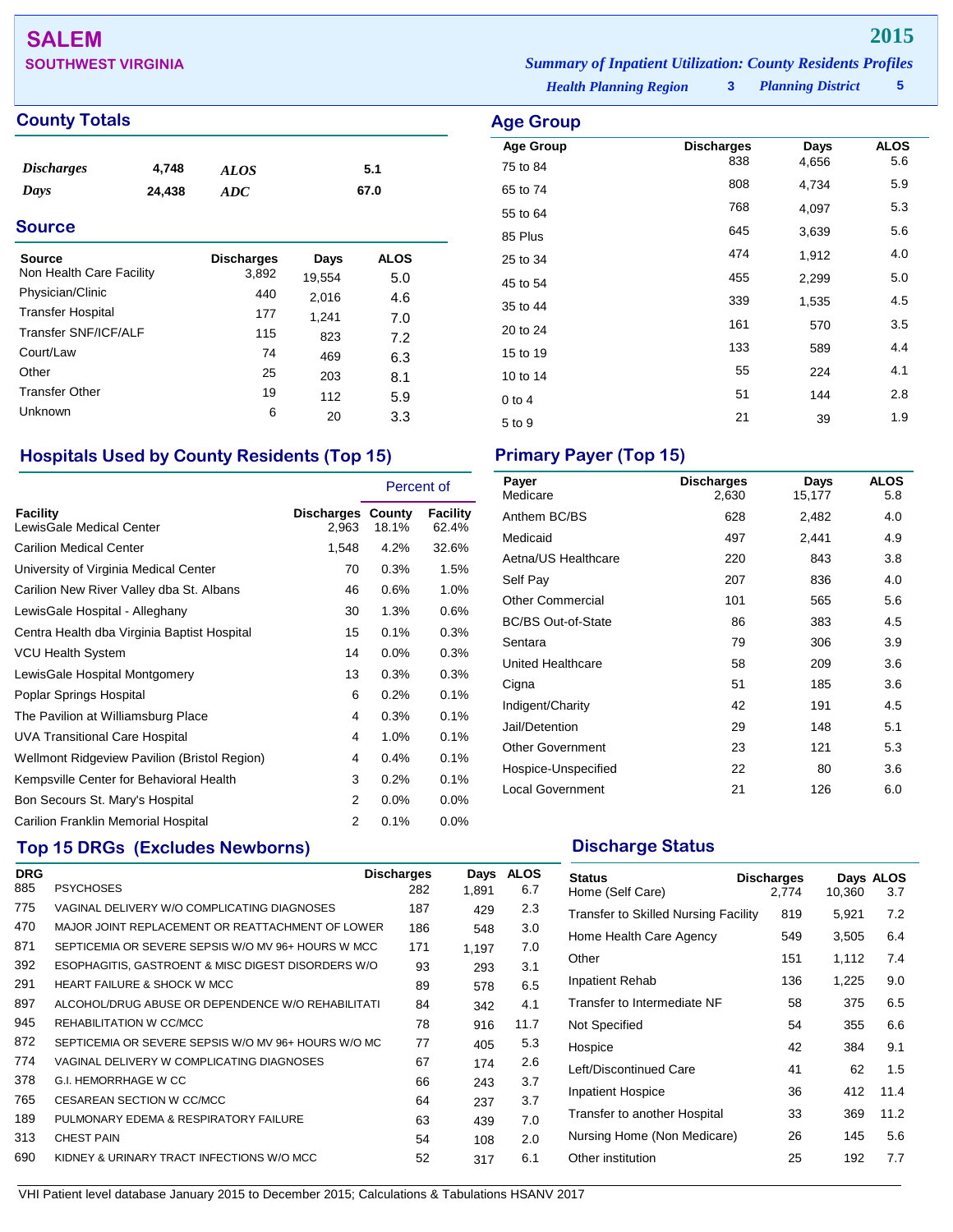## **AMHERST 2015**

**SOUTHWEST VIRGINIA** *Summary of Inpatient Utilization: County Residents Profiles*

## **County Totals Age Group**

| <i>Discharges</i> | 3,565  | <b>ALOS</b> | 4.6  |
|-------------------|--------|-------------|------|
| Days              | 16,382 | ADC         | 44.9 |

## **Source**

| Source<br>Non Health Care Facility | <b>Discharges</b><br>3,026 | Days<br>12,400 | <b>ALOS</b><br>4.1 |
|------------------------------------|----------------------------|----------------|--------------------|
| Physician/Clinic                   | 304                        | 1.919          | 6.3                |
| <b>Transfer Hospital</b>           | 173                        | 1,597          | 9.2                |
| Court/Law                          | 19                         | 183            | 9.6                |
| Other                              | 16                         | 74             | 4.6                |
| <b>Transfer Other</b>              | 15                         | 85             | 5.7                |
| Transfer SNF/ICF/ALF               | 9                          | 103            | 11.4               |
| Unknown                            | 3                          | 21             | 7.0                |

## **Hospitals Used by County Residents (Top 15) Primary Payer (Top 15)**

|                                                         |                                   | Percent of |                   |
|---------------------------------------------------------|-----------------------------------|------------|-------------------|
| Facility<br>Centra Health dba Virginia Baptist Hospital | <b>Discharges County</b><br>3,099 | 11.5%      | Facility<br>86.9% |
| University of Virginia Medical Center                   | 292                               | 1.1%       | 8.2%              |
| <b>Carilion Medical Center</b>                          | 28                                | 0.1%       | 0.8%              |
| VCU Health System                                       | 21                                | 0.1%       | 0.6%              |
| Centra Specialty Hospital                               | 16                                | 5.8%       | 0.4%              |
| LewisGale Medical Center                                | 16                                | 0.1%       | 0.4%              |
| Martha Jefferson Hospital                               | 16                                | 0.2%       | 0.4%              |
| Poplar Springs Hospital                                 | 14                                | 0.4%       | 0.4%              |
| UVA HealthSouth Rehabilitation Hospital                 | 9                                 | 0.7%       | 0.3%              |
| LewisGale Hospital - Alleghany                          | 6                                 | 0.3%       | 0.2%              |
| Augusta Health                                          | 4                                 | $0.0\%$    | 0.1%              |
| <b>Bon Secours Richmond Community Hospital</b>          | 4                                 | 0.2%       | 0.1%              |
| Bon Secours St. Mary's Hospital                         | 3                                 | 0.0%       | 0.1%              |
| Riverside Behavioral Health Center                      | 3                                 | 0.3%       | 0.1%              |
| Sentara RMH Medical Center                              | 3                                 | 0.0%       | 0.1%              |

## **Top 15 DRGs (Excludes Newborns) Discharge Status Discharge Status**

| <b>DRG</b> |                                                     | <b>Discharges</b> | Days  | <b>ALOS</b> |
|------------|-----------------------------------------------------|-------------------|-------|-------------|
| 885        | <b>PSYCHOSES</b>                                    | 197               | 1,594 | 8.1         |
| 871        | SEPTICEMIA OR SEVERE SEPSIS W/O MV 96+ HOURS W MCC  | 192               | 1,126 | 5.9         |
| 775        | VAGINAL DELIVERY W/O COMPLICATING DIAGNOSES         | 173               | 421   | 2.4         |
| 470        | MAJOR JOINT REPLACEMENT OR REATTACHMENT OF LOWER    | 129               | 289   | 2.2         |
| 872        | SEPTICEMIA OR SEVERE SEPSIS W/O MV 96+ HOURS W/O MC | 84                | 259   | 3.1         |
| 392        | ESOPHAGITIS, GASTROENT & MISC DIGEST DISORDERS W/O  | 77                | 265   | 3.4         |
| 292        | <b>HEART FAILURE &amp; SHOCK W CC</b>               | 53                | 199   | 3.8         |
| 774        | VAGINAL DELIVERY W COMPLICATING DIAGNOSES           | 51                | 125   | 2.5         |
| 189        | PULMONARY EDEMA & RESPIRATORY FAILURE               | 49                | 246   | 5.0         |
| 683        | RENAL FAILURE W CC                                  | 48                | 153   | 3.2         |
| 247        | PERC CARDIOVASC PROC W DRUG-ELUTING STENT W/O MCC   | 47                | 90    | 1.9         |
| 765        | CESAREAN SECTION W CC/MCC                           | 46                | 168   | 3.6         |
| 766        | CESAREAN SECTION W/O CC/MCC                         | 45                | 135   | 3.0         |
| 191        | CHRONIC OBSTRUCTIVE PULMONARY DISEASE W CC          | 44                | 162   | 3.7         |
| 065        | INTRACRANIAL HEMORRHAGE OR CEREBRAL INFARCTION W    | 43                | 149   | 3.5         |

| Payer<br>Medicare         | <b>Discharges</b><br>1,977 | Days<br>10,006 | <b>ALOS</b><br>5.1 |
|---------------------------|----------------------------|----------------|--------------------|
| Medicaid                  | 362                        | 1,906          | 5.3                |
| Anthem BC/BS              | 310                        | 1,166          | 3.8                |
| Other Commercial          | 242                        | 850            | 3.5                |
| Sentara                   | 116                        | 388            | 3.3                |
| <b>BC/BS Out-of-State</b> | 99                         | 353            | 3.6                |
| Self Pay                  | 94                         | 394            | 4.2                |
| Cigna                     | 65                         | 282            | 4.3                |
| Indigent/Charity          | 65                         | 202            | 3.1                |
| United Healthcare         | 48                         | 134            | 2.8                |
| Aetna/US Healthcare       | 44                         | 139            | 3.2                |
| <b>Other Government</b>   | 32                         | 130            | 4.1                |
| Tricare/Champus           | 26                         | 83             | 3.2                |
| HMO/PPO-Unspecified       | 23                         | 81             | 3.5                |
| Unknown                   | 20                         | 99             | 5.0                |

| <b>Status</b><br>Home (Self Care)    | <b>Discharges</b><br>2.205 | 7,659 | Days ALOS<br>3.5 |
|--------------------------------------|----------------------------|-------|------------------|
| Transfer to Skilled Nursing Facility | 487                        | 3,410 | 7.0              |
| Home Health Care Agency              | 481                        | 2,679 | 5.6              |
| Other                                | 79                         | 450   | 5.7              |
| Transfer to Intermediate NF          | 74                         | 421   | 5.7              |
| Hospice                              | 54                         | 332   | 6.2              |
| <b>Inpatient Rehab</b>               | 47                         | 343   | 7.3              |
| Transfer to another Hospital         | 36                         | 181   | 5.0              |
| Nursing Home (Non Medicare)          | 24                         | 146   | 6.1              |
| Left/Discontinued Care               | 17                         | 53    | 3.1              |
| <b>Inpatient Hospice</b>             | 16                         | 66    | 4.1              |
| Long Term Acute                      | 15                         | 156   | 10.4             |
| Other institution                    | 13                         | 55    | 4.2              |

VHI Patient level database January 2015 to December 2015; Calculations & Tabulations HSANV 2017

*Health Planning Region* **3**

| nye Gruup        |                   |       |             |
|------------------|-------------------|-------|-------------|
| <b>Age Group</b> | <b>Discharges</b> | Days  | <b>ALOS</b> |
| 65 to 74         | 673               | 3,221 | 4.8         |
| 55 to 64         | 622               | 2,923 | 4.7         |
| 75 to 84         | 573               | 2,703 | 4.7         |
| 45 to 54         | 419               | 1,847 | 4.4         |
| 25 to 34         | 377               | 1,377 | 3.6         |
| 85 Plus          | 336               | 1,759 | 5.2         |
| 35 to 44         | 210               | 912   | 4.3         |
| 20 to 24         | 157               | 520   | 3.3         |
| 15 to 19         | 85                | 380   | 4.5         |
| 10 to 14         | 46                | 565   | 12.3        |
| $0$ to 4         | 44                | 103   | 2.3         |
| 5 to 9           | 23                | 72    | 3.1         |
|                  |                   |       |             |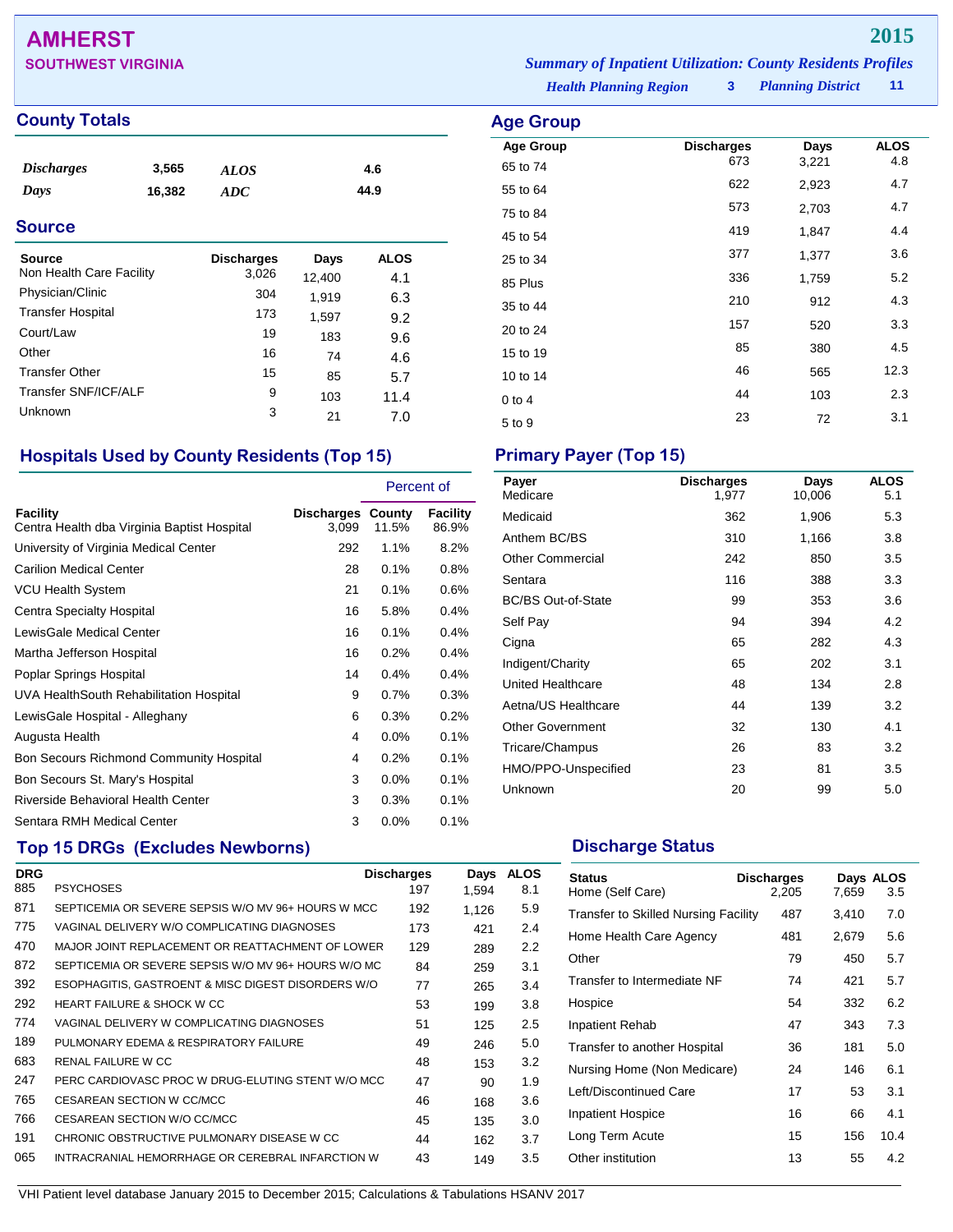## **APPOMATTOX 2015**

## **County Totals Age Group**

| <i>Discharges</i> | 1,851 | <b>ALOS</b> | 4.7  |  |
|-------------------|-------|-------------|------|--|
| Days              | 8,627 | ADC         | 23.6 |  |
| <b>Source</b>     |       |             |      |  |

| Source<br>Non Health Care Facility | <b>Discharges</b> | Days  | <b>ALOS</b> |
|------------------------------------|-------------------|-------|-------------|
|                                    | 1,532             | 6,493 | 4.2         |
| Physician/Clinic                   | 141               | 690   | 4.9         |
| <b>Transfer Hospital</b>           | 138               | 1,171 | 8.5         |
| Court/Law                          | 15                | 96    | 6.4         |
| Other                              | 9                 | 61    | 6.8         |
| <b>Transfer Other</b>              | 7                 | 40    | 5.7         |
| Transfer SNF/ICF/ALF               | 7                 | 55    | 7.9         |
| Unknown                            | 2                 | 21    | 10.5        |

## **Hospitals Used by County Residents (Top 15) Primary Payer (Top 15)**

|                                                         |                            | Percent of |                   |
|---------------------------------------------------------|----------------------------|------------|-------------------|
| Facility<br>Centra Health dba Virginia Baptist Hospital | Discharges County<br>1,400 | 5.2%       | Facility<br>75.6% |
| Centra Southside Community Hospital                     | 187                        | 4.9%       | 10.1%             |
| University of Virginia Medical Center                   | 126                        | 0.5%       | 6.8%              |
| <b>VCU Health System</b>                                | 25                         | 0.1%       | 1.4%              |
| <b>Carilion Medical Center</b>                          | 16                         | 0.0%       | 0.9%              |
| Henrico Doctors' Hospital                               | 13                         | 0.1%       | 0.7%              |
| <b>CJW Medical Center</b>                               | 12                         | 0.0%       | 0.6%              |
| Poplar Springs Hospital                                 | 10                         | 0.3%       | 0.5%              |
| Bon Secours St. Francis Medical Center                  | 9                          | 0.1%       | 0.5%              |
| Centra Specialty Hospital                               | 8                          | 2.9%       | 0.4%              |
| <b>Bedford Memorial Hospital</b>                        | 6                          | 0.4%       | 0.3%              |
| Martha Jefferson Hospital                               | 4                          | 0.0%       | 0.2%              |
| Bon Secours St. Mary's Hospital                         | 3                          | $0.0\%$    | 0.2%              |
| Carilion New River Valley dba St. Albans                | 3                          | 0.0%       | 0.2%              |
| Dominion Hospital                                       | 3                          | 0.1%       | 0.2%              |

## **Top 15 DRGs (Excludes Newborns) Discharge Status Discharge Status**

| <b>DRG</b> |                                                       | <b>Discharges</b> | Days | <b>ALOS</b> |
|------------|-------------------------------------------------------|-------------------|------|-------------|
| 885        | <b>PSYCHOSES</b>                                      | 116               | 676  | 5.8         |
| 871        | SEPTICEMIA OR SEVERE SEPSIS W/O MV 96+ HOURS W MCC    | 105               | 546  | 5.2         |
| 775        | VAGINAL DELIVERY W/O COMPLICATING DIAGNOSES           | 90                | 209  | 2.3         |
| 470        | MAJOR JOINT REPLACEMENT OR REATTACHMENT OF LOWER      | 57                | 126  | 2.2         |
| 872        | SEPTICEMIA OR SEVERE SEPSIS W/O MV 96+ HOURS W/O MC   | 41                | 148  | 3.6         |
| 392        | ESOPHAGITIS, GASTROENT & MISC DIGEST DISORDERS W/O    | 38                | 112  | 3.0         |
| 292        | <b>HEART FAILURE &amp; SHOCK W CC</b>                 | 36                | 124  | 3.4         |
| 191        | CHRONIC OBSTRUCTIVE PULMONARY DISEASE W CC            | 30                | 86   | 2.9         |
| 683        | RENAL FAILURE W CC                                    | 29                | 92   | 3.2         |
| 065        | INTRACRANIAL HEMORRHAGE OR CEREBRAL INFARCTION W      | 26                | 61   | 2.4         |
| 774        | VAGINAL DELIVERY W COMPLICATING DIAGNOSES             | 26                | 84   | 3.2         |
| 291        | HEART FAILURE & SHOCK W MCC                           | 23                | 142  | 6.2         |
| 189        | PULMONARY EDEMA & RESPIRATORY FAILURE                 | 22                | 100  | 4.5         |
| 641        | MISC DISORDERS OF NUTRITION, METABOLISM, FLUIDS/ELECT | 22                | 70   | 3.2         |
| 309        | CARDIAC ARRHYTHMIA & CONDUCTION DISORDERS W CC        | 19                | 41   | 2.2         |

| Payer<br>Medicare         | <b>Discharges</b><br>994 | Days<br>4,948 | <b>ALOS</b><br>5.0 |
|---------------------------|--------------------------|---------------|--------------------|
| Medicaid                  | 220                      | 959           | 4.4                |
| Anthem BC/BS              | 186                      | 793           | 4.3                |
| Sentara                   | 104                      | 412           | 4.0                |
| <b>Other Commercial</b>   | 102                      | 441           | 4.3                |
| <b>BC/BS Out-of-State</b> | 60                       | 344           | 5.7                |
| Self Pay                  | 56                       | 302           | 5.4                |
| Indigent/Charity          | 23                       | 84            | 3.6                |
| Cigna                     | 22                       | 53            | 2.4                |
| HMO/PPO-Unspecified       | 16                       | 50            | 3.1                |
| Aetna/US Healthcare       | 13                       | 60            | 4.6                |
| Tricare/Champus           | 13                       | 32            | 2.5                |
| Jail/Detention            | 11                       | 51            | 4.6                |
| United Healthcare         | 11                       | 22            | 2.0                |
| <b>Other Government</b>   | 9                        | 25            | 2.8                |

| <b>Status</b><br>Home (Self Care)    | <b>Discharges</b><br>1,061 | 3,572 | Days ALOS<br>3.4 |
|--------------------------------------|----------------------------|-------|------------------|
| Home Health Care Agency              | 313                        | 1,794 | 5.7              |
| Transfer to Skilled Nursing Facility | 251                        | 1,776 | 7.1              |
| Transfer to Intermediate NF          | 49                         | 241   | 4.9              |
| Other                                | 45                         | 236   | 5.2              |
| Hospice                              | 31                         | 199   | 6.4              |
| Inpatient Rehab                      | 25                         | 363   | 14.5             |
| Transfer to another Hospital         | 23                         | 113   | 4.9              |
| Inpatient Hospice                    | 14                         | 84    | 6.0              |
| Nursing Home (Non Medicare)          | 14                         | 66    | 4.7              |
| Left/Discontinued Care               | 8                          | 12    | 1.5              |
| Long Term Acute                      | 8                          | 124   | 15.5             |
| Other institution                    | 6                          | 38    | 6.3              |

**Age Group Discharges Days ALOS**<br>65 to 74 **1.547 1.547 4.3** 65 to 74 <sup>363</sup> 1,547 4.3 75 to 84 <sup>333</sup> 1,879 5.6 55 to 64 <sup>260</sup> 1,250 4.8 45 to 54 <sup>204</sup> 1,214 6.0 25 to 34 <sup>178</sup> <sup>566</sup> 3.2 85 Plus <sup>178</sup> <sup>798</sup> 4.5 35 to 44 <sup>119</sup> <sup>517</sup> 4.3 20 to 24 **85** 314 3.7 0 to 4  $\frac{48}{174}$  3.6 15 to 19 105 195 195 195 196 196 196 196 197 198 199 199 199 199 199 199 199 199 1 10 to 14 134 134 134 134 134 134 134 135  $5 \text{ to } 9$   $39$   $4.3$ 

*Health Planning Region* **3**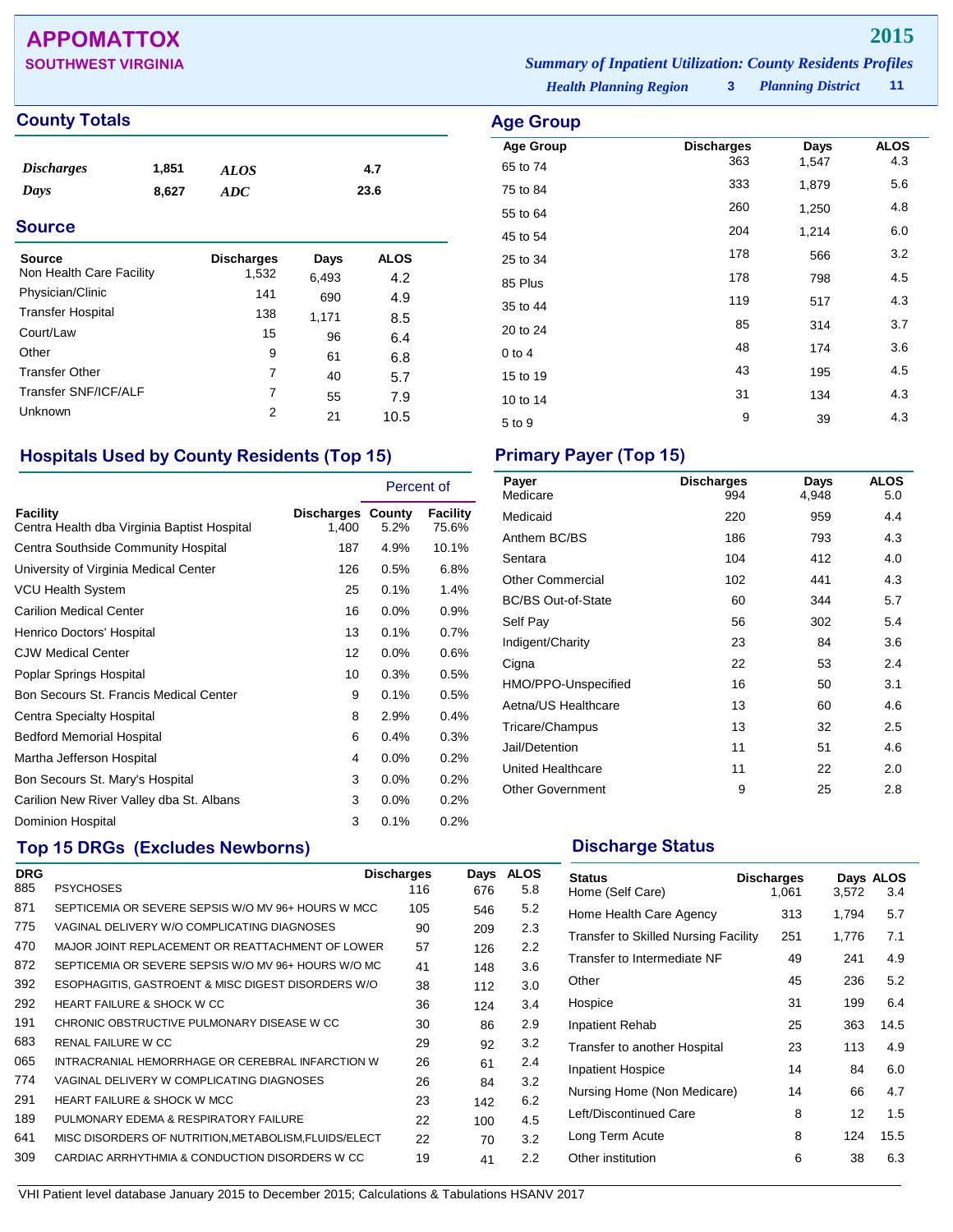## **BEDFORD 2015**

## **County Totals Age Group**

| <i><b>Discharges</b></i> | 7,221  | ALOS | 4.6  |
|--------------------------|--------|------|------|
| Days                     | 33,382 | ADC  | 91.5 |

## **Source**

| Source                   | <b>Discharges</b> | Days   | <b>ALOS</b> |
|--------------------------|-------------------|--------|-------------|
| Non Health Care Facility | 4,928             | 20,631 | 4.2         |
| Physician/Clinic         | 1,065             | 4,493  | 4.2         |
| <b>Transfer Hospital</b> | 971               | 6,652  | 6.8         |
| Transfer SNF/ICF/ALF     | 96                | 504    | 5.3         |
| <b>Transfer Other</b>    | 62                | 383    | 6.2         |
| Court/Law                | 58                | 343    | 5.9         |
| Other                    | 38                | 365    | 9.6         |
| Unknown                  | 3                 | 11     | 3.7         |

## **Hospitals Used by County Residents (Top 15) Primary Payer (Top 15)**

|                                                         |                                   | Percent of |                          |
|---------------------------------------------------------|-----------------------------------|------------|--------------------------|
| Facility<br>Centra Health dba Virginia Baptist Hospital | <b>Discharges County</b><br>3,212 | 11.9%      | <b>Facility</b><br>44.5% |
| <b>Carilion Medical Center</b>                          | 1,707                             | 4.7%       | 23.6%                    |
| <b>Bedford Memorial Hospital</b>                        | 1,278                             | 91.5%      | 17.7%                    |
| LewisGale Medical Center                                | 399                               | 2.4%       | 5.5%                     |
| University of Virginia Medical Center                   | 345                               | 1.3%       | 4.8%                     |
| Carilion New River Valley dba St. Albans                | 49                                | 0.6%       | 0.7%                     |
| Carilion Franklin Memorial Hospital                     | 44                                | 3.1%       | 0.6%                     |
| <b>VCU Health System</b>                                | 34                                | 0.1%       | 0.5%                     |
| Centra Specialty Hospital                               | 31                                | 11.2%      | 0.4%                     |
| Poplar Springs Hospital                                 | 27                                | 0.8%       | 0.4%                     |
| LewisGale Hospital - Alleghany                          | 8                                 | 0.3%       | 0.1%                     |
| John Randolph Medical Center                            | 7                                 | 0.2%       | 0.1%                     |
| Martha Jefferson Hospital                               | 6                                 | 0.1%       | 0.1%                     |
| Memorial Hospital of Martinsville & Henry County        | 6                                 | 0.1%       | 0.1%                     |
| UVA HealthSouth Rehabilitation Hospital                 | 5                                 | 0.4%       | 0.1%                     |

## **Top 15 DRGs (Excludes Newborns) Discharge Status Discharge Status**

|                                             |     | Days                                                                                                                                                                                                                                     | <b>ALOS</b> |
|---------------------------------------------|-----|------------------------------------------------------------------------------------------------------------------------------------------------------------------------------------------------------------------------------------------|-------------|
| <b>PSYCHOSES</b>                            | 396 | 2,655                                                                                                                                                                                                                                    | 6.7         |
|                                             | 388 | 2,133                                                                                                                                                                                                                                    | 5.5         |
| VAGINAL DELIVERY W/O COMPLICATING DIAGNOSES | 329 | 746                                                                                                                                                                                                                                      | 2.3         |
|                                             | 311 | 662                                                                                                                                                                                                                                      | 2.1         |
|                                             | 140 | 393                                                                                                                                                                                                                                      | 2.8         |
|                                             | 128 | 460                                                                                                                                                                                                                                      | 3.6         |
| <b>RENAL FAILURE W CC</b>                   | 118 | 391                                                                                                                                                                                                                                      | 3.3         |
| PULMONARY EDEMA & RESPIRATORY FAILURE       | 113 | 541                                                                                                                                                                                                                                      | 4.8         |
| <b>HEART FAILURE &amp; SHOCK W MCC</b>      | 113 | 632                                                                                                                                                                                                                                      | 5.6         |
| <b>HEART FAILURE &amp; SHOCK W CC</b>       | 97  | 333                                                                                                                                                                                                                                      | 3.4         |
| G.I. HEMORRHAGE W CC                        | 94  | 300                                                                                                                                                                                                                                      | 3.2         |
| <b>RENAL FAILURE W MCC</b>                  | 82  | 398                                                                                                                                                                                                                                      | 4.8         |
| VAGINAL DELIVERY W COMPLICATING DIAGNOSES   | 81  | 220                                                                                                                                                                                                                                      | 2.7         |
| CESAREAN SECTION W CC/MCC                   | 79  | 269                                                                                                                                                                                                                                      | 3.4         |
| CELLULITIS W/O MCC                          | 77  | 249                                                                                                                                                                                                                                      | 3.2         |
|                                             |     | <b>Discharges</b><br>SEPTICEMIA OR SEVERE SEPSIS W/O MV 96+ HOURS W MCC<br>MAJOR JOINT REPLACEMENT OR REATTACHMENT OF LOWER<br>ESOPHAGITIS, GASTROENT & MISC DIGEST DISORDERS W/O<br>SEPTICEMIA OR SEVERE SEPSIS W/O MV 96+ HOURS W/O MC |             |

*Planning District* **11 SOUTHWEST VIRGINIA** *Summary of Inpatient Utilization: County Residents Profiles*

*Health Planning Region* **3**

| <b>Age Group</b>     |                            |               |                    |
|----------------------|----------------------------|---------------|--------------------|
| <b>Age Group</b>     | <b>Discharges</b><br>1,530 | Days<br>7,263 | <b>ALOS</b><br>4.8 |
| 65 to 74             | 1,200                      | 5,691         | 4.7                |
| 75 to 84<br>55 to 64 | 1,144                      | 5,836         | 5.1                |
| 45 to 54             | 783                        | 3,457         | 4.4                |
| 85 Plus              | 753                        | 3,389         | 4.5                |
| 25 to 34             | 612                        | 2,353         | 3.8                |
| 35 to 44             | 536                        | 2,414         | 4.5                |
| 20 to 24             | 289                        | 1,152         | 4.0                |
| 15 to 19             | 192                        | 932           | 4.8                |
| 10 to 14             | 88                         | 560           | 6.4                |
| $0$ to 4             | 56                         | 176           | 3.1                |
| 5 to 9               | 38                         | 159           | 4.2                |

| Payer<br>Medicare         | <b>Discharges</b><br>4,001 | Days<br>19,268 | <b>ALOS</b><br>4.8 |
|---------------------------|----------------------------|----------------|--------------------|
| Medicaid                  | 733                        | 3,800          | 5.2                |
| Anthem BC/BS              | 705                        | 2,637          | 3.7                |
| <b>Other Commercial</b>   | 416                        | 1,969          | 4.7                |
| Self Pay                  | 295                        | 1,285          | 4.4                |
| Aetna/US Healthcare       | 200                        | 821            | 4.1                |
| <b>BC/BS Out-of-State</b> | 183                        | 658            | 3.6                |
| Cigna                     | 112                        | 405            | 3.6                |
| United Healthcare         | 110                        | 478            | 4.3                |
| Sentara                   | 102                        | 333            | 3.3                |
| HMO/PPO-Unspecified       | 82                         | 277            | 3.4                |
| Indigent/Charity          | 60                         | 288            | 4.8                |
| <b>Other Government</b>   | 50                         | 290            | 5.8                |
| Tricare/Champus           | 46                         | 271            | 5.9                |
| Jail/Detention            | 36                         | 214            | 5.9                |

| Status<br>Home (Self Care)                  | <b>Discharges</b><br>4,255 | 14,220 | Days ALOS<br>3.3 |
|---------------------------------------------|----------------------------|--------|------------------|
| Home Health Care Agency                     | 1,030                      | 6,348  | 6.2              |
| <b>Transfer to Skilled Nursing Facility</b> | 983                        | 6,537  | 6.7              |
| Transfer to Intermediate NF                 | 224                        | 1,516  | 6.8              |
| Other                                       | 180                        | 1,472  | 8.2              |
| Transfer to another Hospital                | 156                        | 532    | 3.4              |
| Hospice                                     | 100                        | 616    | 6.2              |
| Inpatient Rehab                             | 81                         | 820    | 10.1             |
| Nursing Home (Non Medicare)                 | 61                         | 209    | 3.4              |
| Left/Discontinued Care                      | 41                         | 67     | 1.6              |
| Inpatient Hospice                           | 33                         | 302    | 9.2              |
| Long Term Acute                             | 31                         | 383    | 12.4             |
| Not Specified                               | 30                         | 204    | 6.8              |
|                                             |                            |        |                  |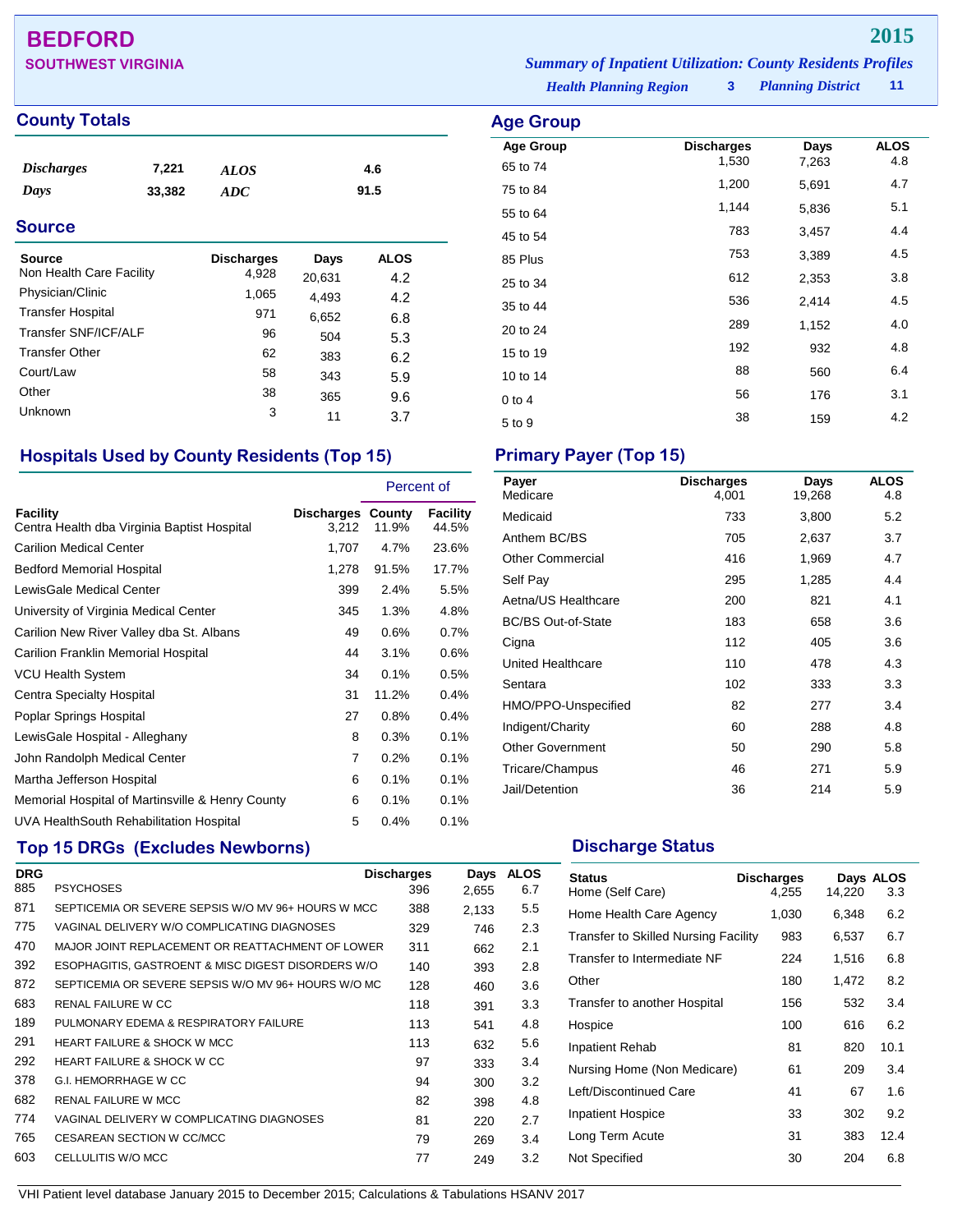## **CAMPBELL 2015**

## **County Totals Age Group**

| <i><b>Discharges</b></i> | 4,382  | ALOS | 4.8  |
|--------------------------|--------|------|------|
| Days                     | 20,872 | ADC  | 57.2 |

## **Source**

| Source<br>Non Health Care Facility | <b>Discharges</b><br>3,665 | Days<br>15,690 | ALOS<br>4.3 |
|------------------------------------|----------------------------|----------------|-------------|
| Physician/Clinic                   | 354                        | 1,813          | 5.1         |
| <b>Transfer Hospital</b>           | 295                        | 2,996          | 10.2        |
| Other                              | 16                         | 113            | 7.1         |
| Transfer SNF/ICF/ALF               | 16                         | 79             | 4.9         |
| <b>Transfer Other</b>              | 15                         | 70             | 4.7         |
| Court/Law                          | 14                         | 83             | 5.9         |
| <b>Unknown</b>                     | 7                          | 28             | 4.0         |

## **Hospitals Used by County Residents (Top 15) Primary Payer (Top 15)**

|                                                                |                                   | Percent of |                   |
|----------------------------------------------------------------|-----------------------------------|------------|-------------------|
| <b>Facility</b><br>Centra Health dba Virginia Baptist Hospital | <b>Discharges County</b><br>3,769 | 13.9%      | Facility<br>86.0% |
| University of Virginia Medical Center                          | 296                               | 1.1%       | 6.8%              |
| <b>Carilion Medical Center</b>                                 | 79                                | 0.2%       | 1.8%              |
| Sentara Halifax Regional Hospital                              | 38                                | 1.0%       | 0.9%              |
| <b>Bedford Memorial Hospital</b>                               | 25                                | 1.8%       | 0.6%              |
| Centra Specialty Hospital                                      | 21                                | 7.6%       | $0.5\%$           |
| <b>VCU Health System</b>                                       | 20                                | 0.1%       | 0.5%              |
| Poplar Springs Hospital                                        | 17                                | 0.5%       | 0.4%              |
| LewisGale Medical Center                                       | 16                                | 0.1%       | 0.4%              |
| Centra Southside Community Hospital                            | 14                                | 0.4%       | $0.3\%$           |
| Danville Regional Medical Center                               | 10                                | 0.1%       | $0.2\%$           |
| Carilion New River Valley dba St. Albans                       | 8                                 | 0.1%       | 0.2%              |
| UVA HealthSouth Rehabilitation Hospital                        | 8                                 | 0.6%       | $0.2\%$           |
| Augusta Health                                                 | 7                                 | 0.1%       | 0.2%              |
| Bon Secours Richmond Community Hospital                        | 5                                 | 0.2%       | 0.1%              |

## **Top 15 DRGs (Excludes Newborns) Discharge Status Discharge Status**

| <b>DRG</b> |                                                     | <b>Discharges</b> | Days  | <b>ALOS</b> |
|------------|-----------------------------------------------------|-------------------|-------|-------------|
| 885        | <b>PSYCHOSES</b>                                    | 226               | 1.608 | 7.1         |
| 871        | SEPTICEMIA OR SEVERE SEPSIS W/O MV 96+ HOURS W MCC  | 212               | 1.173 | 5.5         |
| 775        | VAGINAL DELIVERY W/O COMPLICATING DIAGNOSES         | 199               | 474   | 2.4         |
| 470        | MAJOR JOINT REPLACEMENT OR REATTACHMENT OF LOWER    | 144               | 345   | 2.4         |
| 872        | SEPTICEMIA OR SEVERE SEPSIS W/O MV 96+ HOURS W/O MC | 97                | 344   | 3.5         |
| 392        | ESOPHAGITIS, GASTROENT & MISC DIGEST DISORDERS W/O  | 92                | 339   | 3.7         |
| 765        | CESAREAN SECTION W CC/MCC                           | 69                | 246   | 3.6         |
| 378        | G.I. HEMORRHAGE W CC                                | 68                | 193   | 2.8         |
| 774        | VAGINAL DELIVERY W COMPLICATING DIAGNOSES           | 66                | 190   | 2.9         |
| 189        | PULMONARY EDEMA & RESPIRATORY FAILURE               | 65                | 377   | 5.8         |
| 683        | RENAL FAILURE W CC                                  | 58                | 203   | 3.5         |
| 247        | PERC CARDIOVASC PROC W DRUG-ELUTING STENT W/O MCC   | 56                | 131   | 2.3         |
| 682        | <b>RENAL FAILURE W MCC</b>                          | 54                | 336   | 6.2         |
| 292        | <b>HEART FAILURE &amp; SHOCK W CC</b>               | 52                | 229   | 4.4         |
| 766        | CESAREAN SECTION W/O CC/MCC                         | 48                | 140   | 2.9         |

**SOUTHWEST VIRGINIA** *Summary of Inpatient Utilization: County Residents Profiles*

*Health Planning Region* **3**

*Planning District* **11**

| Age Group            |                          |               |                    |
|----------------------|--------------------------|---------------|--------------------|
| <b>Age Group</b>     | <b>Discharges</b><br>825 | Days<br>4,470 | <b>ALOS</b><br>5.4 |
| 65 to 74<br>55 to 64 | 810                      | 4,125         | 5.1                |
| 75 to 84             | 707                      | 3,700         | 5.2                |
| 45 to 54             | 491                      | 2,226         | 4.5                |
| 25 to 34             | 445                      | 1,574         | 3.5                |
| 85 Plus              | 361                      | 1,681         | 4.7                |
| 35 to 44             | 313                      | 1,335         | 4.3                |
| 20 to 24             | 169                      | 520           | 3.1                |
| 15 to 19             | 117                      | 635           | 5.4                |
| 10 to 14             | 56                       | 318           | 5.7                |
| $0$ to 4             | 51                       | 157           | 3.1                |
| 5 to 9               | 37                       | 131           | 3.5                |

| Payer<br>Medicare         | <b>Discharges</b><br>2,427 | Days<br>12,731 | <b>ALOS</b><br>5.3 |
|---------------------------|----------------------------|----------------|--------------------|
| Medicaid                  | 468                        | 2,152          | 4.6                |
| Anthem BC/BS              | 366                        | 1,439          | 3.9                |
| <b>Other Commercial</b>   | 316                        | 1,341          | 4.2                |
| Sentara                   | 164                        | 575            | 3.5                |
| <b>BC/BS Out-of-State</b> | 159                        | 539            | 3.4                |
| Self Pay                  | 96                         | 386            | 4.0                |
| Indigent/Charity          | 77                         | 353            | 4.6                |
| Cigna                     | 75                         | 323            | 4.3                |
| HMO/PPO-Unspecified       | 37                         | 144            | 3.9                |
| <b>United Healthcare</b>  | 35                         | 148            | 4.2                |
| <b>Other Government</b>   | 34                         | 178            | 5.2                |
| Unknown                   | 29                         | 115            | 4.0                |
| Aetna/US Healthcare       | 28                         | 114            | 4.1                |
| Jail/Detention            | 20                         | 110            | 5.5                |

| <b>Status</b><br>Home (Self Care)           | <b>Discharges</b><br>2,660 | 9,325 | Days ALOS<br>3.5 |
|---------------------------------------------|----------------------------|-------|------------------|
| Home Health Care Agency                     | 656                        | 3,934 | 6.0              |
| <b>Transfer to Skilled Nursing Facility</b> | 577                        | 4,269 | 7.4              |
| Other                                       | 105                        | 696   | 6.6              |
| Transfer to Intermediate NF                 | 84                         | 577   | 6.9              |
| Hospice                                     | 68                         | 473   | 7.0              |
| <b>Inpatient Rehab</b>                      | 61                         | 487   | 8.0              |
| Transfer to another Hospital                | 53                         | 270   | 5.1              |
| Inpatient Hospice                           | 34                         | 352   | 10.4             |
| Left/Discontinued Care                      | 26                         | 58    | 2.2              |
| Nursing Home (Non Medicare)                 | 20                         | 125   | 6.3              |
| Not Specified                               | 16                         | 72    | 4.5              |
| Long Term Acute                             | 15                         | 165   | 11.0             |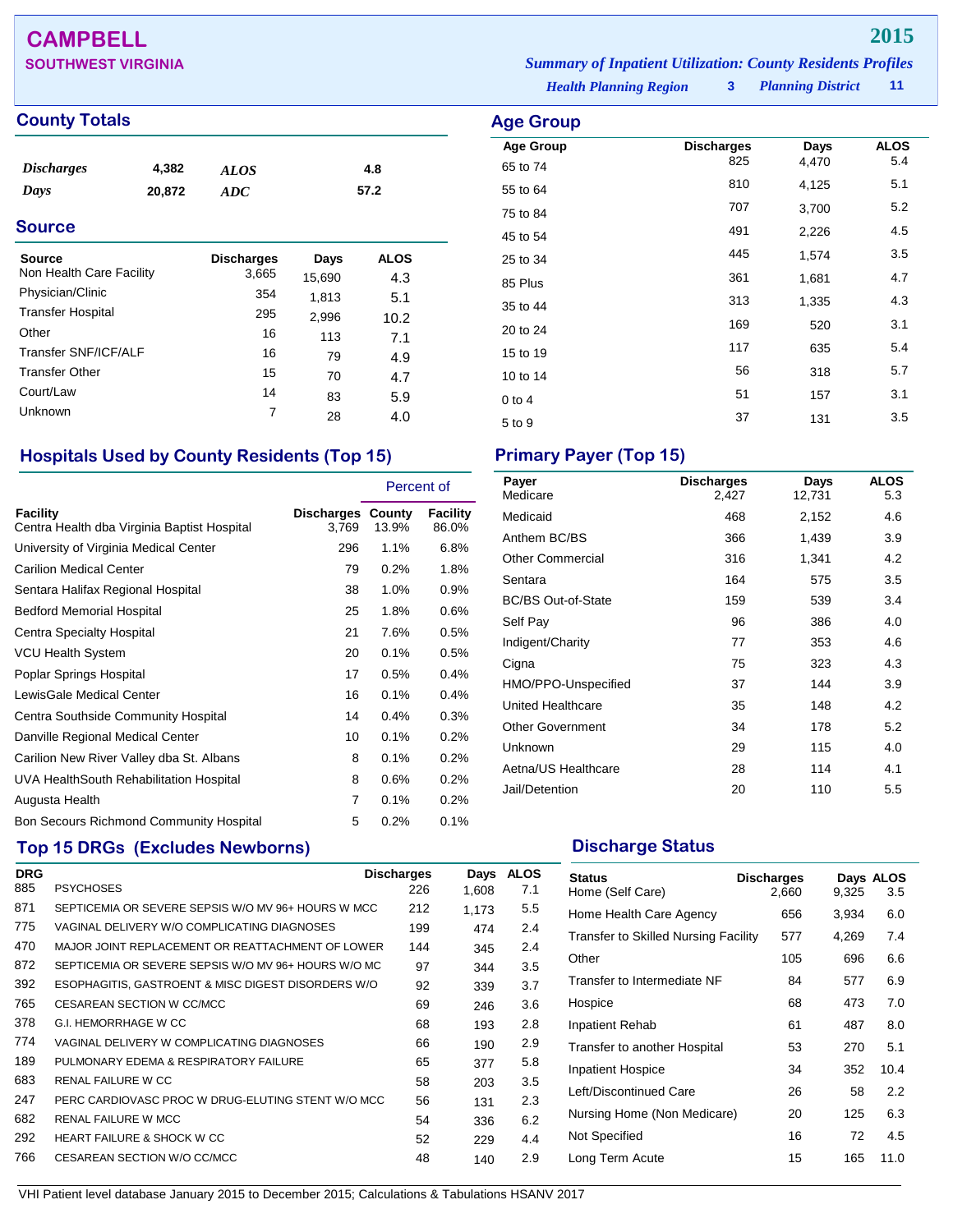## **LYNCHBURG CITY 2015**

| <b>SOUTHWEST VIRGINIA</b> | <b>Summary of Inpatient Utilization: County Residents Profiles</b> |                     |       |
|---------------------------|--------------------------------------------------------------------|---------------------|-------|
|                           | <b>Health Planning Region</b>                                      | 3 Planning District | $-11$ |

Age Group **Discharges** Days ALOS<br>55 to 64 1,674 8,896 5.3 55 to 64 1,674 8,896 5.3 65 to 74 1,674 8,639 5.2 75 to 84 **1,586** 8,277 5.2 25 to 34 1,328 4,771 3.6 45 to 54 1,315 5,979 4.5 85 Plus 1,146 5,625 4.9 35 to 44 <sup>824</sup> 3,488 4.2 20 to 24 <sup>622</sup> 2,166 3.5 15 to 19 <sup>245</sup> <sup>924</sup> 3.8 0 to 4 162 783 4.8 10 to 14 **138** 647 4.7 5 to 9 327 327 3.5

## **County Totals Age Group**

| <i>Discharges</i> | 10,806 | <b>ALOS</b> | 4.7   |
|-------------------|--------|-------------|-------|
| Days              | 50,522 | ADC         | 138.4 |

## **Source**

| Source                   | <b>Discharges</b> | Days   | <b>ALOS</b> |
|--------------------------|-------------------|--------|-------------|
| Non Health Care Facility | 9,110             | 38,194 | 4.2         |
| Physician/Clinic         | 781               | 4,293  | 5.5         |
| <b>Transfer Hospital</b> | 700               | 6,554  | 9.4         |
| Court/Law                | 78                | 635    | 8.1         |
| Other                    | 55                | 272    | 5.0         |
| <b>Transfer Other</b>    | 37                | 315    | 8.5         |
| Transfer SNF/ICF/ALF     | 36                | 223    | 6.2         |
| Unknown                  | 9                 | 36     | 4.0         |

## **Hospitals Used by County Residents (Top 15) Primary Payer (Top 15)**

|                                                         |                            | Percent of |                          |
|---------------------------------------------------------|----------------------------|------------|--------------------------|
| Facility<br>Centra Health dba Virginia Baptist Hospital | Discharges County<br>9,674 | 35.8%      | <b>Facility</b><br>89.5% |
| University of Virginia Medical Center                   | 582                        | 2.1%       | 5.4%                     |
| <b>Carilion Medical Center</b>                          | 123                        | 0.3%       | 1.1%                     |
| <b>VCU Health System</b>                                | 79                         | 0.2%       | 0.7%                     |
| Centra Specialty Hospital                               | 61                         | 21.9%      | 0.6%                     |
| Poplar Springs Hospital                                 | 57                         | 1.6%       | 0.5%                     |
| LewisGale Medical Center                                | 28                         | 0.2%       | 0.3%                     |
| <b>Bedford Memorial Hospital</b>                        | 27                         | 1.9%       | 0.2%                     |
| <b>CJW Medical Center</b>                               | 19                         | 0.1%       | 0.2%                     |
| Carilion New River Valley dba St. Albans                | 12                         | 0.2%       | 0.1%                     |
| Martha Jefferson Hospital                               | 12                         | 0.1%       | 0.1%                     |
| Augusta Health                                          | 10                         | 0.1%       | 0.1%                     |
| Bon Secours Richmond Community Hospital                 | 8                          | 0.3%       | 0.1%                     |
| The Pavilion at Williamsburg Place                      | 8                          | 0.6%       | 0.1%                     |
| UVA HealthSouth Rehabilitation Hospital                 | 8                          | 0.6%       | 0.1%                     |

## **Top 15 DRGs (Excludes Newborns) Discharge Status Discharge Status**

| <b>DRG</b> |                                                     | <b>Discharges</b> | Days  | <b>ALOS</b> |
|------------|-----------------------------------------------------|-------------------|-------|-------------|
| 885        | <b>PSYCHOSES</b>                                    | 812               | 5.144 | 6.3         |
| 775        | VAGINAL DELIVERY W/O COMPLICATING DIAGNOSES         | 744               | 1.758 | 2.4         |
| 871        | SEPTICEMIA OR SEVERE SEPSIS W/O MV 96+ HOURS W MCC  | 601               | 3.506 | 5.8         |
| 470        | MAJOR JOINT REPLACEMENT OR REATTACHMENT OF LOWER    | 349               | 850   | 2.4         |
| 872        | SEPTICEMIA OR SEVERE SEPSIS W/O MV 96+ HOURS W/O MC | 243               | 986   | 4.1         |
| 392        | ESOPHAGITIS, GASTROENT & MISC DIGEST DISORDERS W/O  | 183               | 564   | 3.1         |
| 683        | <b>RENAL FAILURE W CC</b>                           | 180               | 610   | 3.4         |
| 765        | CESAREAN SECTION W CC/MCC                           | 161               | 659   | 4.1         |
| 774        | VAGINAL DELIVERY W COMPLICATING DIAGNOSES           | 156               | 463   | 3.0         |
| 291        | <b>HEART FAILURE &amp; SHOCK W MCC</b>              | 152               | 845   | 5.6         |
| 189        | PULMONARY EDEMA & RESPIRATORY FAILURE               | 146               | 730   | 5.0         |
| 292        | HEART FAILURE & SHOCK W CC                          | 142               | 557   | 3.9         |
| 378        | G.I. HEMORRHAGE W CC                                | 130               | 364   | 2.8         |
| 766        | CESAREAN SECTION W/O CC/MCC                         | 126               | 421   | 3.3         |
| 682        | <b>RENAL FAILURE W MCC</b>                          | 121               | 616   | 5.1         |

| Payer<br>Medicare         | <b>Discharges</b><br>5.732 | Days<br>30,092 | <b>ALOS</b><br>5.3 |
|---------------------------|----------------------------|----------------|--------------------|
| Medicaid                  | 1,300                      | 5,570          | 4.3                |
| Anthem BC/BS              | 940                        | 3,475          | 3.7                |
| <b>Other Commercial</b>   | 681                        | 2,908          | 4.3                |
| Sentara                   | 435                        | 1,940          | 4.5                |
| <b>BC/BS Out-of-State</b> | 338                        | 1,221          | 3.6                |
| Self Pay                  | 276                        | 1,012          | 3.7                |
| Indigent/Charity          | 271                        | 920            | 3.4                |
| Cigna                     | 166                        | 710            | 4.3                |
| United Healthcare         | 111                        | 418            | 3.8                |
| Aetna/US Healthcare       | 103                        | 349            | 3.4                |
| Jail/Detention            | 101                        | 416            | 4.1                |
| HMO/PPO-Unspecified       | 81                         | 322            | 4.0                |
| Tricare/Champus           | 74                         | 266            | 3.6                |
| Unknown                   | 68                         | 264            | 3.9                |

| <b>Status</b><br>Home (Self Care)           | <b>Discharges</b><br>6,455 | 22,723 | Days ALOS<br>3.5 |
|---------------------------------------------|----------------------------|--------|------------------|
| <b>Transfer to Skilled Nursing Facility</b> | 1,607                      | 10,772 | 6.7              |
| Home Health Care Agency                     | 1,268                      | 7,367  | 5.8              |
| Transfer to Intermediate NF                 | 426                        | 2,435  | 5.7              |
| Other                                       | 232                        | 1,963  | 8.5              |
| Hospice                                     | 159                        | 937    | 5.9              |
| Inpatient Rehab                             | 136                        | 1,201  | 8.8              |
| Transfer to another Hospital                | 115                        | 638    | 5.5              |
| Nursing Home (Non Medicare)                 | 104                        | 538    | 5.2              |
| <b>Inpatient Hospice</b>                    | 80                         | 551    | 6.9              |
| Left/Discontinued Care                      | 73                         | 142    | 2.0              |
| Long Term Acute                             | 52                         | 686    | 13.2             |
| Other institution                           | 50                         | 332    | 6.6              |
|                                             |                            |        |                  |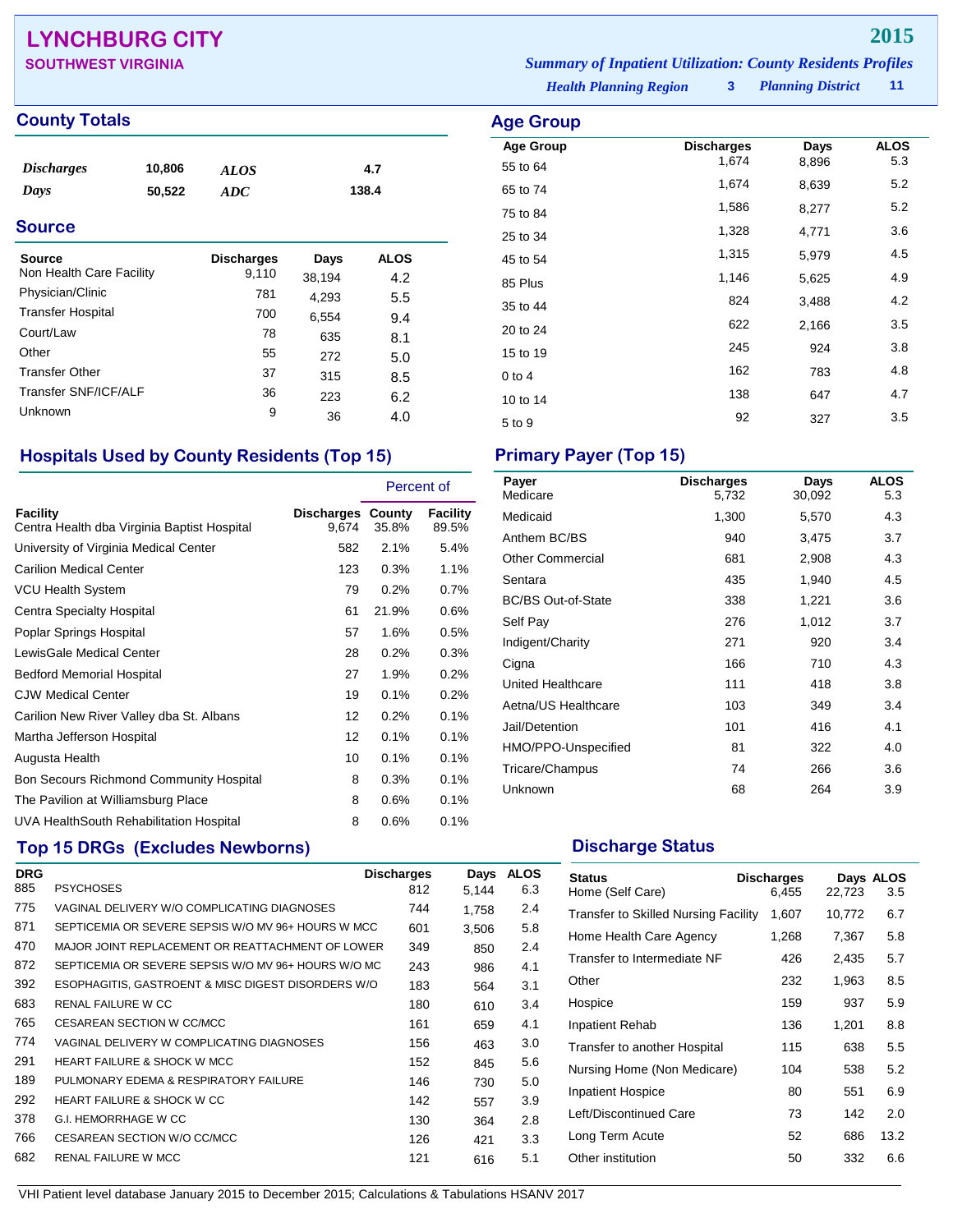## **DANVILLE CITY 2015**

| <b>SOUTHWEST VIRGINIA</b> | <b>Summary of Inpatient Utilization: County Residents Profiles</b> |                            |       |
|---------------------------|--------------------------------------------------------------------|----------------------------|-------|
|                           | <b>Health Planning Region</b>                                      | <b>3</b> Planning District | $-12$ |

**Age Group Discharges Days ALOS**<br>65 to 74 **1**,240 **6**,459 **5.2** 65 to 74 1,240 6,459 5.2 55 to 64 1,201 6,143 5.1 75 to 84 <sup>961</sup> 4,858 5.1 85 Plus 2012 1.124 2.9 45 to 54 **821** 4,330 5.3 25 to 34 <sup>657</sup> 2,291 3.5 35 to 44 **515** 2,326 4.5 20 to 24 377 1,172 3.1 0 to 4  $151$   $384$   $2.5$ 15 to 19 <sup>151</sup> <sup>710</sup> 4.7 10 to 14 **70** 616 8.8 5 to 9 <sup>27</sup> <sup>69</sup> 2.6

## **County Totals Age Group**

| <b>Discharges</b> | 7,005  | <b>ALOS</b> | 4.8  |
|-------------------|--------|-------------|------|
| Days              | 33,482 | ADC         | 91.7 |
|                   |        |             |      |

## **Source**

| Source<br>Non Health Care Facility | <b>Discharges</b><br>4,996 | Days<br>23,144 | <b>ALOS</b><br>4.6 |
|------------------------------------|----------------------------|----------------|--------------------|
| Physician/Clinic                   | 1,268                      | 4,282          | 3.4                |
| <b>Transfer Hospital</b>           | 473                        | 3,707          | 7.8                |
| Other                              | 168                        | 1,669          | 9.9                |
| Court/Law                          | 51                         | 349            | 6.8                |
| <b>Transfer Other</b>              | 40                         | 263            | 6.6                |
| Transfer SNF/ICF/ALF               | 8                          | 55             | 6.9                |
| Unknown                            | 1                          | 13             | 13.0               |

## **Hospitals Used by County Residents (Top 15) Primary Payer (Top 15)**

|                                                  |                                   | Percent of |                   |
|--------------------------------------------------|-----------------------------------|------------|-------------------|
| Facility<br>Danville Regional Medical Center     | <b>Discharges County</b><br>5,660 | 69.0%      | Facility<br>80.8% |
| <b>Carilion Medical Center</b>                   | 390                               | 1.1%       | 5.6%              |
| Centra Health dba Virginia Baptist Hospital      | 268                               | 1.0%       | 3.8%              |
| University of Virginia Medical Center            | 221                               | 0.8%       | 3.2%              |
| Poplar Springs Hospital                          | 130                               | 3.7%       | 1.9%              |
| Memorial Hospital of Martinsville & Henry County | 72                                | 1.3%       | 1.0%              |
| <b>VCU Health System</b>                         | 43                                | 0.1%       | 0.6%              |
| LewisGale Medical Center                         | 40                                | 0.2%       | 0.6%              |
| Sentara Halifax Regional Hospital                | 37                                | 0.9%       | 0.5%              |
| John Randolph Medical Center                     | 34                                | 0.7%       | 0.5%              |
| Carilion New River Valley dba St. Albans         | 20                                | 0.3%       | $0.3\%$           |
| Centra Specialty Hospital                        | 16                                | 5.8%       | 0.2%              |
| <b>CJW Medical Center</b>                        | 12                                | $0.0\%$    | 0.2%              |
| LewisGale Hospital - Alleghany                   | 8                                 | 0.3%       | 0.1%              |
| UVA HealthSouth Rehabilitation Hospital          | 7                                 | 0.5%       | 0.1%              |

## **Top 15 DRGs (Excludes Newborns) Discharge Status Discharge Status**

| <b>DRG</b> |                                                     | <b>Discharges</b> | Days  | <b>ALOS</b> |
|------------|-----------------------------------------------------|-------------------|-------|-------------|
| 885        | <b>PSYCHOSES</b>                                    | 531               | 4.411 | 8.3         |
| 871        | SEPTICEMIA OR SEVERE SEPSIS W/O MV 96+ HOURS W MCC  | 504               | 2.707 | 5.4         |
| 775        | VAGINAL DELIVERY W/O COMPLICATING DIAGNOSES         | 395               | 825   | 2.1         |
| 872        | SEPTICEMIA OR SEVERE SEPSIS W/O MV 96+ HOURS W/O MC | 161               | 633   | 3.9         |
| 470        | MAJOR JOINT REPLACEMENT OR REATTACHMENT OF LOWER    | 124               | 337   | 2.7         |
| 189        | PULMONARY EDEMA & RESPIRATORY FAILURE               | 117               | 652   | 5.6         |
| 291        | <b>HEART FAILURE &amp; SHOCK W MCC</b>              | 114               | 665   | 5.8         |
| 392        | ESOPHAGITIS, GASTROENT & MISC DIGEST DISORDERS W/O  | 110               | 334   | 3.0         |
| 683        | RENAL FAILURE W CC                                  | 110               | 355   | 3.2         |
| 945        | REHABILITATION W CC/MCC                             | 104               | 1,328 | 12.8        |
| 638        | <b>DIABETES W CC</b>                                | 96                | 304   | 3.2         |
| 292        | <b>HEART FAILURE &amp; SHOCK W CC</b>               | 92                | 344   | 3.7         |
| 682        | <b>RENAL FAILURE W MCC</b>                          | 91                | 454   | 5.0         |
| 190        | CHRONIC OBSTRUCTIVE PULMONARY DISEASE W MCC         | 90                | 320   | 3.6         |
| 766        | CESAREAN SECTION W/O CC/MCC                         | 90                | 212   | 2.4         |

| Payer<br>Medicare       | <b>Discharges</b><br>3,832 | Days<br>19,709 | <b>ALOS</b><br>5.1 |
|-------------------------|----------------------------|----------------|--------------------|
| Medicaid                | 1,293                      | 5,524          | 4.3                |
| Anthem BC/BS            | 647                        | 2,772          | 4.3                |
| Self Pay                | 446                        | 1,895          | 4.3                |
| Southern Health         | 148                        | 544            | 3.7                |
| <b>Other Commercial</b> | 131                        | 574            | 4.4                |
| Jail/Detention          | 119                        | 681            | 5.7                |
| Sentara                 | 68                         | 412            | 6.1                |
| <b>Local Government</b> | 62                         | 305            | 4.9                |
| United Healthcare       | 55                         | 172            | 3.1                |
| Aetna/US Healthcare     | 43                         | 175            | 4.1                |
| Indigent/Charity        | 37                         | 137            | 3.7                |
| <b>Other Government</b> | 37                         | 194            | 5.2                |
| Cigna                   | 20                         | 84             | 4.2                |
| Tricare/Champus         | 20                         | 72             | 3.6                |

| <b>Status</b><br>Home (Self Care)    | <b>Discharges</b><br>3.827 | 13,986 | Days ALOS<br>3.6 |
|--------------------------------------|----------------------------|--------|------------------|
| Transfer to Skilled Nursing Facility | 1,018                      | 6,743  | 6.6              |
| Home Health Care Agency              | 945                        | 5,370  | 5.7              |
| Transfer to Intermediate NF          | 230                        | 1,291  | 5.6              |
| Transfer to another Hospital         | 214                        | 923    | 4.3              |
| Other                                | 207                        | 1,393  | 6.7              |
| Inpatient Rehab                      | 156                        | 1,269  | 8.1              |
| Nursing Home (Non Medicare)          | 113                        | 776    | 6.9              |
| Left/Discontinued Care               | 102                        | 193    | 1.9              |
| Long Term Acute                      | 86                         | 973    | 11.3             |
| Hospice                              | 55                         | 271    | 4.9              |
| Not Specified                        | 30                         | 139    | 4.6              |
| Cancer Center or Childrens           | 10                         | 103    | 10.3             |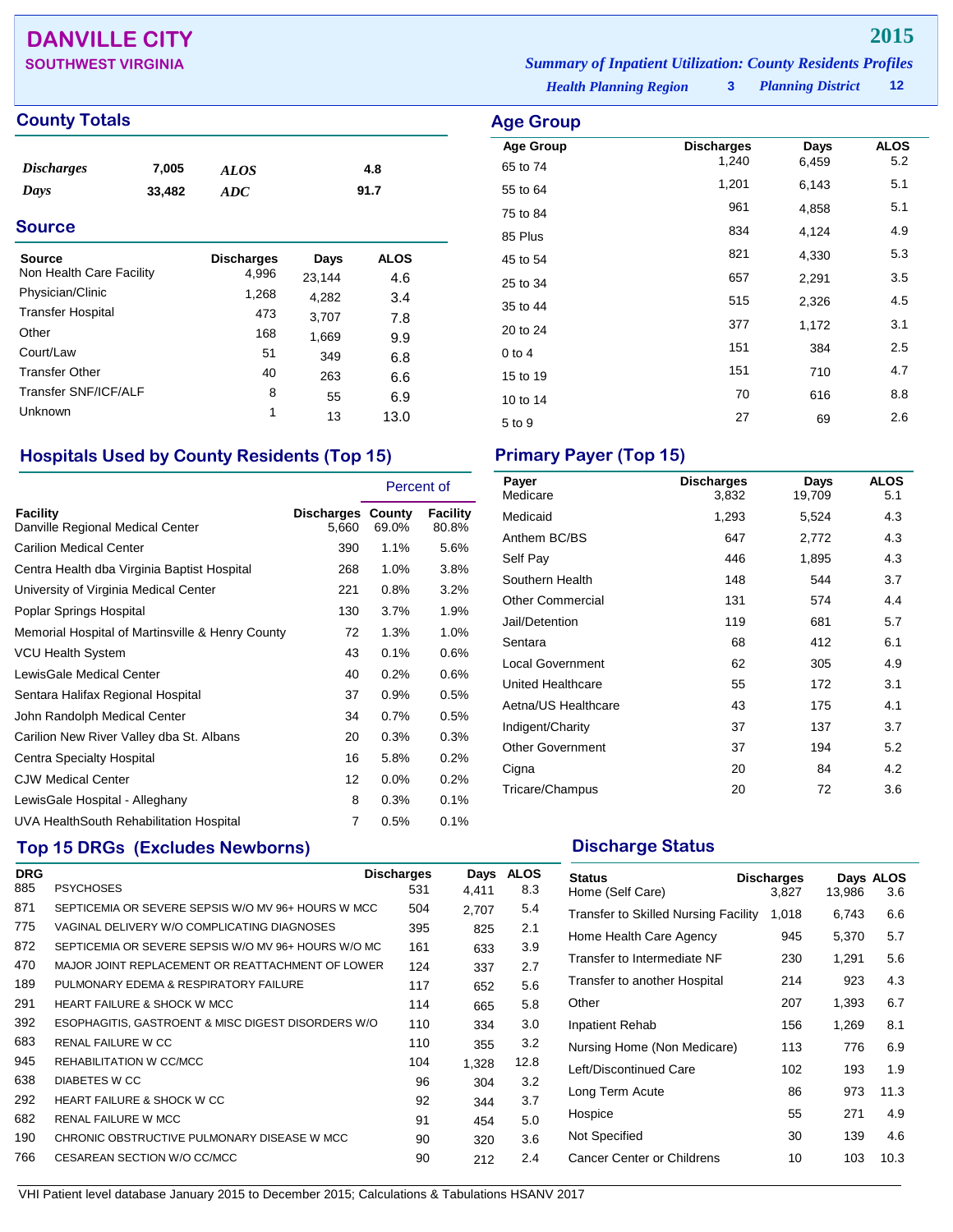## **FRANKLIN 2015**

## **County Totals Age Group**

| <i><b>Discharges</b></i> | 613   | <b>ALOS</b> | 4.8 |
|--------------------------|-------|-------------|-----|
| Days                     | 2,913 | ADC         | 8.0 |

## **Source**

| <b>Source</b>            | <b>Discharges</b> | Days   | ALOS |
|--------------------------|-------------------|--------|------|
| Non Health Care Facility | 3,207             | 13,316 | 4.2  |
| <b>Transfer Hospital</b> | 1,003             | 5,898  | 5.9  |
| Physician/Clinic         | 704               | 3,122  | 4.4  |
| Non Health Care Facility | 418               | 1,916  | 4.6  |
| Transfer SNF/ICF/ALF     | 141               | 673    | 4.8  |
| Physician/Clinic         | 102               | 389    | 3.8  |
| <b>Transfer Hospital</b> | 51                | 345    | 6.8  |
| Court/Law                | 50                | 335    | 6.7  |

## **Hospitals Used by County Residents (Top 15) Primary Payer (Top 15)**

|                                                  |                                   | Percent of |                    |
|--------------------------------------------------|-----------------------------------|------------|--------------------|
| <b>Facility</b><br>Carilion Medical Center       | <b>Discharges County</b><br>3,048 | 8.3%       | Facility<br>497.2% |
| Carilion Franklin Memorial Hospital              | 1,092                             | 77.8%      | 178.1%             |
| LewisGale Medical Center                         | 657                               | 4.0%       | 107.2%             |
| Carilion Medical Center                          | 415                               | 1.1%       | 67.7%              |
| LewisGale Medical Center                         | 102                               | 0.6%       | 16.6%              |
| Carilion New River Valley dba St. Albans         | 85                                | 1.1%       | 13.9%              |
| University of Virginia Medical Center            | 76                                | 0.3%       | 12.4%              |
| Centra Health dba Virginia Baptist Hospital      | 60                                | 0.2%       | 9.8%               |
| Memorial Hospital of Martinsville & Henry County | 58                                | 1.1%       | 9.5%               |
| Carilion Franklin Memorial Hospital              | 44                                | 3.1%       | 7.2%               |
| Carilion New River Valley dba St. Albans         | 15                                | 0.2%       | 2.4%               |
| University of Virginia Medical Center            | 12                                | 0.0%       | 2.0%               |
| Danville Regional Medical Center                 | 12                                | 0.1%       | 2.0%               |
| Centra Health dba Virginia Baptist Hospital      | 11                                | 0.0%       | 1.8%               |
| LewisGale Hospital - Alleghany                   | 11                                | 0.5%       | 1.8%               |

## **Top 15 DRGs (Excludes Newborns) Discharge Status Discharge Status**

| <b>DRG</b> |                                                     | <b>Discharges</b> | Days  | <b>ALOS</b> |
|------------|-----------------------------------------------------|-------------------|-------|-------------|
| 885        | <b>PSYCHOSES</b>                                    | 281               | 1,806 | 6.4         |
| 775        | VAGINAL DELIVERY W/O COMPLICATING DIAGNOSES         | 234               | 545   | 2.3         |
| 871        | SEPTICEMIA OR SEVERE SEPSIS W/O MV 96+ HOURS W MCC  | 207               | 1.177 | 5.7         |
| 470        | MAJOR JOINT REPLACEMENT OR REATTACHMENT OF LOWER    | 193               | 422   | 2.2         |
| 291        | <b>HEART FAILURE &amp; SHOCK W MCC</b>              | 108               | 563   | 5.2         |
| 392        | ESOPHAGITIS, GASTROENT & MISC DIGEST DISORDERS W/O  | 83                | 227   | 2.7         |
| 189        | PULMONARY EDEMA & RESPIRATORY FAILURE               | 80                | 311   | 3.9         |
| 872        | SEPTICEMIA OR SEVERE SEPSIS W/O MV 96+ HOURS W/O MC | 78                | 260   | 3.3         |
| 378        | G.I. HEMORRHAGE W CC                                | 73                | 242   | 3.3         |
| 765        | CESAREAN SECTION W CC/MCC                           | 73                | 272   | 3.7         |
| 897        | ALCOHOL/DRUG ABUSE OR DEPENDENCE W/O REHABILITATI   | 72                | 286   | 4.0         |
| 193        | SIMPLE PNEUMONIA & PLEURISY W MCC                   | 70                | 314   | 4.5         |
| 292        | HEART FAILURE & SHOCK W CC                          | 69                | 311   | 4.5         |
| 774        | VAGINAL DELIVERY W COMPLICATING DIAGNOSES           | 66                | 176   | 2.7         |
| 603        | CELLULITIS W/O MCC                                  | 61                | 171   | 2.8         |

*Health Planning Region* **3** *Planning District* **12 SOUTHWEST VIRGINIA** *Summary of Inpatient Utilization: County Residents Profiles*

| $\cdots$ $\cdots$           |  |  |
|-----------------------------|--|--|
| <i><u><b>strict</b></u></i> |  |  |

| nya orom         |                   |       |             |
|------------------|-------------------|-------|-------------|
| <b>Age Group</b> | <b>Discharges</b> | Days  | <b>ALOS</b> |
| 65 to 74         | 1,019             | 5,287 | 5.2         |
| 75 to 84         | 843               | 4,266 | 5.1         |
| 55 to 64         | 835               | 4,050 | 4.8         |
| 45 to 54         | 615               | 3,040 | 4.9         |
| 25 to 34         | 479               | 1,455 | 3.0         |
| 35 to 44         | 407               | 1,826 | 4.5         |
| 85 Plus          | 382               | 1,676 | 4.4         |
| 20 to 24         | 242               | 832   | 3.4         |
| 65 to 74         | 135               | 652   | 4.8         |
| 15 to 19         | 127               | 607   | 4.8         |
| 10 to 14         | 90                | 381   | 4.2         |
| 55 to 64         | 87                | 356   | 4.1         |
|                  |                   |       |             |

| Payer<br>Medicare       | <b>Discharges</b><br>2,745 | Days<br>13,752 | <b>ALOS</b><br>5.0 |
|-------------------------|----------------------------|----------------|--------------------|
| Medicaid                | 819                        | 3,302          | 4.0                |
| Anthem BC/BS            | 606                        | 2,568          | 4.2                |
| Self Pay                | 328                        | 1,285          | 3.9                |
| Medicare                | 326                        | 1,754          | 5.4                |
| Aetna/US Healthcare     | 212                        | 824            | 3.9                |
| <b>Other Commercial</b> | 127                        | 618            | 4.9                |
| Anthem BC/BS            | 104                        | 352            | 3.4                |
| United Healthcare       | 53                         | 190            | 3.6                |
| Cigna                   | 47                         | 166            | 3.5                |
| Medicaid                | 43                         | 145            | 3.4                |
| <b>Other Government</b> | 43                         | 156            | 3.6                |
| Sentara                 | 43                         | 189            | 4.4                |
| Self Pay                | 40                         | 163            | 4.1                |
| Aetna/US Healthcare     | 36                         | 176            | 4.9                |

| <b>Status</b><br>Home (Self Care)           | <b>Discharges</b><br>3,120 | 10,823 | Days ALOS<br>3.5 |
|---------------------------------------------|----------------------------|--------|------------------|
| Home Health Care Agency                     | 818                        | 4,878  | 6.0              |
| <b>Transfer to Skilled Nursing Facility</b> | 610                        | 4,334  | 7.1              |
| Home (Self Care)                            | 392                        | 1,366  | 3.5              |
| Other                                       | 131                        | 1,046  | 8.0              |
| Transfer to another Hospital                | 127                        | 541    | 4.3              |
| Home Health Care Agency                     | 90                         | 588    | 6.5              |
| Hospice                                     | 84                         | 543    | 6.5              |
| <b>Transfer to Skilled Nursing Facility</b> | 73                         | 534    | 7.3              |
| <b>Inpatient Rehab</b>                      | 63                         | 559    | 8.9              |
| Left/Discontinued Care                      | 58                         | 117    | 2.0              |
| Transfer to Intermediate NF                 | 52                         | 245    | 4.7              |
| Nursing Home (Non Medicare)                 | 37                         | 176    | 4.8              |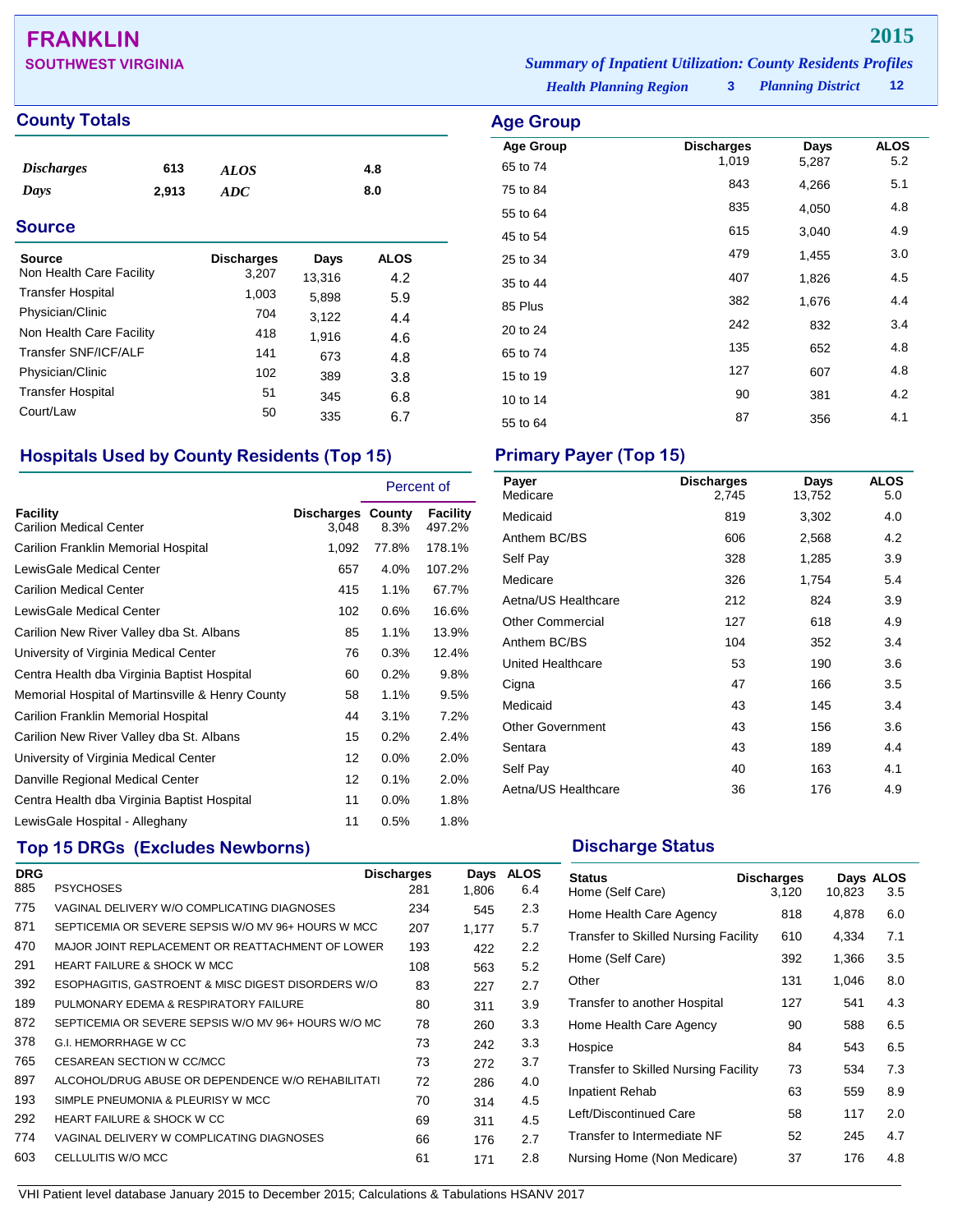# **HENRY 2015**

## **County Totals Age Group Age Group**

| <i><b>Discharges</b></i> | 3,757  | ALOS | 4.5  |
|--------------------------|--------|------|------|
| Days                     | 17,009 | ADC  | 46.6 |

## **Source**

| Source<br>Non Health Care Facility | <b>Discharges</b><br>2,597 | Days<br>10,339 | <b>ALOS</b><br>4.0 |
|------------------------------------|----------------------------|----------------|--------------------|
| Physician/Clinic                   | 531                        | 2,087          | 3.9                |
| <b>Transfer Hospital</b>           | 379                        | 2,818          | 7.4                |
| Other                              | 173                        | 1,159          | 6.7                |
| <b>Transfer Other</b>              | 34                         | 361            | 10.6               |
| Court/Law                          | 22                         | 142            | 6.5                |
| Transfer SNF/ICF/ALF               | 19                         | 92             | 4.8                |
| Unknown                            | 2                          | 11             | 5.5                |

## **Hospitals Used by County Residents (Top 15) Primary Payer (Top 15)**

|                                                              |                                   | Percent of |                   |
|--------------------------------------------------------------|-----------------------------------|------------|-------------------|
| Facility<br>Memorial Hospital of Martinsville & Henry County | <b>Discharges County</b><br>2,252 | 41.4%      | Facility<br>59.9% |
| <b>Carilion Medical Center</b>                               | 907                               | 2.5%       | 24.1%             |
| Danville Regional Medical Center                             | 132                               | $1.6\%$    | 3.5%              |
| Carilion Franklin Memorial Hospital                          | 113                               | 8.1%       | 3.0%              |
| LewisGale Medical Center                                     | 102                               | 0.6%       | 2.7%              |
| Pioneer Community Hospital of Patrick                        | 61                                | 11.5%      | 1.6%              |
| University of Virginia Medical Center                        | 53                                | 0.2%       | 1.4%              |
| Centra Health dba Virginia Baptist Hospital                  | 30                                | 0.1%       | 0.8%              |
| VCU Health System                                            | 27                                | 0.1%       | 0.7%              |
| Carilion New River Valley dba St. Albans                     | 22                                | 0.3%       | 0.6%              |
| Poplar Springs Hospital                                      | 18                                | 0.5%       | 0.5%              |
| John Randolph Medical Center                                 | 4                                 | 0.1%       | 0.1%              |
| Johnston Memorial Hospital                                   | 4                                 | 0.0%       | 0.1%              |
| Lake Taylor Transitional Care Hospital                       | 3                                 | 1.4%       | 0.1%              |
| LewisGale Hospital - Alleghany                               | 3                                 | 0.1%       | 0.1%              |

## **Top 15 DRGs (Excludes Newborns) Discharge Status Discharge Status**

| <b>DRG</b> |                                                     | <b>Discharges</b> | Days  | <b>ALOS</b> |
|------------|-----------------------------------------------------|-------------------|-------|-------------|
| 885        | <b>PSYCHOSES</b>                                    | 325               | 2,233 | 6.9         |
| 871        | SEPTICEMIA OR SEVERE SEPSIS W/O MV 96+ HOURS W MCC  | 272               | 1,423 | 5.2         |
| 775        | VAGINAL DELIVERY W/O COMPLICATING DIAGNOSES         | 132               | 307   | 2.3         |
| 291        | <b>HEART FAILURE &amp; SHOCK W MCC</b>              | 106               | 435   | 4.1         |
| 470        | MAJOR JOINT REPLACEMENT OR REATTACHMENT OF LOWER    | 79                | 204   | 2.6         |
| 190        | CHRONIC OBSTRUCTIVE PULMONARY DISEASE W MCC         | 77                | 242   | 3.1         |
| 872        | SEPTICEMIA OR SEVERE SEPSIS W/O MV 96+ HOURS W/O MC | 77                | 276   | 3.6         |
| 193        | SIMPLE PNEUMONIA & PLEURISY W MCC                   | 71                | 268   | 3.8         |
| 683        | RENAL FAILURE W CC                                  | 66                | 203   | 3.1         |
| 603        | CELLULITIS W/O MCC                                  | 61                | 206   | 3.4         |
| 392        | ESOPHAGITIS, GASTROENT & MISC DIGEST DISORDERS W/O  | 51                | 143   | 2.8         |
| 765        | CESAREAN SECTION W CC/MCC                           | 49                | 182   | 3.7         |
| 189        | PULMONARY EDEMA & RESPIRATORY FAILURE               | 44                | 140   | 3.2         |
| 766        | CESAREAN SECTION W/O CC/MCC                         | 42                | 117   | 2.8         |
| 774        | VAGINAL DELIVERY W COMPLICATING DIAGNOSES           | 42                | 113   | 2.7         |

*Planning District* **12 SOUTHWEST VIRGINIA** *Summary of Inpatient Utilization: County Residents Profiles*

*Health Planning Region* **3**

| Age Group        |                          |               |                    |
|------------------|--------------------------|---------------|--------------------|
| <b>Age Group</b> | <b>Discharges</b><br>705 | Days<br>3,099 | <b>ALOS</b><br>4.4 |
| 65 to 74         | 647                      |               | 4.6                |
| 75 to 84         |                          | 2,950         |                    |
| 55 to 64         | 535                      | 2,938         | 5.5                |
| 45 to 54         | 484                      | 2,202         | 4.5                |
| 25 to 34         | 381                      | 1,409         | 3.7                |
| 85 Plus          | 365                      | 1,834         | 5.0                |
| 35 to 44         | 283                      | 1,235         | 4.4                |
| 20 to 24         | 163                      | 506           | 3.1                |
| 15 to 19         | 88                       | 367           | 4.2                |
| $0$ to 4         | 45                       | 198           | 4.4                |
| 10 to 14         | 34                       | 201           | 5.9                |
| 5 to 9           | 27                       | 70            | 2.6                |

| Payer<br>Medicare       | <b>Discharges</b><br>1.970 | Days<br>9,258 | <b>ALOS</b><br>4.7 |
|-------------------------|----------------------------|---------------|--------------------|
| Medicaid                | 601                        | 2,763         | 4.6                |
| Anthem BC/BS            | 302                        | 1,122         | 3.7                |
| Self Pay                | 300                        | 1,164         | 3.9                |
| United Healthcare       | 227                        | 939           | 4.1                |
| Other Commercial        | 66                         | 338           | 5.1                |
| Cigna                   | 46                         | 165           | 3.6                |
| Jail/Detention          | 44                         | 254           | 5.8                |
| <b>Other Government</b> | 44                         | 251           | 5.7                |
| Aetna/US Healthcare     | 36                         | 133           | 3.7                |
| Southern Health         | 33                         | 96            | 2.9                |
| Indigent/Charity        | 27                         | 94            | 3.5                |
| Tricare/Champus         | 12                         | 113           | 9.4                |
| Worker's Comp           | 12                         | 124           | 10.3               |
| Unknown                 | 8                          | 64            | 8.0                |

| <b>Status</b><br>Home (Self Care)           | <b>Discharges</b><br>2.142 | 7.984 | Days ALOS<br>3.7 |
|---------------------------------------------|----------------------------|-------|------------------|
| Home Health Care Agency                     | 603                        | 3,040 | 5.0              |
| <b>Transfer to Skilled Nursing Facility</b> | 581                        | 3,480 | 6.0              |
| Other                                       | 103                        | 735   | 7.1              |
| Transfer to another Hospital                | 98                         | 346   | 3.5              |
| Left/Discontinued Care                      | 50                         | 116   | 2.3              |
| Long Term Acute                             | 40                         | 426   | 10.7             |
| Hospice                                     | 36                         | 254   | 7.1              |
| Nursing Home (Non Medicare)                 | 30                         | 161   | 5.4              |
| <b>Inpatient Rehab</b>                      | 28                         | 239   | 8.5              |
| Swing Bed                                   | 17                         | 76    | 4.5              |
| Not Specified                               | 12                         | 58    | 4.8              |
| Transfer to Intermediate NF                 | 9                          | 46    | 5.1              |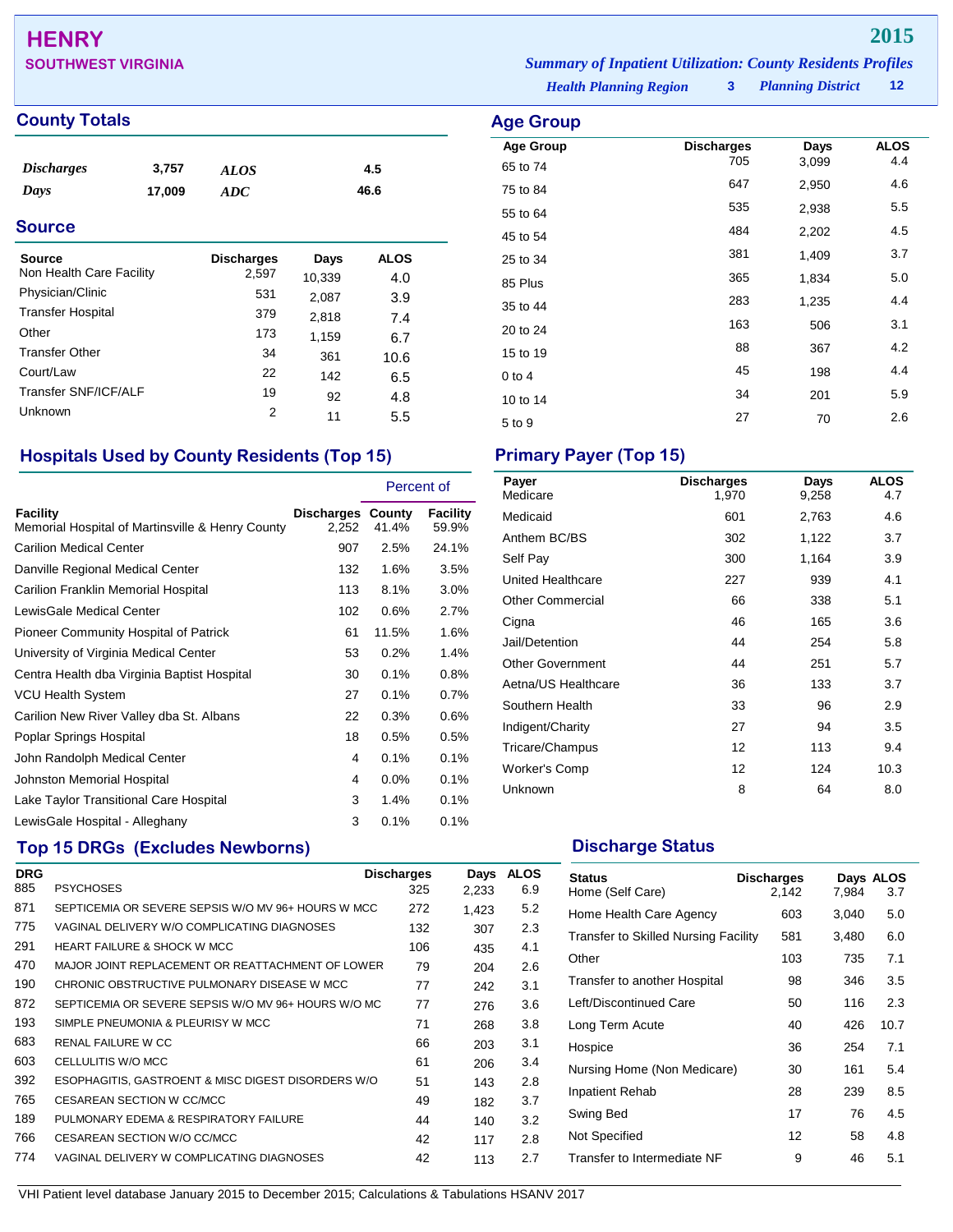## **MARTINSVILLE CITY 2015**

| <b>SOUTHWEST VIRGINIA</b> | <b>Summary of Inpatient Utilization: County Residents Profiles</b> |                        |  |
|---------------------------|--------------------------------------------------------------------|------------------------|--|
|                           | <b>Health Planning Region</b>                                      | 3 Planning District 12 |  |

**Age Group Discharges Days ALOS**<br>65 to 74 646 3,001 4.7 65 to 74 <sup>646</sup> 3,001 4.7 75 to 84 <sup>579</sup> 2,472 4.3 55 to 64 <sup>578</sup> 2,619 4.5 45 to 54 <sup>475</sup> 2,491 5.2 85 Plus <sup>440</sup> 1,802 4.1 35 to 44 <sup>334</sup> 1,615 4.8 25 to 34 <sup>307</sup> 1,225 4.0 20 to 24 <sup>163</sup> <sup>517</sup> 3.2 15 to 19 <sup>75</sup> <sup>286</sup> 3.8 0 to 4  $\overline{51}$  208  $\overline{4.1}$  $5 \text{ to } 9$   $98$   $4.3$ 10 to 14 21 90 4.3

## **County Totals Age Group**

| <i><b>Discharges</b></i> | 3,692  | <b>ALOS</b> | 4.4  |  |
|--------------------------|--------|-------------|------|--|
| Days                     | 16,424 | ADC.        | 45.0 |  |
| <b>Source</b>            |        |             |      |  |

| Source                   | <b>Discharges</b> | Days   | ALOS |
|--------------------------|-------------------|--------|------|
| Non Health Care Facility | 2,592             | 10,326 | 4.0  |
| Physician/Clinic         | 506               | 2,086  | 4.1  |
| <b>Transfer Hospital</b> | 387               | 2,817  | 7.3  |
| Other                    | 151               | 884    | 5.8  |
| <b>Transfer Other</b>    | 24                | 182    | 7.6  |
| Court/Law                | 20                | 81     | 4.0  |
| Transfer SNF/ICF/ALF     | 9                 | 35     | 3.9  |
| Unknown                  | 3                 | 13     | 4.3  |

## **Hospitals Used by County Residents (Top 15) Primary Payer (Top 15)**

|                                                              |                                   | Percent of |                   |
|--------------------------------------------------------------|-----------------------------------|------------|-------------------|
| Facility<br>Memorial Hospital of Martinsville & Henry County | <b>Discharges County</b><br>2,570 | 47.2%      | Facility<br>69.6% |
| <b>Carilion Medical Center</b>                               | 763                               | 2.1%       | 20.7%             |
| Danville Regional Medical Center                             | 78                                | 1.0%       | 2.1%              |
| LewisGale Medical Center                                     | 74                                | 0.5%       | 2.0%              |
| Carilion Franklin Memorial Hospital                          | 46                                | 3.3%       | 1.2%              |
| University of Virginia Medical Center                        | 46                                | 0.2%       | 1.2%              |
| Carilion New River Valley dba St. Albans                     | 25                                | 0.3%       | 0.7%              |
| Centra Health dba Virginia Baptist Hospital                  | 21                                | 0.1%       | 0.6%              |
| <b>VCU Health System</b>                                     | 14                                | $0.0\%$    | 0.4%              |
| Poplar Springs Hospital                                      | 10                                | 0.3%       | 0.3%              |
| Bon Secours St. Francis Medical Center                       | 5                                 | 0.1%       | 0.1%              |
| Pioneer Community Hospital of Patrick                        | 5                                 | 0.9%       | 0.1%              |
| LewisGale Hospital - Alleghany                               | 4                                 | 0.2%       | 0.1%              |
| Augusta Health                                               | 3                                 | $0.0\%$    | 0.1%              |
| <b>CJW Medical Center</b>                                    | 3                                 | 0.0%       | 0.1%              |

## **Top 15 DRGs (Excludes Newborns) Discharge Status Discharge Status**

| <b>DRG</b> |                                                     | <b>Discharges</b> | Days  | <b>ALOS</b> |
|------------|-----------------------------------------------------|-------------------|-------|-------------|
| 871        | SEPTICEMIA OR SEVERE SEPSIS W/O MV 96+ HOURS W MCC  | 337               | 1.540 | 4.6         |
| 885        | <b>PSYCHOSES</b>                                    | 308               | 1.880 | 6.1         |
| 775        | VAGINAL DELIVERY W/O COMPLICATING DIAGNOSES         | 123               | 307   | 2.5         |
| 291        | <b>HEART FAILURE &amp; SHOCK W MCC</b>              | 107               | 450   | 4.2         |
| 872        | SEPTICEMIA OR SEVERE SEPSIS W/O MV 96+ HOURS W/O MC | 84                | 268   | 3.2         |
| 470        | MAJOR JOINT REPLACEMENT OR REATTACHMENT OF LOWER    | 73                | 221   | 3.0         |
| 193        | SIMPLE PNEUMONIA & PLEURISY W MCC                   | 70                | 284   | 4.1         |
| 683        | RENAL FAILURE W CC                                  | 63                | 240   | 3.8         |
| 292        | <b>HEART FAILURE &amp; SHOCK W CC</b>               | 52                | 176   | 3.4         |
| 765        | CESAREAN SECTION W CC/MCC                           | 52                | 162   | 3.1         |
| 392        | ESOPHAGITIS, GASTROENT & MISC DIGEST DISORDERS W/O  | 51                | 133   | 2.6         |
| 190        | CHRONIC OBSTRUCTIVE PULMONARY DISEASE W MCC         | 50                | 168   | 3.4         |
| 378        | G.I. HEMORRHAGE W CC                                | 47                | 118   | 2.5         |
| 774        | VAGINAL DELIVERY W COMPLICATING DIAGNOSES           | 47                | 161   | 3.4         |
| 682        | <b>RENAL FAILURE W MCC</b>                          | 44                | 266   | 6.0         |

| Payer<br>Medicare       | <b>Discharges</b><br>1,888 | Days<br>8,478 | <b>ALOS</b><br>4.5 |
|-------------------------|----------------------------|---------------|--------------------|
| Medicaid                | 730                        | 3,574         | 4.9                |
| Anthem BC/BS            | 278                        | 1,259         | 4.5                |
| United Healthcare       | 258                        | 969           | 3.8                |
| Self Pay                | 230                        | 861           | 3.7                |
| <b>Other Commercial</b> | 60                         | 224           | 3.7                |
| Southern Health         | 46                         | 202           | 4.4                |
| Jail/Detention          | 39                         | 190           | 4.9                |
| Cigna                   | 35                         | 147           | 4.2                |
| Aetna/US Healthcare     | 30                         | 85            | 2.8                |
| <b>Other Government</b> | 29                         | 124           | 4.3                |
| Indigent/Charity        | 18                         | 88            | 4.9                |
| Tricare/Champus         | 9                          | 35            | 3.9                |
| Unknown                 | 9                          | 92            | 10.2               |
| HMO/PPO-Unspecified     | 8                          | 20            | 2.5                |

| <b>Status</b><br>Home (Self Care)    | <b>Discharges</b><br>1,924 | 7,032 | Days ALOS<br>3.6 |
|--------------------------------------|----------------------------|-------|------------------|
| Transfer to Skilled Nursing Facility | 706                        | 3,775 | 5.3              |
| Home Health Care Agency              | 610                        | 3,152 | 5.2              |
| Transfer to another Hospital         | 125                        | 335   | 2.7              |
| Other                                | 99                         | 649   | 6.6              |
| Left/Discontinued Care               | 48                         | 141   | 2.9              |
| Long Term Acute                      | 37                         | 287   | 7.8              |
| <b>Inpatient Rehab</b>               | 34                         | 477   | 14.0             |
| Hospice                              | 32                         | 153   | 4.8              |
| Transfer to Intermediate NF          | 27                         | 215   | 8.0              |
| Nursing Home (Non Medicare)          | 26                         | 92    | 3.5              |
| Not Specified                        | 19                         | 98    | 5.2              |
| Other institution                    | 2                          | 4     | 2.0              |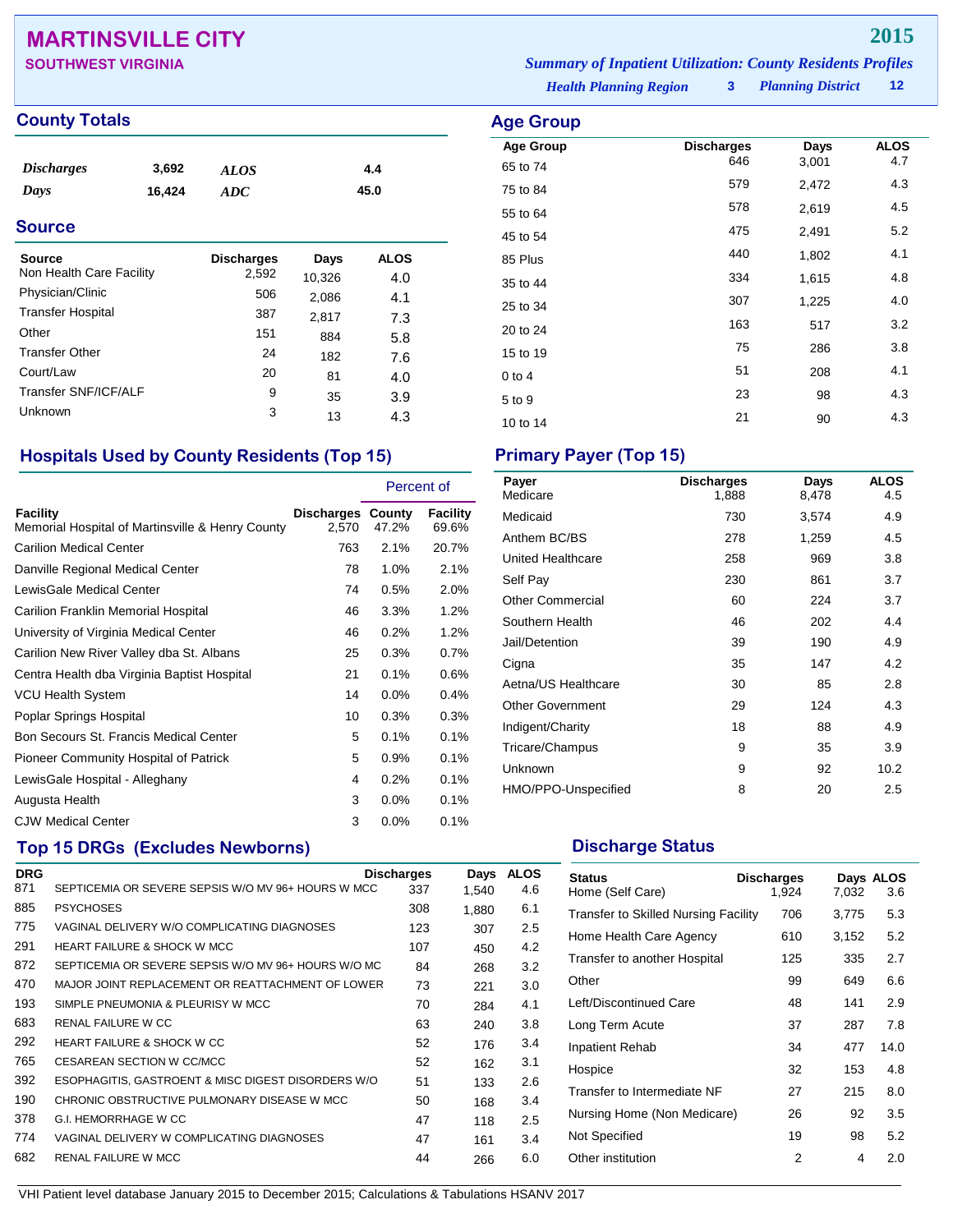# **PATRICK 2015**

## **County Totals Age Group**

| <i><b>Discharges</b></i> | 1,184 | ALOS | 5.2  |
|--------------------------|-------|------|------|
| Days                     | 6.144 | ADC  | 16.8 |

## **Source**

| Source<br>Non Health Care Facility | <b>Discharges</b><br>790 | Days<br>3,656 | <b>ALOS</b><br>4.6 |
|------------------------------------|--------------------------|---------------|--------------------|
| Physician/Clinic                   | 189                      | 763           | 4.0                |
| <b>Transfer Hospital</b>           | 123                      | 803           | 6.5                |
| <b>Transfer Other</b>              | 30                       | 635           | 21.2               |
| Other                              | 23                       | 136           | 5.9                |
| Court/Law                          | 20                       | 107           | 5.3                |
| Transfer SNF/ICF/ALF               | 8                        | 39            | 4.9                |
| Unknown                            | 1                        | 5             | 5.0                |

## **Hospitals Used by County Residents (Top 15) Primary Payer (Top 15)**

|                                                   |                                 | Percent of |                   |
|---------------------------------------------------|---------------------------------|------------|-------------------|
| Facility<br>Pioneer Community Hospital of Patrick | <b>Discharges County</b><br>447 | 84.3%      | Facility<br>37.8% |
| Memorial Hospital of Martinsville & Henry County  | 299                             | 5.5%       | 25.3%             |
| <b>Carilion Medical Center</b>                    | 242                             | 0.7%       | 20.4%             |
| Carilion New River Valley dba St. Albans          | 55                              | 0.7%       | 4.6%              |
| Twin County Regional Hospital                     | 36                              | 1.2%       | 3.0%              |
| LewisGale Medical Center                          | 32                              | 0.2%       | 2.7%              |
| Carilion Franklin Memorial Hospital               | 18                              | 1.3%       | 1.5%              |
| University of Virginia Medical Center             | 18                              | 0.1%       | 1.5%              |
| LewisGale Hospital Montgomery                     | 10                              | 0.2%       | 0.8%              |
| Danville Regional Medical Center                  | 6                               | 0.1%       | 0.5%              |
| LewisGale Hospital - Alleghany                    | 6                               | 0.3%       | 0.5%              |
| <b>VCU Health System</b>                          | 4                               | $0.0\%$    | 0.3%              |
| Centra Health dba Virginia Baptist Hospital       | 3                               | $0.0\%$    | 0.3%              |
| <b>Bon Secours Maryview Medical Center</b>        | 1                               | $0.0\%$    | 0.1%              |
| Bon Secours St. Francis Medical Center            | 1                               | 0.0%       | 0.1%              |

## **Top 15 DRGs (Excludes Newborns) Discharge Status Discharge Status**

| <b>DRG</b> |                                                     | <b>Discharges</b> | Days | <b>ALOS</b> |
|------------|-----------------------------------------------------|-------------------|------|-------------|
| 885        | <b>PSYCHOSES</b>                                    | 56                | 368  | 6.6         |
| 871        | SEPTICEMIA OR SEVERE SEPSIS W/O MV 96+ HOURS W MCC  | 53                | 298  | 5.6         |
| 945        | REHABILITATION W CC/MCC                             | 42                | 782  | 18.6        |
| 194        | SIMPLE PNEUMONIA & PLEURISY W CC                    | 38                | 165  | 4.3         |
| 690        | KIDNEY & URINARY TRACT INFECTIONS W/O MCC           | 30                | 122  | 4.1         |
| 195        | SIMPLE PNEUMONIA & PLEURISY W/O CC/MCC              | 29                | 107  | 3.7         |
| 392        | ESOPHAGITIS, GASTROENT & MISC DIGEST DISORDERS W/O  | 29                | 77   | 2.7         |
| 775        | VAGINAL DELIVERY W/O COMPLICATING DIAGNOSES         | 27                | 58   | 2.1         |
| 470        | MAJOR JOINT REPLACEMENT OR REATTACHMENT OF LOWER    | 25                | 72   | 2.9         |
| 948        | SIGNS & SYMPTOMS W/O MCC                            | 20                | 135  | 6.8         |
| 191        | CHRONIC OBSTRUCTIVE PULMONARY DISEASE W CC          | 17                | 61   | 3.6         |
| 193        | SIMPLE PNEUMONIA & PLEURISY W MCC                   | 17                | 64   | 3.8         |
| 291        | <b>HEART FAILURE &amp; SHOCK W MCC</b>              | 16                | 81   | 5.1         |
| 603        | CELLULITIS W/O MCC                                  | 16                | 69   | 4.3         |
| 872        | SEPTICEMIA OR SEVERE SEPSIS W/O MV 96+ HOURS W/O MC | 16                | 45   | 2.8         |

*Health Planning Region* **3** *Planning District* **12 SOUTHWEST VIRGINIA** *Summary of Inpatient Utilization: County Residents Profiles*

| ge Group                     |                          |               |                    |
|------------------------------|--------------------------|---------------|--------------------|
| <b>Age Group</b><br>75 to 84 | <b>Discharges</b><br>249 | Days<br>1,443 | <b>ALOS</b><br>5.8 |
| 65 to 74                     | 215                      | 1,104         | 5.1                |
| 85 Plus                      | 184                      | 1,243         | 6.8                |
| 55 to 64                     | 170                      | 956           | 5.6                |
| 45 to 54                     | 127                      | 527           | 4.2                |
| 35 to 44                     | 90                       | 372           | 4.1                |
| 25 to 34                     | 77                       | 295           | 3.8                |
| 20 to 24                     | 34                       | 95            | 2.8                |
| 15 to 19                     | 13                       | 34            | 2.6                |
| $0$ to $4$                   | 10                       | 33            | 3.3                |
| 10 to 14                     | 9                        | 26            | 2.9                |
| 5 to 9                       | 6                        | 16            | 2.7                |

| Payer<br>Medicare         | <b>Discharges</b><br>701 | Days<br>4,037 | <b>ALOS</b><br>5.8 |
|---------------------------|--------------------------|---------------|--------------------|
| Medicaid                  | 178                      | 804           | 4.5                |
| Anthem BC/BS              | 100                      | 364           | 3.6                |
| Self Pay                  | 56                       | 224           | 4.0                |
| <b>Other Commercial</b>   | 28                       | 120           | 4.3                |
| United Healthcare         | 23                       | 114           | 5.0                |
| HMO/PPO-Unspecified       | 16                       | 90            | 5.6                |
| Jail/Detention            | 14                       | 78            | 5.6                |
| Hospice-Unspecified       | 12                       | 55            | 4.6                |
| <b>Other Government</b>   | 11                       | 60            | 5.5                |
| Cigna                     | 8                        | 52            | 6.5                |
| Sentara                   | 8                        | 31            | 3.9                |
| <b>BC/BS Out-of-State</b> | 7                        | 12            | 1.7                |
| Aetna/US Healthcare       | 6                        | 40            | 6.7                |
| Indigent/Charity          | 3                        | 10            | 3.3                |

| <b>Status</b><br>Home (Self Care)           | <b>Discharges</b><br>661 | 2,902 | Days ALOS<br>4.4 |
|---------------------------------------------|--------------------------|-------|------------------|
| <b>Transfer to Skilled Nursing Facility</b> | 146                      | 1,141 | 7.8              |
| Home Health Care Agency                     | 138                      | 700   | 5.1              |
| Swing Bed                                   | 73                       | 345   | 4.7              |
| Transfer to another Hospital                | 62                       | 302   | 4.9              |
| Other                                       | 45                       | 283   | 6.3              |
| Long Term Acute                             | 16                       | 108   | 6.8              |
| Hospice                                     | 8                        | 49    | 6.1              |
| Not Specified                               | 7                        | 77    | 11.0             |
| Inpatient Hospice                           | 6                        | 54    | 9.0              |
| Left/Discontinued Care                      | 5                        | 9     | 1.8              |
| Nursing Home (Non Medicare)                 | 4                        | 47    | 11.8             |
| Transfer to Intermediate NF                 | 4                        | 80    | 20.0             |